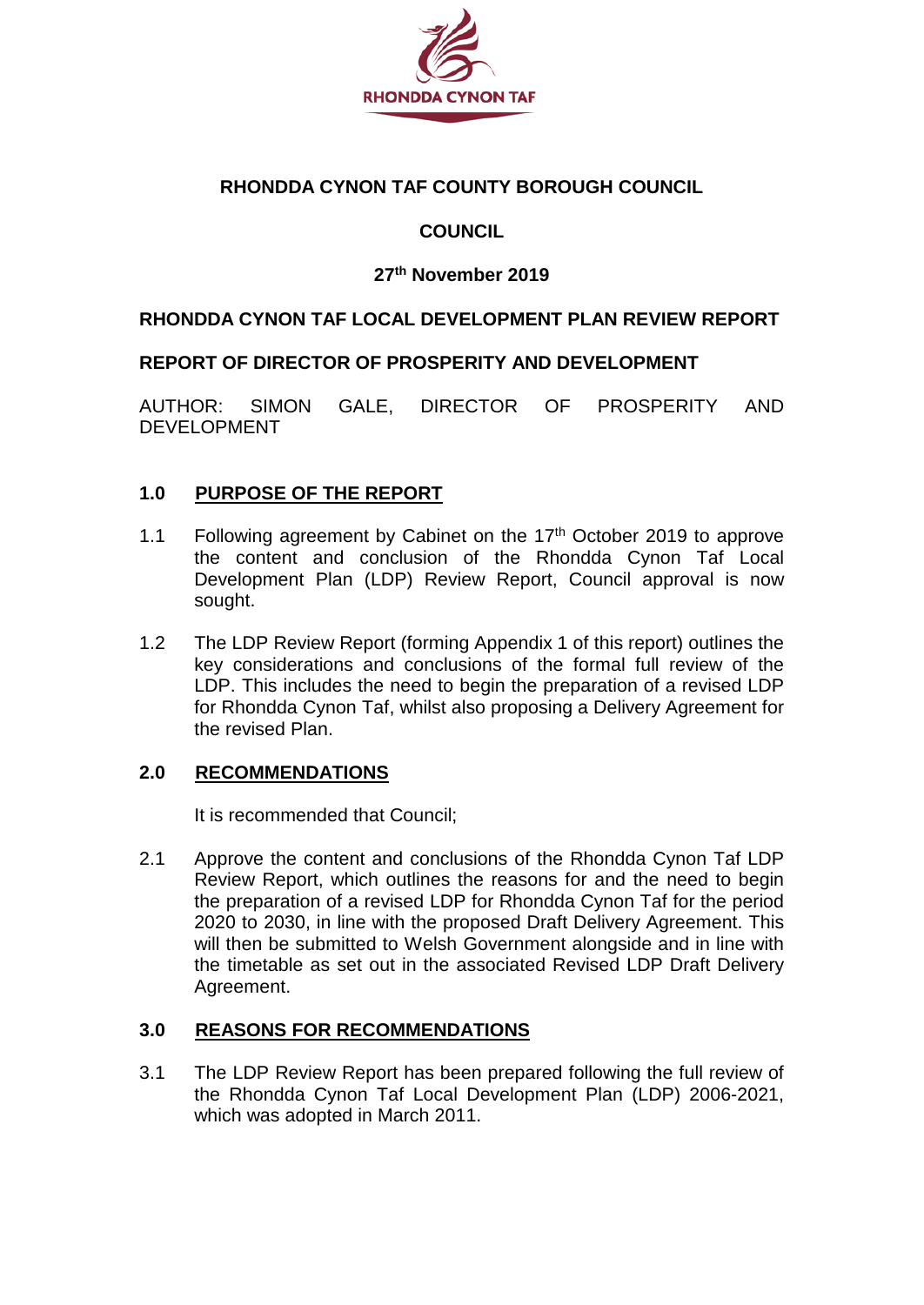- 3.2 The Review Report sets out the analysis of the evidence that has been gathered over the past 8 years in relation to the monitoring of the LDP, the success of its delivery and appropriateness of its policies and allocations. The conclusion of the report determines what revisions are necessary for the LDP in Rhondda Cynon Taf.
- 3.3 Firstly, the Review Report acknowledges that the end date of the current plan is 2021. A key source of information for the review is the combined results of the 7 Annual Monitoring Reports of the LDP that have been prepared thus far. Further to this is the consideration of contextual changes that have taken place during the plan period that have affected its delivery or will affect its future use. These include changes in national legislation and policy. The report also outlines the contextual changes that have taken place during the plan period; these may be local or global economic conditions, changes in the various topics and further evidence base changes.
- 3.4 The Review Report concludes that there is a need to prepare a full revision of the Rhondda Cynon Taf LDP.
- 3.5 It is considered that all areas of review have been covered, and although not statutory, it is recommended that consultation takes place with key stakeholders on the Review Report. This consultation took place for three weeks during November 2019, following Cabinet approval of the document. This resulted in representations made by Natural Resources Wales (NRW), Dwr Cymru Welsh Water (DCWW) and the Coal Authority. Following an agreed delegated decision process, small amendments have been made to the Review Report that was agreed by Cabinet. This relates to minor details of site constraints on existing allocations and additions to the required evidence base list (as raised by NRW).

#### **4.0 BACKGROUND**

- 4.1 The LDP sets out the aims, vision and objectives for the future of the County Borough, a spatial development strategy and a land use planning policy framework to enable its successful delivery. The LDP has formed the basis for decisions on new development in the County Borough, (excluding the area within the Brecon Beacons National Park) since 2011, with the plan having an end date of 2021.
- 4.2 Following the adoption of the LDP, the Council has a statutory obligation to keep all matters under review that are expected to affect the development of its area. This is primarily undertaken by the preparation of the Annual Monitoring Reports (AMRs) of the LDP. These reports consider the success, progress and delivery of the core policies and allocations in the LDP, in relation to their specific targets and indicators. It also encapsulates the results of ongoing, annual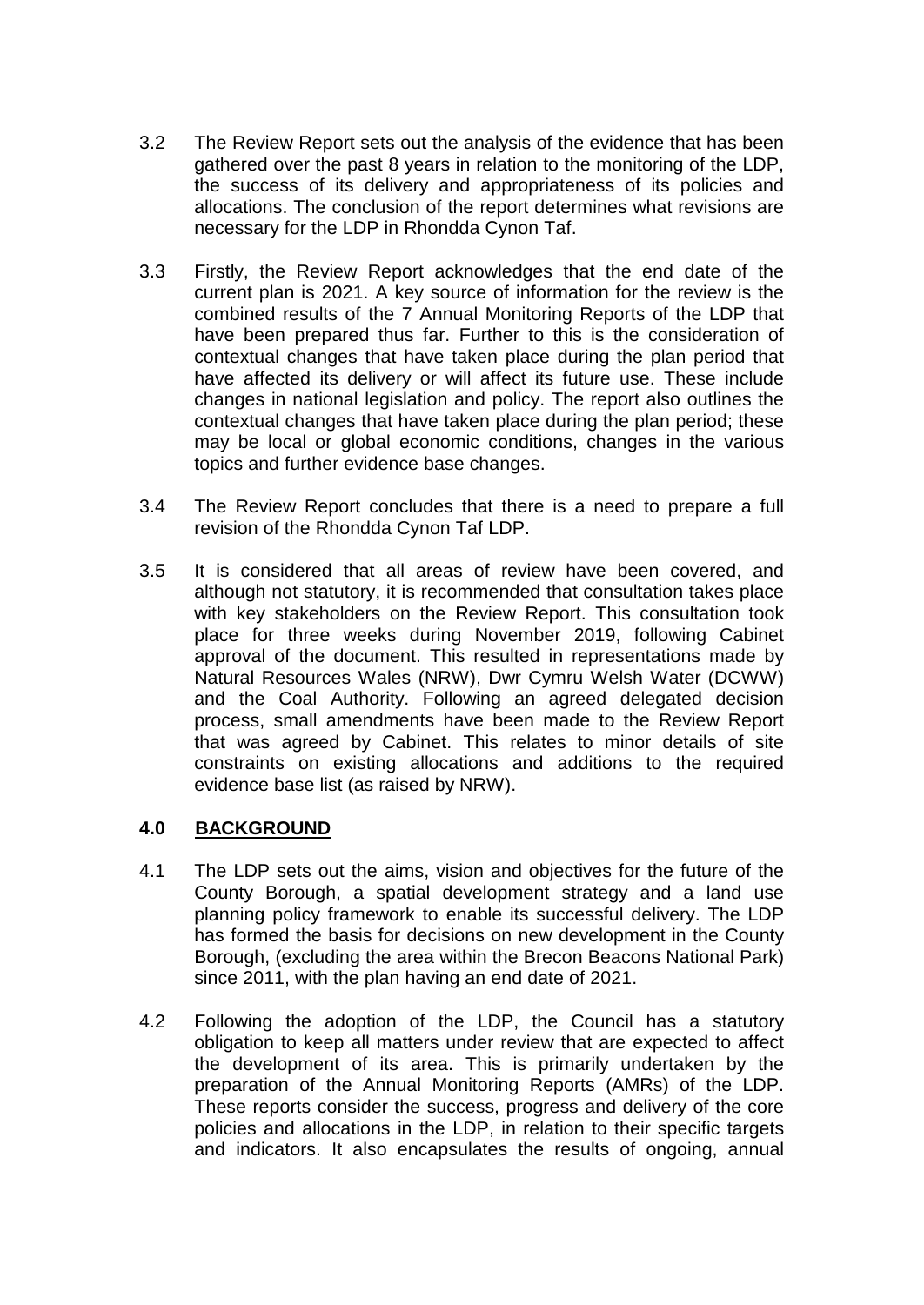surveys for the LDP topic areas, any updates of the evidence base and the analysis of contextual changes that may affect the Plan i.e. national legislation and policy, local and wider economic conditions or development pressures.

- 4.3 The results of the AMR monitoring between 2011 and 2019, provide an interesting and varied picture of development in Rhondda Cynon Taf. The most notable findings indicate that:
	- During the LDP plan period, a considerable total of 6,299 houses have been built in RCT. Of these, 4,543 of them have been built since the plans' adoption. The figure for 2016-2017 of 716 dwellings was the highest number of completions since the adoption of the LDP. This was from a low of 357 in 2012, and has gone back down to 386 completions in the past year.
	- There have been 1,214 affordable houses completed during the plan period and 1,006 since the adoption of the LDP in 2011. The figure for 2016-2017 of 248 was the highest number of affordable housing completions since the adoption.
	- Over 13,000 houses have been permitted by the Council since 2006, and 9,192 since 2011. The year with the highest number of permissions was 2015/16, with 2,264 dwellings approved.
	- The overall vacancy rate for Principal Town and Key Settlement retail centres for 2018/19 is 12.37%. This is 2.27% above the UK average vacancy rate, which stood at 10.1% in October 2018 but better than the Welsh average of 13.6% for the same period.
	- Of the total 98ha of employment allocations, only 4.63ha has been granted planning permission since the adoption of the LDP. However, permissions for a range of new employment developments have been given on over 27 hectares of land throughout RCT during this time.
	- The major Church Village bypass was constructed during the plan period, and the Aberdare bypass extension scheme and the dualling of the A4119 at 'Stinkpot Hill' are progressing towards planning application stage.
	- Major works have been completed on the Talbot Green bypass, including further lanes and signalled junctions at the Mwyndy Cross roundabout. The Mountain Ash southern cross valley link construction is nearing completion. The Llanharan bypass scheme is progressing towards planning application stage.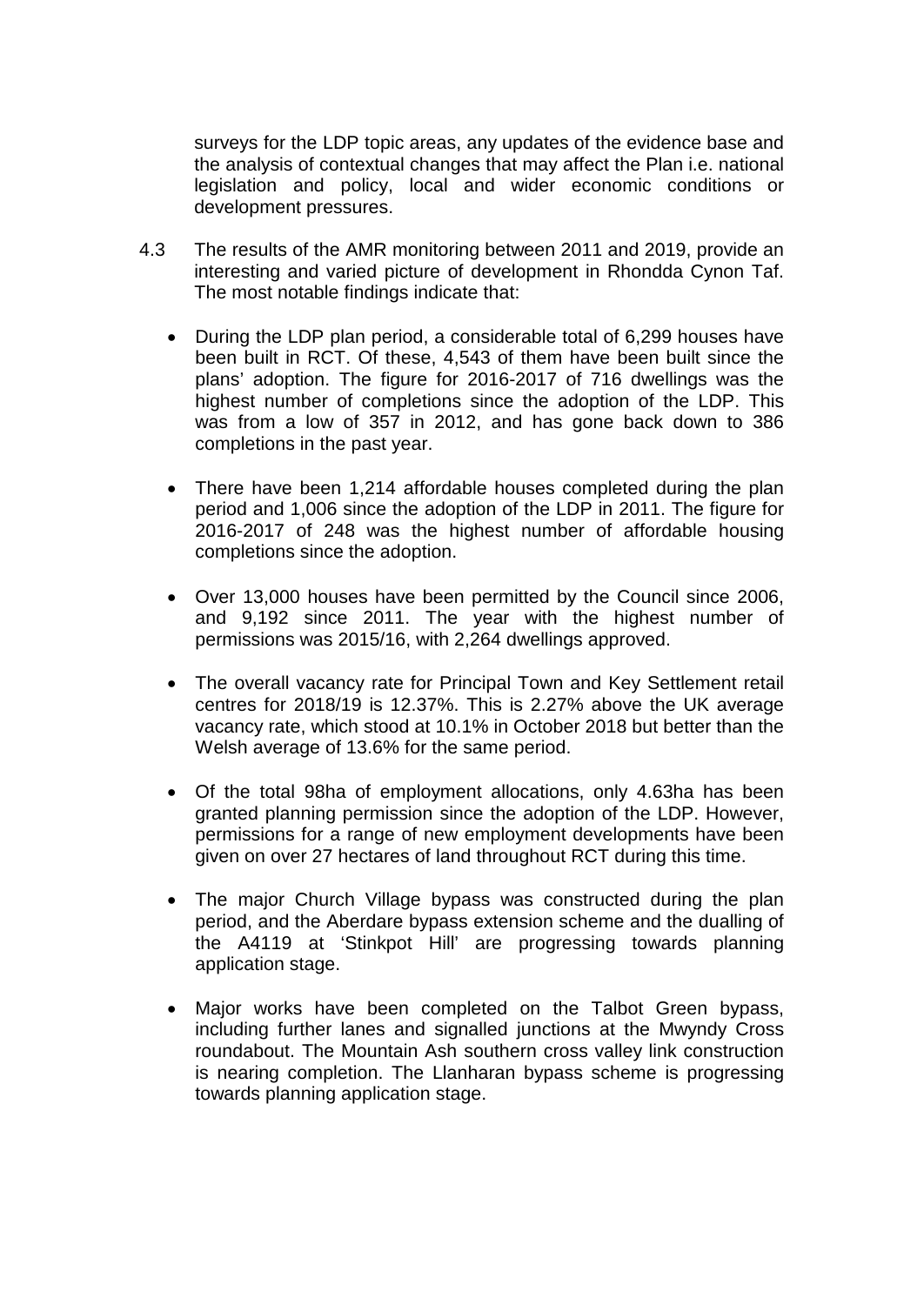- To date, 10 of the 35 highways, park and ride, rail and cycle network schemes have been completed while a further 4 have been partially completed.
- The total permitted waste management capacity stands at 9.95 hectares, equating to 79.6% of the lower capacity requirement or 45.9% of the higher capacity requirement as set out in the Regional Waste Plan.
- To date, in the Northern Strategy Area, 19 allocations have either been implemented, subject to planning consent or part of the allocation has<br>been permitted. This equates to 42% of all 45 Strategic Site. This equates to 42% of all 45 Strategic Site, residential, employment, retail and transportation allocations.
- In the Southern Strategy Area 21 allocations have either been implemented, subject to planning consent or part of the allocation has been permitted. This equates to 55% of all 38 Strategic Site, residential, employment, retail and transportation allocations.
- 4.4 Although many of our allocations have been developed or benefit from planning permission, it is now accepted that there remain too many that have not progressed as was forecast in the LDP; nor are they likely to in the remaining plan period. Further to this we have a short term housing land supply of just 1.3 years.
- 4.5 Pressure for development outside settlement boundaries has been witnessed in recent years, giving decision makers and the public less confidence in the planning system. That is not to say our important ecological, landscape and resource designations continue to be successfully protected.
- 4.6 Many of our Strategic Sites and allocations are, on brownfield sites, many of which are coal mining legacy sites that require significant land reclamation, restoration and decontamination. At the time of LDP preparation, there were still significant funding opportunities for land reclamation schemes for such sites. However, funding for land reclamation at this scale has not been readily available in recent years and this has compromised the viability if these particular sites.
- 4.7 The concept of viability of such development schemes on our allocations has come to prominence in recent years, particularly so in the weaker housing markets in the north of the County Borough.
- 4.8 The global economic recession in 2008 has clearly had a longer lasting debilitating legacy on the housebuilding industry than was expected when preparing the LDP.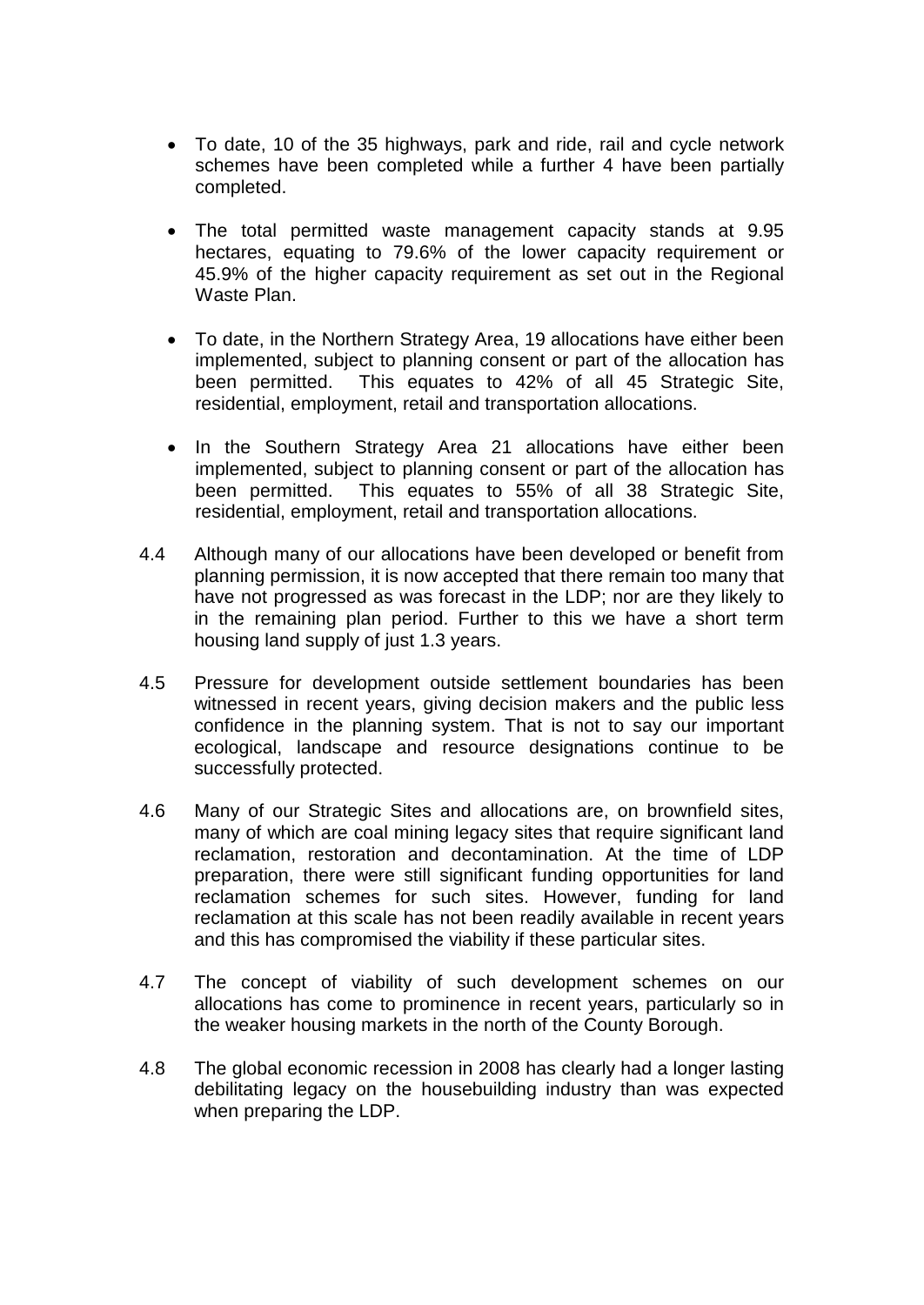- 4.9 It is, however, acknowledged that the projections and trends on which our housing requirement figures were based have also not materialised. Accordingly, there is clear need to revisit these population and household projections in order to identify a more suitable requirement for new housing going forward. Housing needs have also evolved over the plan period, with the re-evaluation of housing policies required.
- 4.10 Our employment allocations have seen very little take up, with just around 5 hectares of the 98 hectares allocated currently developed. However around 27 hectares of employment land has come forward, albeit on existing sites, which themselves are thriving with very low vacancy rates.
- 4.11 There has been mixed success with regards to retail allocations. Some sites have come forward for development, although other permitted sites have not, due to market changes during plan period. Our main town centres remain vibrant with comparably low vacancy rates. This is particularly so in relation to those having benefited from major, successful regeneration schemes; whilst those that are doing less well, are currently subject to new, targeted regeneration schemes.
- 4.12 Most of our evidence base is now over 10 years old, and the key topics of housing, retail and employment in particular need revisiting, amongst all those identified in section 4 above.
- 4.13 Based on the existing evidence base, the following studies are expected to require updating in order to inform the LDP revision process, as a minimum:
	- Retail Study
	- Sustainability Appraisal / Strategic Environment Assessment
	- Housing Needs Assessment
	- Local Housing Market Assessment
	- Candidate Sites Assessment
	- Population and Dwelling Projection Report
	- Urban Capacity Study
	- Employment Land Review
	- Infrastructure Needs Study
	- Leisure Study
	- Renewable Energy Study
	- Minerals Background Paper
	- Open Space Assessment
	- Gypsy and Traveller Accommodation Assessment
- 4.14 This is not a definitive list and additional update requirements to the evidence base may emerge when a plan revision progresses e.g. viability studies.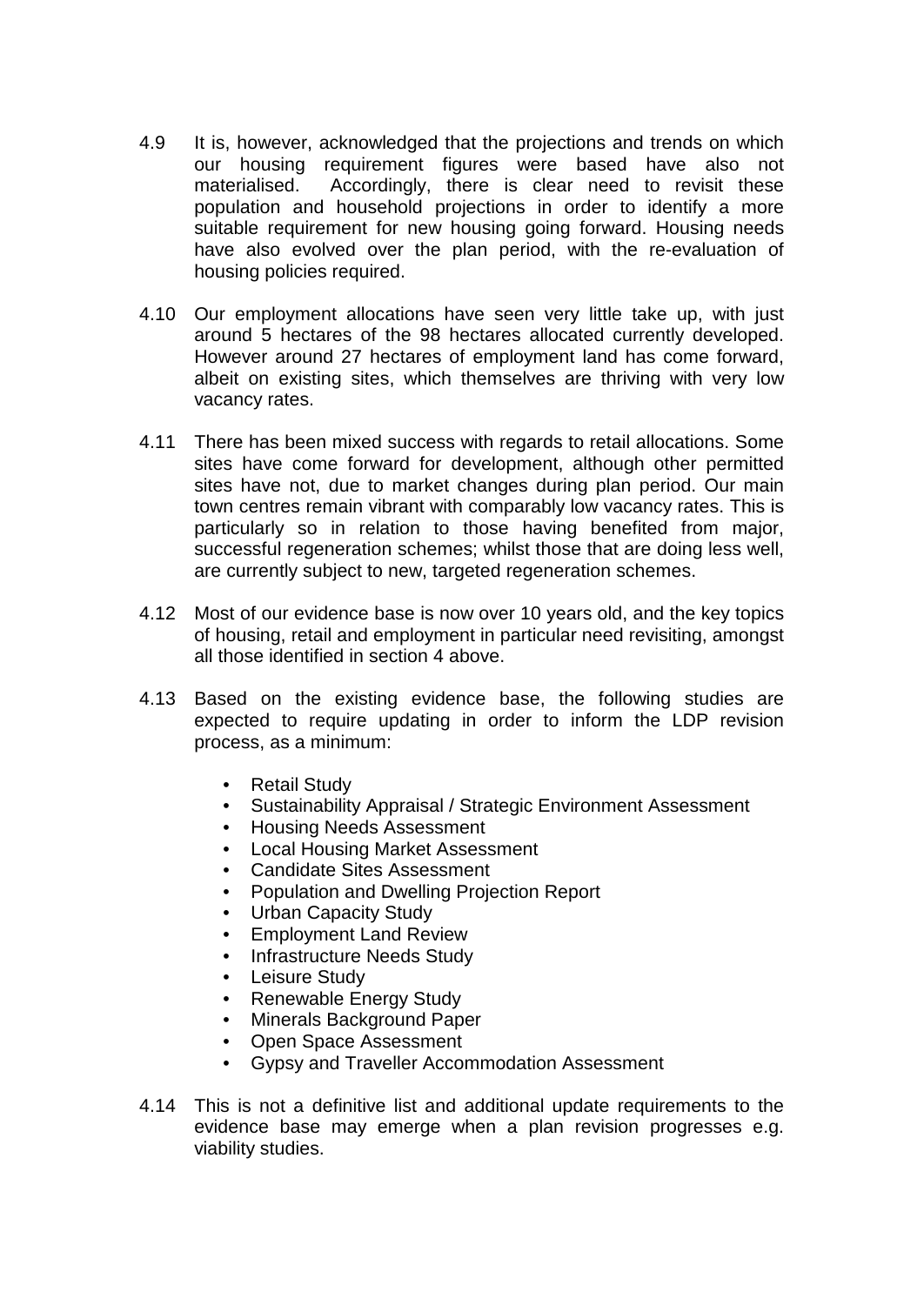- 4.15 The environmental impact of the plan has been monitored through the Sustainability Appraisal (SA) incorporating Strategic Environment Assessment (SEA) indicators and reported each year in the Annual Monitoring Report. The monitoring process has identified a number of opportunities for SA monitoring indicators to be updated and/or improved, as certain statutory indicators no longer apply.
- 4.16 Other contextual changes outlined in the report, include major changes that have taken place in national legislation and planning policy since the preparation of the current LDP. This has a significant effect on the baseline evidence that informs the plan, its content and principles. Significant new requirements in the Active Travel (Wales) Act, 2013, Housing (Wales) Act, 2014, Planning (Wales) Act, 2015, Wellbeing of Future Generation Act 2015, Environment (Wales) Act, 2016 and Planning Policy Wales Edition 10 along with the Welsh Language and Suds Approval Bodies indicates the need to revisit the content and principles of our LDP Strategy and policies.
- 4.17 The emergence of greater national priorities such as climate change and the low carbon economy, green infrastructure and other Wellbeing of Future Generations considerations are not appropriately addressed in the current LDP, and should now be so.
- 4.18 The review will give the Council the opportunity to recognise emerging issues and properly plan for matters such as Metro, the expanding Tourism offer in RCT and the changing nature of our town centres.
- 4.19 Full consideration is given to the opportunity to prepare Joint LDP's with any of our 7 neighbouring Local Planning Authorities, as is required through regulation. None were suitable for formal joint plans, although opportunities will still be explored to commission joint evidence base preparation and save on resources.
- 4.20 The period that the plan will cover needs to be considered as will its association with the Strategic Development Plan (SDP). Rhondda Cynon Taf have agreed to be part of and contribute to the SDP, although there are several more Local Authorities yet to do so. It is the current indicative intention that the SDP would have a plan period between 2020 and 2040. The recent SDP reports to Council indicated an earliest adoption date of 2025. It is considered that the LDP would come into force in advance of the SDP, but sit underneath it in terms of hierarchy of plans. The emergence of the National Development Framework, and regional considerations within that, would enable for measured decisions to be made to seek to align the LDP with the emerging SDP.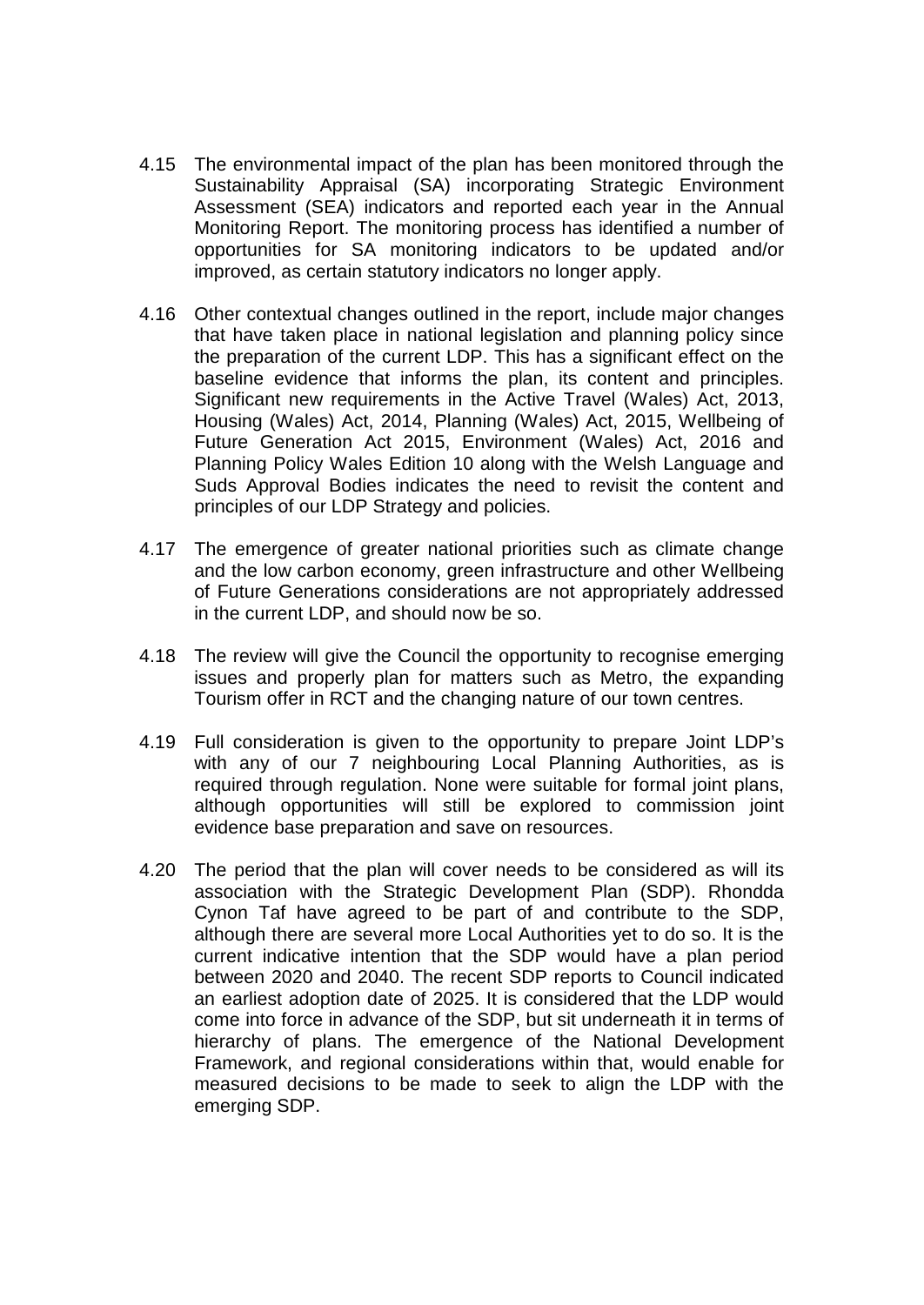- 4.21 Accordingly, it is considered that the preparation of an LDP is necessary for the County Borough in the interim period, with a shortened plan period of 10 years i.e. 2020 to 2030. This is the shortest period allowed by Welsh Government. Once the SDP is adopted, then a more streamlined LDP Lite can be prepared to sit below the SDP.
- 4.22 The Review Report considers all these matters and has concluded with a recommendation that a full revision of the LDP is required.
- 4.23 Financial considerations of these recommendations are briefly considered below in section 7 and considered in detail in the associated Draft Delivery Agreement for the revision of the LDP and its covering Council Report that is written to follow this report, if agreed.

### **5.0 EQUALITY AND DIVERSITY IMPLICATIONS**

5.1 An Equalities Impact Assessment screening exercise has been undertaken that indicates that there are no expected negative impacts on the protected characteristics and a full assessment is not required. However, the scope of the LDP will result in some of these matters being considered further, and if necessary will develop and incorporate policies that may have a positive impact on some of these characteristics.

#### **6.0 CONSULTATION / INVOLVEMENT**

6.1 The Review Report has been prepared in consultation with various internal Council departments. Further detailed consultation has taken place with targeted stakeholder bodies following Cabinet agreement. There has been no public consultation on the Review Report, although the final Welsh Government approved report will be made public during the pre-deposit stage of revised LDP preparation.

### **7.0 FINANCIAL IMPLICATION(S)**

7.1 The overall cost of the preparation of the LDP (non staffing resources) is estimated to be £600,000. Considering banked reserves and continuing budgets, there is sufficient budget to cover these costs. A further £39,233 per annum is then required to part fund an identified necessary new post in the team structure. Further budget and staffing requirements are outlined in the associated LDP Delivery Agreement Report.

## **8.0 LEGAL IMPLICATIONS** *OR* **LEGISLATION CONSIDERED**

8.1 The LDP will be prepared in accordance with The Planning and Compulsory Purchase Act (2004), the Town and Country Planning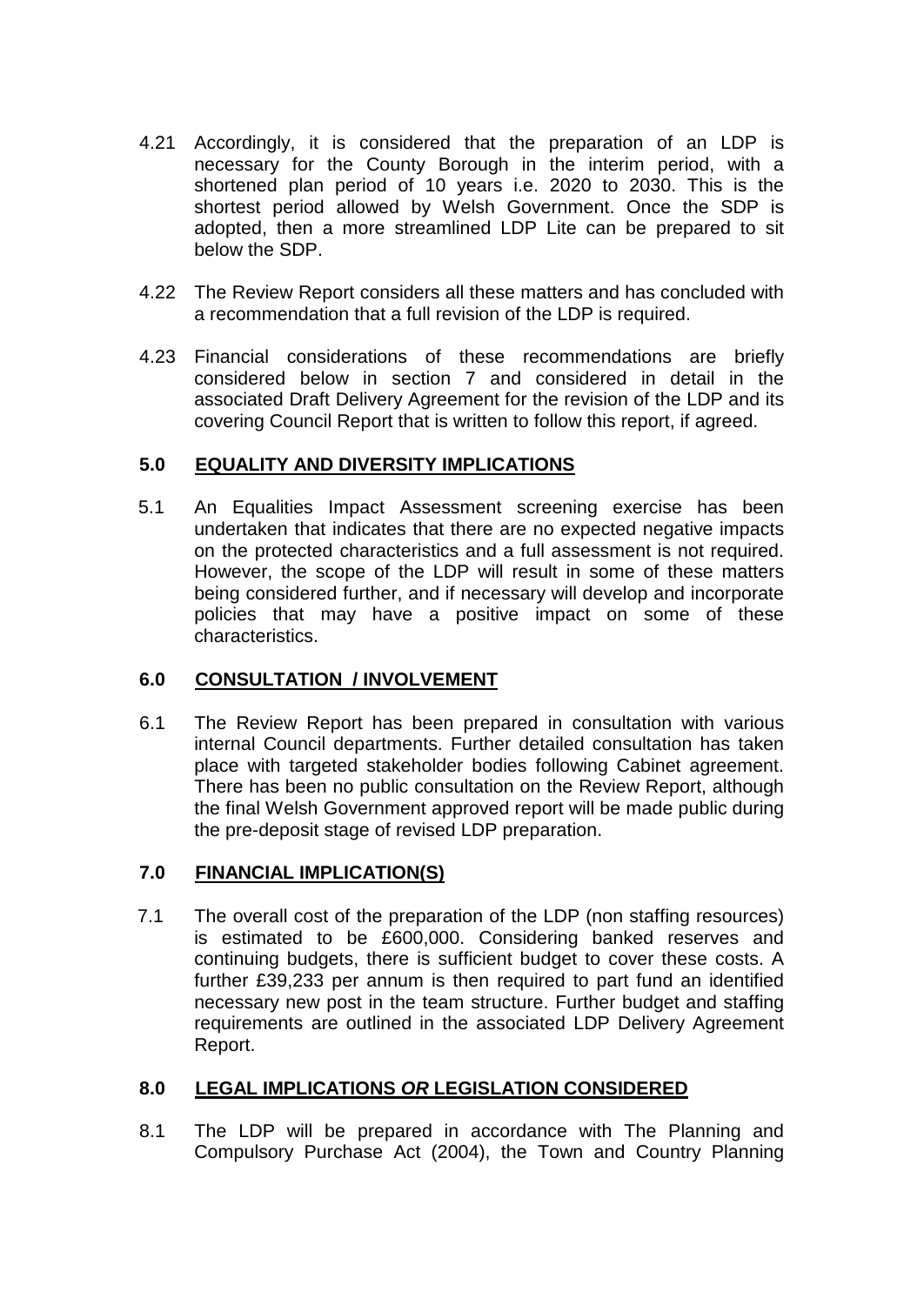(Local Development Plan) (Wales) Regulations 2005 (as amended 2015), Planning Policy Wales 2018, the Planning (Wales) Act 2015 and the Strategic Environmental Assessment (SEA), Sustainability Appraisal (SA) and Habitats Regulations Assessment (HRA).

#### **9.0 LINKS TO THE CORPORATE AND NATIONAL PRIORITIES AND THE WELL-BEING OF FUTURE GENERATIONS ACT.**

#### *How the subject of the report will contribute to the delivery of the Council's Corporate Priorities?*

9.1 The production of a Local Development Plan will help to deliver the Council's three main corporate priorities of building a strong economy, promoting independence and positive lives for everyone and creating neighbourhoods where people are proud to live and work. The production of this land-use plan will help to stimulate the local economy through market and social house building, as well as providing for employment and retail development across the Capital Region. Working together to shape our communities will instil a sense of pride and allow people to live and work independently, wherever they so choose. The LDP will also help to deliver the transport infrastructure that keeps the Cardiff Capital Region and Rhondda Cynon Taf working and moving, in a sustainable way that benefits current and future generations.

#### **How the Sustainable Development principle, i.e. the five ways of working has been considered?**

- 9.2 The LDP will be a key project demonstrating the 5 ways of working in action:
	- Integration the preparation of the LDP will be bring together all land use planning issues relevant at a strategic level across the Cardiff Capital Region, involving our partners, residents, visitors, employers and service providers in the formulation of the Plan.
	- Collaboration the LDP will be a key collaboration project for the region enabling the 10 Local Planning Authorities to work together to form a Plan for the region.
	- Involvement preparation of the LDP will provide numerous opportunities to engage with our residents and customers, including the business community and ensuring that we are listening to a wide range of views to inform the plan and decision making process.
	- Prevention the LDP provides an opportunity to understand the root causes of issues and preventing them by being proactive in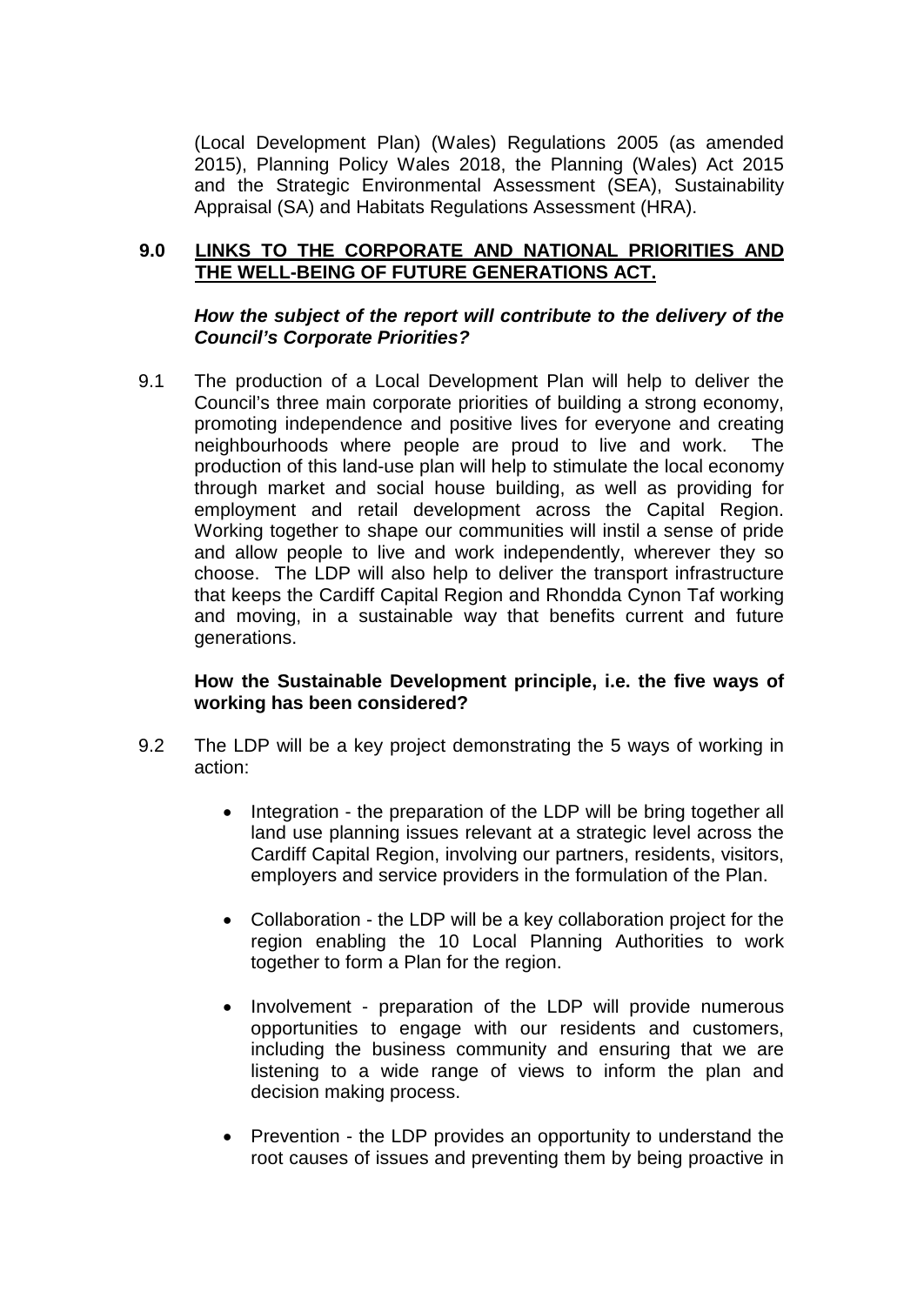our thinking and understanding the need to tackle problems at source for example by undertaking needs assessments to inform our priorities.

• Long-term - the LDP will be all about planning for the future and taking a strategic approach to ensure the Cardiff Capital Region is sustainable and that we understand the future need and demand for sustainable development in the region and how that is best met.

#### **How the subject of the report seeks to maximise the Council's contribution to seven national well-being goals?**

- 9.3 The LDP will contribute to the seven well-being goals by working together with other public services and third sector organisations to improve the well-being of everybody in Wales. This new approach seeks to improve public services in a sustainable way, for the benefit of all. The SDP will help to ensure:
	- A Prosperous Wales the LDP will promote a productive, creative and low-carbon society that recognises the limits of our resources and global environment, by ensuring that our finite resources are used efficiently and proportionately. It will also help to develop a skilled, well-educated population to work within an economy that generates wealth and provides employment opportunities for all.
	- A Resilient Wales the LDP will help to ensure that the region maintains and enhances a bio-diverse natural environment with healthy, functioning ecosystems that support social, economic and ecological resilience with the ability to adapt to change.
	- A Healthier Wales the LDP aims to help build a society in which people's mental and physical well-being is maximised through access to green space, and helps to foster an understanding of choices and behaviours that benefit future health.
	- A More Equal Wales the LDP will seek to enable people to fulfil their potential no matter what their background or circumstances. It also aims to help communities effectively tackle the loneliness and isolation that can often exist within many of them.
	- A Wales of Cohesive Communities the LDP, via the placemaking principle, will help to foster attractive, safe, viable and well-connected communities that improve the well-being of all residents and visitors.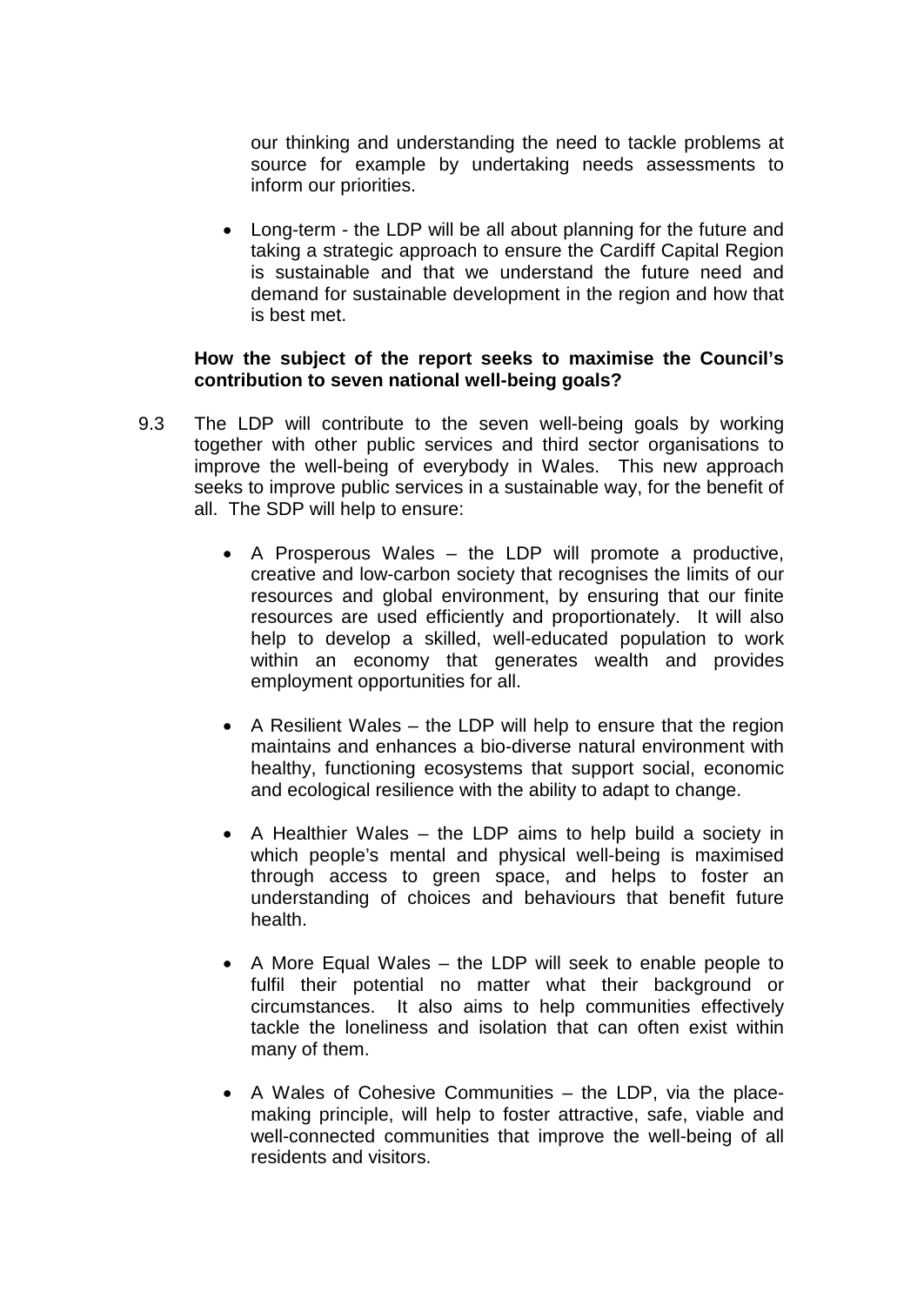- A Wales of Vibrant Culture and Thriving Welsh Language the LDP will support a society that promotes and protects our culture, heritage and Welsh language, whilst encouraging people to participate in the arts, sport and recreation.
- A Globally Responsible Wales the LDP will contribute towards Wales being a nation which, when doing anything to improve our economic, social, environmental and cultural well-being; will take account of whether doing such a thing makes a positive contribution to our global well-being.

#### **Any other national strategies the subject of the report is seeking to address.**

9.4 The Planning Directorate in Welsh Government is working on the production of a National Development Framework (NDF), which will set out a 20-year land-use framework for Wales and replace the existing Wales Spatial Plan. Once the final NDF is published (anticipated September 2020), the LDP will need to be in general conformity with the aims and objectives of the NDF, sitting above the SDP, and subsequently the LDP in the development plan hierarchy within Wales.

### **10.0 CONCLUSION**

- 10.1 Having regard to the above, it is considered necessary to recommend that Rhondda Cynon Taf proceed with the preparation of a full revision of their Local Development Plan for the period 2020 to 2030.
- 10.2 If this is agreed, then the following Council Report, presenting the revised LDP Delivery Agreement, sets out the most appropriate timetable, budget, staffing and other resources along with the proposed Community Involvement Scheme, necessary to undertake the preparation of a full revision of the LDP.

**Other Information:-**

*Relevant Scrutiny Committee* Overview & Scrutiny Committee

#### *Contact Officer:*

Simon Gale, Director of Prosperity and Development (01443 281114)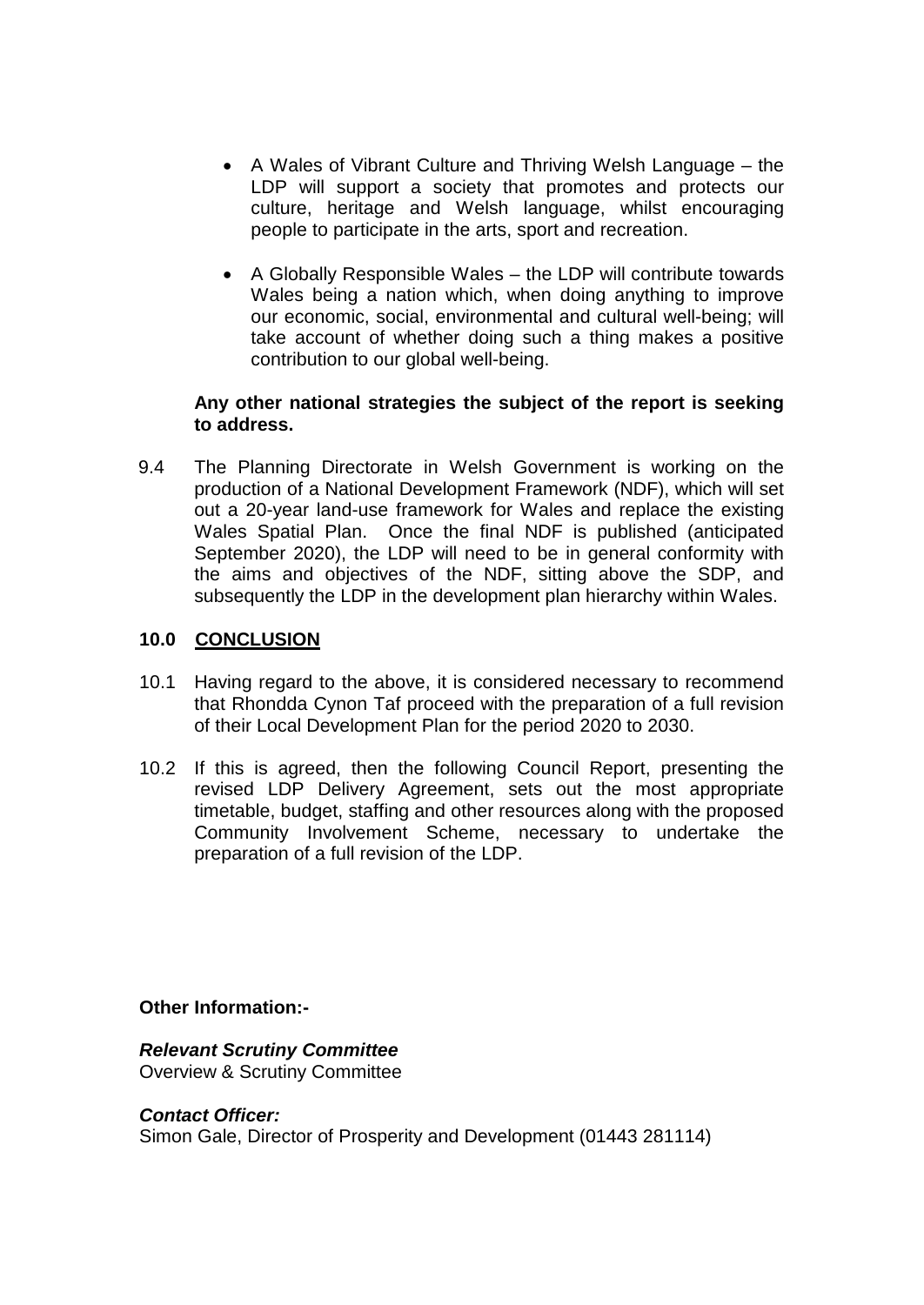## **LOCAL GOVERNMENT ACT 1972**

## **AS AMENDED BY**

## **THE LOCAL GOVERNMENT (ACCESS TO INFORMATION) ACT 1985**

## **RHONDDA CYNON TAF COUNTY BOROUGH COUNCIL**

## **COUNCIL**

## **27th November 2019**

## **RHONDDA CYNON TAF LOCAL DEVELOPMENT PLAN REVIEW REPORT**

**REPORT OF DIRECTOR OF PROSPERITY AND DEVELOPMENT IN DISCUSSIONS WITH THE CABINET MEMBER FOR ENTERPRISE, DEVELOPMENT AND HOUSING, COUNCILLOR BEVAN**

**Item:** 

## **Background Papers**

None.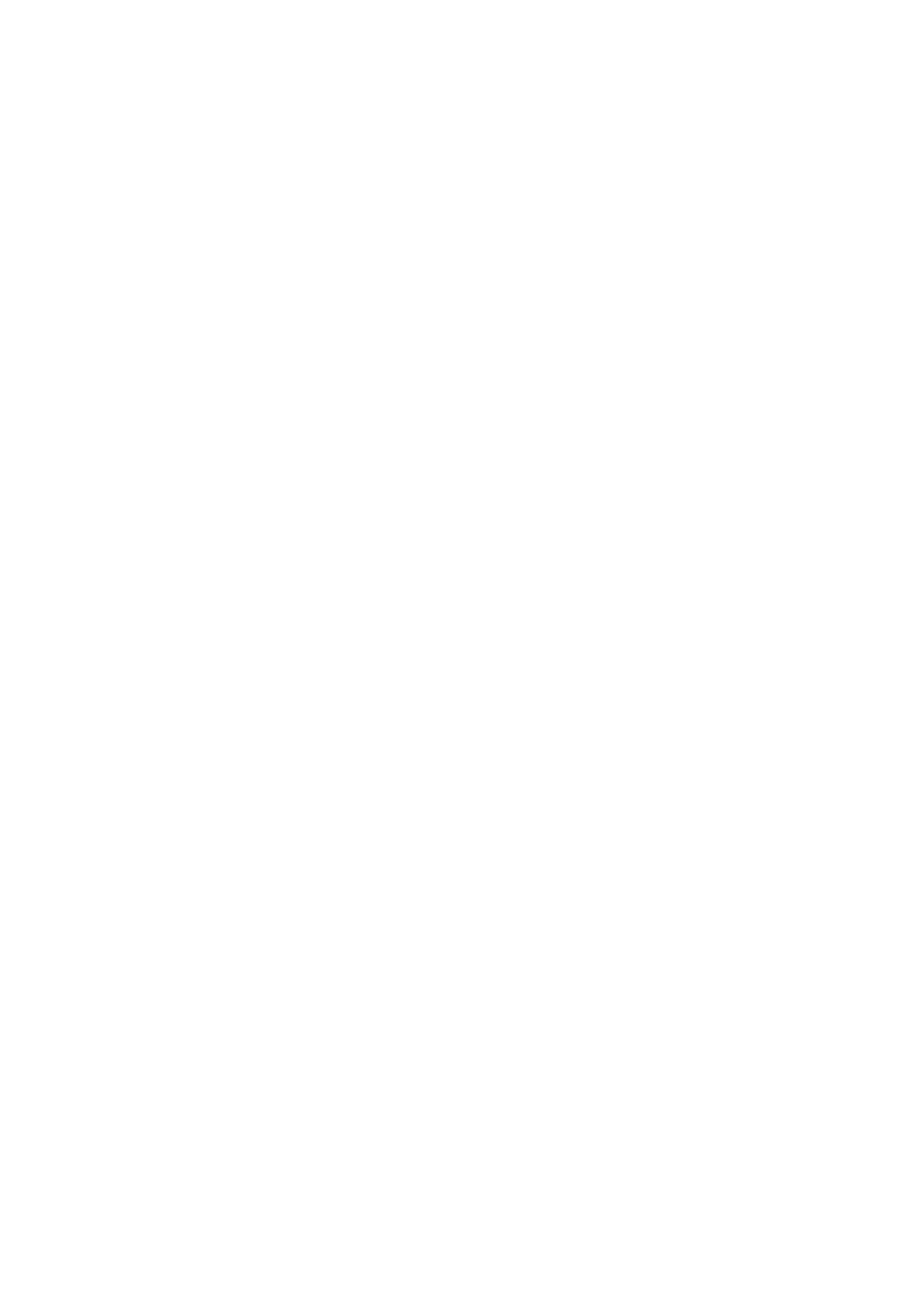# **APPENDIX 1 – LDP REVIEW REPORT**

**Rhondda Cynon Taf Local Development Plan Review Report**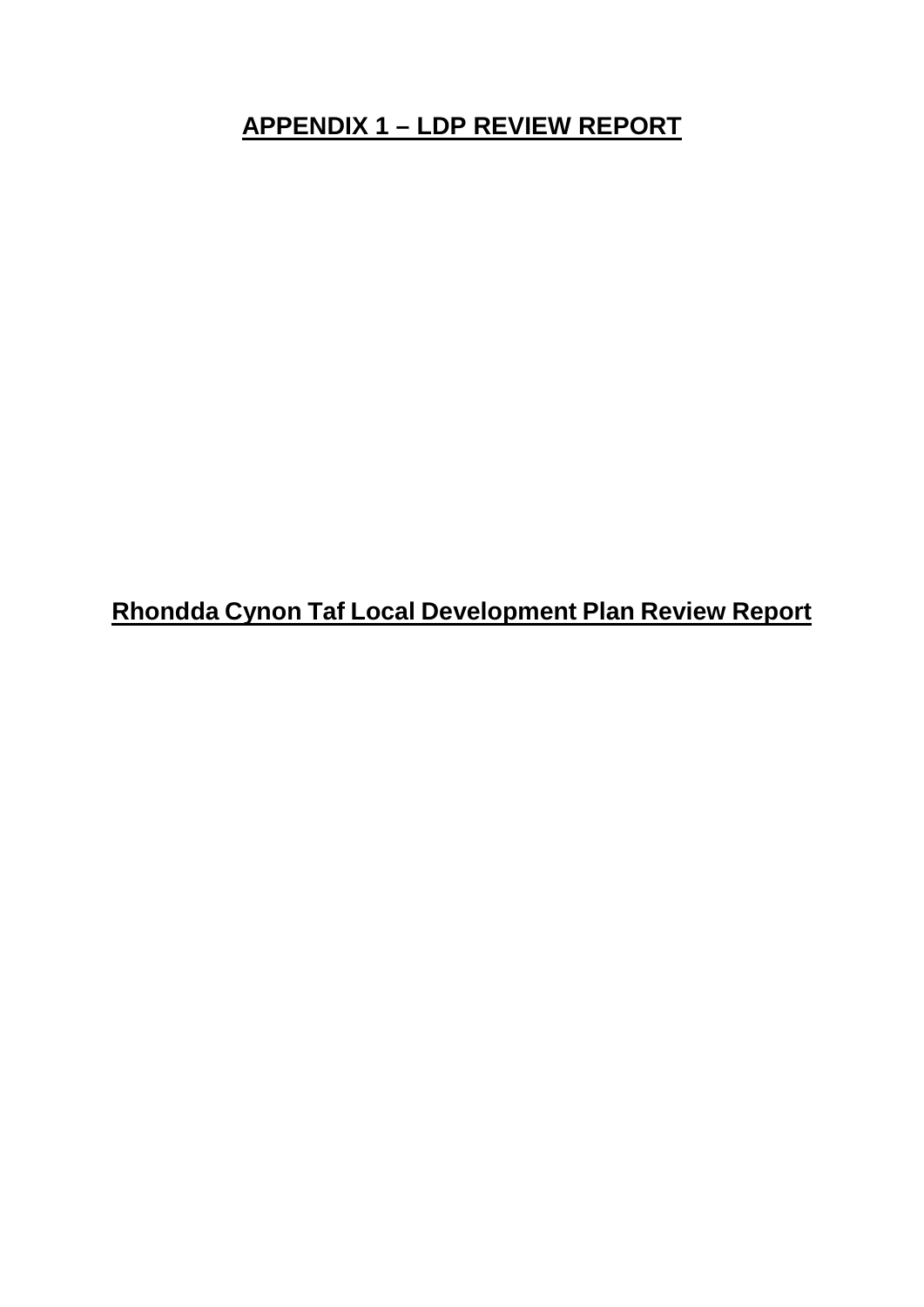# **CONTENTS**

| 1            | Introduction                                                                                                              |    |  |  |  |  |
|--------------|---------------------------------------------------------------------------------------------------------------------------|----|--|--|--|--|
| $\mathbf{2}$ | What informs the LDP Plan Review                                                                                          |    |  |  |  |  |
| 3            | Review of the Aims, Vision, Objectives and Strategy of the 15<br>LDP                                                      |    |  |  |  |  |
| 4            | Review of the LDP Topic Areas and Policies                                                                                | 28 |  |  |  |  |
| 5            | Sustainability Appraisal incorporating the Strategic<br>Environmental Assessment and Habitats<br>Regulation<br>Assessment | 48 |  |  |  |  |
| 6            | Opportunities for Joint Plan Making and Collaborative 50<br>Working                                                       |    |  |  |  |  |
| 7            | Conclusions                                                                                                               | 52 |  |  |  |  |
|              | <b>Appendices</b>                                                                                                         |    |  |  |  |  |

Page

| <b>Status of LDP Allocations</b> |  |
|----------------------------------|--|
|----------------------------------|--|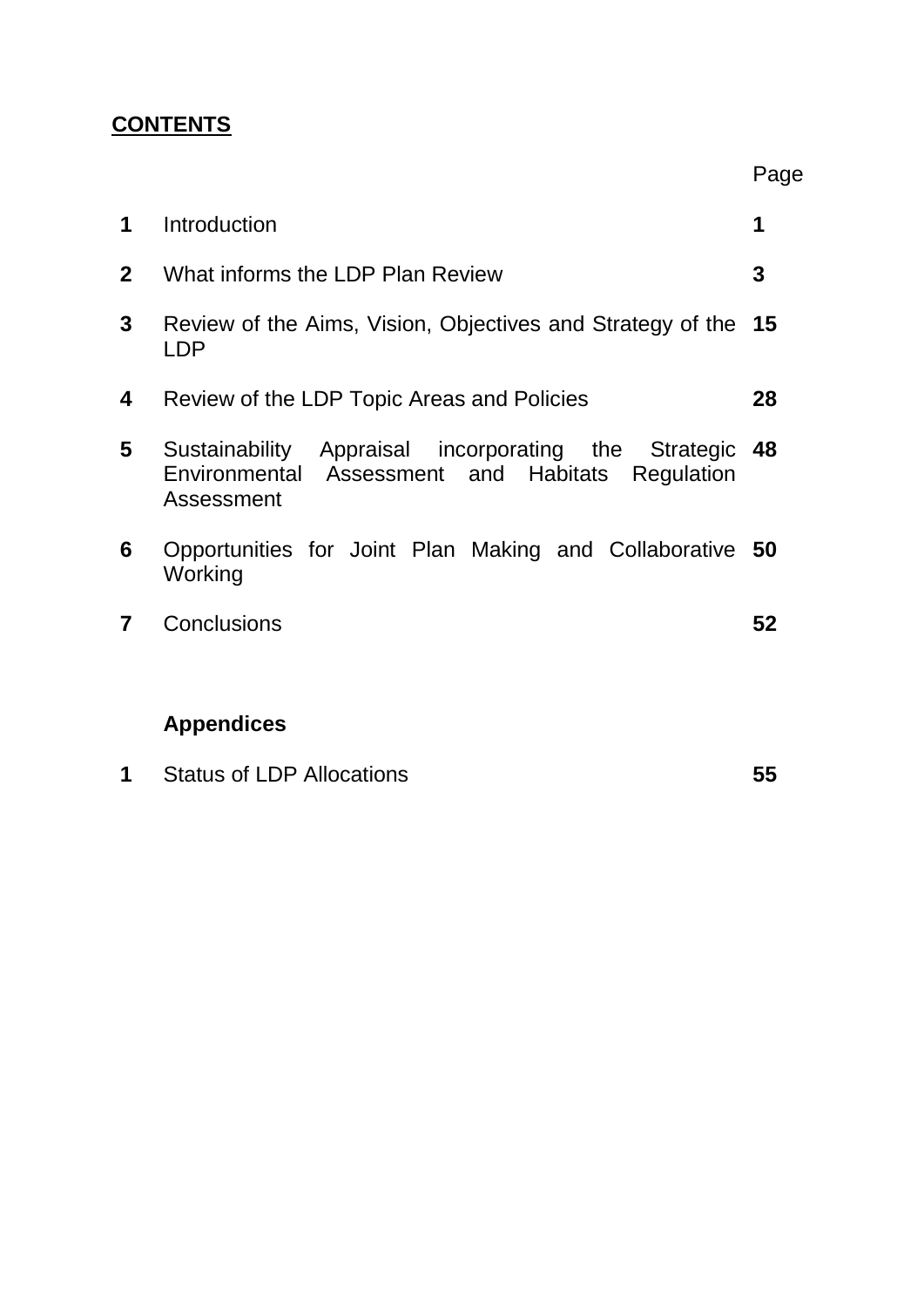# **1. INTRODUCTION**

- 1.1. The purpose of this Review Report is to outline the findings of the full review of the Rhondda Cynon Taf Local Development Plan 2006 – 2021 (LDP), before giving recommendations on its conclusions.
- 1.2. The Rhondda Cynon Taf LDP was adopted in March 2011. The LDP sets out its aims, vision and objectives for the future of the County Borough, a spatial development strategy and a land use planning policy framework to enable its successful delivery. The LDP has formed the basis for decisions on new development in the County Borough, (excluding the area within the Brecon Beacons National Park) since 2011, with the plan having an end date of 31<sup>st</sup> December 2021.
- 1.3. Following the adoption of the LDP, the Council has a statutory obligation to keep all matters under review that are expected to affect the development of its area. This is primarily undertaken through the preparation of the Annual Monitoring Reports (AMRs) of the LDP. These reports consider the success, progress and delivery of the core policies and allocations in the LDP, in relation to their specific targets and indicators. It also encapsulates the results of ongoing, annual surveys for the LDP topic areas, any updates of the evidence base and the analysis of contextual changes that may affect the Plan i.e. national legislation and policy, local and wider economic conditions or development pressures.
- 1.4. The analysis of the AMR's since 2012 had not until this year raised sufficient concern to trigger a review of the LDP. Similarly, conclusions of the AMR's have recognised that there have been some identifiable changes in external conditions, national policy and legislation, within the local context alongside development pressures; but until this year, none had been considered to be of a scale that required a fundamental review of the plan.
- 1.5. However, there are a series of key matters that have now come to the fore. Firstly, although many of the sites allocated in the LDP have been developed or benefit from planning permission, it is unlikely the remainder will come forward before the end of the plan period leaving a deficit against the development targets originally set when the LDP was adopted. This deficit has started to lead to pressure for development outside settlement boundaries which in turn leads to less public confidence in the planning system. As such, there is a need to review the remaining allocations and consider whether they are still fit for purpose or need to be replaced by new more suitable and deliverable options.
- 1.6. Secondly, the accumulation of legislative changes such as the Planning Act (Wales) 2015, Well-being of Future Generations (Wales) Act 2015 and the introduction of Planning Policy Wales Edition 10 and the draft National Development Framework has led to a point where there is a need to review the strategy, policies and allocations in the current LDP, against these new national policies and principles.
- 1.7. Finally, and in association with both points above, is the fact that the LDP has an end date of 2021. We have already reached a time where the preparation of a revised plan would extend beyond this date, as Welsh Government LDP regulations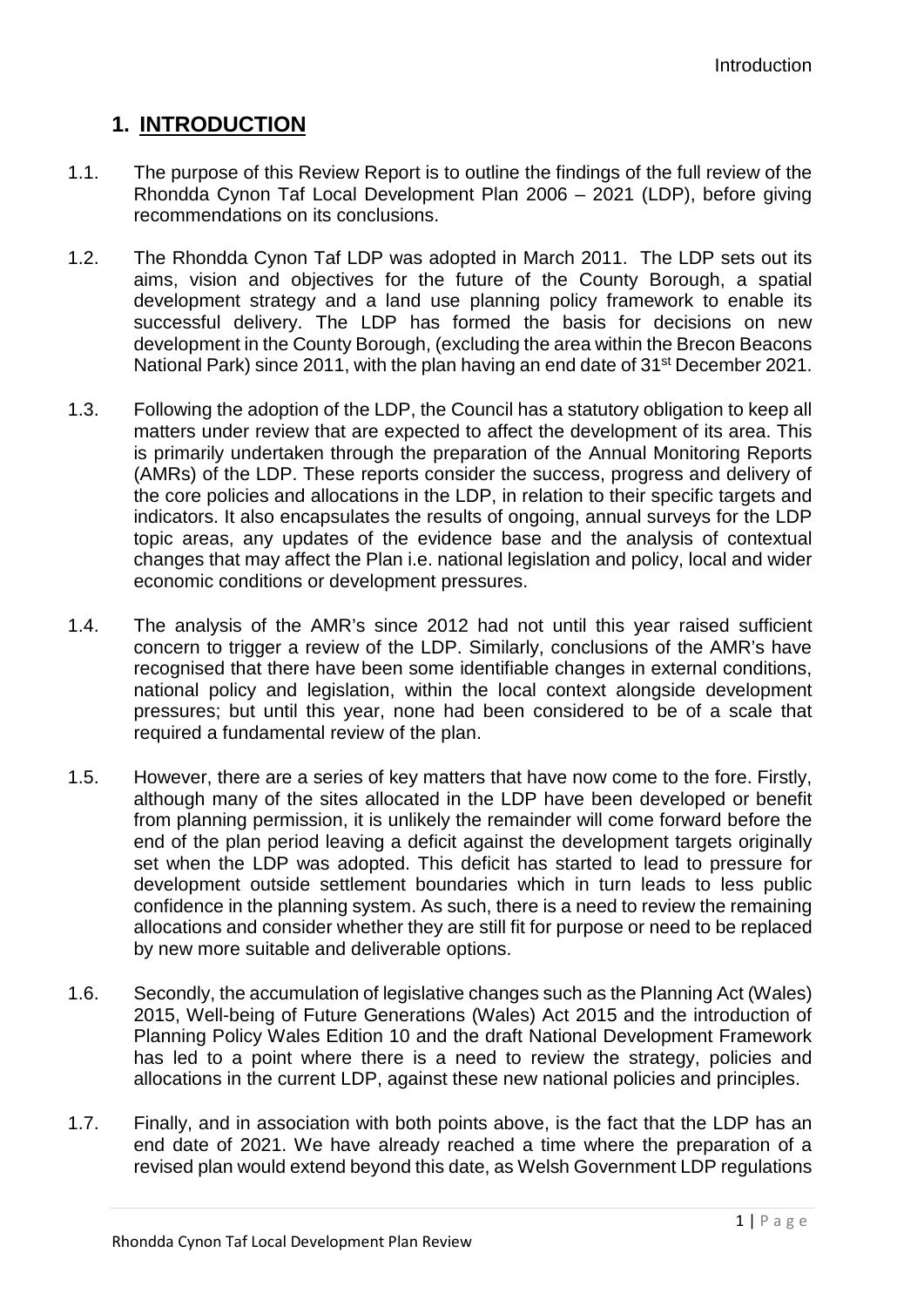indicate that plan preparation should take 3.5 years. Regulations also state that the end date of the plan means just that, i.e. the plan's policies, allocations or designations cease to have any status from January 1<sup>st</sup> 2022. Associated with this is the overarching statutory requirement that the Local Planning Authority must prepare a plan for their area. It has therefore been determined necessary to prepare this formal LDP Review Report.

1.8. This report will outline the comprehensive findings of the review of the LDP, considering the following matters;

> **Section 2** will outline the key issues and evidence that informs LDP Plan Review. This includes a brief analysis of the current plan period and the consequences of its end date. It will then set out the headline outcomes of the annual monitoring of the LDP since its adoption in 2011. Finally, there is a broad analysis of all the main contextual changes that have occurred since the plan's adoption. These may have affected the plan's delivery or deemed that elements of the plan are no longer relevant.

> **Section 3** will contain a review of the Aims, Vision, Objectives and Strategy of the LDP. This will include an assessment of the success and delivery of these key strategic elements of the plan, including the Strategic Sites.

> **Section 4** will then expand on the analysis of the main topic areas, policies and allocations in the plan, giving a clear indications of their success and delivery. It will also consider any necessary evidence base updates.

> **Section 5** gives a brief overview of the Sustainability Appraisal, incorporating the Strategic Environmental Assessment and Habitats Regulation Assessment (HRA) Appropriate Assessment (AA) elements of the LDP.

> **Section 6** discusses opportunities for Joint LDP preparation, or otherwise collaborative working opportunities with neighbouring Local Authorities.

**Section 7** will form the conclusions of the report.

1.9. The report has been subject to necessary internal consultation, and will subsequently be shared with focussed consultees for comment.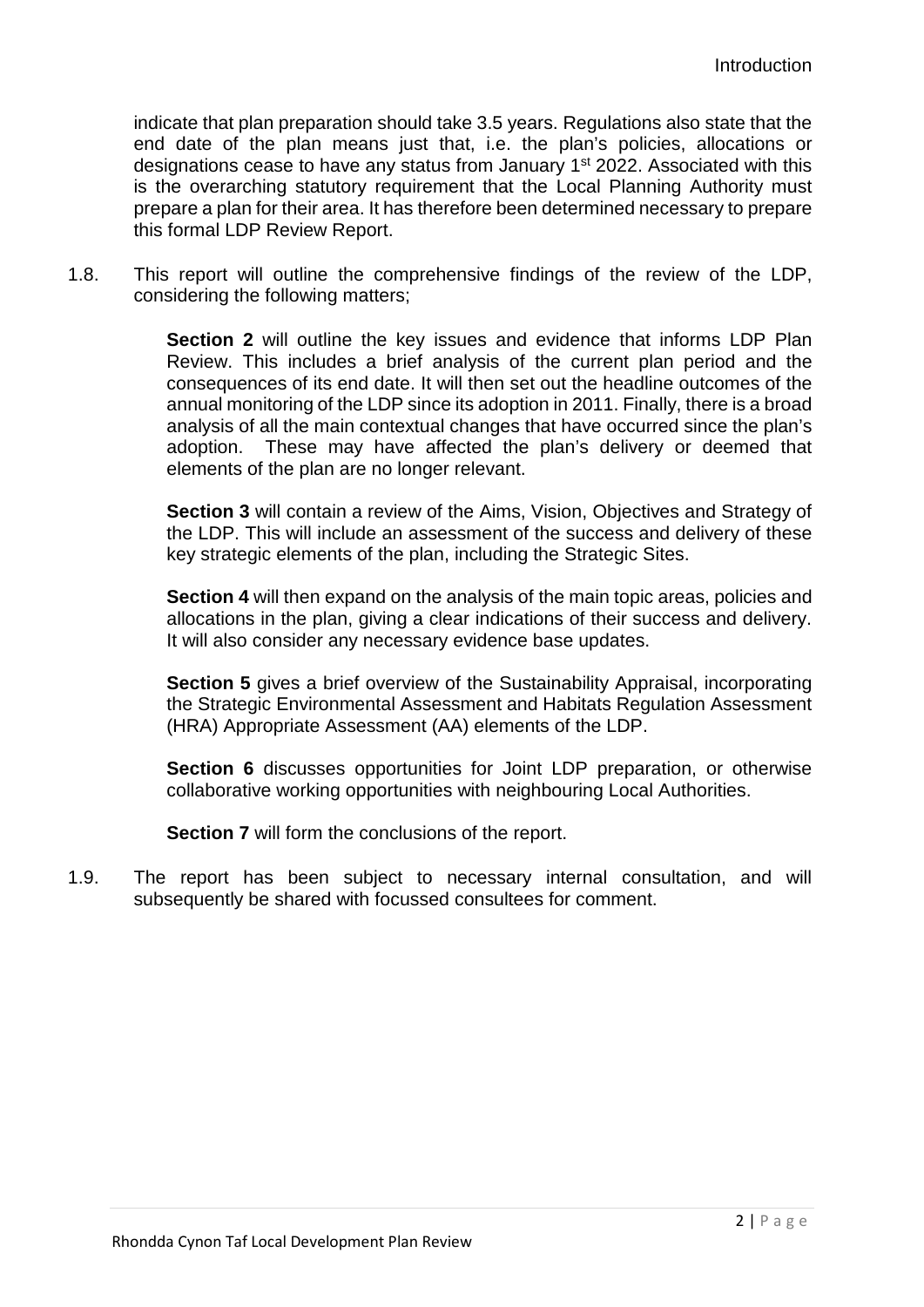# **2. WHAT INFORMS LDP PLAN REVIEW**

# **Background**

- 2.1. This Review Report will conduct a critical analysis of the evidence that has been gathered over the past 8 years in relation to the monitoring of the LDP, the success of its delivery and appropriateness of its policies and allocations. The conclusion of the report will determine whether or not a revised LDP is necessary for Rhondda Cynon Taf, firstly acknowledging the end date of the current plan.
- 2.2. The primary source of the review will be the combined results of the 7 AMRs that have been prepared thus far. Further to this is the consideration of contextual changes that have taken place during the plan period that have affected its delivery or its future use. These include changes in national legislation and policy or maybe local or global economic conditions.

# **Current LDP Plan Period**

2.3. The current LDP has an end date of 2021. Simply put, legislation dictates that from January 2022, the LDP will no longer be the development plan for RCT and the primary consideration in decision making in the planning process; this will also be the case for the associated Supplementary Planning Guidance. This will clearly have a major influence in determining whether to embark on the preparation of a revised LDP. We have already passed the time of enabling us to adopt a new plan before 2022, although the further advanced in its preparation we are by that time, the less time we will have without a local level planning policy void. There is significant national planning regulation, policy and guidance that would enable good planning decisions to be made. It is also considered that an advanced draft plan based on sound evidence will contribute to a more robust position to be able to make planning decisions.

# **Key AMR results**

- 2.4. The results of the core and local output monitoring exercise, between 2011 2019, provide an interesting and varied picture of development in Rhondda Cynon Taf. The most notable findings indicate that:
	- 1. During the LDP plan period, a total of 6,299 houses have been built in RCT. Of these, 4,543 have been built since the plan's adoption. The figure for 2016-2017 of 716 new dwellings completed was the highest number of completions since the adoption of the LDP. This was from a low of 357 in 2012, and significantly only 386 dwellings were completed in the past year (2018-2019).
	- 2. There have been 1,214 affordable houses completed during the plan period and 1,006 since the adoption of the LDP in 2011. The figure for 2016-2017 of 248 was the highest number of affordable housing completions since the plan's adoption.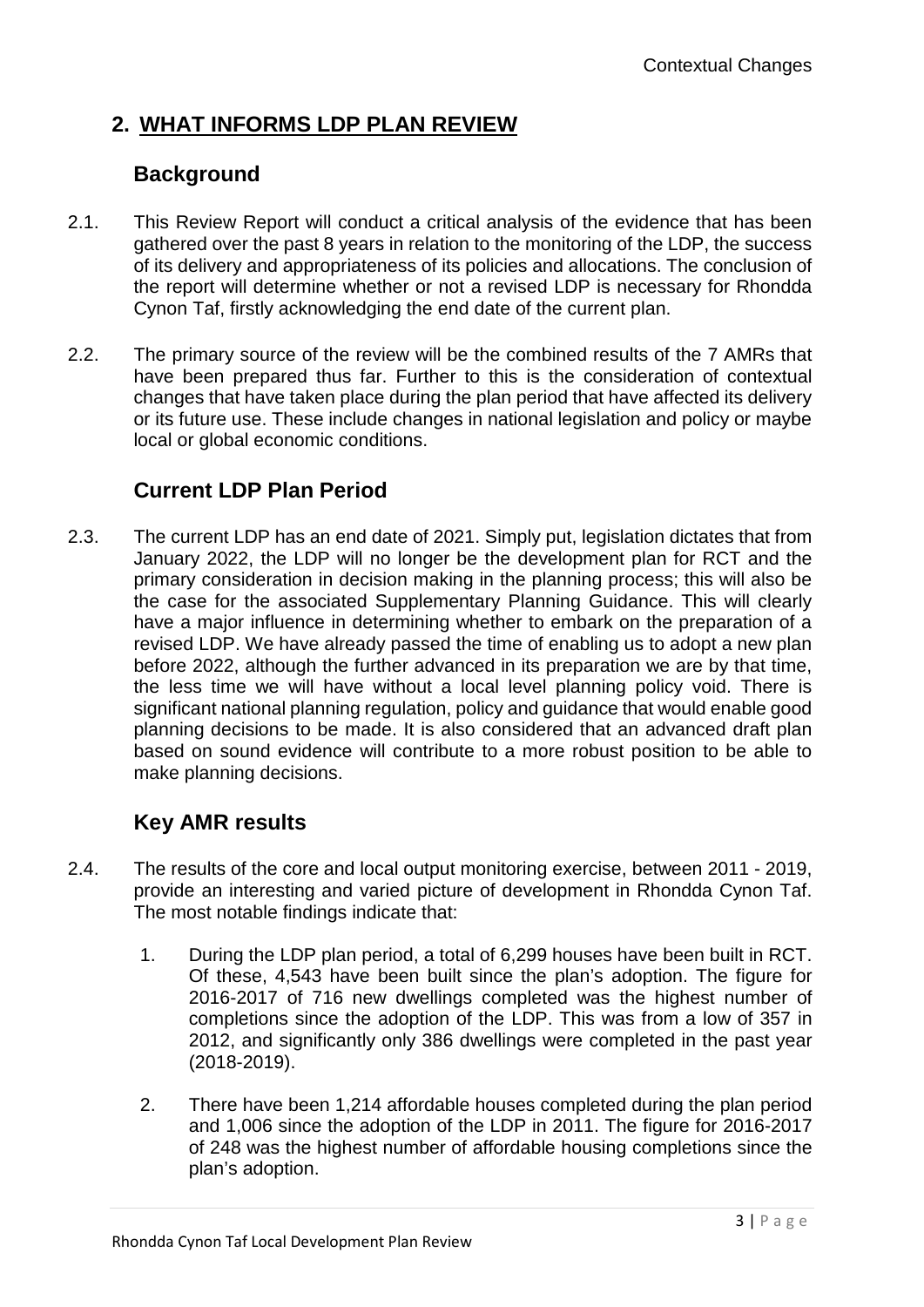- 3. Over 13,000 houses have been permitted by the Council since 2006, and 9,192 since 2011. The year with the highest number of permissions was 2015-2016, with 2,264 dwellings approved, although there were just 514 last year (2018-2019).
- 4. The overall vacancy rate for Principal Town and Key Settlement retail centres for 2018-2019 is 12.37%, which is a slight increase on the previous year's rate of 11.5% (2017-2018). This is 2.27% above the UK average vacancy rate, which stood at 10.1% in October 2018 but better than the Welsh average of 13.6% for the same period.
- 5. Of the total 98ha of employment allocations, only 4.63ha has been granted planning permission since the adoption of the LDP. However, permissions for a range of new employment developments have been given on over 27 hectares of land throughout RCT during this time.
- 6. The Church Village bypass was constructed during the plan period, although not included in the final LDP, as it was being completed toward the end of LDP plan preparation. The Aberdare bypass extension scheme and the dualling of the A4119 at 'Stinkpot Hill' are progressing well towards planning application stage.
- 7. Major works have been completed on the Talbot Green bypass, including further lanes and signalled junctions at the Mwyndy Cross roundabout. The Mountain Ash southern cross valley link construction is also nearing completion. The Llanharan bypass scheme is progressing well towards planning application stage.
- 8. To date, 10 of the 35 highways, park and ride, rail and cycle network schemes have been completed while a further 4 have been partially completed.
- 9. The total permitted waste management capacity stands at 9.95 hectares, equating to 79.6% of the lower capacity requirement or 45.9% of the higher capacity requirement as set out in the Regional Waste Plan.
- 10. To date, in the Northern Strategy Area, 19 allocations have either been implemented, subject to planning consent or part of the allocation has been permitted. This equates to 42% of all 45 Strategic Site, residential, employment, retail and transportation allocations.
- 11. In the Southern Strategy Area 21 allocations have either been implemented, subject to planning consent or part of the allocation has been permitted. This equates to 55% of all 38 Strategic Site, residential, employment, retail and transportation allocations.
- 2.5. These are the headlines statistics relating to the delivery of the allocations in the LDP. Due to the scale of the analysis and review of the LDP, these matters will be discussed in further detail in sections 3 and 4 of the report.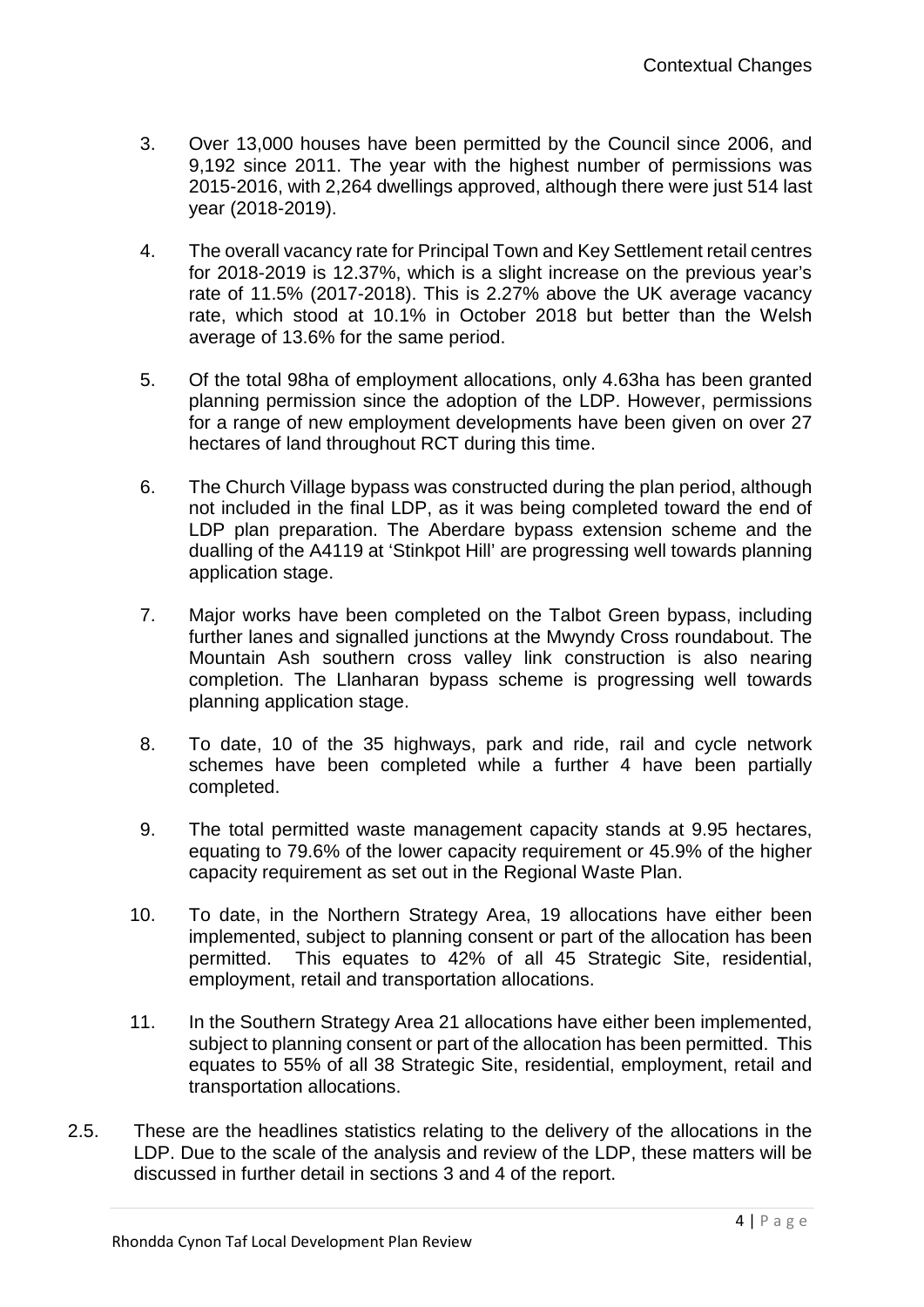# **Contextual Changes**

## **National Changes**

## Active Travel (Wales) Act, 2013

2.6. The Active Travel (Wales) Act 2013 legally requires local authorities in Wales to deliver continuous improvements to active travel routes and facilities annually, and produce maps for both existing and new/improved active travel routes. In 2017, the Council undertook a consultation exercise on an Integrated Network Map (INM) for the Rhondda Cynon Taf area. This map contains details of the proposed active travel routes that are sought to be delivered across a period of 15 years. The final version of the INM was approved by the Welsh Government in February 2018. The Council is now required to review the INM every 3 years, which will inform the revision process of the LDP.

### Housing (Wales) Act, 2014

2.7. The Act received Royal Assent in September 2014 with the aim to improve the supply, quality and standards of housing in Wales. The legislation requires local authorities to produce an up to date Local Housing Market Assessment (LHMA) by April 2015, which is to be updated every two years. The Act also gives LPAs the duty to make provision for and assess the needs of Gypsy and Traveller accommodation to ensure that enough sites have been identified to accommodate these communities. RCT has submitted a Gypsy and Traveller Accommodation Assessment for 2015-2020, which has subsequently been agreed by WG. The needs of Affordable Housing and Gypsy and Traveller accommodation will be given due consideration in a LDP revision.

## Well-being of Future Generations (Wales) Act, 2015

- 2.8. The Act, which received Royal Assent on the 29th April 2015, requires public bodies to consider the long term; to work more effectively with people, communities and each other; to look at problem prevention and to take a more joined-up approach. Under the Act, Local Authorities are required to publish a 'Well-being Statement' when preparing their well-being objectives in order to explain how said objectives will accomplish their goals, and how the sustainable development principle has been applied. Each year, an 'Annual Report' must also be produced to highlight the progress made in achieving the stated objectives.
- 2.9. Additionally, where the Future Generations Commissioner for Wales has made recommendations to the Local Authority, they must publish their response. The Act's seven well-being goals are as follows:
	- 1. A prosperous Wales
	- 2. A resilient Wales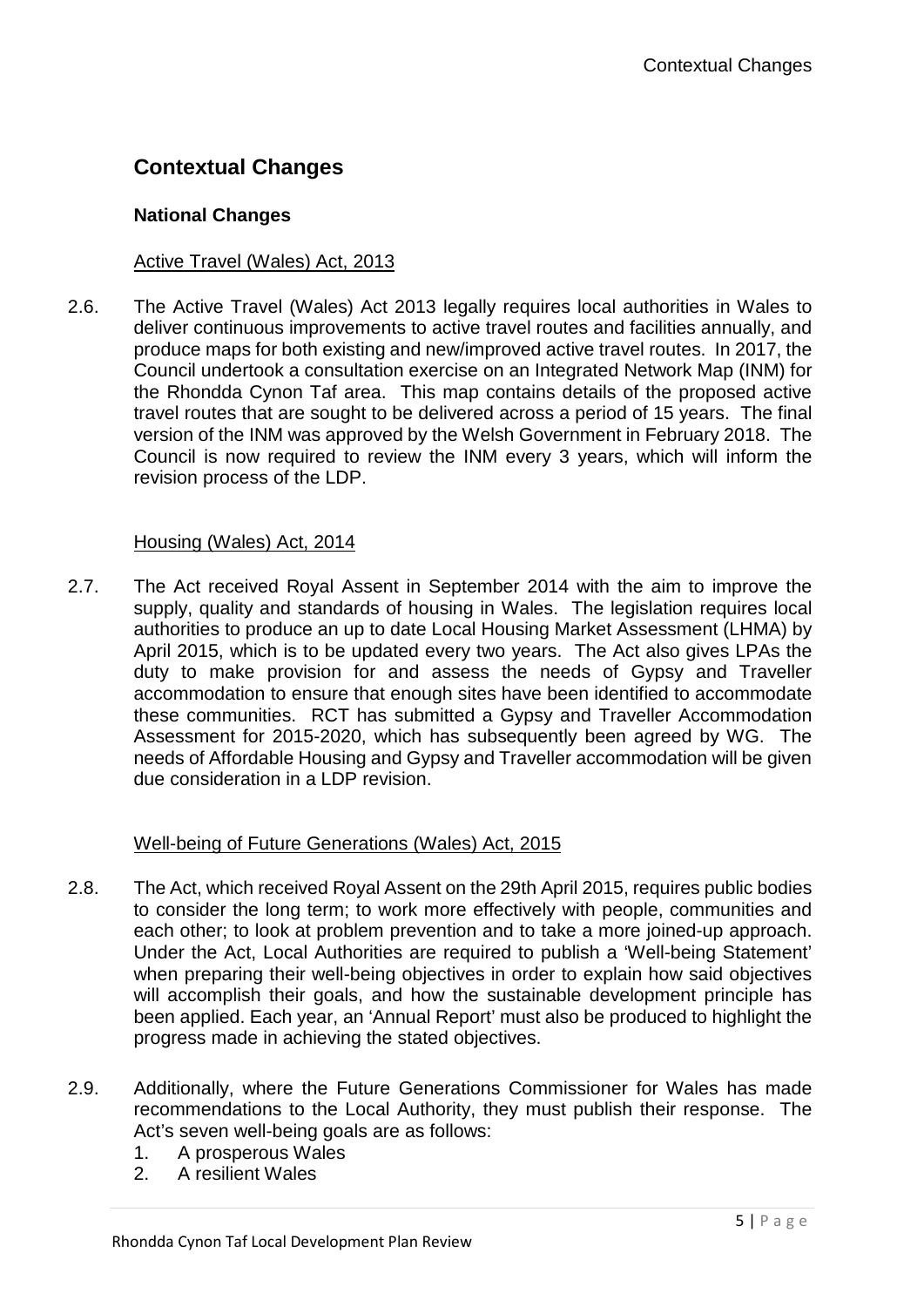- 3. A healthier Wales
- 4. A more equal Wales
- 5. A Wales of cohesive communities
- 6. A Wales of vibrant and thriving Welsh Language
- 7. A globally responsible Wales
- 2.10. It will be appropriate moving forward to consider how a revised LDP and its policies will respond to each of the 'Well-being Goals' and the Council's own 'Well-being Objectives'.

#### Planning (Wales) Act, 2015

2.11. The Act became legislation after receiving Royal Assent in July 2015. The Act introduces a legal basis for the preparation of new national and regional planning policy in the form of a National Development Framework (NDF) to be compiled by Welsh Ministers and a Strategic Development Plan (SDP) to be compiled by the South East Wales Local Authorities. Both the NDF and SDP will have a considerable effect on future LDP policy, which will need to be compliant with these plans. Ongoing consideration will need to be given to their progress whilst reviewing the LDP, as both the NDF and SDP are currently in their infancy. The status of LDPs in general will be affected by both the NDF and the SDP, with the LDP at the lowest tier of development plan, focussed on local level planning. RCT will also need to work in conjunction with other authorities as per the provision within the Act and consequently this will impact upon future working arrangements.

#### The Historic Environment (Wales) Act, 2016

2.12. The Historic Environment (Wales) Act received Royal Assent and became legislation on 21st March 2016. It establishes a framework for the protection of listed buildings and scheduled monuments. The Act provides additional and increased powers to prosecute where necessary; to halt any unauthorised works; to prevent buildings falling into a state of disrepair; to serve 'preservation notices' and to more easily permit Local Authorities to recover costs incurred. The Act led to the preparation of TAN 24 by the Welsh Government, in association with CADW, to guide decision-making at a local level. The LDP revision process will need to consider any implications caused by the Act.

#### The Environment (Wales) Act, 2016

2.13. The Act received Royal Assent on 21<sup>st</sup> March 2016, providing new legislation to manage the natural resources of Wales proactively and sustainably. The Act includes a new biodiversity duty that aims to aid the reversal of decline and secure the long-term resilience and future of biodiversity in Wales. The Act also tasks Welsh Ministers with setting targets to reduce greenhouse emissions and the setting of carbon budgets. It further introduces new powers to increase the amount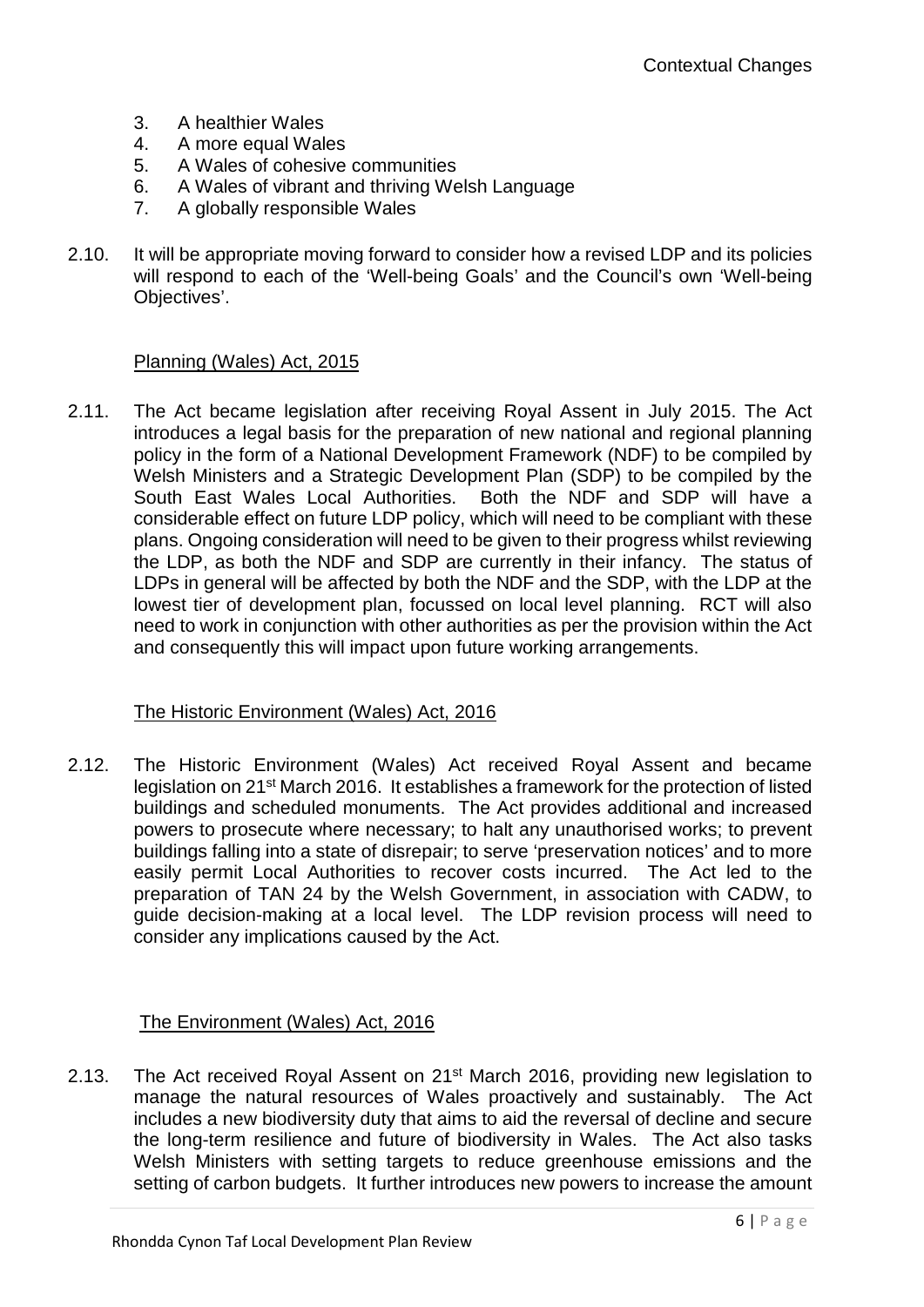of materials for recycling, as well as improving the quality of materials to be recycled. With regard to biodiversity, RCT currently has policies largely compliant with the provisions in the Act, although their compliance will need to be considered as part of a revision.

### Planning Policy Wales (Edition 10)

- 2.14. Planning Policy Wales (PPW) has been amended a number of times since the adoption of the LDP, with the most up-to-date edition (at the time of writing this) being Edition 10 (December 2018). This version has been vastly restructured from previous ones by the Welsh Government, to reflect the seven Well-being Goals of the Well-being of Future Generations Act. Any revision of the LDP would need to ensure that its policies are compliant with this much amended PPW.
- 2.15. Furthermore, there have been several updated, amended or wholly new Technical Advice Notes (TANs) affiliated with PPW, as set out below.
	- TAN 1: Joint Housing Land Availability Studies (January 2015)
	- TAN 4: Retail and Commercial Development (November 2016)
	- TAN 12: Design (July 2014 and March 2016)
	- TAN 20: Planning and the Welsh Language (October 2017)
	- TAN 21: Waste (February 2017)
	- TAN 22: Planning and Sustainable Buildings Removed by Welsh Government in 2014.
	- TAN 23: Economic Development (February 2014)
	- TAN 24: The Historic Environment (May 2017)
- 2.16. The new and/or updated TANs, in addition to the updated PPW, will require substantial consideration throughout the revision process, in order to ensure that any revised LDP is compliant with national planning policy.

#### The Welsh Language

- 2.17. Recent editions of PPW have included the requirement for LPAs to consider the likely effects on the use of the Welsh language in the sustainability appraisal of LDPs. This requirement is referenced in the Planning (Wales) Act 2015 and the seven well-being goals. PPW also encourages LPAs to include a statement on how the needs and interests of the Welsh language has been considered during plan preparation, and how many policies relating to the Welsh language interact with other policies. PPW also gives LPAs the ability to define areas in the LDP where language impact assessments would be required in respect of large developments on unallocated land. TAN 20 (October 2017) provides more detailed guidance for LPAs to consider Welsh language issues during the preparation, monitoring and review of LDPs. A comprehensive collation of evidence is therefore required through the LDP review process to determine if there is a need to formulate specific planning policy on the Welsh Language in RCT.
- 2.18. In addition, the Council now has an obligatory duty to comply with the Welsh Language Standards, established by the Welsh Government under the Welsh Language (Wales) Measure 2011. The Standards mean that the Welsh language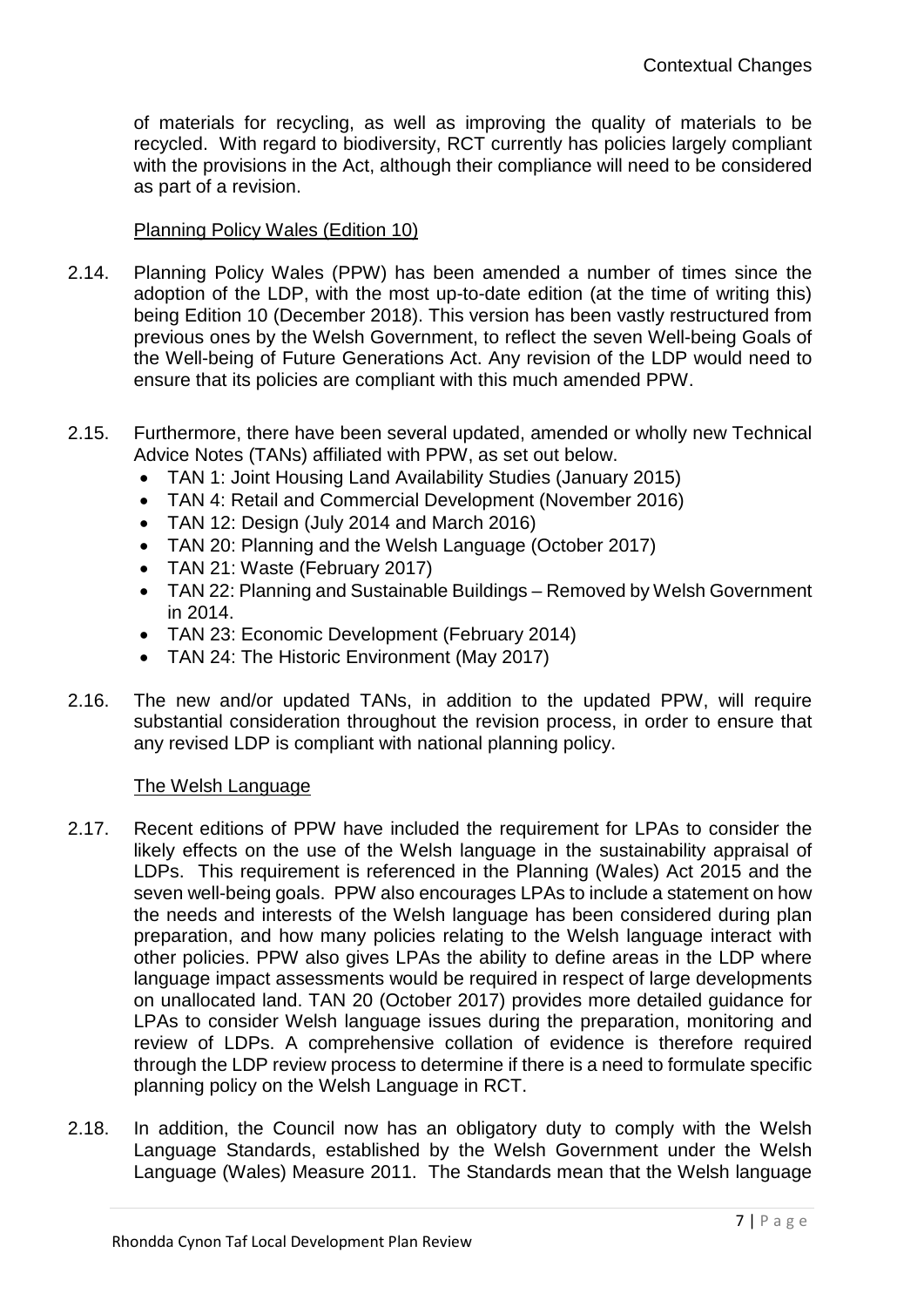must not be treated any less favourably than the English language. This will therefore have budgetary implications due to the sheer volume of documents that will require translation, in accordance with the Welsh Language Standards.

### National Development Framework (NDF)

- 2.19. The Planning (Wales) Act 2015 provides a statutory requirement for the Welsh Ministers to produce and keep an up-to-date National Development Framework (NDF) to replace the Wales Spatial Plan. The NDF will provide a context for the provision of new infrastructure and growth, setting out the 20-year spatial framework for land use in Wales. The framework is set for the SDP and LDP to follow beneath it. The NDF will focus on land use issues of national significance, which the planning system is able to influence and deliver.
- 2.20. A draft of the NDF is currently out to consultation. It sets out a number of high level policy requirements for RCT, primarily within a regional context. Foremost, there is a national development growth area identified across the south east Wales valleys, Cardiff and Newport region. Pontypridd is identified as a Centre of Regional Growth. The wider South Wales Metro system and Valleys Regional Park are also within RCT. Co-ordinated regeneration and investment is supported in the Heads of the Valleys area to increase prosperity and address social inequalities. An estimated housing need of 71,200 is identified for the region for the period up to 2038. Emphasis is given to seek to develop existing towns and major settlements, as opposed to developing new towns and sprawling greenfield development. The priorities, objectives and policies of the NDF will require consideration in the LDP revision process.

## Longitudinal Viability Study of the Planning Process

2.21. This Welsh Government research study identifies reasons why housing allocations or commitments that were assessed as deliverable during the LDP process became stalled due to viability issues at later planning stages. The report has influenced the preparation of the Welsh Government's Development Plans Manual (Edition 3) which underwent public consultation from 7<sup>th</sup> July to 30<sup>th</sup> August 2019. The manual states that all sites submitted at the candidate site stage must now be informed by a deliverability and viability assessment. The viability and deliverability of candidate sites will require thorough consideration during the LDP revision process.

#### Sustainable Drainage Systems

2.22. Schedule 3 to the Flood and Water Management Act (2010) makes Sustainable Drainage Systems (SuDS) a mandatory requirement for certain development in Wales. As of 7<sup>th</sup> January 2019, SuDS are now required for all new developments of more than one dwelling or where the construction area is 100m<sup>2</sup> or more. Construction cannot begin without SuDS approval. This requirement is likely to have an effect on development, such as housing density requirements and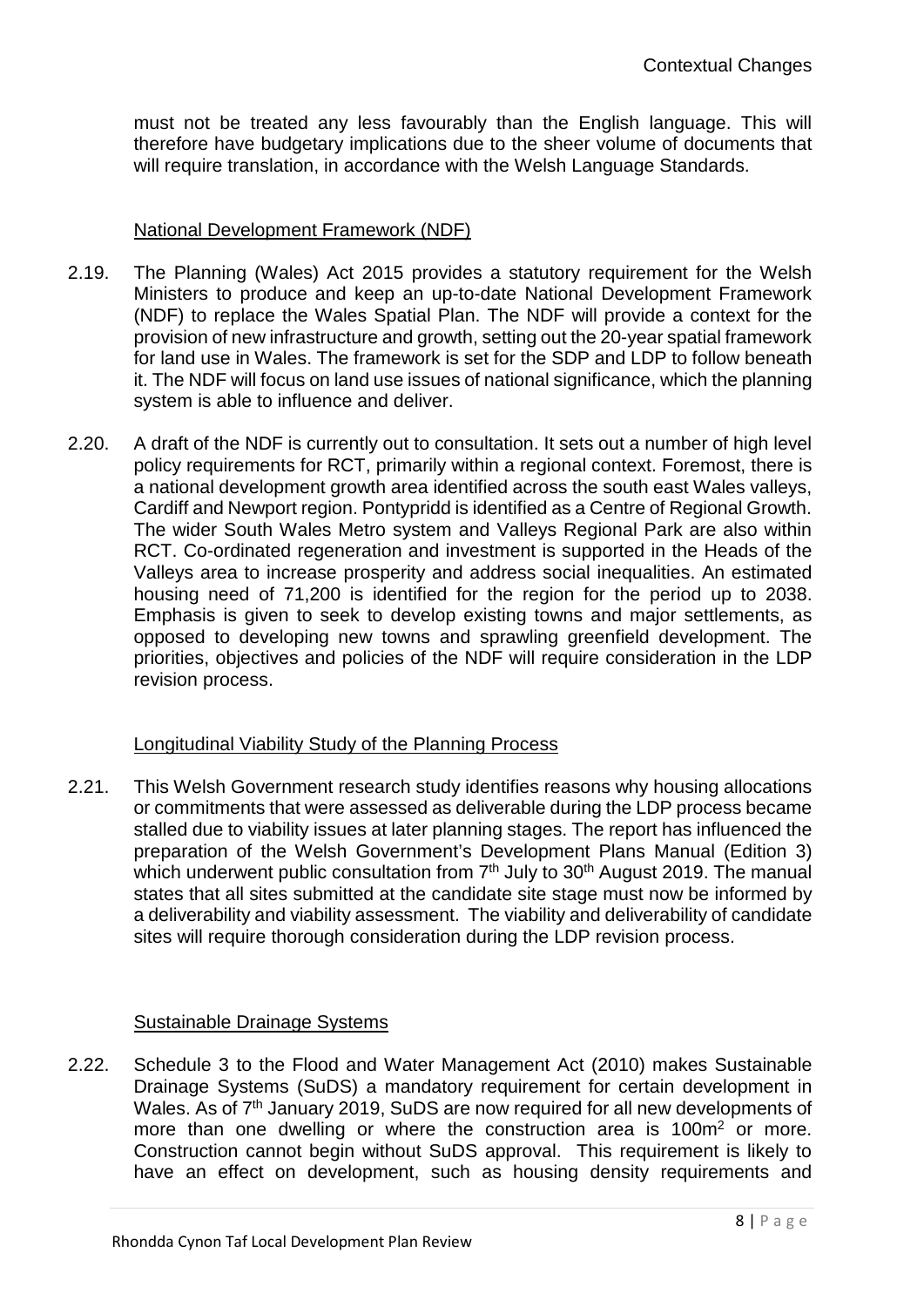development viability. The preparation of new or updated policies for a revised LDP will need to consider the potential implications of SuDS.

## The Categorisation of Use and Management of Change: A Planning Review

2.23. On the 31<sup>st</sup> May 2018, The Welsh Government published a report by the University of the West of England (UWE) titled 'The Categorisation of Use and Management of Change: A Planning Review'. The report scrutinises the Use Classes Order and Permitted Development Rights and assesses whether any changes are required and desirable to ensure that they remain fit for purpose as regulatory tools. It recommends the revision of the Use Classes Order and Permitted Development Rights, including recommendations to amend retail, employment, residential and sui generis use classes. It remains to be seen whether any of the recommendations will come to fruition, however the implications of this report would need to be considered during the LDP revision process.

### Natural Resources Policy

2.24. Following the Environment (Wales) Act 2016, the Welsh Government produced a Natural Resources Policy (NRP) in August 2017. The NRP focuses on the sustainable management of Wales' natural resources, building on the framework of the Environment (Wales) Act. The NRP sets out three national priorities for the management of natural resources: delivering nature-based solutions; increasing renewable energy and resource efficiency; and taking a place-based approach. The NRP also sets the context for Natural Resources Wales to produce Area Statements, which includes the Rhondda Area trial, which focused on the natural assets and opportunities within the area. Natural Resources Wales are currently gathering evidence on a number of Area Statements including the South Central Area Statement, which comprises five local authorities including Rhondda Cynon Taf. Area Statements will provide a local evidence base for the sustainable management of natural resources which the council must have regard to during the LDP revision process.

## TAN 23 – Economic Development

2.25. In February 2014, the Welsh Government released a new Technical Advice Note (TAN 23) covering economic development. It sought to broaden the definition of 'economic development' to encompass *any form of development that generates wealth, jobs and income* (Welsh Government, 2014, p4). TAN 23 will need to be given due consideration as part of the LDP revisions procedure. In August 2015, the Welsh Government followed this with a *Practice Guidance – Building an Economic Development Evidence Base to Support a Local Development Plan.*

#### Technical Advise Note 4 (TAN 4) – Retail and Commercial Development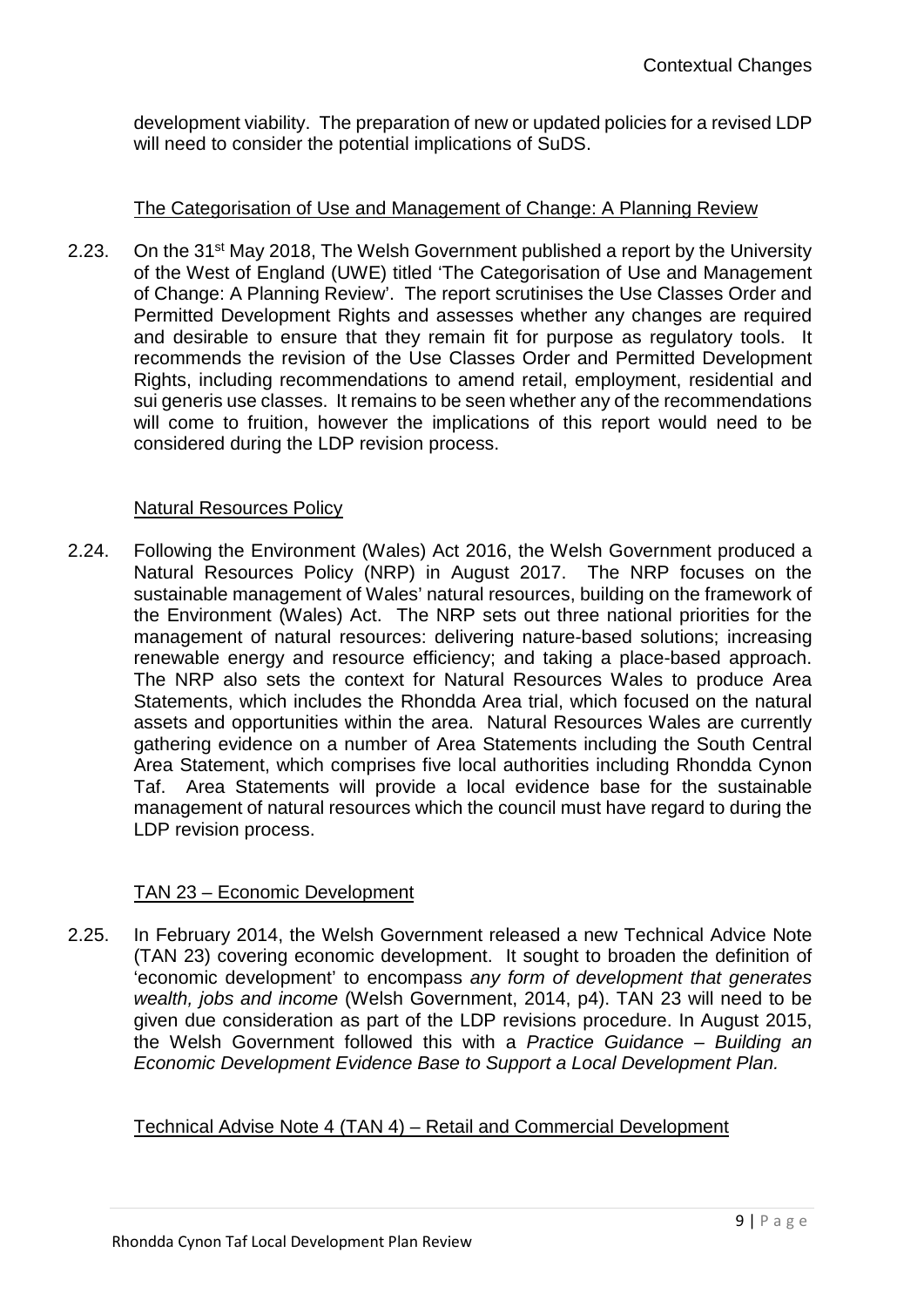2.26. In November 2016, the Welsh Government released a revised Technical Advice Note on retail and commercial development. The TAN sought to promote viable urban and rural retail and commercial centres, as the most sustainable locations to live, work, shop, socialise and conduct business. Additionally, it sought to sustain and enhance retail and commercial centres' vibrancy, viability and attractiveness, as well as improving access to, and within, retail and commercial centres by all modes of transport, especially walking, cycling and public transport. Greater emphasis is also placed on collaborative working between local authorities in establishing a retail evidence base and commercial strategies at a 'larger than local' level. TAN 4 will need to be given due consideration as part of the LDP revisions procedure.

## **Regional Changes**

#### Cardiff Capital Region City Deal

- 2.27. The £1.2billion Cardiff Capital Region City Deal, which could transform the economies of South East Wales, was formally ratified during a special ceremony held on St. David's Day 2017. The aim of the City Deal is to create jobs and boost economic prosperity by improving productivity; tackling worklessness; building on the foundations of innovation; investing in physical and digital infrastructure; providing support for business; and ensuring that economic benefits generated as a result are felt across the region.
- 2.28. The City Deal includes funding of £734million for the South Wales Metro, of which over £500million is provided by the Welsh Government and £125million from the UK Government. As part of the Wider Investment Fund, the UK Government has provided a £375million contribution and the ten South East Wales local authorities have agreed a commitment to contribute £120million. On the 12<sup>th</sup> February 2018 the CCR Regional Cabinet comprising the ten local authority leaders approved the strategic business plan, which details how the £1.2billion 'Wider Investment Fund' will be used over the next five years, to drive actions forward. The plan specifies the regional strategic objectives of the CCR City Deal, which are: prosperity and opportunity; inclusion and equality; identity, culture, and community and sustainability. The overarching economic objectives of the City Deal are to create 25,000 new jobs and leverage £4billion in private sector investment.

#### Cardiff Capital Region Strategic Development Plan (SDP)

- 2.29. As with the NDF, the Planning (Wales) Act 2015 provides a legal framework for the preparation of the Strategic Development Plan (SDP). The SDP will be the middle tier of development planning covering a regional level, sitting below the NDF at a national level and above LDPs at a local level.
- 2.30. Welsh Government suggest that there is evidence to show that there are many strategic planning issues that first generation LDPs have failed to address in isolation. Consequently, those 'larger than local issues' such as housing, employment and transport infrastructure can be tackled at a strategic level to ensure they are being considered and planned for, in a comprehensive way. The Cardiff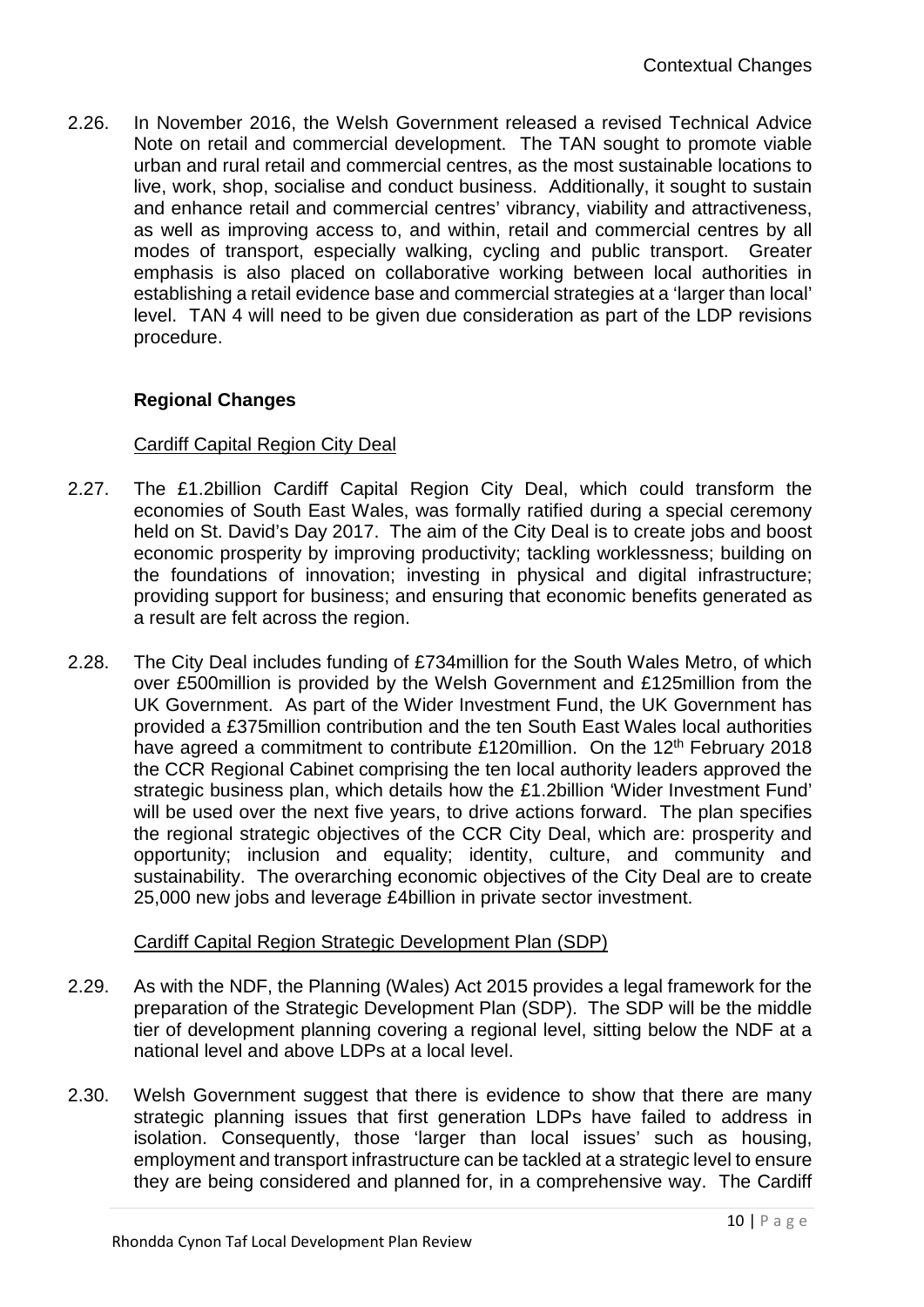Capital Region is committed to regional working and work is underway to set out and agree the key preparatory matters between all 10 member authorities, including boundaries, governance and content. To date, both RCT and the Vale of Glamorgan Councils have signed up to the proposed details of the SDP preparation.

## South East Wales Valleys Local Transport Plan (LTP)

2.31. The LTP (2015) has been jointly produced by Blaenau Gwent, Caerphilly, Merthyr Tydfil, Rhondda Cynon Taf and Torfaen County Borough Councils. It sets out the vision and objectives for transport in the SE Wales Valleys area and provides a short and long-term programme of interventions to work towards achieving these goals. The short-term programme sets down those schemes that are priorities for the next 5 years, up to 2020. The longer-term programme identifies aspirations up to 2030. The LTP has a status that would allow for funding opportunities from Welsh Government, Cardiff Metro, Cardiff City Deal and other future funding sources; as well as local government funding from capital, S106 or CIL sources. The LTP replaced the Regional Transport Plans.

#### Regional Technical Statement 1<sup>st</sup> Review, 2014

- 2.32. National planning guidance requires that the South Wales Regional Aggregates Working Party (SWRAWP), of which Rhondda Cynon Taf is a member, prepares a Regional Technical Statement (RTS) for the region. The RTS sets out specific planning guidance, aimed at ensuring the sustainable supply of aggregates in Wales.
- 2.33. The document sets out detailed calculations to determine a projected demand of aggregates in the South Wales region from December 2010 until 2036. It subsequently apportions a tonnage of aggregates that each of the 18 local authorities in the SWRAWP need to provide in the form of land-banks of permission. The RTS 1<sup>st</sup> Review replaced the original RTS of 2008, however this will be replaced by the RTS  $2^{nd}$  Review, which is expected to be released during next year or so. The outcomes of the RTS 2<sup>nd</sup> Review will require consideration in the preparation of LDP policies during the course of revision.

#### Our Valleys, Our Future: Delivery plan, 2018

2.34. This plan has been created by a ministerial taskforce in South Wales Valleys, set up by the Welsh Government in July 2016. The plan is a high-level action plan to set out the taskforce's priorities for the region. The plan's three priorities are: creating good quality jobs and providing the skills to do them; improving public services; and helping local communities. The delivery plan identifies Pontypridd/Treforest as a strategic hub 'where public money will be focused to provide opportunities for the private sector to invest and create new jobs'. The Pontypridd/Treforest hub focuses on residential, office, industrial and retail development. The implications of this document will need to be considered in an LDP review.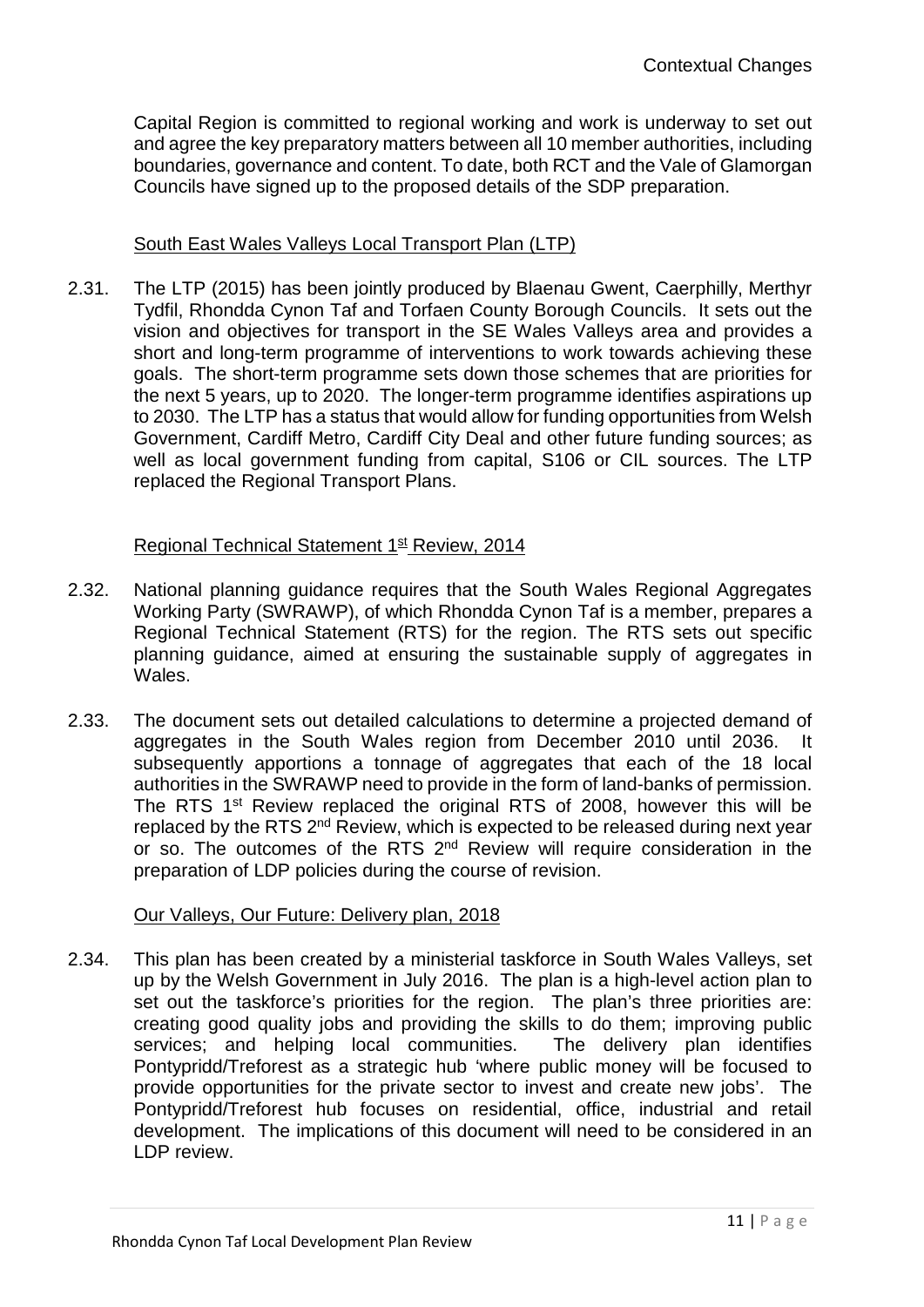## **Local Changes**

## LDO for Treforest Industrial Estate

2.35. In August 2018, a Local Development Order was adopted by the Council for Treforest Industrial Estate. The LDO simplifies the planning process within the estate's boundary, by removing the need for a formal planning application for certain developments which meet the criteria. Any implications to the LDP will need to be considered.

### Local Well-Being Plan

2.36. As previously stated, the Well-being of Future Generation Act makes provision for every public service board in Wales to publish a Local Well-being Plan (LWBP). The Council's Single Integrated Plan (SIP) was replaced in 2018 by the Cwm Taf Well-being Plan 2018-2023. An initial Well-being assessment was undertaken, focusing on the assets and challenges of the county borough in terms of their social, economic, environmental and cultural well-being. This assessment was used to develop a draft Well-being Plan and its associated objectives, which were publically consulted on before the adoption of the LWBP. The LWBP identifies three Wellbeing objectives, focusing on people's health, growing a stronger economy and helping communities thrive. A revised LDP will need to consider and comply with the LWBP.

#### Welsh Government 2014 Household Projections

2.37. The adopted LDP's housing land requirement of 14,385 dwellings to be delivered within the plan period was set in the context of Welsh Government's 2006 Housing Projections, which gave a principal household projection increase of 13,728 from 2006 to 2021. The most recent Welsh Government Projections are from 2014 (released in 2016) however it is considered likely that more up-to-date projections will be released during the LDP revision process. An LDP revision process will need to consider the latest Welsh Government household projections when preparing housing policies.

## House Prices

2.38. The graph below (source: Land Registry UK House Prince Index) provides information regarding the performance of the house market in Rhondda Cynon Taf from the start of the plan period 2006 to the end of 2018. Housing sales and prices fell significantly during the recession around 2009, however average house prices have recently surpassed pre-recession prices. House prices between 2009 and 2013 were generally steady, ranging between £86,000 and £89,000, though there has been a notable increase in average house prices from 2013 onwards, increasing by approximately 24%.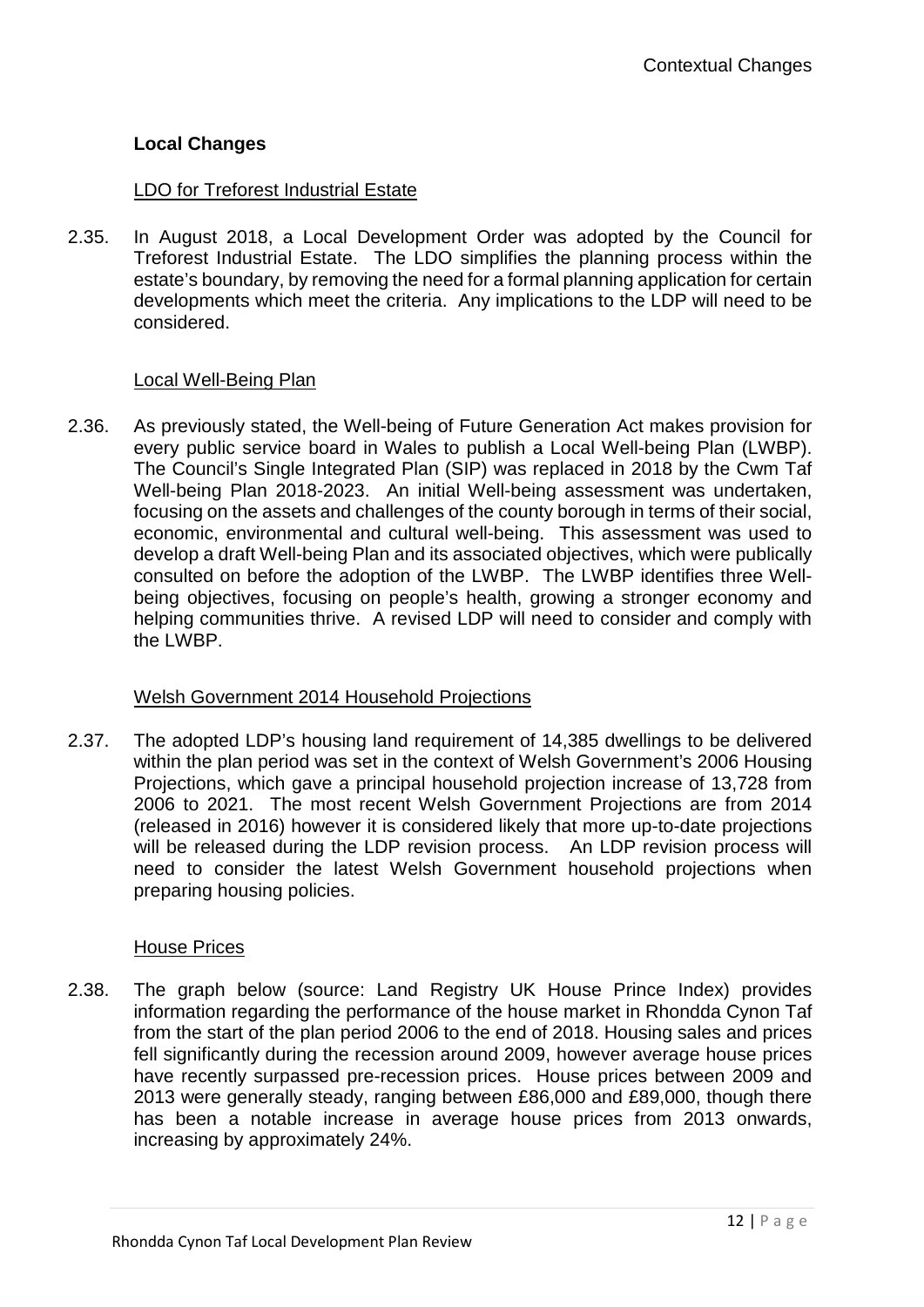

- 2.39. New build sales have not been affected in the same way as second hand sales, with new build sales exceeding pre-recession figures, as early as 2013, whereas second hand sales have fallen by approximately 15% from 2007 to 2018, but have still been growing consistently for a number of years.
- 2.40. Plans for the South East Wales Metro could potentially affect house prices in Rhondda Cynon Taf, and will require consideration during the LDP revision process. The implications of RCT's demographic pressures associated with an ageing population and the aspiration to retain younger people in the County will also need to be considered.

## Changing trends in Retail

2.41. Figure 2 below highlights the total amount of units that are used for Class A1, A2, and A3 or are vacant, across all of RCT's retail centres. The number of vacant units have remained relatively consistent over the 10 year period. The total amount of A1 units has risen by 2.5% across 2009-2018, however they have been gradually declining in numbers since 2015. A vast number of banks have departed RCT's retail centres and this is reflected in the sharp fall in A2 units, reducing by 25% from 2009-2018, A3 units have risen in popularity, partially replacing lost A2 units, rising by 10.8% from 2009-2018. Trends such as these will need to be considered during the LDP review.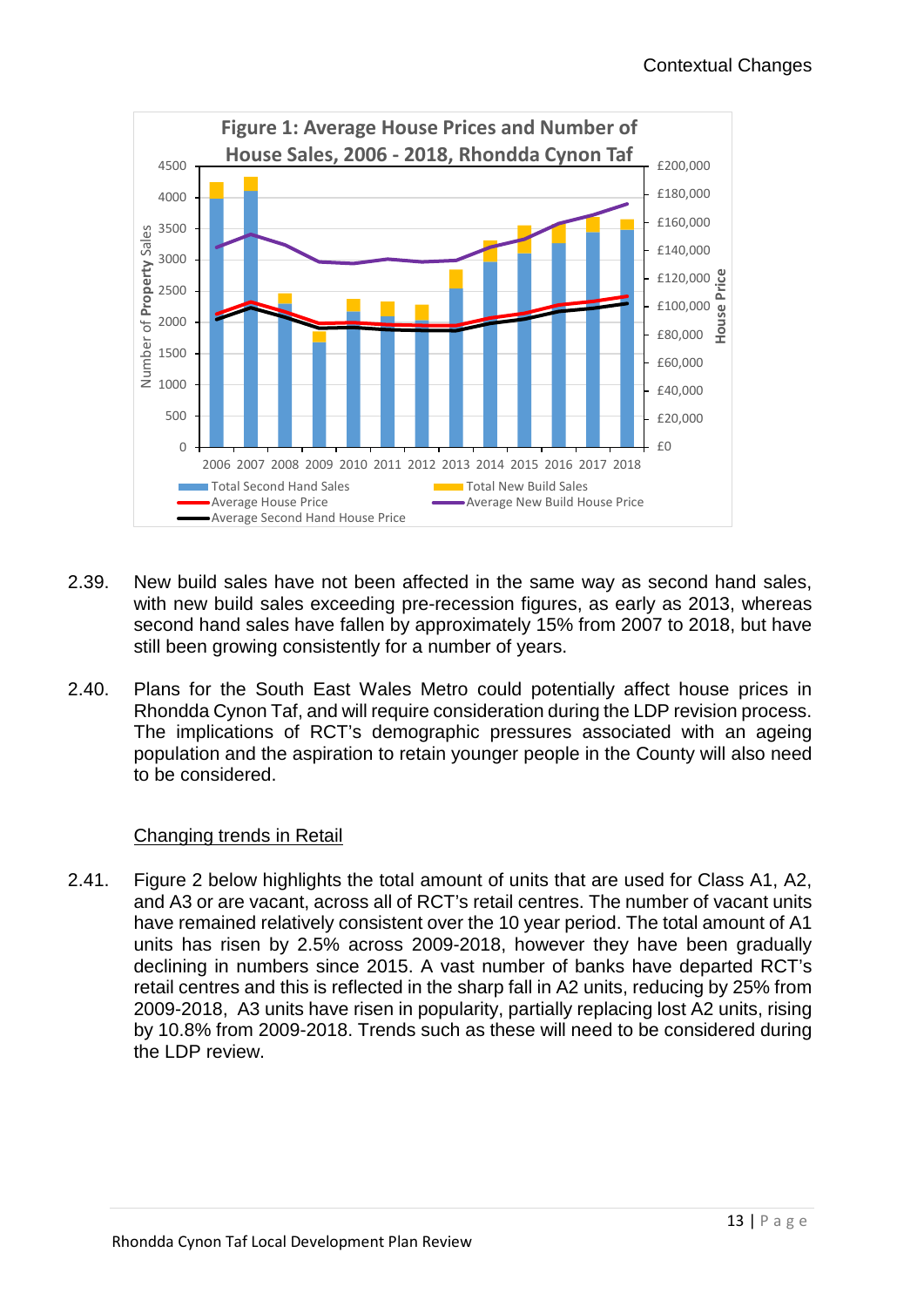

Economic Considerations

- 2.42. The impact of the global economic recession on the economy of Rhondda Cynon Taf had a significant impact on the delivery of the LDP in the immediate years post adoption. Whilst the economy is showing some signs of improvement, with both the housing and commercial markets in the County Borough experiencing some growth; the economic difficulties at the start of the plan period has inevitably had an adverse impact on the delivery of some elements of the LDP.
- 2.43. The uncertainty for investors and developers across all sectors of the plan has been well documented in the early part of the plan period. This has since manifested itself in the emergence of viability as a key consideration in the planning process. In 2016, we commissioned a reputable surveying company to assess all undeveloped allocations, which concluded that just 24 of 41 sites had a level of viability. The reasons for this include physical site constraints, topography, contamination or market locations. This matter is discussed further in the report. Additionally, many of our sites require some land reclamation to take place to allow development. Whereas at the time of writing the LDP there was significant Welsh Government Funding available for land reclamation, this has not been available since adoption of the plan.
- 2.44. The June 2016 decision to exit the European Union and the subsequent uncertainty surrounding exit negotiations are also having an impact UK-wide. The scale of these consequences however are, as yet, unknown.
- 2.45. The conclusions of this Review Report will need to consider all of these contextual changes, amongst others discussed in the detailed analysis of LDP topic areas later in this report. This is to ensure that the policies and allocations are still effective, appropriate and relevant or otherwise need to be revised.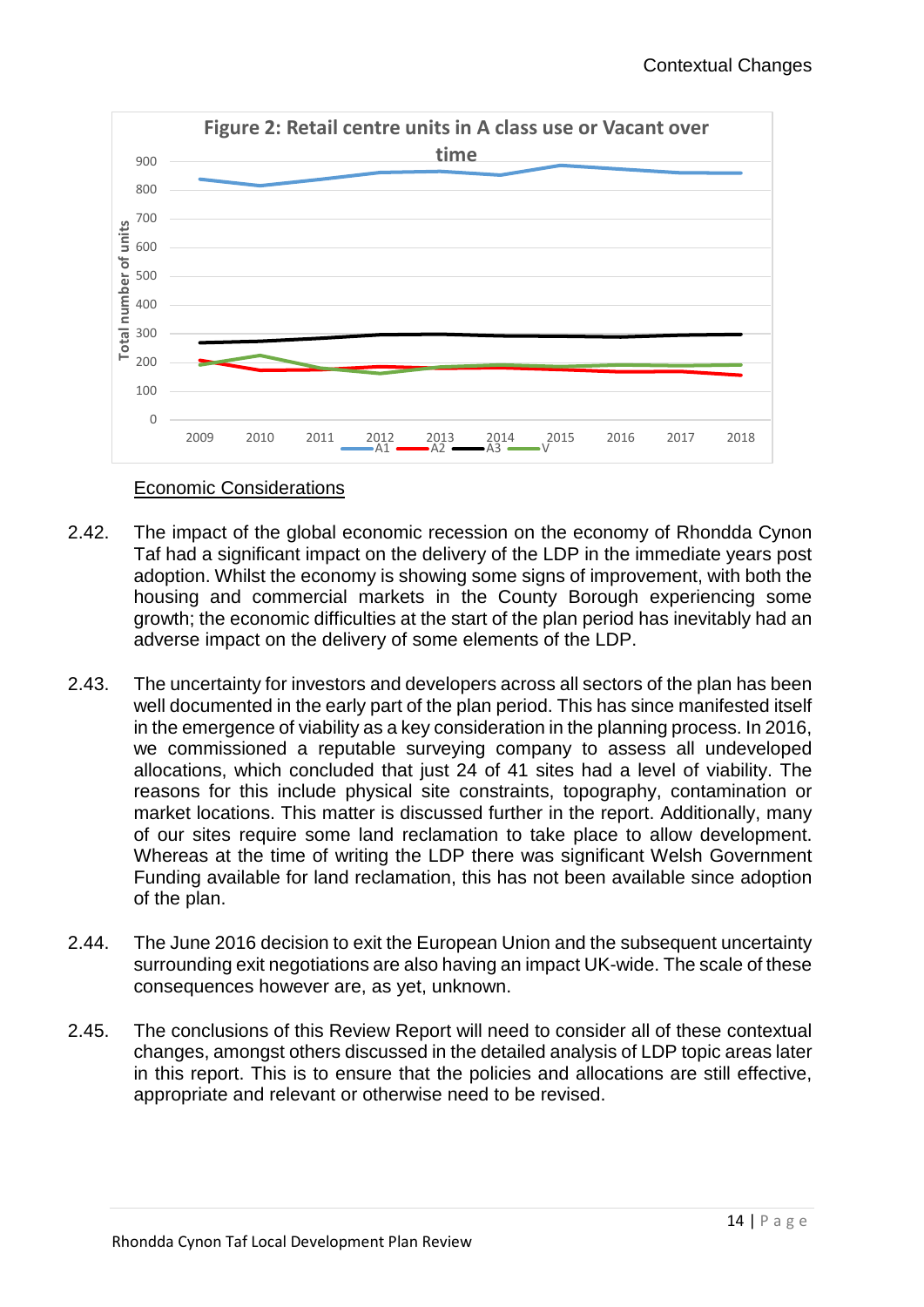# **3. REVIEW OF THE AIMS, VISION, OBJECTIVES AND STRATEGY OF THE LDP**

## 3.1. **LDP Aims, Vision and Objectives**

- 3.1.1. The aim of the LDP strategy is to address trends that had been identified across RCT at the time leading up to LDP preparation and to set a strategic spatial vision for the future prosperity of RCT. Evidence at the time showed that areas of the County Borough with the least signs of socio-economic deprivation are likely to prosper, whilst those areas of the County Borough showing signs of the most significant socio-economic deprivation were, without intervention likely to decline further.
- 3.1.2. In the central and northern valleys, the LDP strategy sought to:
	- Halt the process of decline by stimulating growth in the housing and employment markets;
	- Remove dereliction, and
	- Support services in important urban centres.
- 3.1.3. In the south, the strategy sought to:
	- Manage growth by balancing housing and commercial development with social and environmental considerations.
- 3.1.4. In accordance with the above, the LDP provides a policy framework which:
	- Address the socio-economic balance between the north and the south of the County Borough;
	- Meet the housing and employment needs of a growing population;
	- Provide a range of quality, affordable housing;
	- Bring empty properties back into beneficial use;
	- Provide a range of employment sites to meet local need, attract inward investment and assist in diversifying the employment market;
	- Reduce out-commuting by providing a range of employment and commercial opportunities in accessible locations across Rhondda Cynon Taf;
	- Manage waste and provide recycling opportunities within the boundaries of the County Borough;
	- Protect the rich biodiversity and landscape of Rhondda Cynon Taf; and
	- Protect the cultural and built environment.
- 3.1.5. The LDP set out a vision which presented an opportunity for the spatial planning system to address the key issues and objectives identified for Rhondda Cynon Taf. The overall vision was derived from the vision outlined in the Community Strategy - 'Live. Grow. Aspire. Achieve' (2010-2020) which stated that:

*"Rhondda Cynon Taf will be a County Borough of opportunity. That means working together to enable individuals and communities to achieve their full potential, in terms of both their work and social life."*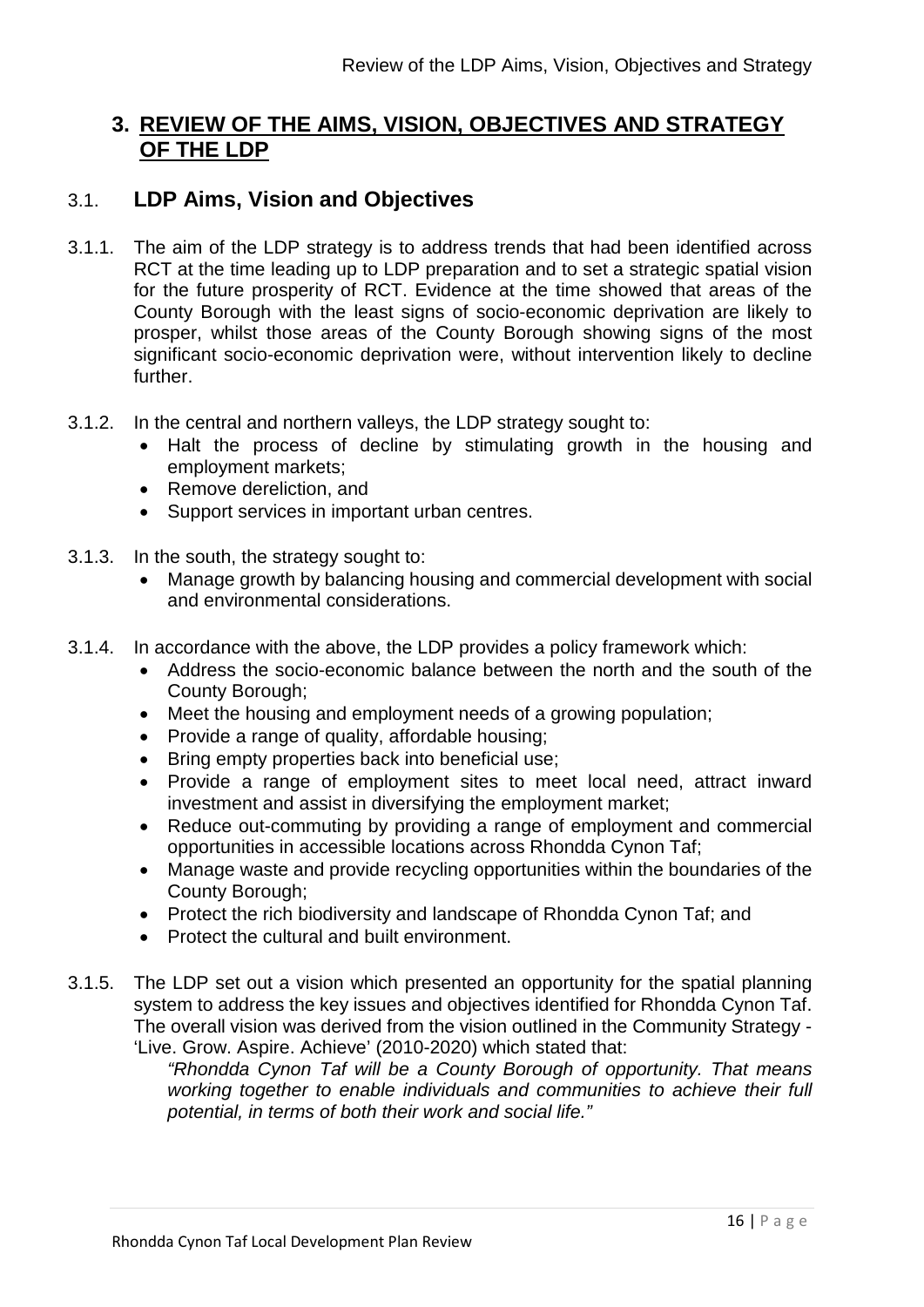- 3.1.6. The plan recognised that its successful delivery relies on a range of physical, social, economic, health, educational and related initiatives. It also recognises that the spatial planning system has a fundamental role to play in the delivery of said vision.
- 3.1.7. The Objectives that are derived from this Vision are central to the LDP, being translated into the spatial framework and its policies. These are;
	- Creating sustainable, integrated and thriving communities through providing necessary housing, reinforcing the roles of the Principal Towns and Key Settlements and ensuring high quality built environment that provides opportunities for living, working and socialising for all.
	- Achieving the potential of RCT through developing a sustainable economy and providing a diverse range of jobs.
	- Enabling a better quality of life through heritage, landscape, open space and parks protection and enhancement which in turn allows for encouraging healthy lifestyles. This also includes the need to reduce travel by car.
	- Develop and protect the County Borough for future generations through protecting important countryside, seeking to manage the effects of climate change, increase renewable energy and reduce energy consumption. Also, the need to minimise waste, increase recycling and promote efficient use of land, soil and minerals through re-use and restoration.
- 3.1.8. The range of contextual changes identified in the previous section, and new iterations of the Corporate Plan alongside the period of time that has passed since the formulation of these (then) appropriate Aims, Visions and Objectives, would clearly indicate that there would be a need to reassess this section of the LDP, to determine if they are still indeed appropriate.
- 3.1.9. Furthermore, an up to date detailed analysis of the social, economic and environmental trends, statistics and other broader issues in Rhondda Cynon Taf is required, which itself would give a truer, broader indication of the appropriateness of the Aims, Vision and Objectives of the Plan.

# 3.2. **LDP Strategy including policies CS1 and CS2**

- 3.2.1. Following on from this, the LDP Strategy provides for development in locations that meet local needs, whilst promoting sustainable growth. The Strategy was derived having regard to the national, regional and local policy context, economic and environmental factors, the availability of suitable land for development and the unique characteristics of the County Borough. The Strategy provided a land use framework for the delivery of housing and services with an ambitious strategy for growth, which promoted sustainable regeneration.
- 3.2.2. For the successful implementation of the Strategy, a different policy approach needed to be taken in those areas of Rhondda Cynon Taf that were in decline and those which were experiencing growth. The core Strategy for Rhondda Cynon Taf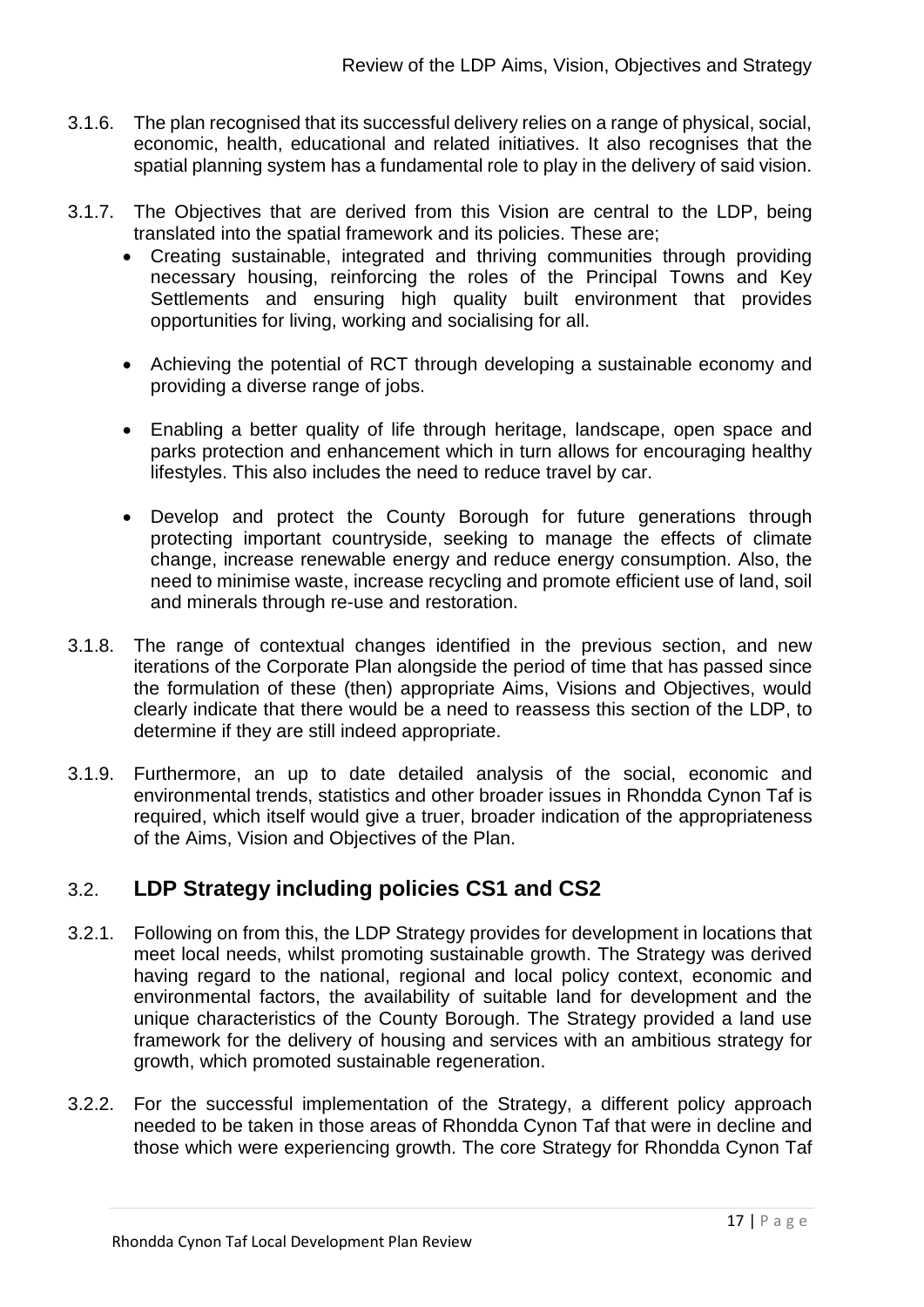therefore advocated a different approach for development in the north and south of the County Borough.

- 3.2.3. Within the Northern Strategy Area (NSA) the LDP sought to halt the process of depopulation and decline witnessed following the demise of the coal industry. The plan aimed to create sustainable communities through the provision of housing, employment opportunities, improvements in accessibility and large-scale regeneration proposals, all the while building on the strong sense of community pride within these areas.
- 3.2.4. Within the Southern Strategy Area (SSA), the LDP focussed on sustainable growth that benefit RCT as a whole, consolidating existing settlement patterns. The SSA had witnessed significant inward investment and new housing that has transformed the local economy. The LDP principally aimed to manage residential and commercial growth in a manner that balanced the economic potential of the area with its environmental capacity.
- 3.2.5. The Strategy recognised the important role which settlements play in providing homes and services. In order to focus growth where social and economic benefits could be maximised a settlement hierarchy was created which included Principal Towns, Key Settlements and smaller settlements.
- 3.2.6. Principal Towns are defined by the Strategy as Pontypridd, Aberdare and Llantrisant (including Talbot Green). These were identified due to their location within the strategic transportation network as they are important to the promotion of regeneration in Rhondda Cynon Taf and economic growth in the wider region. Each of the Principal Towns were identified in the Wales Spatial Plan as a 'Hub Settlement'.
- 3.2.7. The Key Settlements in the Northern Strategy Area (NSA) include Tonypandy, Porth, Treorchy, Ferndale, Mountain Ash, and Hirwaun. In the Southern Strategy Area (SSA) these include Tonyrefail and Llanharan.
- 3.2.8. Large-scale Strategic Sites, which were capable of accommodating significant housing and commercial development, were identified in locations that would lead to a step change in the economy of the County Borough and maximise opportunities for sustainable regeneration; and will be discussed individually later in this section. A number of smaller, non-strategic sites throughout RCT were allocated for the development of new housing, retail and employment, to meet local needs and promote socio-economic growth.
- 3.2.9. The Plan's strategy has overall enjoyed some degree of success.
- 3.2.10. Firstly, the LDP has been successful in guiding development to those locations that support the roles of the Principal Towns and Key Settlements.
- 3.2.11. Since the adoption of the LDP in 2011, an average of 99.46% of all houses, 93.34% of all employment and 99.5% of all retail permissions granted, were in sustainable locations. Considerable success has also been achieved in determining applications on brownfield land. In all bar two years since the adoption of the plan,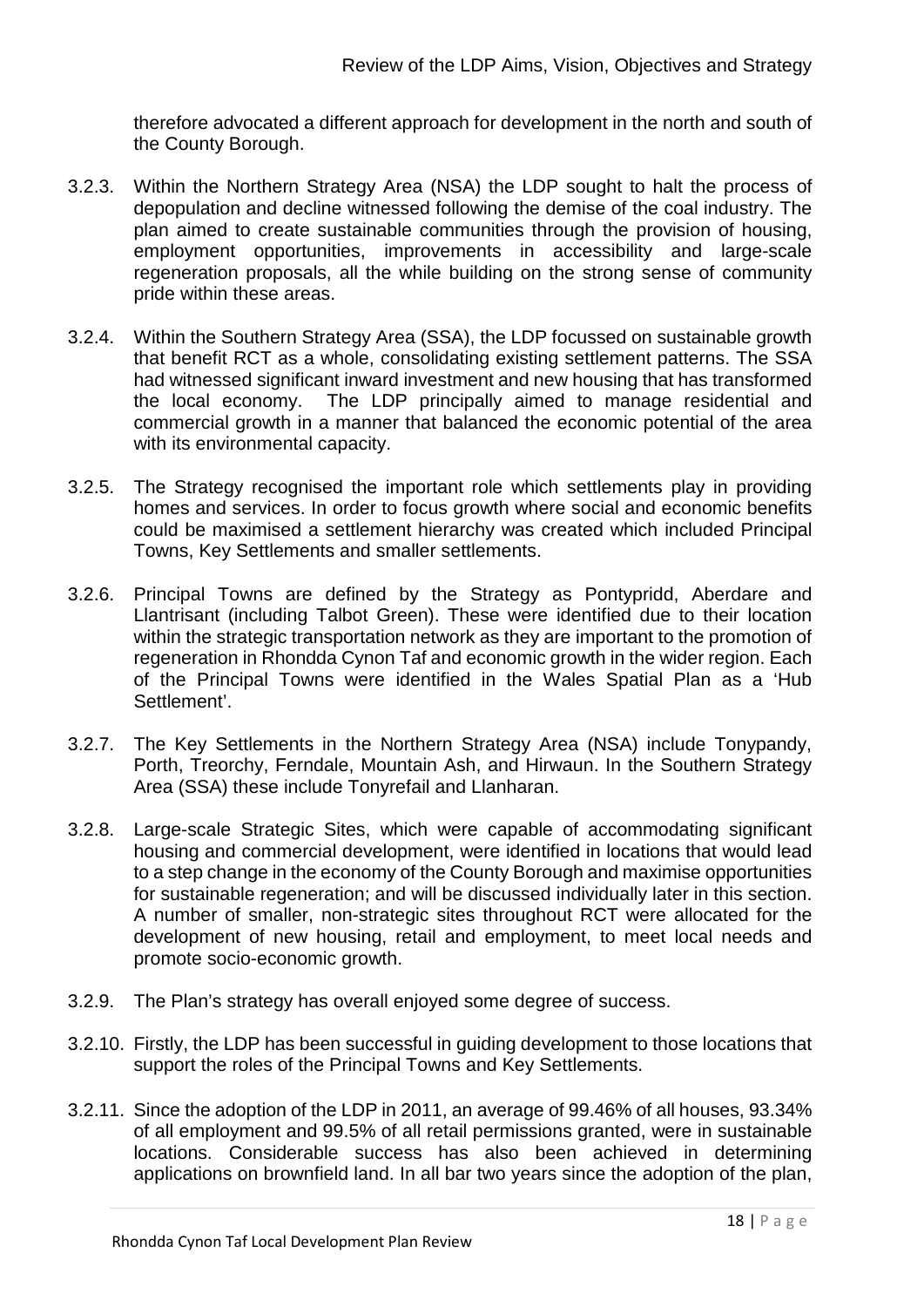permission for over half of all development has been on brownfield land, with the highest figures seen in 2014-2015 and 2018-2019 for 78% and 72% respectively.

- 3.2.12. In addition, significant regeneration projects and initiatives funded by the European Union and Welsh Government, amongst others, that have been predominantly centred in and around the Principal Town centres.
- 3.2.13. The North/South strategy has also witnessed some success, as the population of both strategy areas continues to grow steadily. There has been a healthy total of 6,299 dwellings built in the County Borough during the plan period (only surpassed by the cities of Cardiff and Newport in this time).
- 3.2.14. Of the 4,543 houses developed since 2011, 1,562 were in the NSA and 2,981 in the SSA, which is essentially in line with the allocated split between the two strategy areas. As can be seen below, the affordable homes completions also align with this balance.

| <b>Housing Delivery in the NSA and SSA</b> |       |               |                   |       |               |                   |  |  |  |  |
|--------------------------------------------|-------|---------------|-------------------|-------|---------------|-------------------|--|--|--|--|
|                                            |       | <b>South</b>  |                   |       |               |                   |  |  |  |  |
| Year                                       | Total | <b>Market</b> | <b>Affordable</b> | Total | <b>Market</b> | <b>Affordable</b> |  |  |  |  |
| 2018-19                                    | 227   | 180           | 47                | 159   | 127           | 32                |  |  |  |  |
| 2017-19                                    | 128   | 96            | 32                | 424   | 258           | 166               |  |  |  |  |
| 2016-17                                    | 196   | 153           | 43                | 520   | 327           | 193               |  |  |  |  |
| 2015-16                                    | 175   | 127           | 48                | 394   | 344           | 50                |  |  |  |  |
| 2014-15                                    | 177   | 157           | 20                | 376   | 282           | 94                |  |  |  |  |
| 2013-14                                    | 176   | 153           | 23                | 358   | 322           | 36                |  |  |  |  |
| 2012-13                                    | 146   | 94            | 52                | 268   | 243           | 25                |  |  |  |  |
| 2011-12                                    | 156   | 130           | 26                | 201   | 188           | 13                |  |  |  |  |
| 2010-11                                    | 181   | 160           | 21                | 281   | 224           | 57                |  |  |  |  |
| Totals;                                    | 1562  | 1250          | 312               | 2981  | 2315          | 666               |  |  |  |  |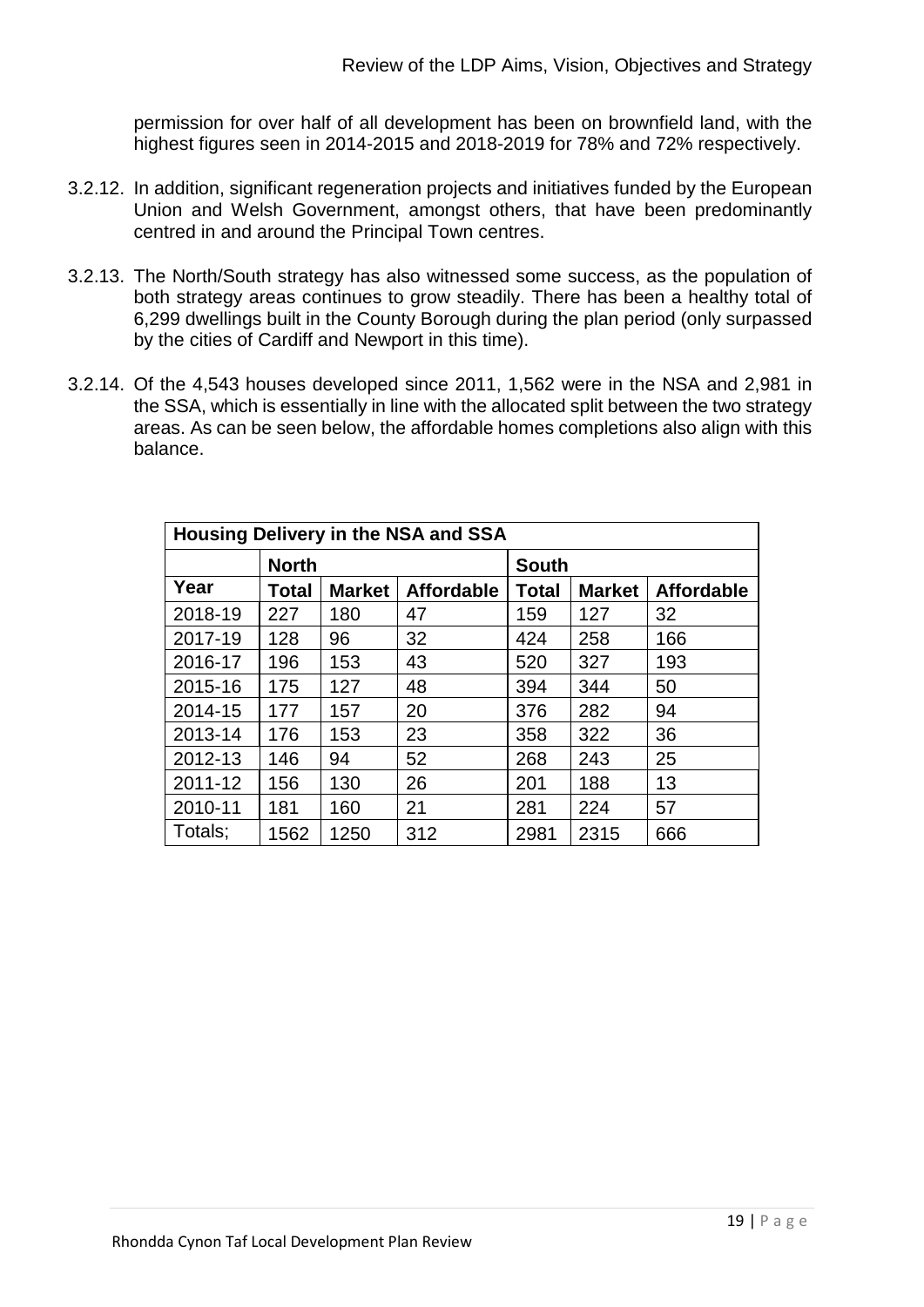

- 3.2.15. Whilst the South has traditionally witnessed significantly more private investment than the north, the 2018-2019 monitoring year saw the north overtake the south in terms of housing delivery for the first time since the LDPs adoption. This is testament to a healthy housing market, particularly in the Cynon Valley, along with properties being more affordable when compared with those in the south of the County Borough.
- 3.2.16. Whilst both defined strategy areas have flourished, growth has not been witnessed on the allocations as anticipated. Of the 1,562 dwellings built in the north since 2011, just 153 have been on allocated housing sites and in the south, of the 2,981 dwellings built since 2001, 926 have been on allocated sites. There have been significant windfall sites that have contributed to housing numbers, or otherwise commitments at adoption stage. The housing topic will be considered further in later sections of this report.
- 3.2.17. More fundamental has been the lack of take up on Strategic Sites, employment and retail allocations. These will be discussed in detail further in later sections of this report, although again, these sectors have also witnessed considerable windfall development on non-allocated sites.

# 3.3. **Strategic Sites**

- 3.3.1. In order to promote sustainable growth within Rhondda Cynon Taf, 8 Strategic Sites were allocated in the LDP for a range of development; including large-scale residential, employment, retail and recreational purposes. These were identified in locations that could maximise the opportunities for sustainable regeneration and deliver significant benefits to the County Borough.
- 3.3.2. The Strategy was heavily reliant on the Strategic Site allocations, which have not delivered anywhere near the housing numbers or retail and employment floorspace anticipated. There are many reasons for this, which are discussed below in relation to the individual Strategic Sites.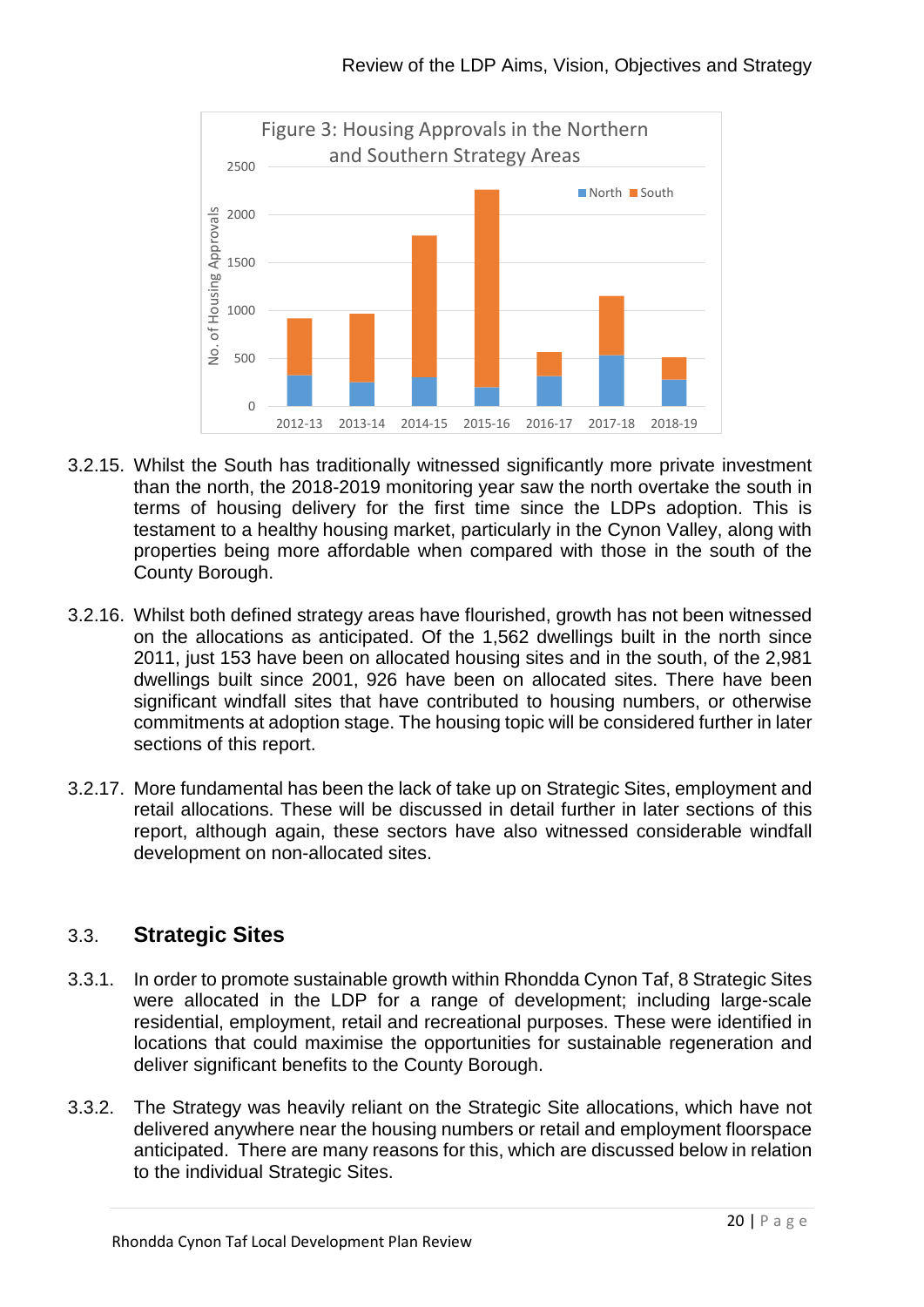#### **Former Maerdy Colliery Site, Rhondda Fach, Policies CS 3 and NSA 4.**

- 3.3.3. Land is allocated at the former Maerdy Colliery Site in the Rhondda Fach for the construction of 1 hectare of employment land (B1 and/or B2), visitor centre and an area of informal recreation contained in a historic landscape. Development on the Strategic Site is subject to a large-scale land reclamation scheme.
- 3.3.4. To date, the Maerdy Colliery Strategic Site has been subject to partial land reclamation. Significant public funding is required to reclaim the further elements of the site to allow final landforms for the employment allocation and recreational areas. Access to a small permitted windfarm (to the west) would need to go through the Strategic Site, which as a result would significantly improve internal access within the site. Planning obligations attached to the windfarm will also provide a significant contribution to the leisure elements of the Strategic Site. However, it remains that the site has not progressed as expected during the current plan period.
- 3.3.5. At the time of LDP preparation, there were still significant funding opportunities for land reclamation schemes for coal mining legacy sites such as this. However, funding for land reclamation at this scale has not been readily available from Welsh Government in recent years and the Council continues to explore the potential for alternative funding. The employment allocation on the site has not attracted interest, although this mirrors the minimal take up of the LDP employment land allocations across RCT.
- 3.3.6. It is considered the site will still have a strategic role in delivering wider regeneration opportunities in the north of Rhondda Cynon Taf, and particularly the upper Rhondda Fach area. Although the majority of the site has informal public access, it needs to be determined through any future revision of the LDP if and how the site could be elevated to a higher standard public recreation facility. The funding of this is also key, in particular relation to land reclamation; or whether this is still necessary. With regards to the employment allocation, a renewed employment allocation would need evidence to determine need in this area and whether alternative uses should be considered.

### **Former Fernhill Colliery Site, Blaenrhondda, Rhondda Fawr, Policies CS 3 and NSA 5**

- 3.3.7. Land is allocated at the Former Fernhill Colliery Site for the construction of between 350 and 400 dwellings, a local retail centre and informal recreation. This development is subject to a large-scale land reclamation scheme.
- 3.3.8. Ownership of the site has changed since the initial submission and allocation of the site. New owners have been in discussion with the Council with regards to various options for its development. However comprehensive development proposals for the site, for its allocated uses, have not yet materialised. Significant upfront investment would be required in any scheme in relation to the necessary land reclamation scheme and vehicular access.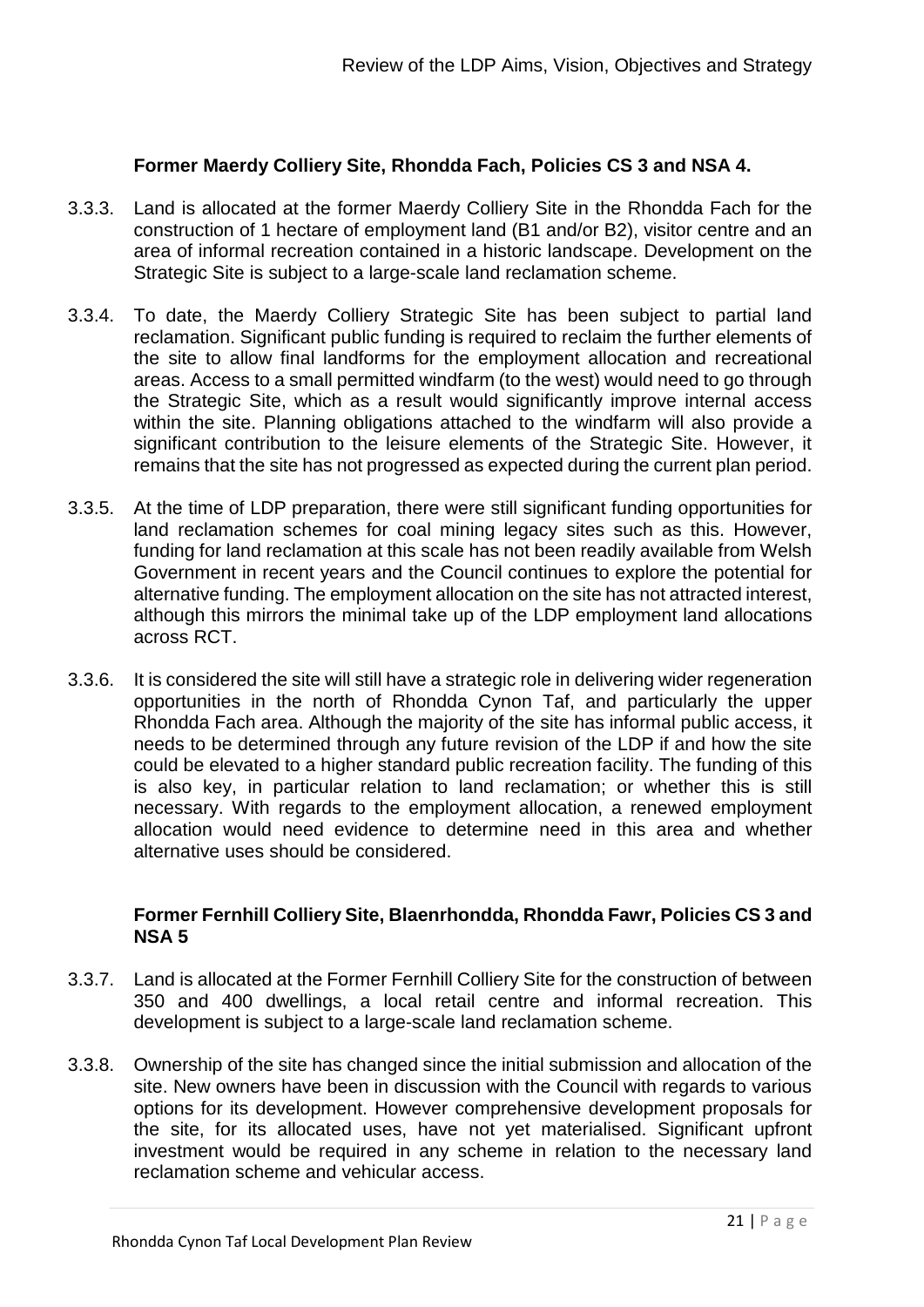- 3.3.9. At the time of LDP preparation, there were still significant funding opportunities for land reclamation schemes for coal mining legacy sites such as this. However, funding for land reclamation at this scale has not been readily available from Welsh Government in recent years. Indeed, it is likely that the costs of this necessary land reclamation would need to be borne by the development scheme itself. The global economic recession in 2008 had a long lasting, debilitating legacy on the house building industry, than could ever have been expected when preparing the LDP. This was seen in particular in the less marketable areas of RCT, such as the northern Rhondda Fawr. Accordingly, the financial viability of the site for such a major scheme has not been achievable.
- 3.3.10. If the site was to be reconsidered for is current, primarily residential, allocated use in a future plan, then we would need to see appropriate, comprehensive evidence that the site would be viable, deliverable and necessary at this scale. It is accepted that this may be very difficult to achieve. However, it remains that the site is considered key to delivering wider regeneration opportunities in the north of Rhondda Cynon Taf. If ownership aspirations allow, evidence base may dictate alternative suitable uses that may deliver a significant level of regeneration e.g. if the open space element of the allocation was expanded upon, taking advantage of this unique setting, in association with leisure and tourism opportunities.

### **Former Phurnacite Plant, Abercwmboi Policy CS 3, Policy NSA 6.**

- 3.3.11. Land is allocated at the Former Phurnacite Plant, Abercwmboi for 500 dwellings, the construction of 5.9 hectares of employment, a new primary school and an informal area of recreation that is subject to a large scale reclamation scheme.
- 3.3.12. No development of the LDP proposals have yet taken place on the Strategic Site during the plan period, although significant investment has already been made in part-remediating the site. There have been pre-application discussions between the Council and part owners of the site CPL (Coal Products Limited), with an initial master plan and brief also produced. The Coal Authority who own the other part of the site have also undertaken additional site investigation work for further decontamination requirements. It remains that significant supplementary land reclamation solutions would need to be implemented on the residential, education and informal recreation parts of the site, in order for it to then come forward. The part of the site designated for employment, on the other hand, is ready and suitable for development, although nothing has been forthcoming to date. There are also large areas of the land indicated for housing within a C2 flood risk zone.
- 3.3.13. At the time of LDP preparation, there were still significant funding opportunities for land reclamation schemes for coal legacy sites such as this. However, funding for land reclamation at this scale has not been readily available from Welsh Government in recent years. It is likely that the costs of this necessary land reclamation would need to be borne by the development scheme itself. Again, the global economic recession had a long lasting effect on the house building industry. This was seen in particular in the less marketable areas of RCT, such as the mid Cynon Valley. Accordingly, the financial viability of the site for such a major scheme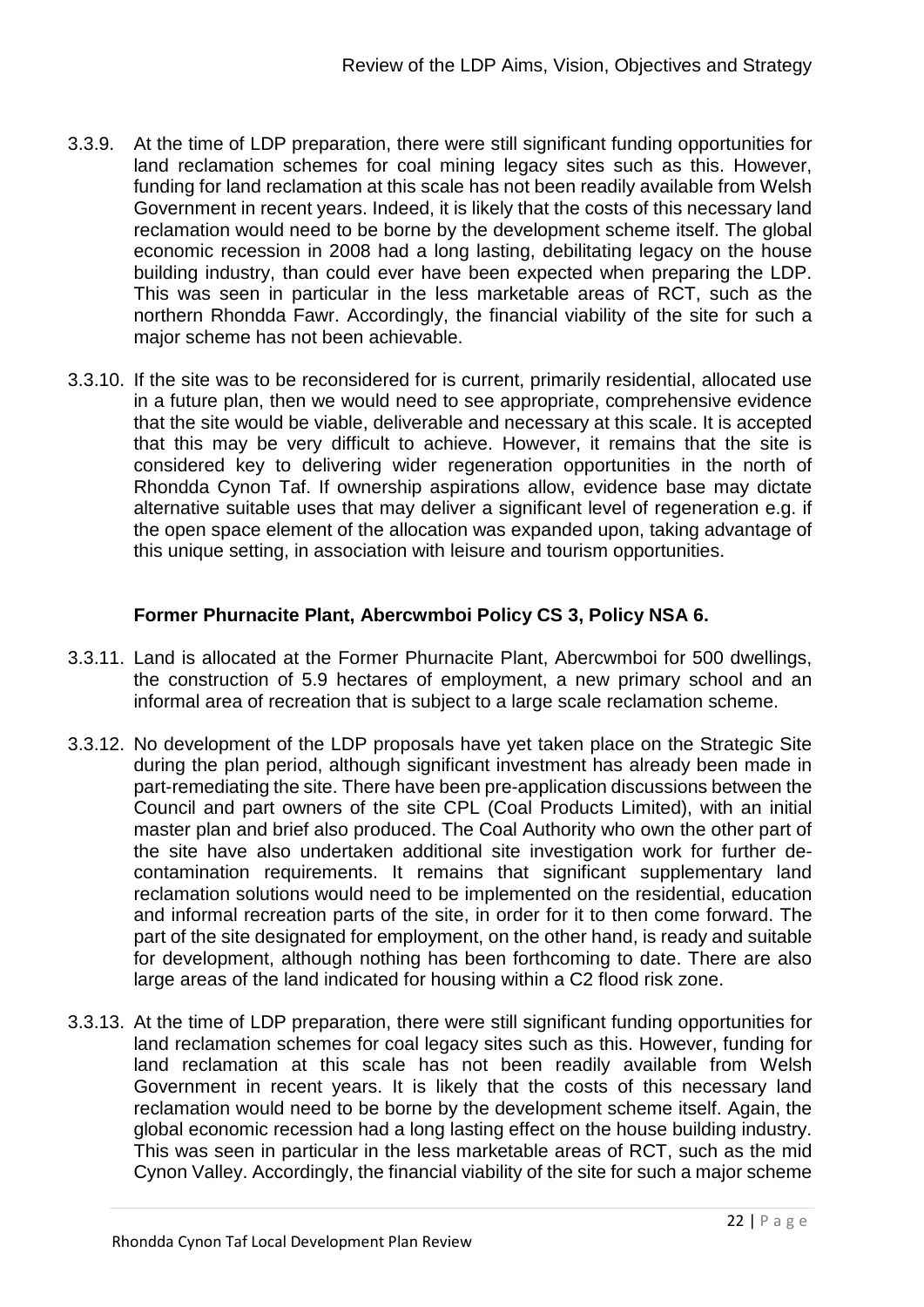has not been achievable. However, there has been recent, welcome housing market interest in this part of RCT that may indicate future demand for the development of this site.

- 3.3.14. Parts of the LDP residential area are in the current C2 flood risk zone. Current WG policy is to prevent highly vulnerable development in C2 flood risk zones even where NRW have agreed mitigation measures.
- 3.3.15. If the site was to be reconsidered for is current, primarily residential and employment allocated use in a future plan, then we would need to see appropriate, comprehensive evidence that the site would be viable, deliverable and necessary at this scale. It remains that there would need to be significant remediation work of the major part of the site to enable this, and work is ongoing to establish the exact nature and cost of this remediation.

### **Land at Robertstown/Abernant, Aberdare Policy CS 3, Policy NSA 7**.

- 3.3.16. Land is allocated at Robertstown/Abernant, Aberdare for the construction of 500 600 dwellings, 3.7 hectares of employment/leisure, a new primary school, medical centre and associated informal amenity space in a parkland setting.
- 3.3.17. Although much of the Robertstown part of the site is effected by floodrisk constraints, there have been a number of suitable permissions allowed on it. Planning permission was granted for a supermarket here in 2015, although this has yet to be developed. Following this, the significant new Coleg y Cymoedd campus was constructed here, alongside a major extension to the Park and Ride facility at Aberdare train station. This itself will provide significant numbers of jobs and training opportunities. The college will also contribute to the development needs of the local population.
- 3.3.18. The Council announced in February 2018 that £2.58m of European funding had been secured towards a package of £3.93m to create 20 modern business units on another section of the Robertstown element of the site. It is anticipated that the project will be part funded by the European Regional Development Fund (ERDF) through the Welsh Government. This proposal received planning approval on the 19th September 2019.
- 3.3.19. The substantial hospital buildings have been demolished on the Abernant element of the site, which has since changed hands to a development facilitator who is actively seeking housing developers for the site. There has been some initial interest by various developers, although none that have extended to application stage.
- 3.3.20. Investigation of underground shallow coal workings has resulted in some concern that the remediation costs would need to be borne by the development scheme itself. However, viability assessment of the site in 2016, including all abnormal costs, indicates a viable development scheme for the site.
- 3.3.21. There has been recent, encouraging interest in the site. However, updated evidence that all elements of the site remain viable and deliverable for development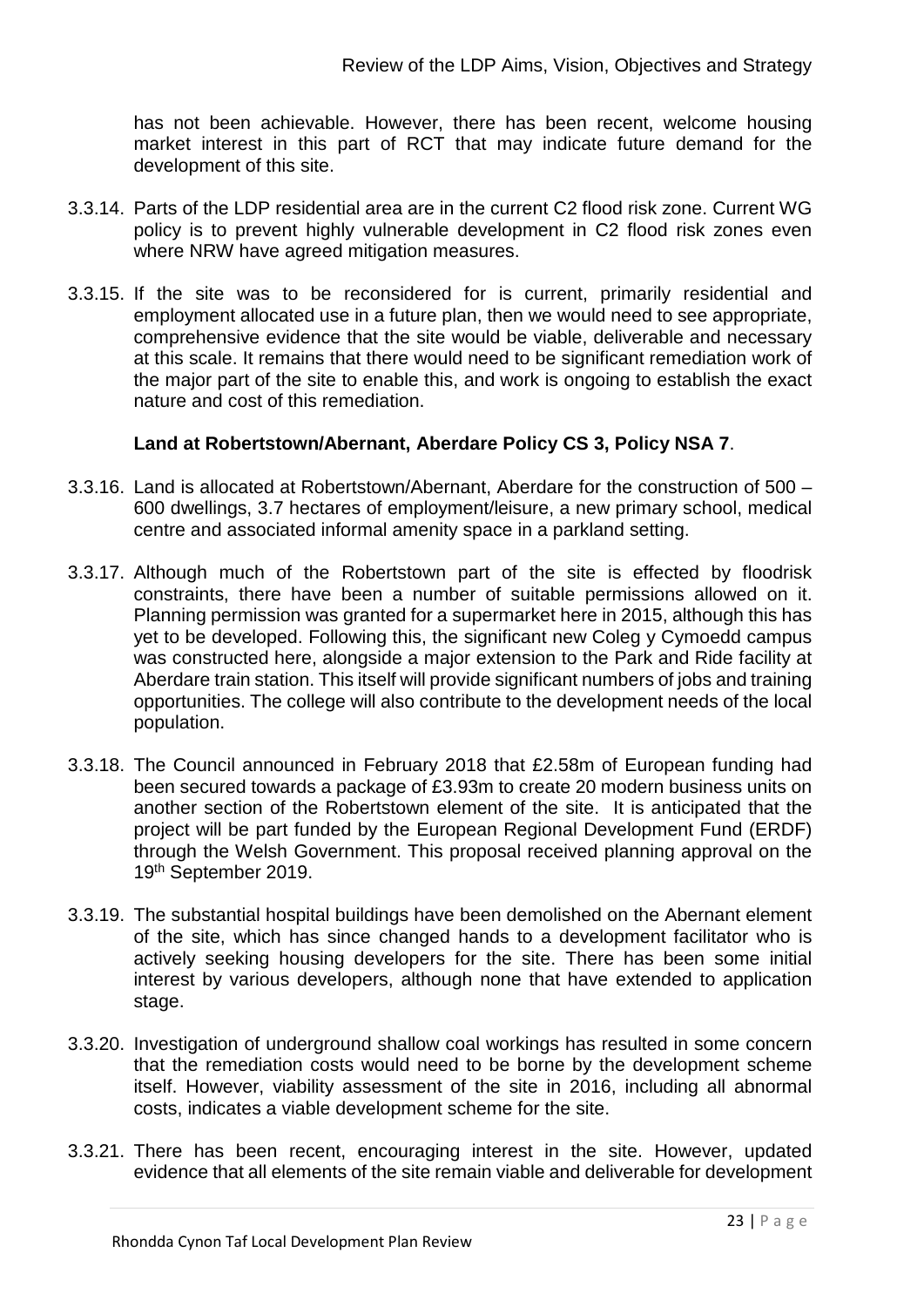needs to be forthcoming, in order to re-allocate the site in a future plan. Alongside this, there needs to be further, firmer consideration of how the primary education need in the area relates to this site, and other development pressure in Abernant.

## **Land South of Hirwaun Policy CS 3, Policy NSA 8.**

- 3.3.22. Land is allocated south of Hirwaun for the construction of 400 dwellings, 36 hectares of employment land, a new primary school, a retail store of 2,000m2 net floor space, a medical/community centre and informal recreation contained in a landscape setting. The site is also subject to large-scale reclamation after the coal related operations have ceased.
- 3.3.23. Pre-extraction of the major coal resources from the Strategic Site has recently been completed, with ongoing infill and restoration of the site well advanced. Further discussions are in place with regards to the final formations of the plateaux for the allocated employment and open space after uses.
- 3.3.24. A permission was given for a 2,000m2 retail store in the early stages of the LDP, although this has not come forward. However, numerous proposals for mixed used development have been formulated on the general location of the local centre, including elements of housing. These have not progressed to planning applications to date.
- 3.3.25. When preparing the LDP, it was our understanding from Welsh Government that the construction of the A465 dualling would have been completed by now. Delays in the earlier phases of this project has meant that this has not been forthcoming. Although there was physical scope to develop the residential area of the site prior to the dualling, the interest in the site may not have been generated without it.
- 3.3.26. If the site was to be reconsidered for its allocated uses in a future plan, then we would need to see appropriate, comprehensive evidence that the site would be viable, deliverable and necessary at this scale. There has been further indication that the A465 is programmed to begin in the near future. It is important that plans are considered to maximise the value of the public investment associated with the dualling project through the leverage of private sector development investments around the new infrastructure.

### **Former Cwm Colliery and Coking Works, Tyn-y-Nant, Pontypridd Policy CS3 & Policy SSA 7.**

- 3.3.27. Land is allocated at the former Cwm Colliery and Coking Works for the construction of between 800 and 950 dwellings, 1.9 hectares of employment land, a new primary school and associated informal amenity space in a landscape setting. Development of the site is subject to large-scale reclamation.
- 3.3.28. There has been an approval of an outline application on the site for the demolition of the existing structures, (retention of listed tower), site remediation, land restoration and development to provide a mix of uses including 851 residential units (use class C3), a primary school and open space. This has yet to come forward.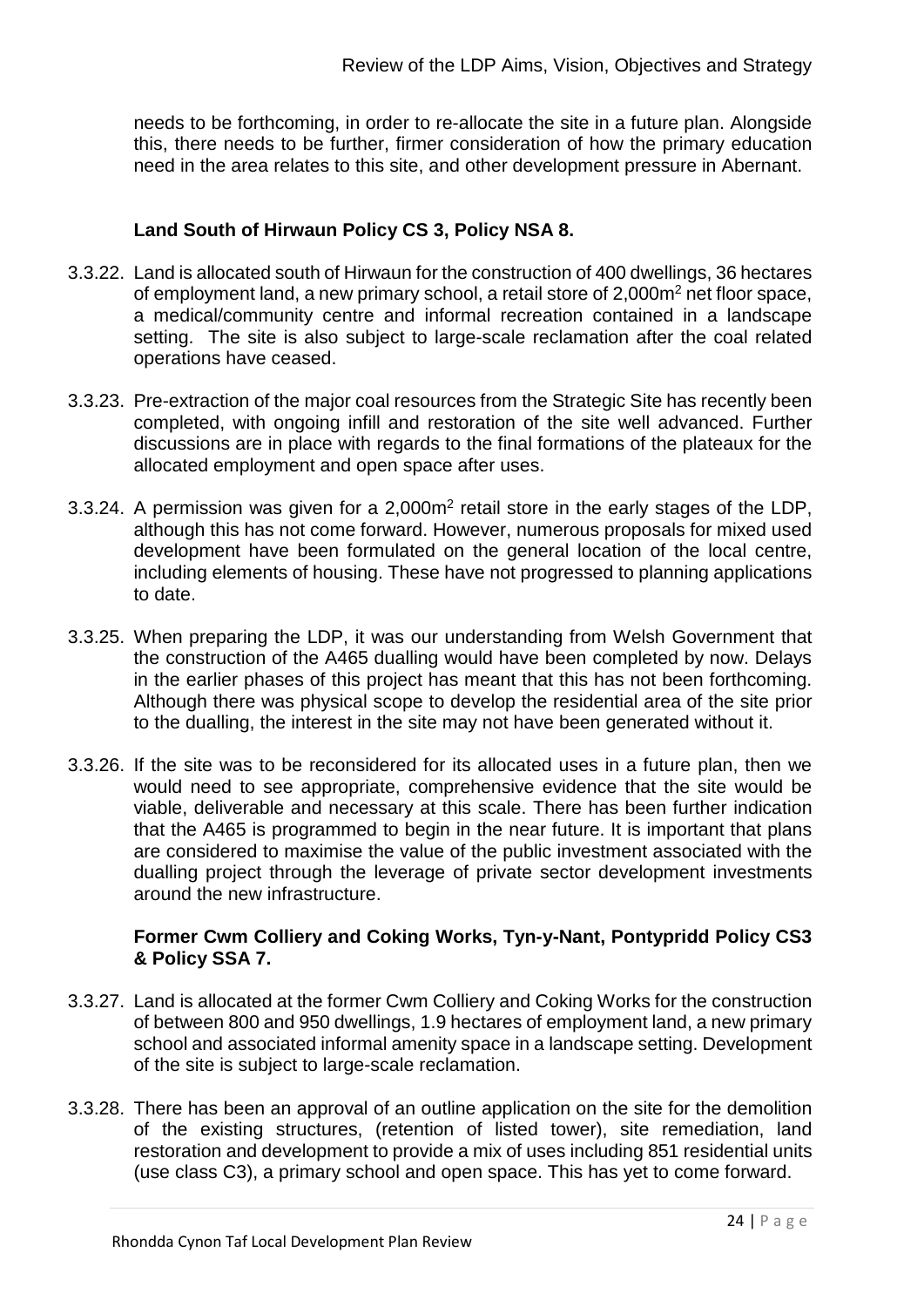- 3.3.29. Discussions are ongoing to seek options in how to unlock the development potential of the site, given the considerable clearance and remediation costs associated with the site. Much of the site is also subject to flood risk constraints.
- 3.3.30. The allocation and permitted development require both land reclamation of the tip area and clearance of the structures on the site and remediation of ground below. At the time of LDP preparation, there were still significant funding opportunities for land reclamation schemes for coal legacy tips such as this. Again, however, funding for land reclamation at this scale has not been readily available from Welsh Government in recent years. It was always intended that the costs of this necessary clearance of the site and remediation of the land would need to be borne by the development scheme itself. As previously discussed, the global economic recession in 2008 had a long lasting, debilitating effect on the house building industry, than could ever have been expected when preparing the LDP. Accordingly, the financial viability of the site for such a major scheme is more difficult to achieve, particularly given the massive upfront funding that is required.
- 3.3.31. If the site was to be reconsidered for its allocated uses in a future plan, then we would need to see appropriate, comprehensive evidence that the site would be viable, deliverable and necessary at this scale. It is perceived that this could be difficult to establish in the current financial climate, particularly if there is no external funding intervention to support the clearance and remediation of the site.

## **Mwyndy/Talbot Green Area Policy CS3 & Policy SSA 8.**

3.3.32. Land is allocated in the Mwyndy/Talbot Green area for the construction of 500 dwellings, 15 hectares of employment land, 23,400m2 (net) of new retail floor space, 10,000m2 net of leisure space, a primary school, a library/community facility and informal amenity space in a landscape setting. This Strategic Site is divided by the River Clun corridor and the A4119 into 3 distinct development areas: employment land at Mwyndy Cross; residential land at Cefn-yr-Hendy; and retail land at Talbot Green. There are some areas of floodrisk within the sites, although primarily within the land allocated for open space.

### Mwyndy Cross

3.3.33. Outline planning permission for about 30,000m2 of B1 office development on part of this area was granted on appeal before LDP adoption, which lapsed in 2011. No reserved matters or renewals of the permission were sought, and no new planning application has been submitted for this element.

#### Cefn-yr-Hendy

3.3.34. An outline application was approved for 460 dwellings on the Cefn-yr-Hendy site, Mwyndy in 2017-2018. This site has however been the subject of a recent village green inquiry. Despite this, it is hoped that development will soon commence on site.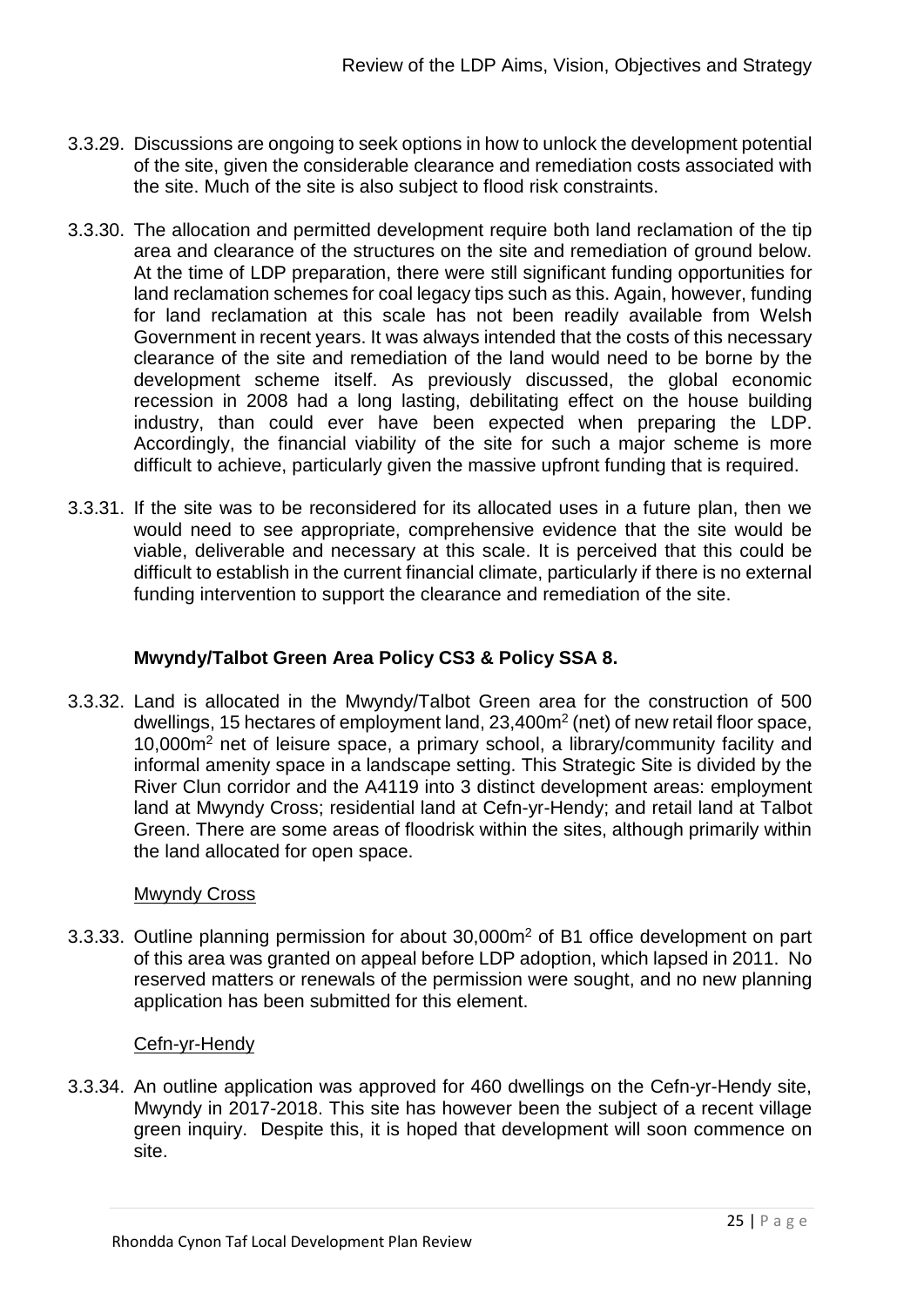### Talbot Green

- 3.3.35. Outline planning permission for a 'new town centre' has been granted on this part of the Strategic Site. Full planning permission was granted for a first phase food store and petrol station and associated infrastructure. The first section spine road off the A473 has been built for this first phase, although the retail store has not been forthcoming. A renewal applications for the town centre was approved on the 19<sup>th</sup> September 2019.
- 3.3.36. The employment allocation on the Mwyndy element of the Strategic Site has not attracted private interest, although this mirrors the minimal take up of the LDP employment land allocations across RCT. Although the residential market has suffered during the early stages of the LDP, it has been very unexpected that the residential allocation has not come forward at Cefn-yr-Hendy earlier in the plan period. With regards to the retail and considerable town centre allocation, this has indeed been affected by a significant contextual change in the retail world.
- 3.3.37. It is accepted that there would need to be considerable infrastructure investment to allow for a new employment site to come forward, not on a piecemeal manner. Further to this, evidence would again be needed to identify the need for the employment allocation at this location. Dependent on Village Green appeal decision, it is expected that the Cefn-yr-Hendy site will remain viable and deliverable for a suitable housing scheme. Considerable further evidence needs to be collated to determine how the town centre element of the site would be addressed in any future LDP.

### **Former OCC Site Llanilid, Llanharan, Policy CS3 & Policy SSA 9.**

- 3.3.38. Land is allocated at the former open cast coal site in Llanharan for the construction of between 1,950-2,100 dwellings, 2500m2 net retail floor space, a medical centre, a library/community facility, a new primary school and associated public open space. Access to the site is to be provided by the construction of the A473 Llanharan bypass.
- 3.3.39. To date, 243 dwellings have been built on the site, in association with a series of enabling developments. The remaining majority of the site benefits from a comprehensive 'hybrid' planning permission (full and outline) comprising of up to 1,850 dwellings and a neighbourhood centre, (including community & leisure facilities, a primary school, retail and commercial floorspace). Other elements in the proposal include highways infrastructure, strategic landscape areas and public open space.
- 3.3.40. The reserved matters for the first phase of this scheme for 216 units, has been permitted and developers are on site. The alignment options for the Llanharan bypass have been drawn up by RCT to enable this road to come forward with the phased development of the site.
- 3.3.41. In the early stages of the LDP, the owner of the former opencast went into administration and were unable to progress development here. The land was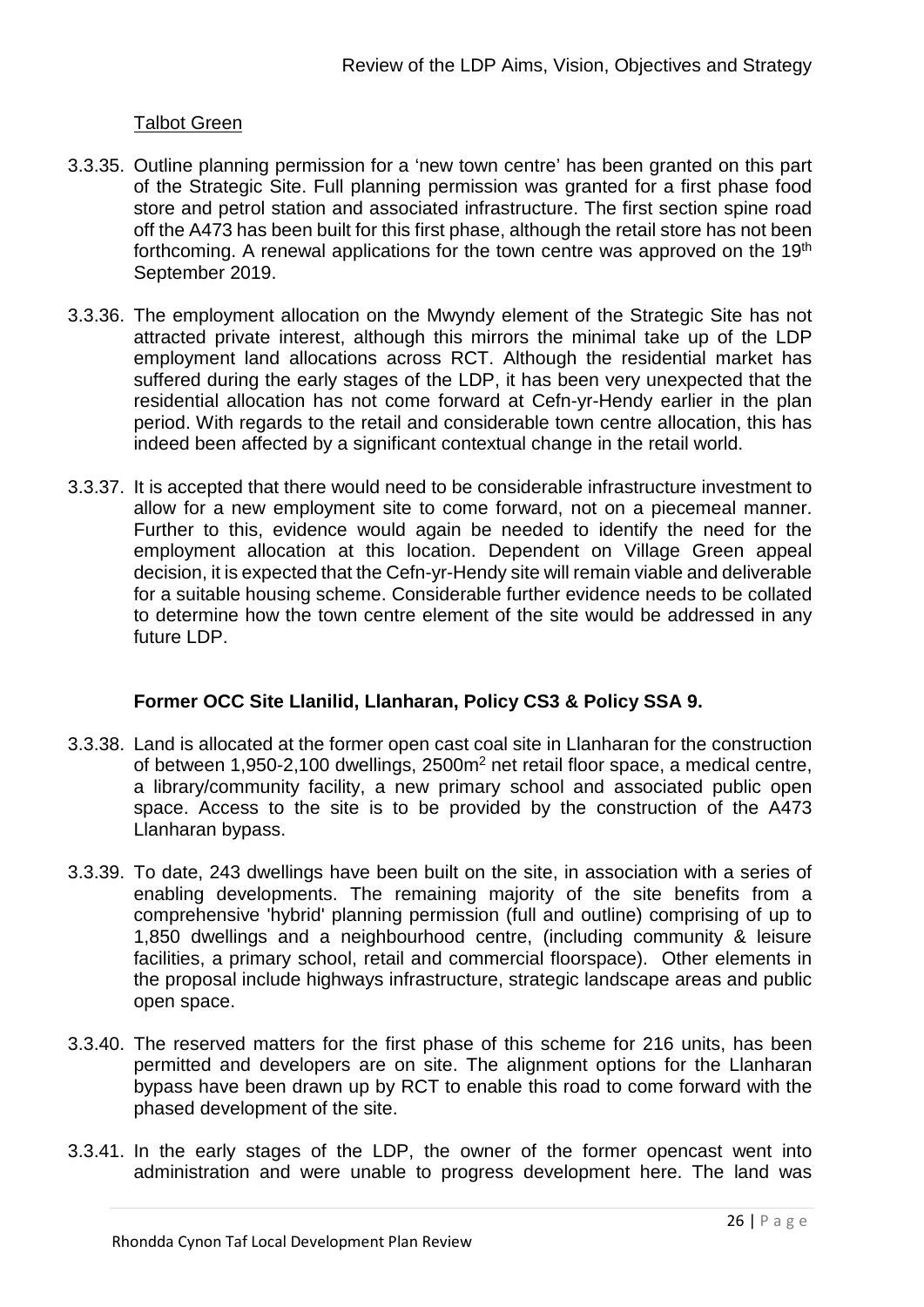subsequently sold by the administrators to the major house builders who are currently progressing with the proposed phased development.

3.3.42. It is therefore clearly expected that the delivery of this site will continue in a very positive way over the coming years.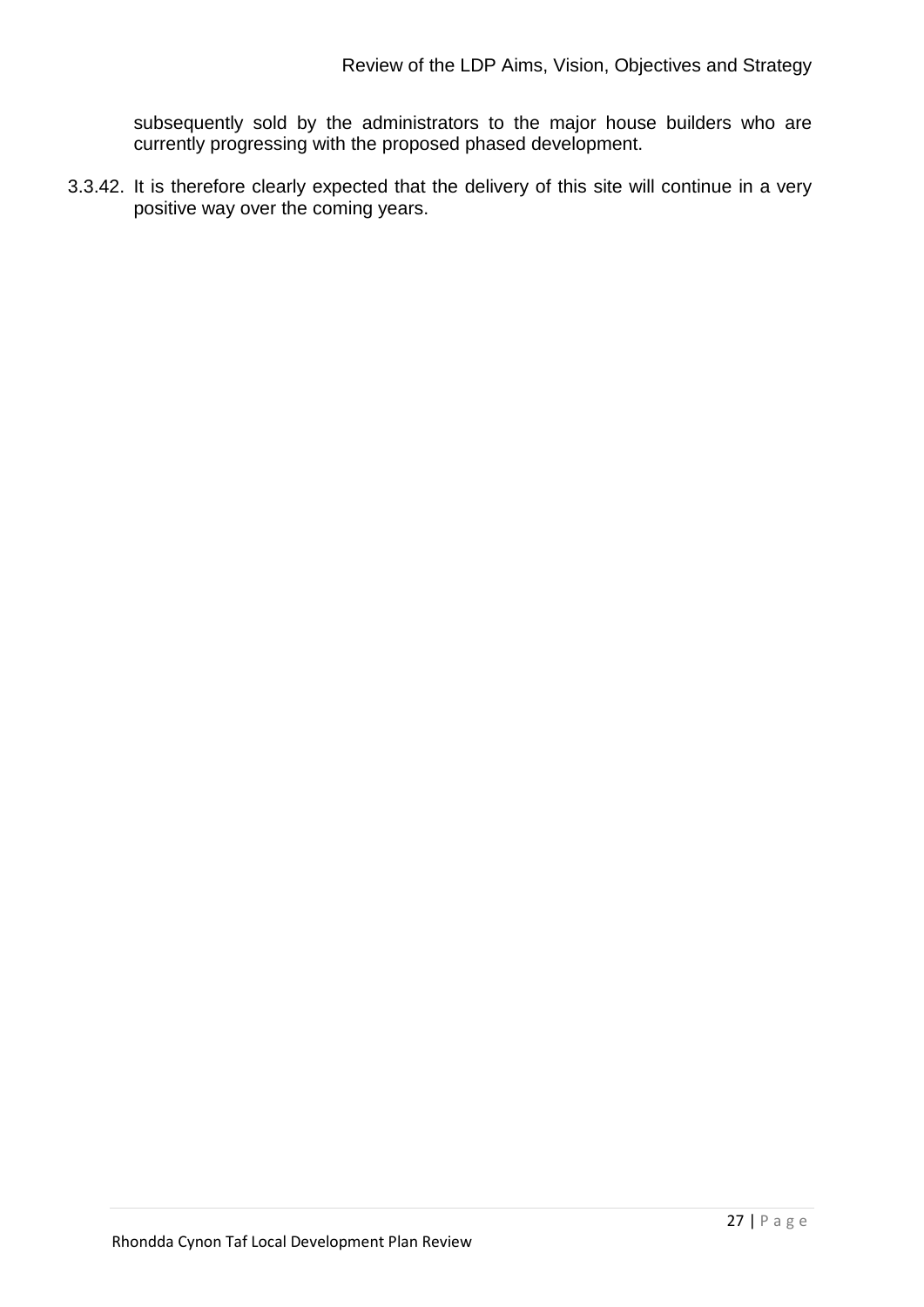# **4. REVIEW OF LDP TOPIC AREAS AND POLICIES**

## 4.1. **Housing**

4.1.1. The topic of housing in the Local Development Plan (LDP) is arguably one of the most important individual elements of the plan, whilst its delivery is also the biggest contributor to the success and implementation of the Strategy. It is key to creating sustainable communities and in ensuring that our communities have access to a good quality homes.

### **Housing Requirements**

*Policies CS 3, CS 4, CS 5, AW 1*

- 4.1.2. The preparation of the LDP determined a requirement for 14,385 new dwellings to be built in RCT throughout the plan period 2006 - 2021. This figure was based on the Welsh Government's National and Sub National Household Projections for Wales (2006) at local level and provided for population and household growth in Rhondda Cynon Taf. This was also reached in association with regional apportionment agreements between the 10 South East Wales Local Authorities.
- 4.1.3. The LDP allocates land and has a policy framework to meet this identified need and supply new houses in sustainable locations. Policies CS 3 and CS 4 set out that land is made available for between 5,000 – 5,450 new dwellings on Strategic Sites and a further 4,025 new dwellings on smaller housing allocations to meet local need. Policy AW 1 then addresses how the remaining housing numbers should be met. This includes through those sites benefiting from planning permission since the start of the plan period, the development of unallocated land within settlement boundaries and the conversion of suitable structures. This was an ambitious strategy aimed at delivering high house building rates, designed to halt the process of depopulation and to ensure stable growth in the future population.
- 4.1.4. The allocated figure allowed for the construction of 959 dwellings per year, which was an increase of 50% compared to previous build rates. In this regard, the annual delivery figure was always going to be challenging to meet.
- 4.1.5. In order to establish the success of the delivery of this housing target, it is firstly necessary to look at the annual completions of houses as identified in the AMRs.
- 4.1.6. Since 2006, the LDP has delivered a total of 6,299 new dwellings. It is clear from the table below, that the annual figure of 959 has not been met in any year since the adoption of the LDP, by a fair margin. The monitoring target in the LDP under policy CS 4 seeks that by 2021, all of the 14,385 dwellings will have been built.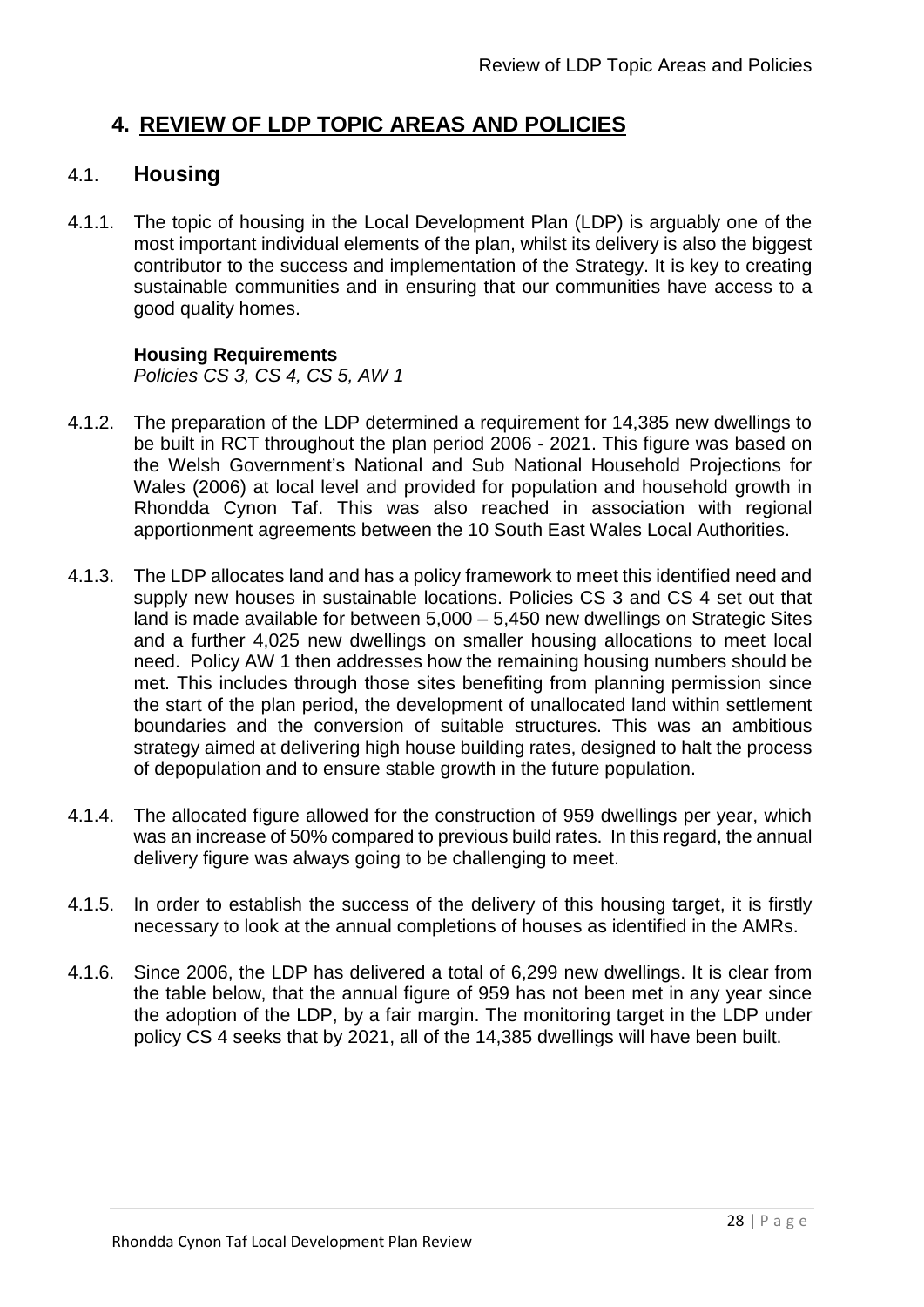



4.1.7. On one hand, with just over two years left in the plan period, it is clearly accepted that the shortfall in the housing requirement will not be met. Nonetheless, it should be acknowledged that this is a very considerable and noteworthy achievement in supplying new housing for the County Borough and for the South East Wales region. Indeed, since 2011, only Cardiff and Newport City Councils have developed more houses than RCT. Furthermore, it should be acknowledged that there has been a total of 9,192 dwellings permitted by RCT in just 8 years since the adoption of the plan.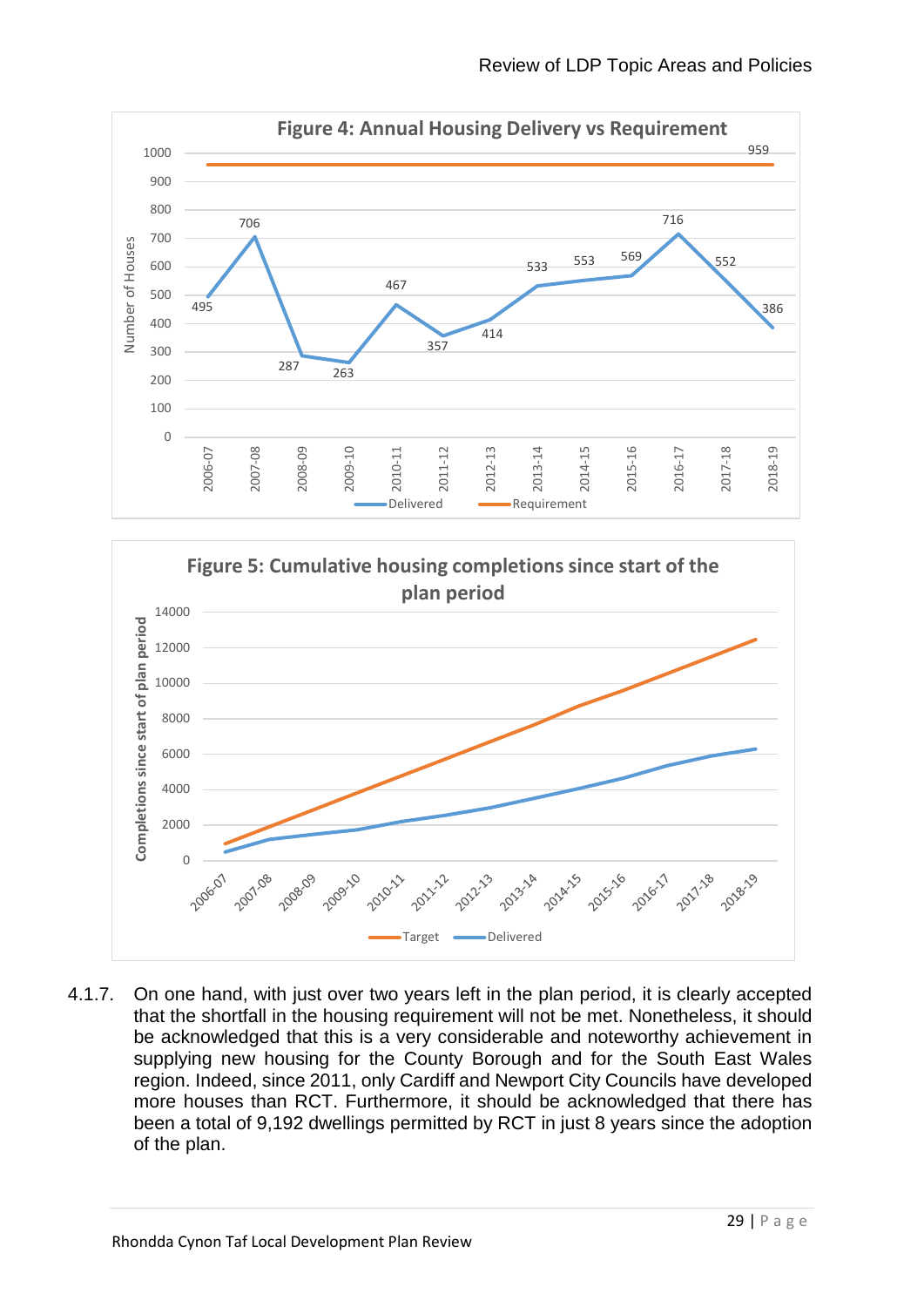- 4.1.8. However, what is of considerable note, is the source of the LDP housing land requirement figure. These WG projections identified that the population of Rhondda Cynon Taf would increase from 233,936 in 2006 to 248,100 in 2021. This equated to an increase from 97,916 households in 2006 to 111,644 households by 2021. These projections were however produced during a period of significant economic growth, leading to the peak of the boom in 2007 and the potential for significant in migration.
- 4.1.9. Since the LDP was adopted, there have been further projections published by the Welsh Government. These include the 2008, 2011, and 2014 projections.

| Date of Projection | Population Projection Increases from |
|--------------------|--------------------------------------|
|                    | Date to 2021                         |
| 2006               | 233,936-248,100                      |
| 2008               | 234,377-242,120                      |
| 2011               | 234,373-237,126                      |
| 2014               | 236,888-239,936                      |
|                    |                                      |

| Date of Projection | Household Projection Increases from |
|--------------------|-------------------------------------|
|                    | Date to 2021                        |
| 2006               | 97,916 - 111,644                    |
| 2008               | 98,468 - 108,991                    |
| 2011               | 99,628 - 104,680                    |
| 2014               | 101,916 - 105,848                   |

4.1.10. As the tables above illustrate, the 2006 population projection estimates were significantly higher than the most recent estimates in 2014, by over 8,000. Likewise the household projections follow a similar pattern with a decrease in estimates from 2006 to 2014 by almost 6,000. For information, most recent, actual population and households in RCT in 2017 were 239,100 and 104,032 respectively.

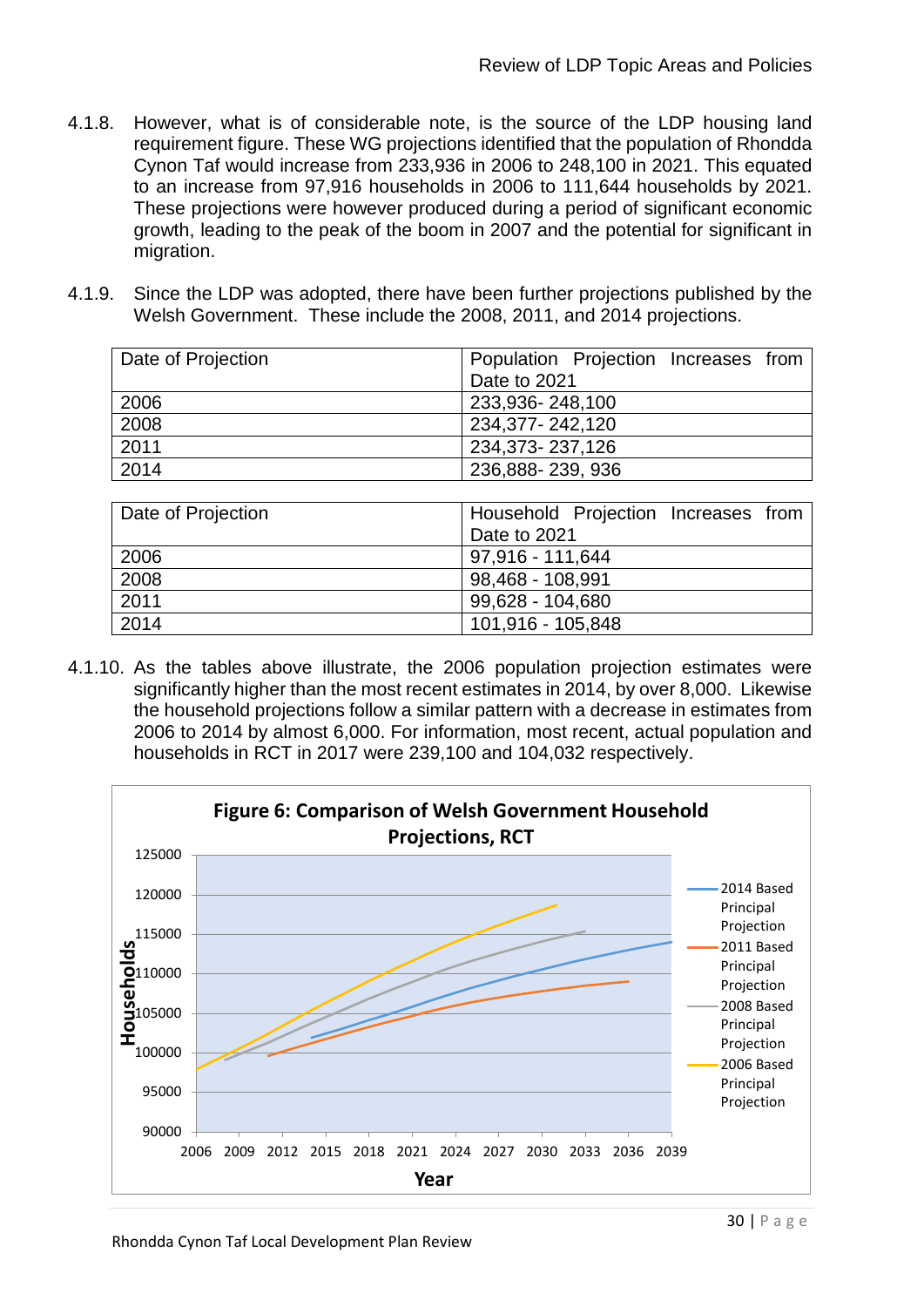4.1.11. Accordingly, it is clear that a fundamental element of any future revision of the LDP would require a comprehensive re-evaluation of the most up-to-date population, and associated household, projections. This would enable the identification of an appropriate and realistic housing and housing land requirement in the revised LDP. It is understood that the updated 2018 projections are soon to be published.

### 4.1.12. **Joint Housing Land Availability**

4.1.13. Planning Policy Wales and TAN 1 require that a Local Authority has a genuine 5 year housing land supply. The table below reflects the housing land supply figure since the adoption of the plan:

| JHLA year | <b>Land Supply</b> |
|-----------|--------------------|
| 2019      | 1.3                |
| 2018      | 1.4                |
| 2017      | 1.3                |
| 2016      | 1.5                |
| 2015      | 2.4                |
| 2014      | 2.8                |
| 2013      | 4.5                |
| 2012      | 5.3                |

4.1.14. The table identifies that a 5 year land supply hasn't been achieved since 2012, one year after the adoption of the plan. The JHLA process requires that the residual method of calculation is adhered to when determining the land supply, which means that the annual shortfall of the housing target delivery has been aggregated each year to inform the annual 5 year supply. This further illustrates the need to reconsider the housing requirement figure, as it will enable the authority to determine its short-term housing land supply from a new, fair starting point, coupled with the need to extend the plan period by at least 10 years.

### **Delivery of Affordable Housing**

*Policies CS 5, AW 1, AW 3, NSA 11, SSA 12*

- 4.1.15. Policy CS 5 establishes that the housing requirements identified in Policy CS 4 will be expected to contribute to established community housing need by providing 1,770 affordable units over the plan period. There was an interim target of 1,062 affordable units completed by 2015. The strategy proposed that the amount of affordable housing sought by way of planning obligations should be different in the north and south, given the viability differences. Policy NSA 11 requires the provision of 10% affordable housing on sites of 10 or more units and SSA 12 requires the provision of 20% affordable housing on sites of 5 units or more. Policy AW 3 also provides for rural exception sites, which are 100% affordable housing to be delivered in the countryside, where appropriate.
- 4.1.16. To date the AMR identifies that since the start of the plan period 1,214 affordable homes have been built. This equated to an average completions figure of 104 affordable dwellings per year. The figure has varied over the plan period, as the table below demonstrates. This figure is intrinsically linked to the delivery of market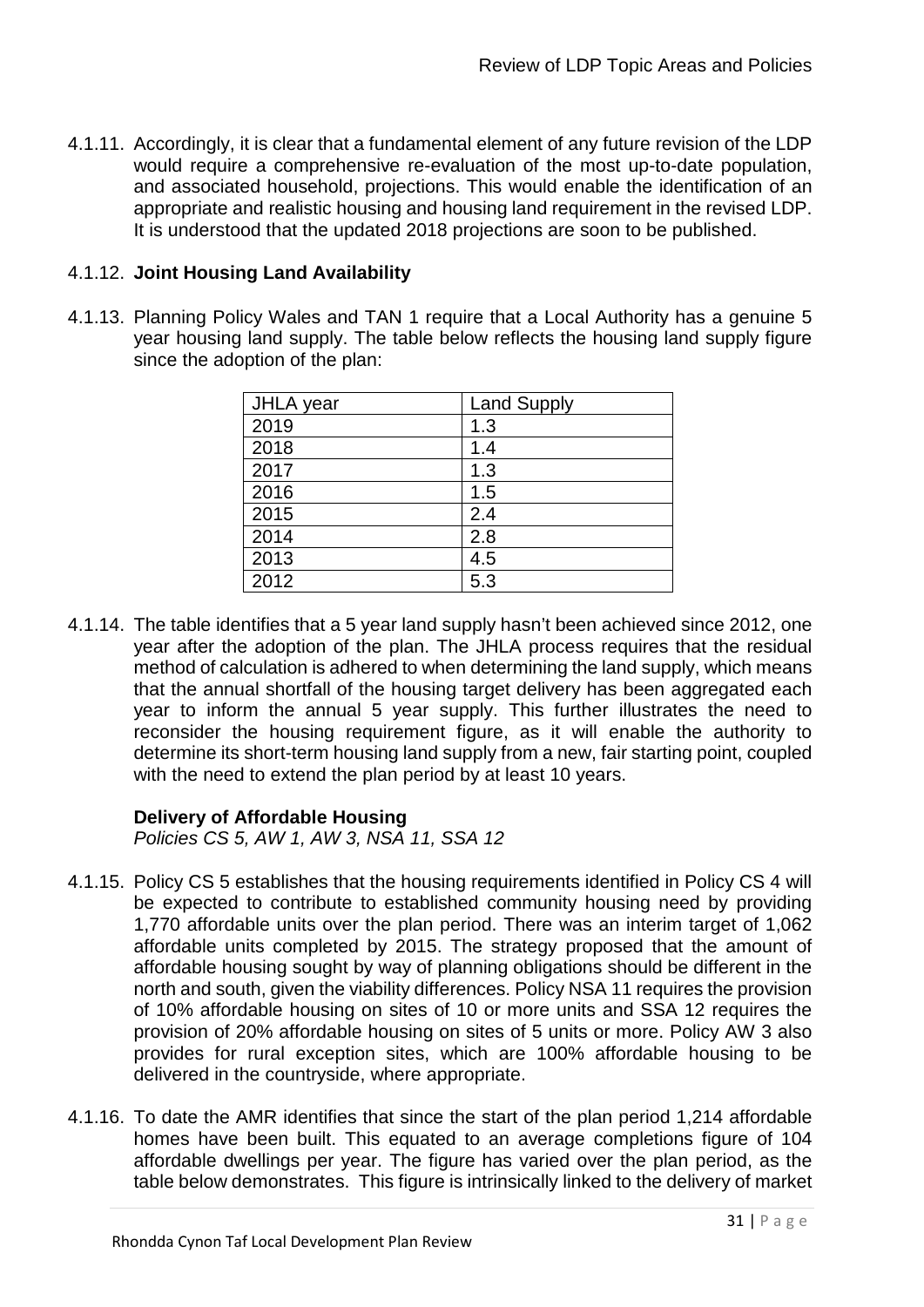housing and the allocations of the plan, improving as the market has improved. In order to meet the 2021 target of 1,770, a total of 556 affordable dwellings need to be delivered over the next 2.5 years.

4.1.17. Accordingly, this may be somewhat beyond a possibility, although it should be acknowledged that there has been a very successful delivery of affordable housing in RCT through the plan period.

| Year      | Affordable<br>completions | Housing |
|-----------|---------------------------|---------|
| 2018-2019 | 79                        |         |
| 2017-2018 | 198                       |         |
| 2016-2017 | 248                       |         |
| 2015-2016 | 98                        |         |
| 2014-2015 | 114                       |         |
| 2013-2014 | 75                        |         |
| 2012-2013 | 77                        |         |
| 2011-2012 | 39                        |         |
| 2010-2011 | 78                        |         |

- 4.1.18. With regards to Policies NSA 11 and SSA 12, we have been very successful in ensuring the respective percentage contributions of affordable housing through the planning application process. For the most part, this has been on-site provision, although off site contributions have also come forward. It should be noted, that we have recently seen a small number of residential applications that have sought to evidence financial viability barriers to their delivery. This has resulted in requests for a reduction in affordable housing contributions, across all parts of RCT. These are often associated with particular site specific constraints.
- 4.1.19. Clearly, the significant delivery of affordable housing as set out above, has been heavily reliant on considerable investment and delivery by Registered Social Landlords, and utilisation of Social Housing Grant. Since the adoption of the plan, more innovative methods and financial support mechanisms for affordable housing delivery have been considered and are forthcoming at National and RCT level.
- 4.1.20. As such, on one hand it is deemed that the LDP affordable housing policies have been very successful in delivering affordable housing. On the other hand, as part of any revision of the LDP, and given the age of the evidence base, it is considered necessary to reconsider all affordable housing need, delivery mechanisms, requirements from private developments and all associated policies.

### **Delivery of allocations**

*Policies CS 4, AW 1, NSA 9, SSA 10*

4.1.21. In order to deliver the housing requirement figure of 14,385 set under policy CS 4, policy AW 1 sets out the method by which these dwellings would be achieved. The policy identifies, under point 1, that the primary mechanism for delivering housing is via the allocations in the plan. Each strategy area has a housing allocations policy, NSA 9 in the north and SSA 10 in the south. Policy NSA 9 allocates 21 sites for 1,365 units and SSA 10 allocates 18 sites for 2,660 units, (in addition to the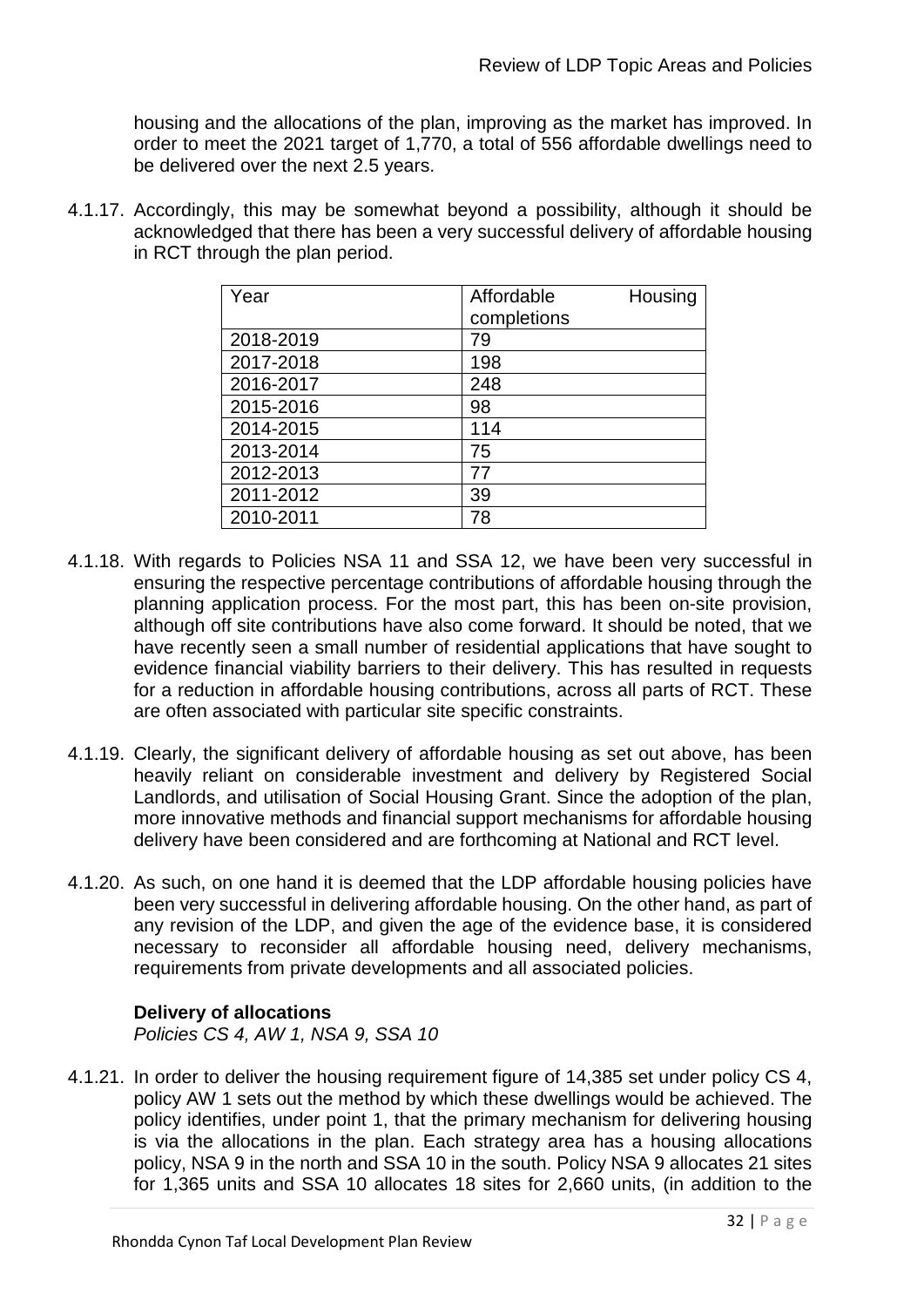Strategic Site policies discussed above). These seek to reinforce the roles of the Principal Towns and Key Settlements, as well as stimulating growth in the residential market.

- 4.1.22. To date in the Northern Strategy Area a total of 5 allocated sites have gained planning permission and construction commenced, with a further 2 gaining planning consent. Only 1 allocated residential site has been completed in the plan period so far. In the Southern Strategy Area a total of 4 allocated sites have been completed, with one other nearing completion and one partially implemented. To date 6 allocated non-Strategic Sites have planning permission and have commenced. With a further 2 having planning permission and one with a resolution to grant consent subject to section 106.
- 4.1.23. Of the 6,299 dwellings completed during the plan period, 4,543 were built since the adoption of the plan. 1,029 of these have been on allocated residential sites, with the remainder from committed or windfall sites.
- 4.1.24. The status of all allocations are shown in further detail in Appendix 1 Status of Allocations.
- 4.1.25. It can be seen from the above that the allocations in the current plan have not been delivered as expected. The global economic recession had a significant effect on the operations of the housing market in the early years of the LDP. Many sites were proposed for inclusion in the LDP at the height of the economic boom, with housing developers keen to bring them forward. Since the crash however, many have become less attractive and unviable for development. This has been indicated by the comprehensive viability assessments of all undeveloped residential allocations undertaken on behalf of RCT by recognised consultants, (GVA Bilfinger – now Avison Young), in 2016. This indicated that just 7 allocations would be viable for major house builders, being fully policy compliant, to a level where land value would be sufficient for sale. This reduced along a scale to having 17 sites not viable with nil land values. That is not to say that some sites would be suitable for smaller builders. Brexit could also be a concern to investors and developers. One of the key issues of LDP revision will clearly be viability and deliverability of sites.
- 4.1.26. Although the level of house building improved up to 2016-2017, it has dipped quite significantly in the two years hence, as such, it is becoming more important to reconsider the housing land requirement, market demand, as well as land supply issues; and importantly whether there are suitable allocations remaining to meet these demands.

### **Residential Density Policies**

*Policies NSA 10 and SSA 11*

4.1.27. Planning Policy Wales Edition 10 advocates the efficient use of land. The LDP contains two density policies NSA 10 and SSA 11. NSA 10 requires proposals for residential development to have a minimum density level of 30 dwellings per hectare and SSA 11, 35 dwellings per hectare. Both policies give allowances for lower density levels where there is justification. The table below identifies the average density achieved on allocated sites over the plan period.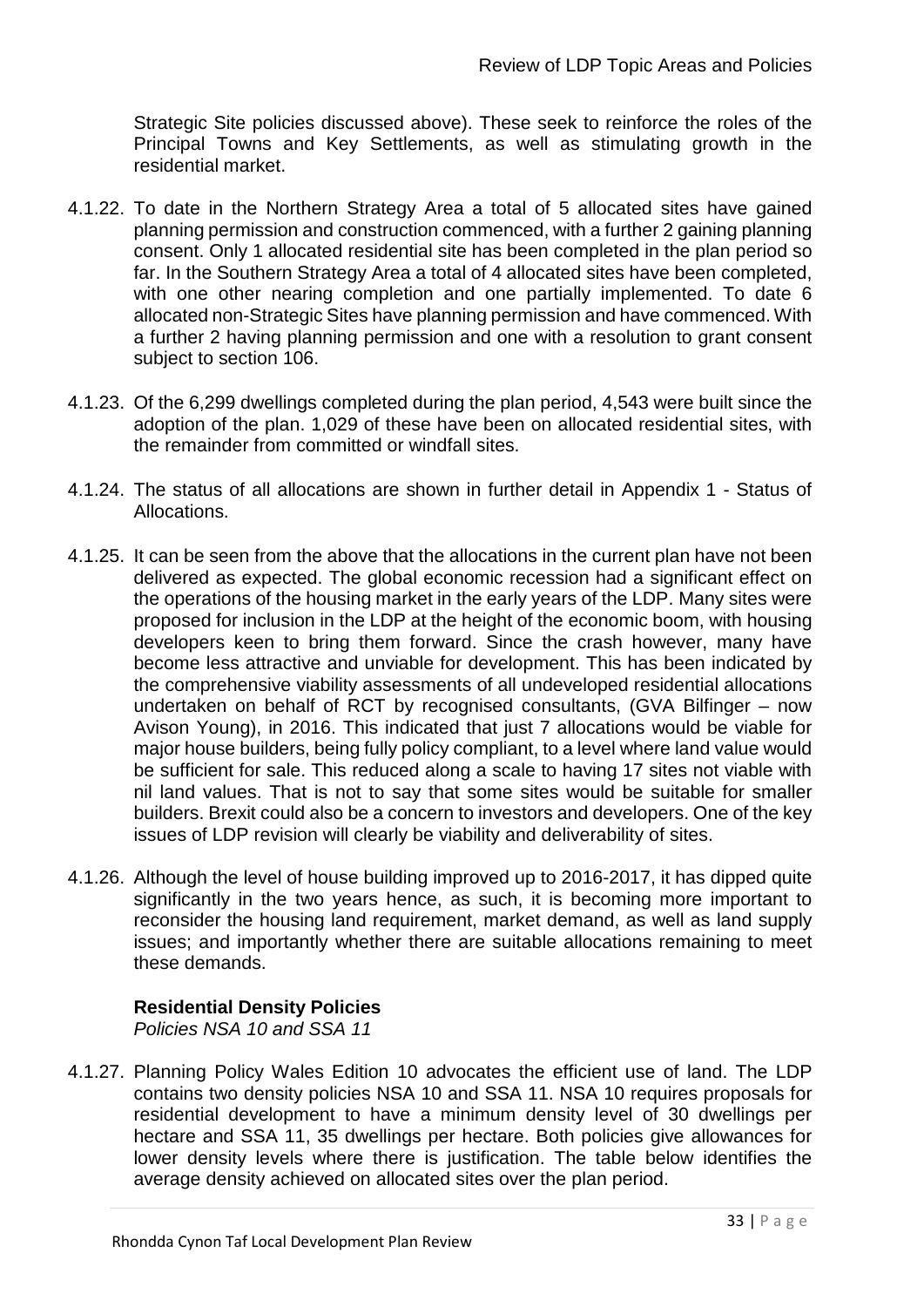| Year    | North (30 required)      | South (35 required)      |
|---------|--------------------------|--------------------------|
| 2012    | 32.4                     | 31                       |
| 2013    | 33.3                     | 34.3                     |
| 2014    | 29.89                    | 26.73                    |
| 2015    | <b>No</b><br>allocations | 19                       |
|         | permitted                |                          |
| 2016    | No.<br>allocations       | 37                       |
|         | permitted                |                          |
| 2017    | 22.32                    | 24.73                    |
| 2018    | allocations<br><b>No</b> | 24.2                     |
|         | permitted                |                          |
| 2019    | <b>No</b><br>allocations | <b>No</b><br>allocations |
|         | permitted                | permitted                |
| Average | 29.475                   | 28.565                   |

4.1.28. It can be seen that on average the allocations in the Northern Strategy Area are meeting the target density, albeit some years there have been no permissions on allocated sites and therefore the monitoring target may not be as accurate a picture as it could be. In the Southern Strategy Area, whilst some years the 35dph has been achieved the average density on allocated sites is somewhat below the target. During the revision of the plan it would be prudent to consider if these density levels are still appropriate, particularly in the south where the target has been missed by a margin.

## **Gypsy and Travellers**

*Policies AW 15 and SSA 26*

- 4.1.29. Policy AW 15 seeks to provide a criteria-based policy for use in consideration of Gypsy and Traveller sites, in line with the 2007 study. Although the Council was confident that the allocation of Beddau Caravan Park would meet the needs identified in the study, it was felt prudent to keep the requirement under review and to have a policy in place to consider any new proposals. Since then, a subsequent study has been undertaken and is due to be renewed in 2020.
- 4.1.30. To date, the allocation at Beddau has been seen to be sufficient to meet the identified need in the LDP. There have been applications for sites for individual families in the north of the County Borough during the plan period, however. Any LDP revision will need to be based on the most up-to-date evidence regarding the requirements for the Gypsy and Traveller communities across all of RCT and accord with most up-to-date national policy and guidance.

## 4.2. **Employment**

*Policies CS 6, AW 11, NSA 14, NSA 15, NSA 16, SSA 14, SSA 27*

4.2.1. The LDP strategy recognised that in order to address some of the serious socioeconomic issues facing Rhondda Cynon Taf, a progressive approach was necessary for the development of land for employment purposes. Consequently,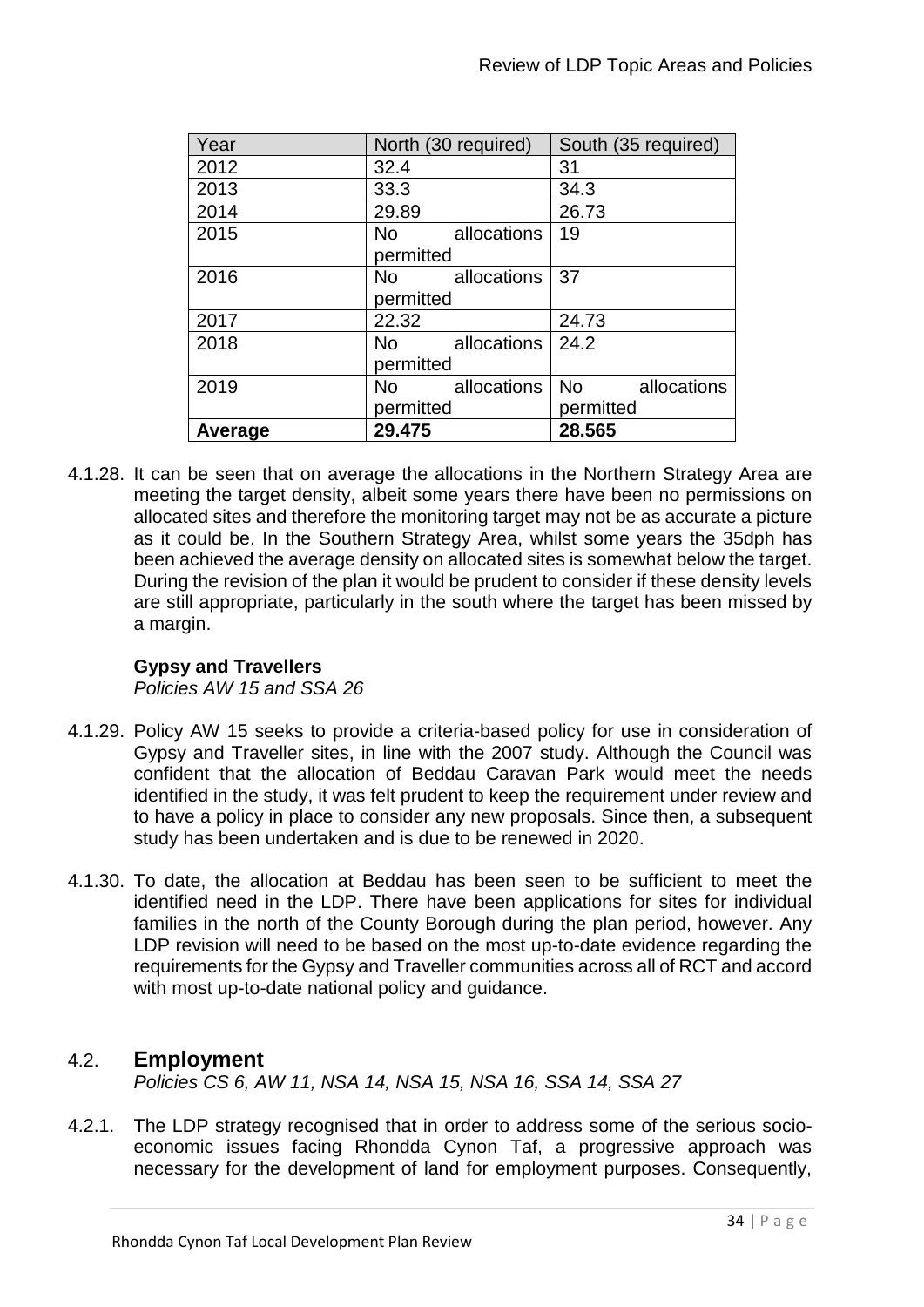the LDP allocated employment within the County Borough to meet both a local and regional need. This approach was intended to maximise the opportunity for largescale inward investment, whilst simultaneously ensuring continued growth in the local employment sector.

- 4.2.2. The LDP and its associated Employment Land Review (ELR) recognised that RCT had a healthy supply of employment land. It was however determined that the existing supply was insufficient to provide for future needs in terms of meeting the demand for micro-businesses; the type of employment sites and units available; and the quality of office space, including town centre provision.
- 4.2.3. RCT has also had to contend with the demise of the traditional manufacturing sector (on which large sections of the local population have traditionally relied) alongside the rise of the tertiary (service) sector. The valleys areas bear a physical legacy from the 1980s with many traditional 'large box' industrial sites witnessed throughout the Borough, particularly within the Rhondda and Cynon Valleys. The ELR 2007 determined that such sites would be difficult to adapt to the needs of the modern economy.
- 4.2.4. In order to deliver on the aims and objectives of the strategy, the LDP allocated a total of 98ha of employment land to meet the identified need. 51 hectares of strategic employment land was allocated on Strategic Sites to meet a regional need and 47ha on local allocations. 51ha of the 98ha total were allocated over two Strategic Sites, Land South of Hirwaun (36ha) and Land at Mwyndy/Talbot Green (15ha); neither of these allocations have received consent to date. The remaining 47ha were local allocations, split between the Northern and Southern Strategy Areas, with Ferndale/Highfields (8.38ha), North of 5th Avenue (4.17ha), the former Mayhew Chicken Factory (2.88ha) and Cae Mawr Industrial Estate (3.6ha) in the north, and Coed Ely, Tonyrefail (14.32ha) and South of Gellihirion Industrial Estate (1.47ha) in the south.
- 4.2.5. Of the total 98ha of employment allocations, only 4.63ha has been granted planning permission since the adoption of the LDP. Firstly, 4.17ha received permission for a sustainable waste resource recovery and energy production plant at North of 5<sup>th</sup> Avenue, Hirwaun (NSA 14.2). Then 0.16ha of Class B1 received permission on a 4.14ha mixed-use development site on Ferndale/Highfields (NSA 14.1) and 0.3ha received permission for Class B1/B2/B8 units on Coed Ely, Tonyrefail (SSA 14.1). The 4.17ha site at North of  $5<sup>th</sup>$  Avenue, Hirwaun (NSA 14.2) is the only allocation to have been built within the plan period.
- 4.2.6. LDP monitoring, however, indicates that permissions for a range of new employment development have been given on over 27 hectares of land throughout RCT. This is primarily on existing industrial estates, through redevelopment or vacant land. This indicates a considerable level of development, albeit not on allocated sites.
- 4.2.7. The Council has a total of 730.99ha within its employment land bank, which is inclusive of the 98ha of allocations. The other 632.99ha is made up of existing industrial estates and individual units, comprising a total of 100 sites hosting circa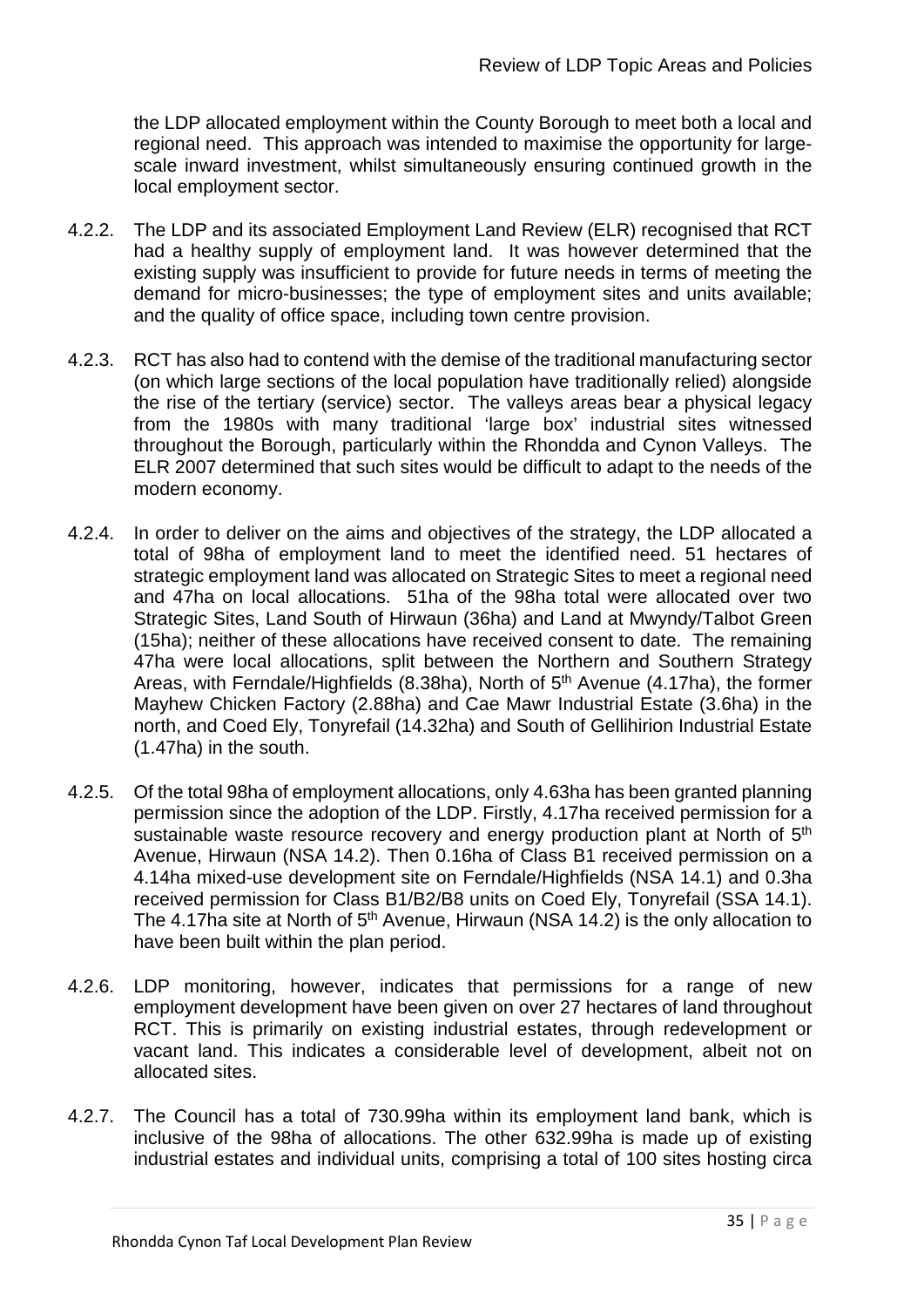1,669 units. The average vacancy rate for 2019 is just 6.95%. There is also a total of 54ha of undeveloped land within these existing sites.

- 4.2.8. The main policy for protecting the non-allocated, existing employment sites and units for their employment use is policy AW 11; recognising that employment sites can be a scarce resource that are difficult to replace once lost. There are however appropriate criteria setting out allowances for changes of use.
- 4.2.9. The LDP recognises that the Valleys areas and the Rhondda in particular, are so constrained by the dense built form and topography that limited opportunities exist to introduce new industrial sites or business premises to these areas. Therefore, two policies were included in the Northern Strategy Area to supplement and support policy AW 11. Policy NSA 15 seeks to protect small employment sites, defined as 0.5ha or below (although many are considerably smaller), recognising the contribution that these sites make to the local economy. Meanwhile, policy NSA 16 provides for the redevelopment of vacant or redundant industrial sites. Policy NSA 16 concedes that certain sites are unsuited to the needs to the modern economy and will therefore permit employment-led mixed-use development.
- 4.2.10. Policy AW 11, alongside the associated NSA employment policies (NSA 15 & 16) have had a degree of success in retaining employment sites and units for employment purposes, in both strategy areas.
- 4.2.11. Some of the larger units have however come under increasing pressure for leisure (Class D2) uses. There are often insufficient or unsuitable properties for leisure facilities such as gyms, children's play zones and dance studios within or on the fringes of town centres. As such, this issue will need to be scrutinised as part of the LDP revisions procedure.
- 4.2.12. Policy SSA 27 solely relates to Treforest Industrial Estate/Parc Nantgarw. The policy aims to provide flexibility in a changing market, to ensure that the industrial estate continues to play a major role in the local economy. The policy allows for other complimentary uses including Class A and Class D to operate alongside traditional Class B uses and other appropriate Sui Generis uses. The policy has been very successful in allowing the estate to evolve, thrive and meet the needs of the modern economy, whilst keeping overall vacancy rates reasonably low.
- 4.2.13. Further to this, on the 8<sup>th</sup> August 2017, the Treforest Industrial Estate and Parc Nantgarw Local Development Order (LDO) was adopted by the Council. The LDO simplifies the planning process within the estate's boundary, by removing the need for a formal planning application for certain developments. Given that the LDO is now in place within Treforest Industrial Estate, it would need to be assessed whether a specific policy governing Treforest Industrial Estate/Parc Nantgarw is actually necessary. This issue will be given further consideration as part of the LDP revisions procedure.
- 4.2.14. Employment policies within the LDP have achieved mixed success over the plan period. Rhondda Cynon Taf has nonetheless been very successful in continuing to attract inward investment to its existing employment sites. Firstly, this has been seen in relation to low vacancy rates of existing units. Secondly, there have been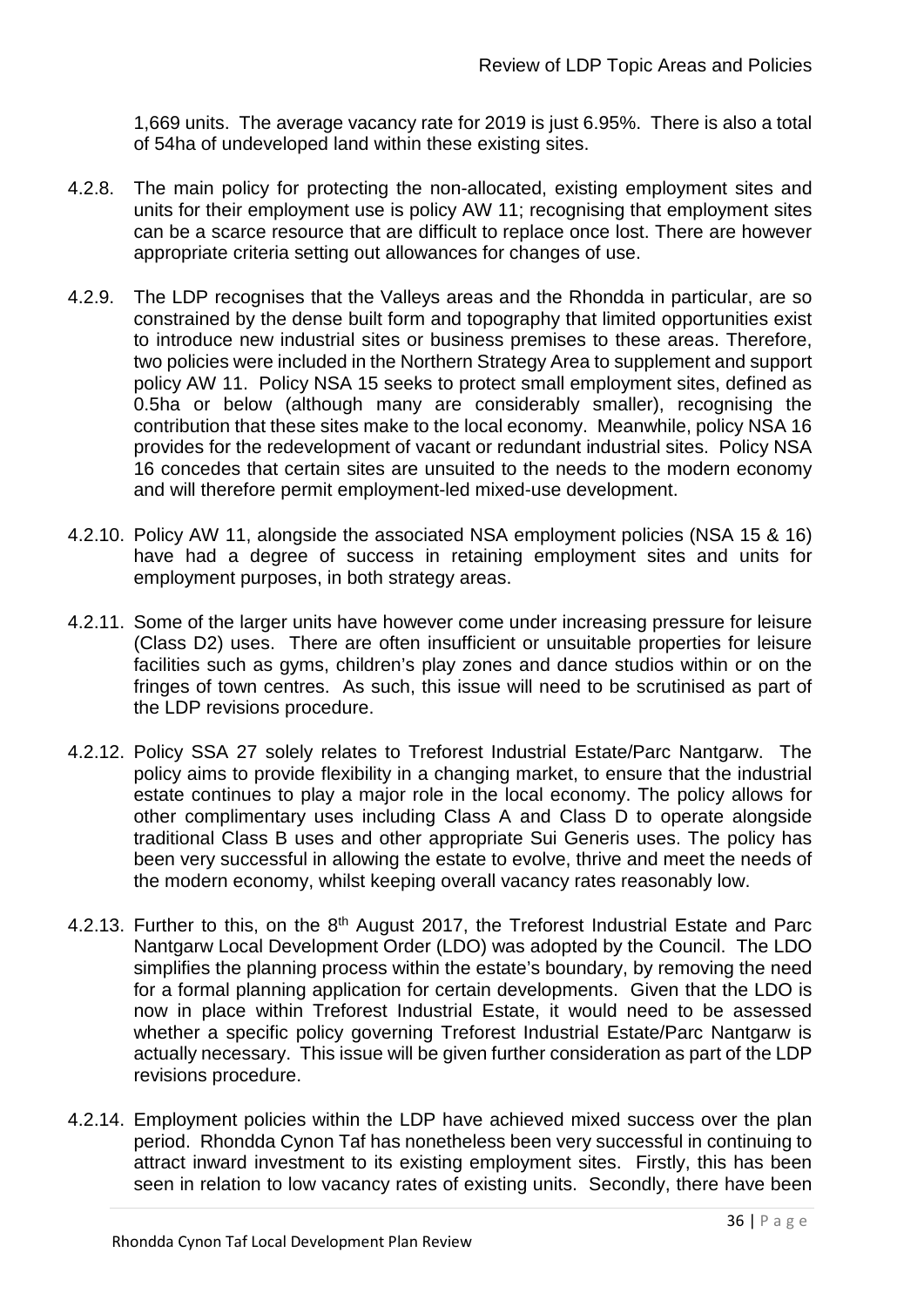many new units built on undeveloped or redeveloped areas of existing employment sites.

- 4.2.15. It is however evident that the employment allocations have failed to deliver the projected 98ha of identified 'need' in the Employment Land Review, within the LDPs evidence base. There are potentially a number of reasons for this, including the size and location of the allocations, the amount of employment land and operational sites currently within the County Borough, as well as the desire for existing units. Further, the land allocated may have been too costly to redevelop, without significant investment for the initial infrastructure required, rendering development unviable. It is also fair to say that the global economic recession has had a significant impact on the delivery of most of our employment land allocations. The need for such significant allocations were identified prior to the recession. For example, the significant Welsh Government offices at the Mwyndy, Talbot Green Strategic Site were expected to be developed during the preparation of the LDP, although this did not progress following the recession.
- 4.2.16. As part of the LDP revisions procedure, due consideration needs to be given to the employment strategy, policies and allocations. Any new Employment Land Review will need to determine the appropriate level of new employment allocations and the level and type of protection required for existing sites.
- 4.2.17. In February 2014, the Welsh Government released a new Technical Advice Note (TAN 23) covering economic development followed by a Practice Guidance – *Building an Economic Development Evidence Base to Support a Local Development Plan* in 2015. Both of these documents, amongst other sources, will help form the new evidence base for employment in any LDP revision. Any ELR will also need to take account of past trend in relation to previous developments and permissions within the County Borough, since the adoption of the LDP.

## 4.3. **Retail and Town Centres**

*Policies CS 7, AW 11, NSA 7, NSA 8, NSA 17, NSA 18, NSA 19, SSA 8, SSA 9, SSA 15, SSA 16, SSA 17*

- 4.3.1. The strategy for retail and town centres within the LDP sought to reduce the leakage of retail expenditure from RCT to the wider region; to strengthen the role of retail centres in the Principal Towns and Key Settlements; and to provide retail development intended to meet local need in sustainable locations. A suite of policies and allocations were developed in order to meet these objectives, which overall have had mixed success.
- 4.3.2. In 2007, Nathanial Lichfield & Partners undertook a retail capacity study for the County Borough, which indicated a quantitative need for  $2.507<sup>m²</sup>$  net convenience and 21,770m<sup>2</sup> new comparison goods retail floorspace over the plan period. These figures were in addition to committed sites.
- 4.3.3. The LDP has a total retail allocation of between 34,400m<sup>2</sup> 36,400m<sup>2</sup>, which comprises all of the local and strategic retail allocations. In the Northern Strategy Area, 950m<sup>2</sup> (net) was allocated locally at Oxford Street, Mountain Ash, whilst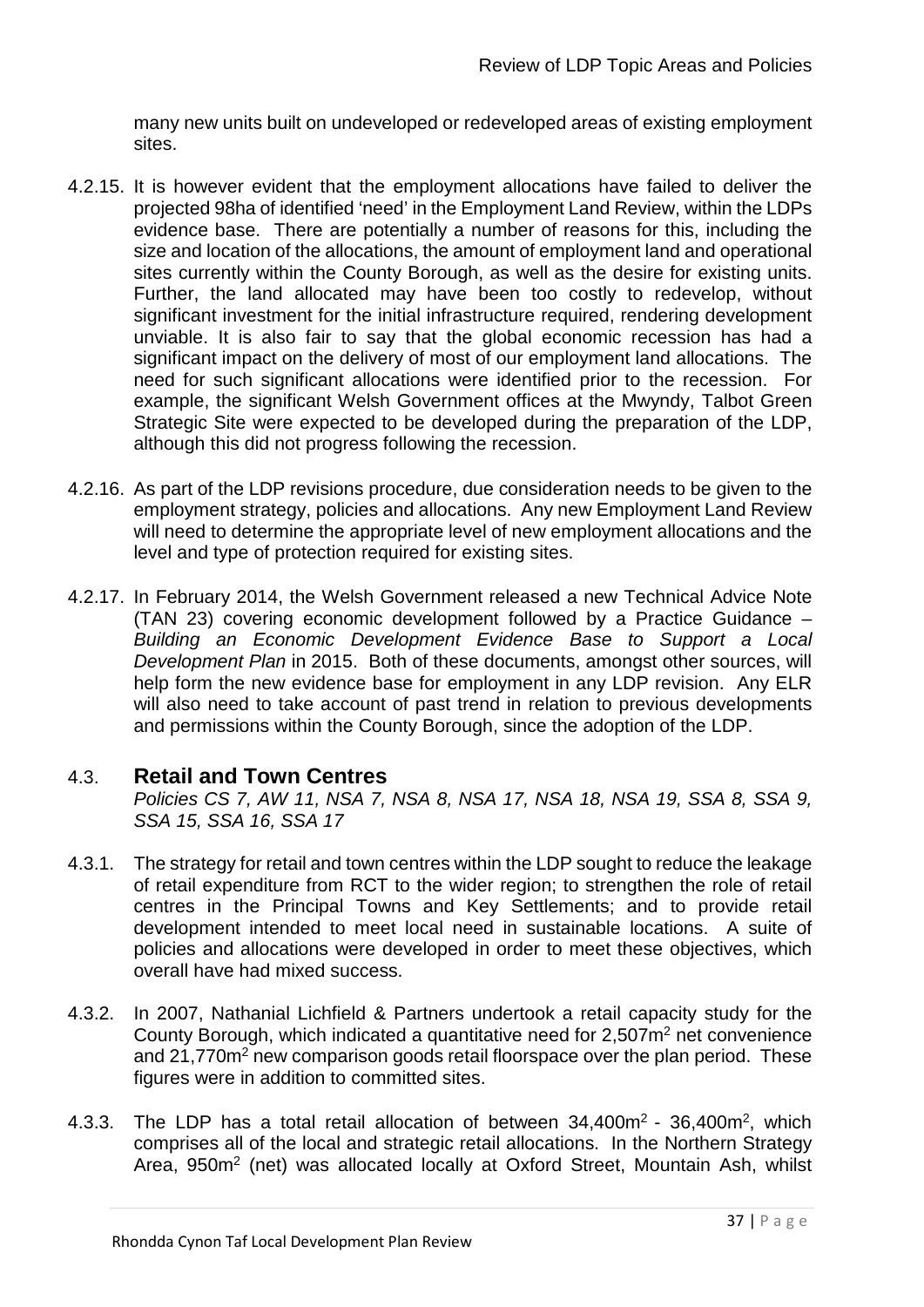2,000m2 (net) was allocated on the Hirwaun Strategic Site. In the Southern Strategy Area, local allocations included  $5,500m^2/3,500m^2$  (net) on land adjacent to Pontypridd Retail Park, on the fringes of the town centre and 2,000m2 (net) on land east of Mill Street, Tonyrefail. Strategic Allocations included 2,000m2 (net) of retail as part of a much larger residential development at Llanilid and 23,400m2 (net) of retail, as part of the new town centre development on the Mwyndy/Talbot Green Strategic Site.

- 4.3.4. The Council granted permission for a Sainsbury's supermarket on the land adjacent to Pontypridd Retail Park (SSA 15.1) in February 2011. The application was for a Class A1 food store (7,717m2) with ancillary restaurant/café and petrol station; the store opened in July 2012.
- 4.3.5. Other retail allocations have received mixed success since the adoption of the LDP. In the Northern Strategy Area, permission was granted in 2014-2015 on allocation NSA 17.2 at the land south of Hirwaun, for a supermarket. Despite the permission, the market for retail has changed significantly in recent years, with the development highly unlikely to come forward, at least in the short-term, as the scale of the development is simply too large. Further, the allocation at Oxford Street, Mountain Ash has not received permission for retail. Instead, the allocation is to be turned into a car park, with permission to increase the number of spaces secured in April 2019.
- 4.3.6. In the Southern Strategy Area, retail development on Llanilid (SSA 15.2) was granted in January 2016, as part of the larger redevelopment of the site. Further, an application for a total of 763m<sup>2</sup> comprising 484m<sup>2</sup> of Class A1 and 279m<sup>2</sup> of Class A3 has been approved subject to condition at land east of Mill Street, Tonyrefail (SSA 15.3). Additionally, an application was approved on the Mwyndy/Talbot Green Strategic Site for a new town centre in December 2014, with a renewal for the extension currently being determined. A Sainsbury's supermarket also secured permission on the site, whilst an application is also being determined for a new large Class A1 store with a number of smaller retail units also included on the site.
- 4.3.7. Furthermore, another 5.88 hectares of land has gained permission for retail development on windfall sites since the adoption of the plan. This would indicate that the changing retail market has evolved and delivered in the County Borough.
- 4.3.8. It is accepted that the pre-recession retail forecasts changed with the onset of the global economic recession. The recession ultimately caused a paradigm shift in the local market, whereby large retail stores became less viable and desirable, giving rise to smaller supermarkets and discount food outlets. Consequently, although many retail allocations have secured permission, the majority have simply proved too difficult to deliver in the current climate. Given the significance of these changes, the Council will need to assess whether the approach taken to retail is correct, going forward. This will include taking account of past trends in relation to permissions and developments within the County Borough, since the adoption of the LDP. The evolution in the retail market has been borne out by the recent emergence of increasingly popular smaller supermarkets, such as Aldi, Lidl and Farm Foods. Additionally, a number of other discount stores have also come to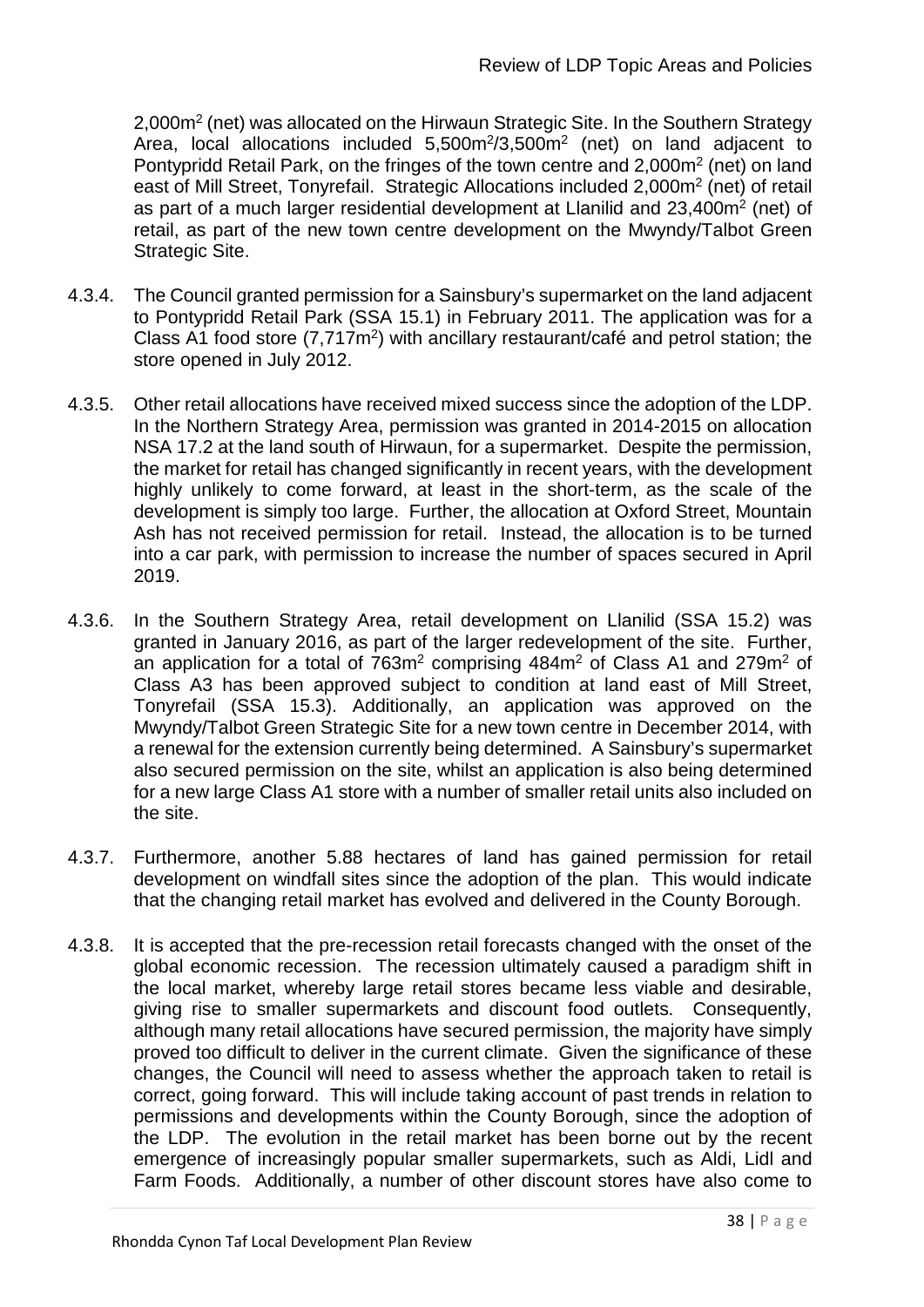prominence, selling a wide variety of food products. Further, there has been a far greater dependence on internet shopping, which has affected both the high street and wider retail industry immensely. All of these issues will be looked at in further detail, as part of the LDP revisions procedure.

- 4.3.9. The Council annually monitors all defined retail centres within the retail hierarchy, alongside the retail parks within the County Borough. This is undertaken to ascertain the vacancy rates and to monitor the centres' performance, as well as seeking to ensure appropriate and continued support for the Principal Towns and Key Settlements, in line with LDP Strategy. Monitoring is undertaken annually each October, thus ensuring a consistent methodology and baseline with all ten authorities in the South East Wales region. RCT's Principal Towns are however monitored on a quarterly basis to give a clearer indication of their health and performance. In October 2018, the overall vacancy rate for the Principal Towns and Key Settlements was 12.37%, which is 2.27% higher than the UK average of 10.1% (Springboard, October 2018). When compared with the Welsh (whole of Wales) average vacancy rate of 13.6%, Rhondda Cynon Taf was however 1.23% lower overall (Springboard, October 2018).
- 4.3.10. The main mechanism for protecting retail units within defined town centre boundaries is policy AW 11. The policy seeks to protect retail units for retail purposes, by way of (typically) a 12-month marketing period to prove that the property is no longer required for that particular use. The policy recognises that the defined retail centres are vital to the communities that they serve, providing convenience shopping in accessible locations, within walking distance of large sections of the community. The LDP sought to protect and improve the retail centres via regeneration initiatives and the provision of new shops in appropriate locations. The policy recognises that certain retail units will inevitably become redundant over time, which can have a detrimental impact on the amenity and appearance of an area. Therefore, the policy attempts to provide flexibility by allowing for the consideration of appropriate, alternative uses, whilst ensuring that suitable evidence is submitted to demonstrate that a unit is no longer required for retail purposes.
- 4.3.11. Policy AW 11 has experienced some success in retaining retail units for retail purposes in both strategy areas. Certain units, including units within the primary retail frontages, have however come under increasing pressure for Class D2 leisure uses. Planning Policy Wales 10 and the associated Technical Advice Note on Retail and Commercial Development (TAN 4) advocate the 'town centres first' principle, whereby a sequential approach should be taken to retail, commercial and other complimentary uses to ensure they are located sustainably within town centres. There are often insufficient units within or on the fringes of town centres that are suited to leisure proposals. As such, this issue will need to be carefully scrutinised as part of the LDP revisions procedure.
- 4.3.12. The strategy has also increasingly enjoyed success in locating retail development in sustainable locations that support the roles of the Principal Towns, Key Settlements and Local and Neighbourhood Centres, in line with policies NSA 18, NSA 19, SSA 16 and SSA 17. Other than in 2012, (when it was 96%), 100% of all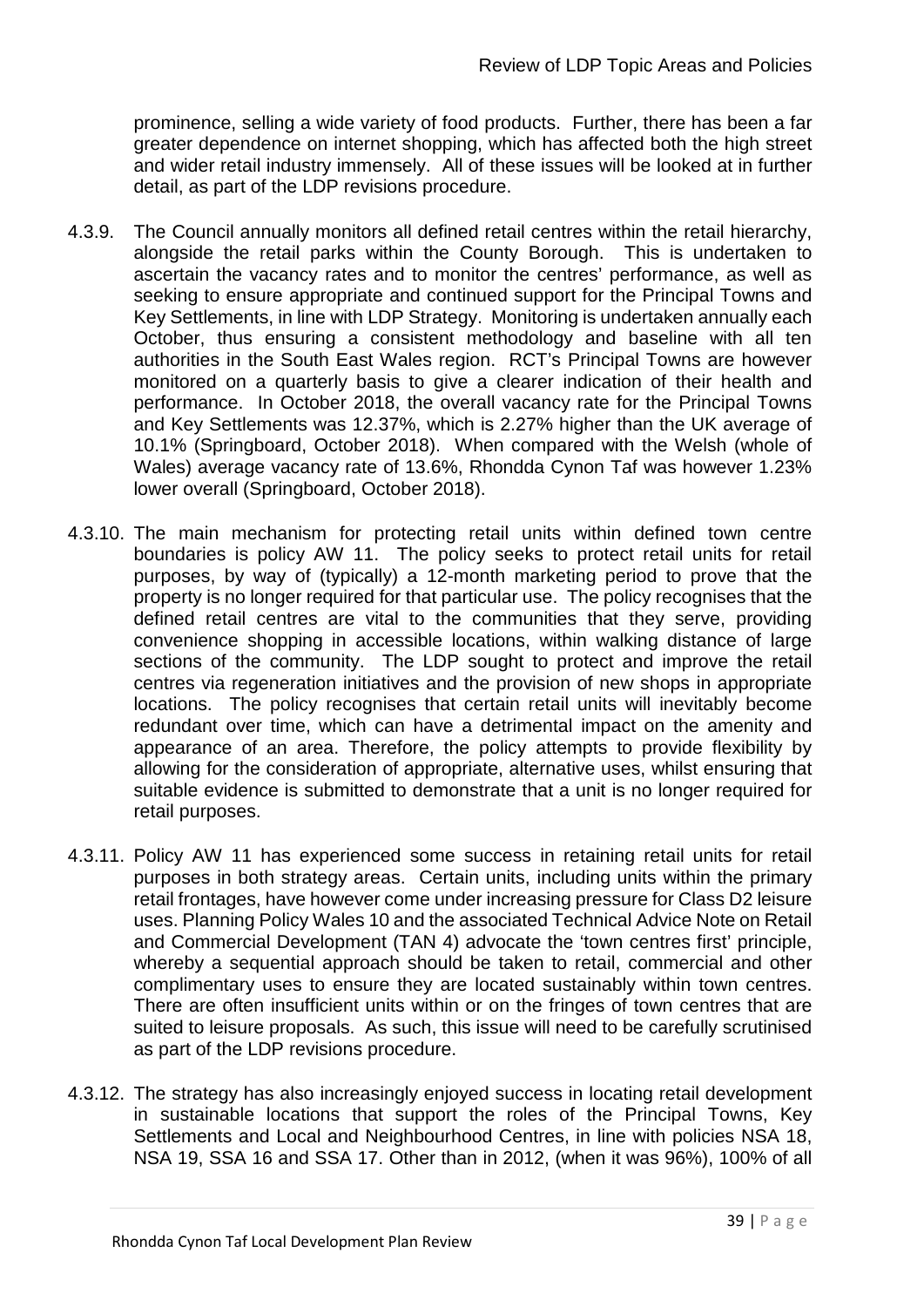retail development approved was within a sustainable location that supported the defined retail centres.

- 4.3.13. Although data for the Principal Towns and Key Settlements remains positive, there is inevitable leakage, particularly to Cardiff, which saw a major expansion in their retail offer with the opening of St David's 2 in October 2009. The global economic recession and prolonged austerity measures have also affected retail delivery and buoyancy in RCT to a degree, although it is acknowledged that the market within the area has changed significantly since the adoption of the LDP.
- 4.3.14. Further, national guidance has also evolved since the preparation of the LDP, particularly through Technical Advise Note 4 (TAN 4) – Retail and Commercial Development, 2016. The TAN sought to promote accessible, viable and vibrant retail and commercial centres, as the most sustainable locations to live, work, shop, socialise and conduct business.
- 4.3.15. Greater emphasis is also placed on collaborative working between local authorities in establishing a retail evidence base and commercial strategies at a 'larger than local' level. Although not previously, in itself, considered to be a reason to trigger a review of the LDP, TAN 4 will need to be given due consideration as part of the LDP revisions procedure.
- 4.3.16. All of the issues encountered will need to be looked at in detail as part of the LDP revisions procedure. New retail studies will need to be compiled for the evidence base of the revised plan, in order for the Council to assess its approach to retail, going forward.

## 4.4. **Transportation**

*Policies CS 8, NSA 20, NSA 21, NSA 22, NSA 23, SSA 18, SSA 19, SSA 20, SSA 21*

- 4.4.1. The LDP's Transport policies aim to deliver major road schemes, cycle network improvement, park and ride provision, and rail network and station improvements. Alongside this is the objective to promote more sustainable forms of transport throughout RCT, and reduce the need to travel through the development of new services in accessible locations.
- 4.4.2. Policy CS8 identifies 4 strategic road schemes and 3 strategic transport corridor management schemes across RCT. Three of the road schemes were informed by the outline and draft South East Wales Transport Alliance (SEWTA) Regional Transport Plan of 2007 and 2008, with the final version published in 2010. This is a joint local government alliance project between 10 South East Wales Local Authorities, and identified schemes for the period 2008-2023. These included the Gelli/Treorchy relief road, the Ynysmaerdy to Talbot Green relief road and the A4059 Aberdare bypass extension. CS 8 also identifies the Welsh Government A465 Head of the Valley dualling between Hirwaun and the border with Merthyr Tydfil CBC.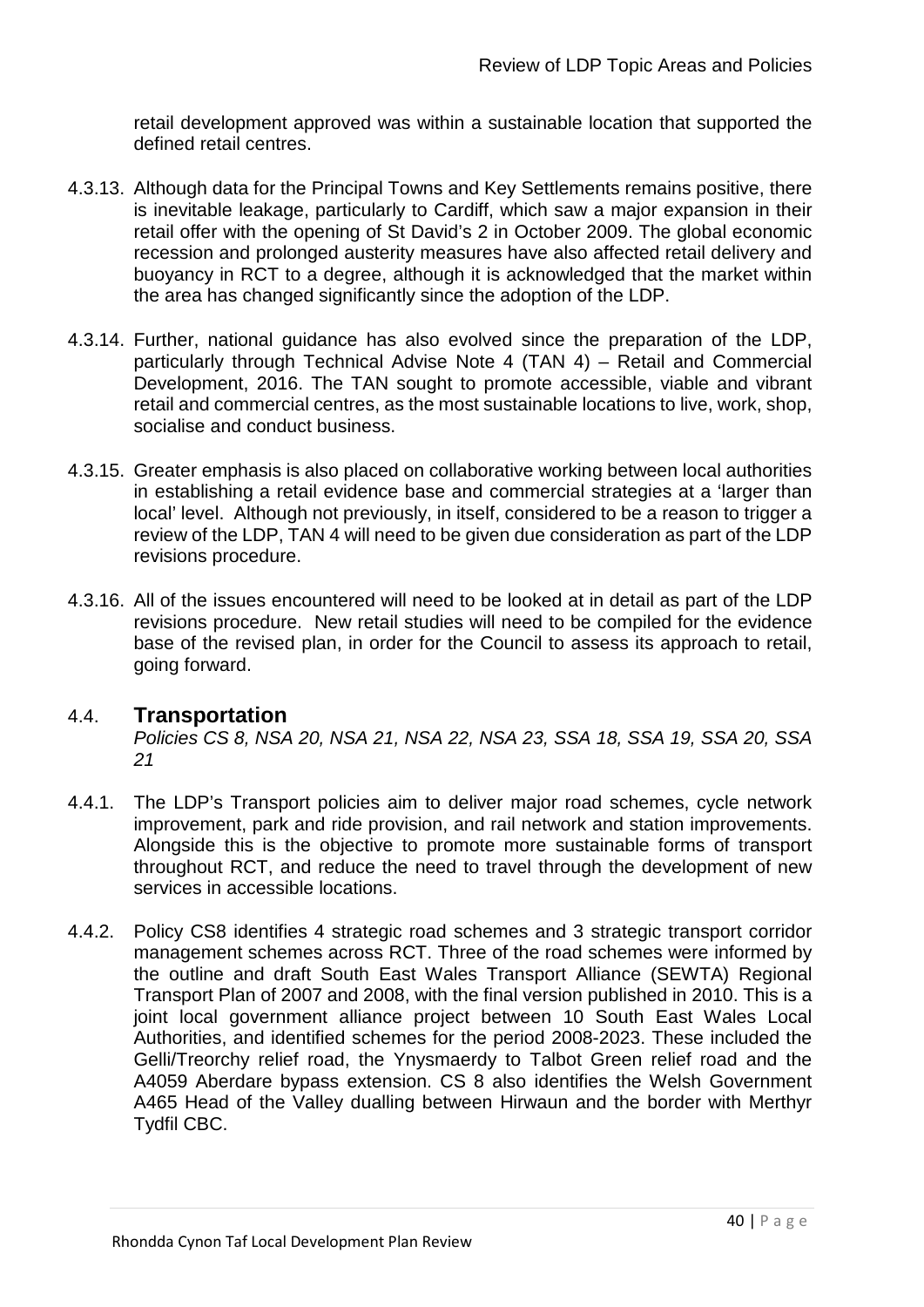- 4.4.3. The major Church Village bypass was constructed during the plan period, although not included in the policy, as it was being completed during the end of LDP plan preparation. The Aberdare bypass extension scheme and the dualling of the A4119 at 'Stinkpot Hill' are progressing well towards planning application stage.
- 4.4.4. Other schemes identified through strategy area policies, to improve the strategic highway network in RCT, include the Mountain Ash southern and northern cross valley links, the upper Rhondda Fach relief road, the Llanharan bypass and Talbot Green Bypass dualling. There are then a series of rail network and station improvements, park and ride/park and share provision and many cycle network improvements.
- 4.4.5. Major works have been completed on the Talbot Green bypass, including further lanes and signalled junctions at the Mwyndy Cross roundabout. The Mountain Ash southern cross valley link construction is nearing completion. The Llanharan bypass scheme is progressing well towards planning application stage.
- 4.4.6. To date, 10 of the 35 highways, park and ride, rail and cycle network schemes highlighted across policies NSA 20 to NSA 23 and SSA 18 to SSA 21 have been completed while a further 4 have been partially completed – or a total of 40%. Detailed analysis of the success of these policies are shown in Appendix 1.
- 4.4.7. The Active Travel (Wales) Act 2013 makes provision for local authorities to deliver year on year improvements in active travel routes and related facilities, and produce maps for both existing and new/improved active travel routes and related facilities. In preparing transport policies for any LDP revision, regard must be had towards any new or amended proposals for active travel routes and facilities in the integrated network maps.
- 4.4.8. Furthermore, the replacement Local Transport Plan 2015 for the period up to 2030, for a revised area of the 5 South East Wales Valleys Authorities, identifies short term (up to 2020) and medium/long term (up to 2030) Active Travel Network schemes. 14 of the 30 'short term programmes' and 12 of the 15 'medium and longer term aspirations' in RCT are included in the adopted LDP. These 'medium and longer term aspirations', which are not recognised in the LDP include the development of a bus rapid transit scheme across the key settlements along the heads of the Valleys corridor, in addition to a number of Park and Ride/Share facilities near the A470, and junction improvements at the Castell Mynach/A4119 junction. Some of the schemes comprising the 'short term programmes', which aren't recognised in the LDP include several bus stop and bus station upgrades, a new Park and Ride at Treforest Industrial Estate to serve a wide catchment area including Tonteg and Church Village, and a footway to link Llantrisant with Beddau. The schemes outlines in the LTP will be taken into account during the LDP revision process.
- 4.4.9. In support of the Well-being of Future Generations (Wales) Act (2015), PPW (Ed. 10) promotes a sustainable transport hierarchy. The hierarchy prioritises walking and cycling, and public transport above the use of private vehicles. While this does generally align with policy AW 2 of the adopted LDP, PPW introduces consideration for Ultra Low Emissions Vehicles (ULEV), which are ranked between public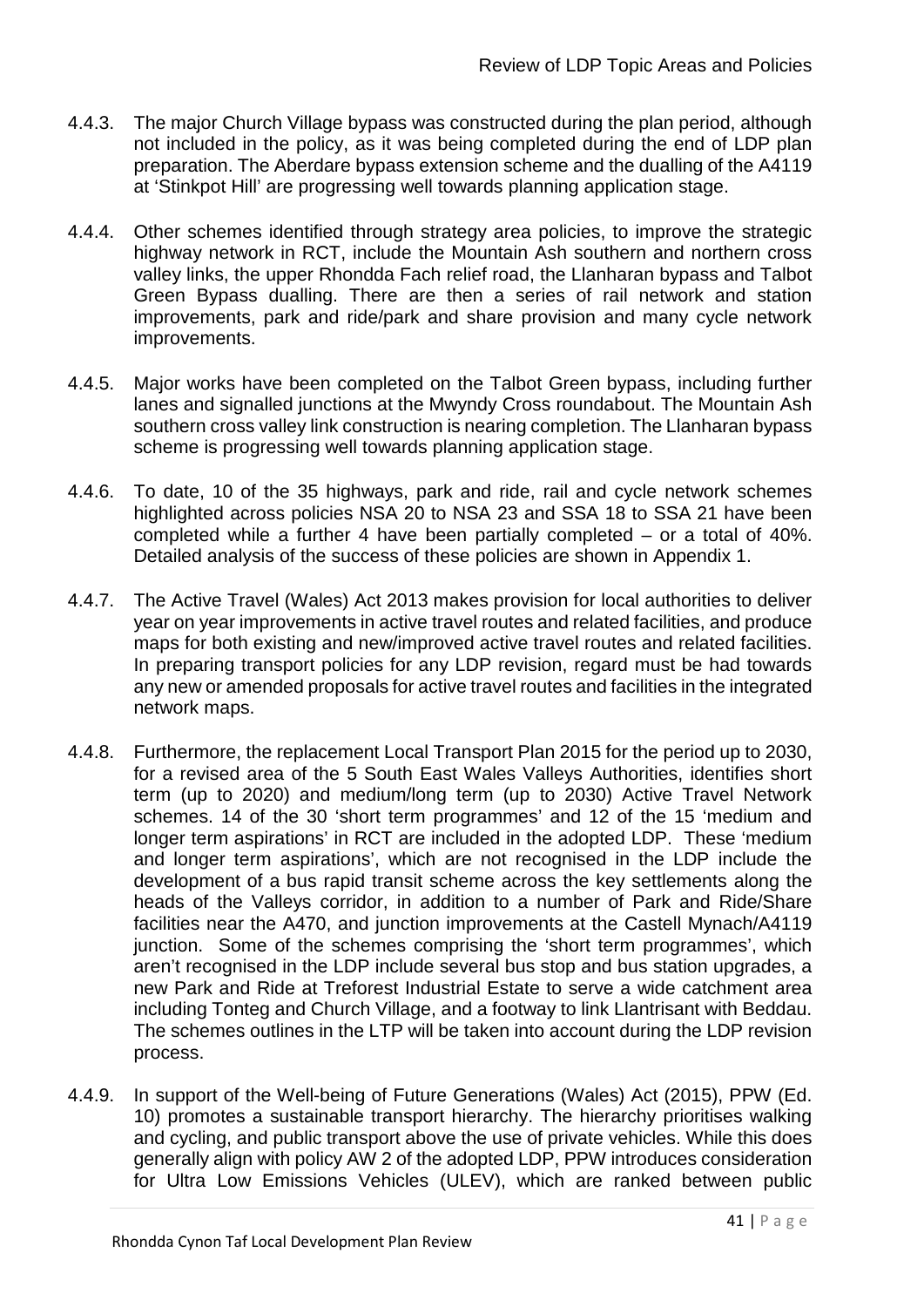transport and other private motor vehicles. Any LDP revision will therefore have to reconsider an approach to these new principles and requirements.

4.4.10. Further strategic LDP transportation allocations may come forward in accordance with the South East Wales Metro, which includes the potential for further expansion of the Robertstown Park and Ride scheme and other new stations and station improvements along its route. In addition, as patronage is expected to increase with Metro proposals, the existing facilities are likely to reach capacity within the next two years. The park and ride provision at Taffs Well is complete and as Taffs Well is recognised as a key node in the transport network, further enhancements are envisaged as part of the Metro/City Deal.

## 4.5. **Waste**

*Policy CS 9*

- 4.5.1. The LDP Waste policy, CS 9, was derived from the South East Wales Regional Waste Plan 2008 (RWP). The RWP used land-take based calculations to estimate that the total land area required in Rhondda Cynon Taf for new regional and subregional waste facilities ranged between 12.5 and 21.7 hectares (depending on the type of waste management/resource recovery facility involved).
- 4.5.2. In order to meet these capacity requirements, the adopted LDP makes land available at suitable locations for new waste management facilities, at both a regional level at Bryn Pica and Hirwaun Industrial Estate, and a sub-regional level at existing and allocated B2 employment sites.
- 4.5.3. To date, the total permitted waste management capacity stands at 9.95 hectares, equating to 79.6% of the lower capacity requirement or 45.9% of the higher capacity requirement as set out in the RWP. No further waste management capacity has been permitted since the 2015-2016 AMR. Notwithstanding this, annual monitoring has consistently considered that waste monitoring targets and objectives are being met in every AMR since the adoption of the LDP.
- 4.5.4. PPW has been revised a number of times since the adoption of the LDP to reflect ongoing changes in national planning policy and guidance. Such changes include the publication of TAN 21 *Waste* (2017) and a set of sector plans related to the overarching waste strategy for Wales 'Towards Zero Waste', most notably the Collections, Infrastructure and Markets (CIM) Sector Plan (2012). RWP requirements have since ceased to apply in respect of planning policy matters, and PPW no longer requires their further revision. The CIM Sector Plan moves away from the RWP approach of land-take based calculations, and towards a methodology focussing on the need for waste management facilities considering future capacity.
- 4.5.5. PPW requires development plans to demonstrate how national policy and the CIM Sector Plan (in addition to any updated position adopted in the waste planning monitoring reports and any form of waste management priorities relevant to its local area) have been considered in the preparation of LDP policies. Given that policy CS 9 was based on a now out-of-date and obsolete RWP, an LDP revision will need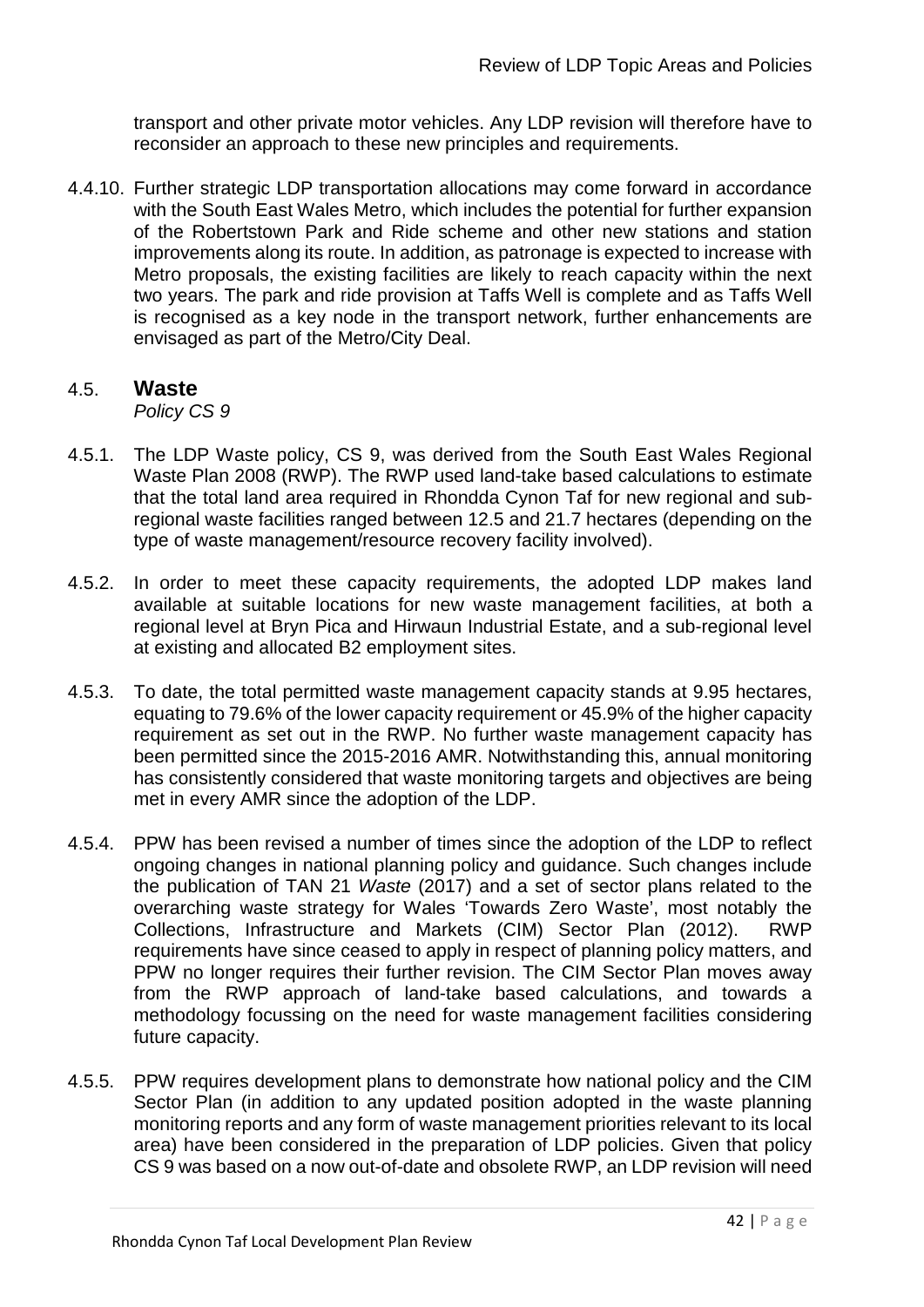to examine how the policy takes account of the changes to national planning policy and the CIM Sector Plan's movement away from land-take based calculations.

## 4.6. **Minerals**

*Policies CS 10, AW 14, SSA 25*

- 4.6.1. The LDP's Minerals policies were prepared in the context of the Regional Technical Statement (RTS) of the South Wales Regional Aggregates Working Party (SWRAWP) (2008) and Mineral Planning Policy Wales. The LDP's minerals policies have met and exceeded their monitoring target every year since the adoption of the LDP by maintaining a 10-year land supply.
- 4.6.2. The Planning Authority's position on minerals is updated by the RTS, which is reviewed approximately every 5 years, as required by national guidance (MTAN 1). This is in order to ensure that an adequate and steady supply of aggregates can be maintained throughout Wales.
- 4.6.3. The RTS identified a potential land-bank shortfall of permitted aggregate reserves, and accordingly, Policy SSA 25 identifies a Preferred Area of Known Mineral Resource on land adjacent to Craig yr Hesg quarry, Pontypridd. A full application for the phased extraction of 10 million tonnes of sandstone aggregate at a western extension to this existing quarry, is currently being considered by the Council. Should this be approved, this would significantly improve RCT's land-bank.
- 4.6.4. The RTS 1<sup>st</sup> Review (2014) sets an annual apportionment for primary aggregates of 0.69 million tonnes per year, or 17.25 million tonnes over 25 years for Rhondda Cynon Taf. This identified a potential shortfall in the latter part of a longer-term revised LDP plan period, which is to be considered as part of the LDP revision. The RTS 2<sup>nd</sup> Review is however expected to be published in the near future and will provide further updated directions regarding the apportionment required by RCT.
- 4.6.5. Additionally, LDP policy AW 14 safeguards coal resources, among other resources, from development that would unnecessarily sterilise them or hinder their extraction, as was required by national planning policy at the time. In general, this policy has been considered in many applications, although in reality, these have typically been on sites where the minerals have already been sterilised by surrounding development.
- 4.6.6. One major note with regards to safeguarding, is the UK and Welsh Government's energy policy to remove coal from energy generation. PPW (Ed. 10) now advises that coal resources no longer require safeguarding, while proposals for opencast, deep-mine development or colliery spoil disposal should not be permitted. Any LDP revision will require further consideration regarding whether the safeguarding of coal resources can be justified any longer.

## 4.7. **Environment**

*Policies AW 7, AW 8, AW 10, NSA 13, NSA 24, NSA 25, NSA 26, SSA 22, SSA 23,*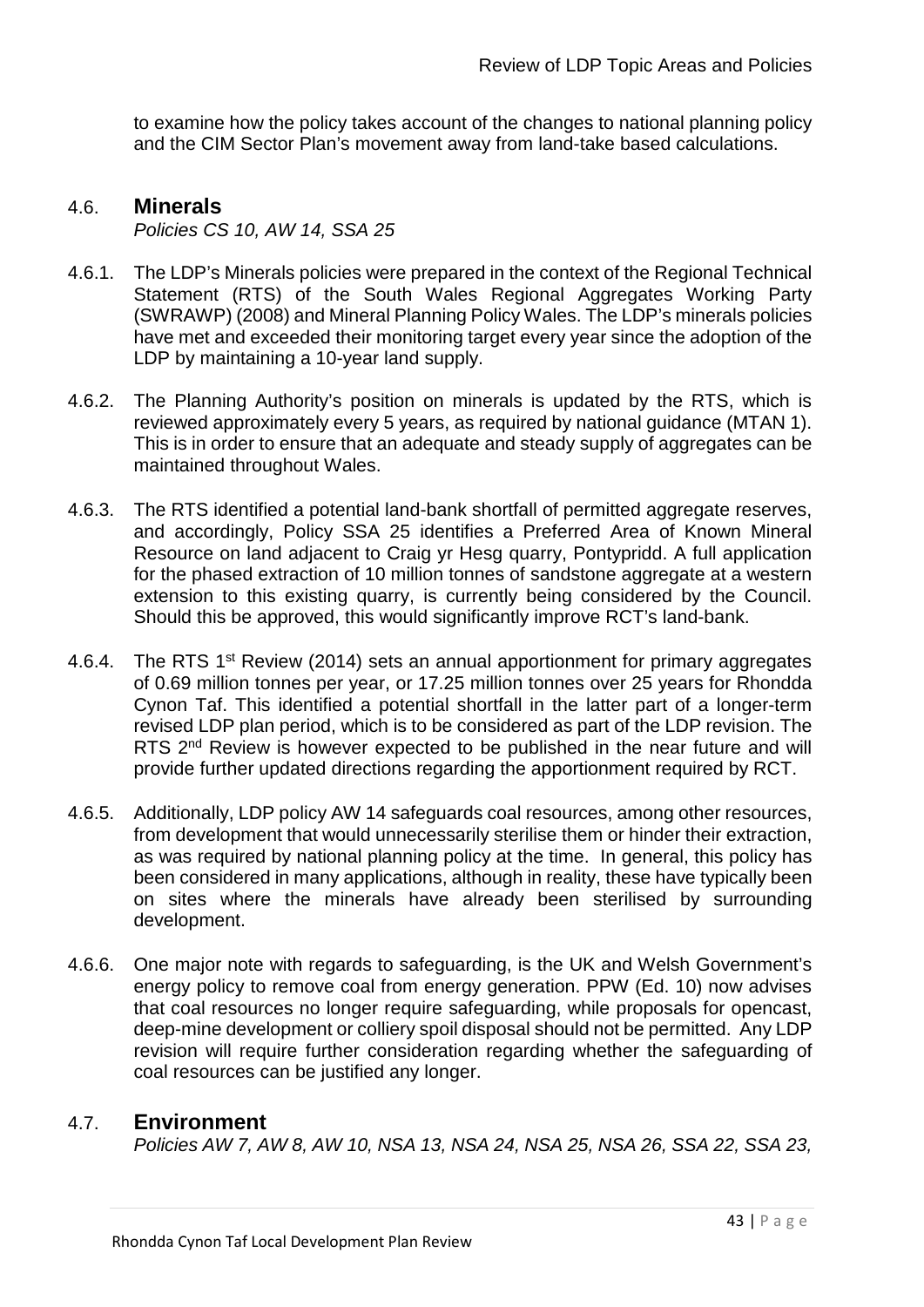- 4.7.1. The LDP strategy recognises that the natural environment of Rhondda Cynon Taf has seen considerable changes over the past 30 years. As the presence of heavy industry has subsided the visual and wildlife qualities of the Borough have been able to thrive. The Northern Strategy Area of the County Borough boasts exquisite landscapes and biodiversity, whilst the south is characterised by undulating hillsides and Vale fringe.
- 4.7.2. The strategy recognises that there is considerable pressure on these characteristics, particularly in the south and therefore seeks to strike a balance between development and the protection of the natural environment. The strategy is based on providing high-level protection for important features, as well as providing a basis for positive policies on issues such as design, conservation and amenity provision. The environment topic is a theme that is crosscutting through a number of polices. The topic will be looked at as a whole but a commentary of some of the specific environmental policies are discussed below.
- 4.7.3. Policy AW 8 Protection and enhancement of the Natural Environment. This policy is the main environmental protection policy in the LDP.
- 4.7.4. The policy seeks to preserve and enhance Rhondda Cynon Taf's natural heritage by protecting it from inappropriate development. The policy specifically protects SINCs, RIGs and other locally designated sites, in addition to protecting important features of the landscape and nature conservation. The policy also makes provisions for mitigation measures and appropriate survey work, although the Council's Ecologist usually advises on such requirements.
- 4.7.5. It is considered that this policy has been broadly successful in protecting the features that it identifies. The AMR identifies that few SINCs have been lost to development and where they have, in the vast majority of cases, they have secured mitigated measures. In consultation with the Council's Countryside team, and in particular the Council's Ecologist, it is considered that overall, given that AW8 is the key ecology policy in the plan, it has worked well. The Countryside team indicate that it would be beneficial to expand upon the enhancement element of the policy, and mentioned that additional wording concerning mitigation may prove useful.
- 4.7.6. Although the policy is working well, inevitably since the LDP was adopted, these natural features have continued to evolve, with SINCs inevitably experiencing net gains and losses. The Council's Ecologist continues to monitor such designations, in particular SINCs. It is therefore necessary that any changes to these local designations are reflected in the LDP revisions procedure. This may require changes to Appendix E of the LDP and the proposals map.

## 4.8. **Green Wedges**

*Policies NSA 24 and SSA 22*

4.8.1. Green Wedges will be reconsidered to ensure that they are still appropriate in a local context and in line with the requirements within Planning Policy Wales (Edition 10).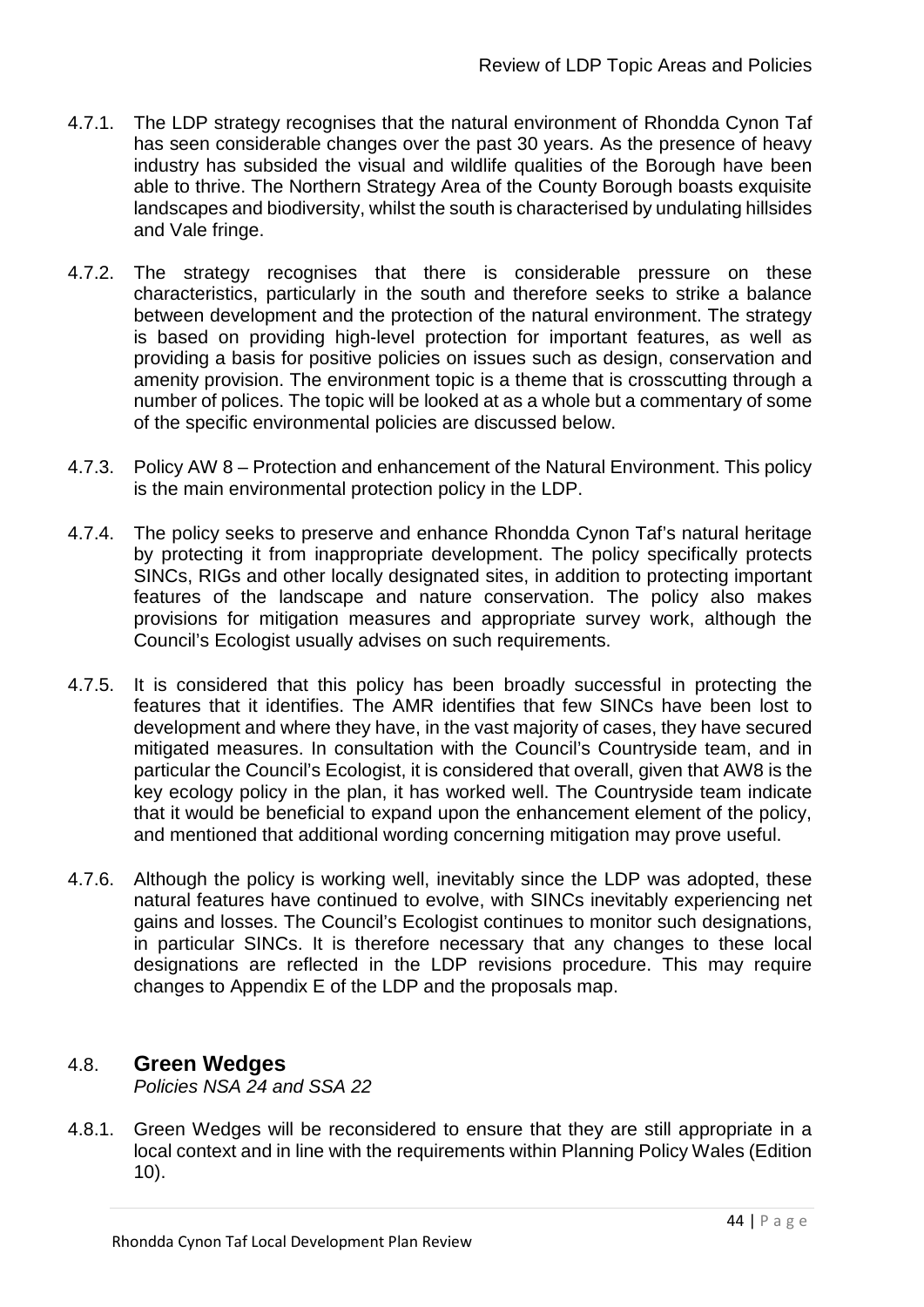4.8.2. PPW specifically states that Green Wedges should be considered as part of the review and that they must be identified using sound evidence and only used in circumstances where an alternative policy mechanism, such as the settlement boundary, would not suffice. This may result in changes to policies NSA 24 and SSA 22, as well as the proposals map.

## 4.9. **Special Landscape Areas (SLAs)**

*Policies NSA 25 and SSA 23*

4.9.1. Special Landscape Areas are non-statutory designations, which are used to define local areas of high landscape importance. PPW states that there should be good reason to apply these designations where it is believed that normal planning policies cannot provide the necessary protection. In order to establish that the SLA's designated in the plan are still necessary and appropriate they need to be considered as part of the revision. It should be noted that the designations were identified following a regionally agreed criteria based format. It is not considered that there have been any significant changes to the fundamental characteristics of these landscapes over the plan period.

## 4.10. **Land Reclamation**

*Policies NSA 27 and SSA 24* 

4.10.1. The LDP's land reclamation policies identify land where land reclamation schemes are necessary in order to ensure the long-term stability of the land or to prepare the land for future development. At the time of LDP preparation, funding for such schemes were frequently available. Since the global economic recession, however, Welsh Government funding grants for land reclamation schemes have been far more stringent and difficult to obtain, causing the Council to explore the potential for private funding. To date, 60% (3 out of 5) of the land reclamation schemes in the Southern Strategy Area and 14.3% (1 of 7) in the Northern Strategy Area, have been complete. Any future LDP revision must assess potential funding opportunities when considering sites requiring land reclamation.

## 4.11. **Other Policy Considerations**

### **Development Management**

*Policies AW 2, AW 5, AW 6, AW 10*

4.11.1. These policies ensure that development is situated within sustainable locations, and are acceptable in terms of amenity, design, public health and accessibility standards. The policies are generally considered to be working effectively, though some amendments will be required in order to better reflect changes in national planning policy as discussed in section 2.

## **Planning Obligations**

*Policy AW 4*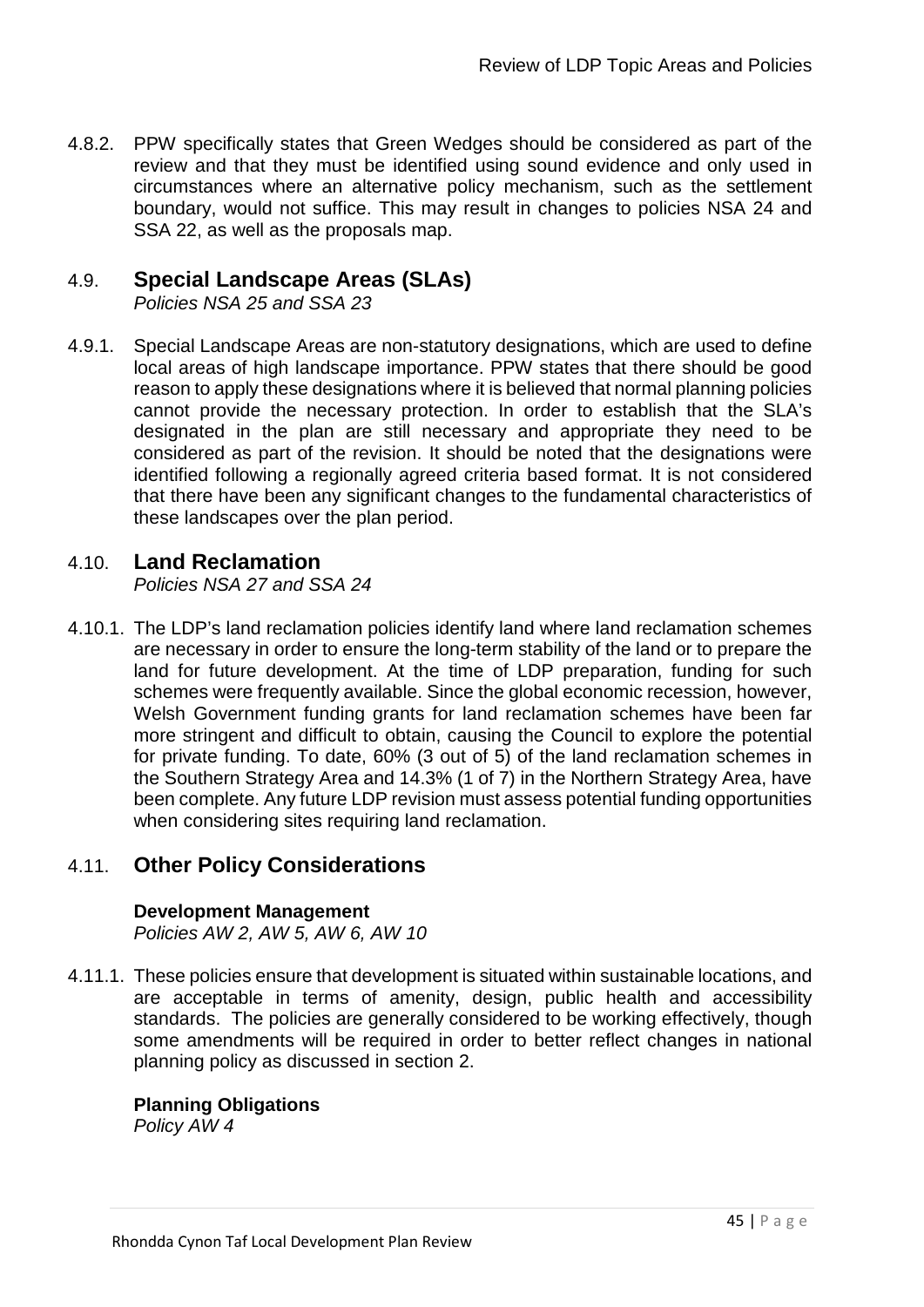4.11.2. Policy AW 4 lists the ways in which planning obligations (in the form of contributions) may be sought for development proposals where appropriate, in order to assist with the provision of efficient infrastructure and mitigate any potentially detrimental impacts that may occur as a result of development. The policy has been successful in ensuring that planning obligations are agreed and contributions are being received. In 2014, the Council adopted a CIL Charging Schedule in accordance with national legislation, which changed the ways we could ask for Section 106 contributions. A revised LDP will therefore need to consider the rewording of this policy in order to accommodate CIL requirements more clearly. Furthermore, an LDP revision will need to consider the most effective method of providing infrastructure to support development, carry out appropriate infrastructure planning accordingly, and consider any changes to CIL.

## **Renewable Energy**

*Policies AW 12 and AW 13*

- 4.11.3. The LDP's renewable energy policies are considered to be performing effectively in accommodating and aiding the delivery of renewable energy. Since the adoption of the LDP in March 2011, roughly 331 MW of renewable energy capacity has been granted permission to develop (excluding renewable energy with permitted development rights). The vast majority of the capacity is delivered through wind farms, and 94 wind turbines are currently operating within Rhondda Cynon Taf. The next highest generator of renewable energy in Rhondda Cynon Taf is solar energy, contributing approximately 54 MW. Energy from waste facilities also account for a small proportion of the total renewable energy capacity that has been granted in the Borough.
- 4.11.4. However, several contextual changes have occurred effecting renewable energy since the adoption of the LDP, which will require consideration through the LDP revision process. For example, a consultation draft of the National Development Framework (NDF) identifies priority areas for solar and/or wind energy at a regional scale, and includes vast amounts of Rhondda Cynon Taf. Furthermore, the Welsh Government published an updated Renewable Energy Toolkit for Planners in 2015, which will also require consideration during the LDP revision process and the LDP's renewable energy evidence base will accordingly require updating.

## **Development in the Settlement Boundary**

*Policies AW 3, NSA 1, SSA 13*

- 4.11.5. Policies NSA 12 and SSA 13 allow for housing development within the defined settlement boundaries in the Northern and Southern Strategy Areas respectively, subject to other criteria.
- 4.11.6. Policy NSA 12 also gives some allowance for housing to be built outside of the settlement boundary, provided that the development is adjoining the settlement boundary among other criteria. To date, 38 dwellings have been permitted outside the settlement boundary that accord with policy NSA 12. Policy AW 3 appears to function effectively, with 30 affordable dwellings developed.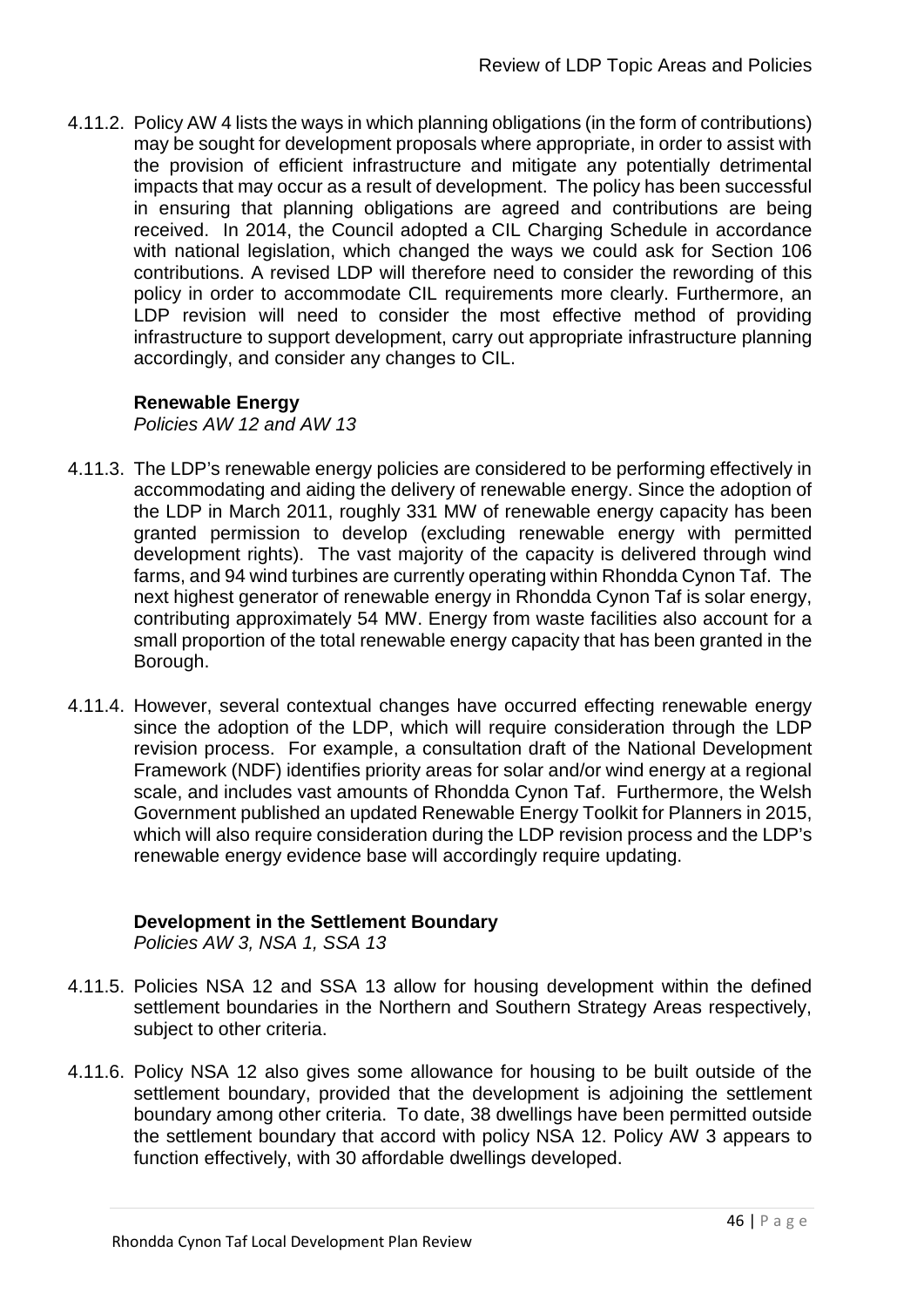### **Building Conversions**

*Policies AW 7, AW 9, NSA 13*

4.11.7. Policy NSA 13 sets out criteria to convert large buildings for residential use in the Northern Strategy Area, while policy AW 9 considers the reuse of buildings outside the settlement boundary for residential, employment, community or tourisms uses. Policy AW 7 protects sites of architectural and historical merit, in addition to protecting public open space, allotments, public rights of way, bridleways and cycle tracks, from inappropriate development. The policies are functioning effectively, helping to mitigate the chance of dereliction, while also contributing to housing delivery, as approximately 305 dwellings in the Northern Strategy Area have been permitted through change of use applications since the adoption of the LDP. Policy AW 9 may require amending to improve clarity regarding replacement dwellings in the countryside, to reflect national policy more accurately.

## 4.12. **Future LDP Evidence Base Requirements**

- 4.12.1. In order to reflect the contextual and evidence base changes that have occurred since the adoption of the current LDP in 2011, as previously discussed in section 2, an LDP revision will require a more up-to-date evidence base, in order to inform the preparation of new and updated LDP allocations and policies.
- 4.12.2. Based on the existing evidence base, the following studies are expected to require updating, in order to inform the LDP revision process, as a minimum:
	- Retail Study
	- Sustainability Appraisal/Strategic Environment Assessment
	- Housing Needs Assessment
	- Local Housing Market Assessment
	- Candidate Sites Assessment
	- Population and Dwelling Projection Report
	- Urban Capacity Study
	- Employment Land Review
	- Infrastructure Needs Study
	- Assessment of Environmental Constraints
	- Leisure Study
	- Green Infrastructure Assessment
	- Renewable Energy Study
	- Minerals Background Paper
	- Open Space Assessment
	- Gypsy and Traveller Accommodation Assessment
	- Viability
- 4.12.3. This is not a definitive list and additional update requirements to the evidence base may emerge when a plan revision progresses.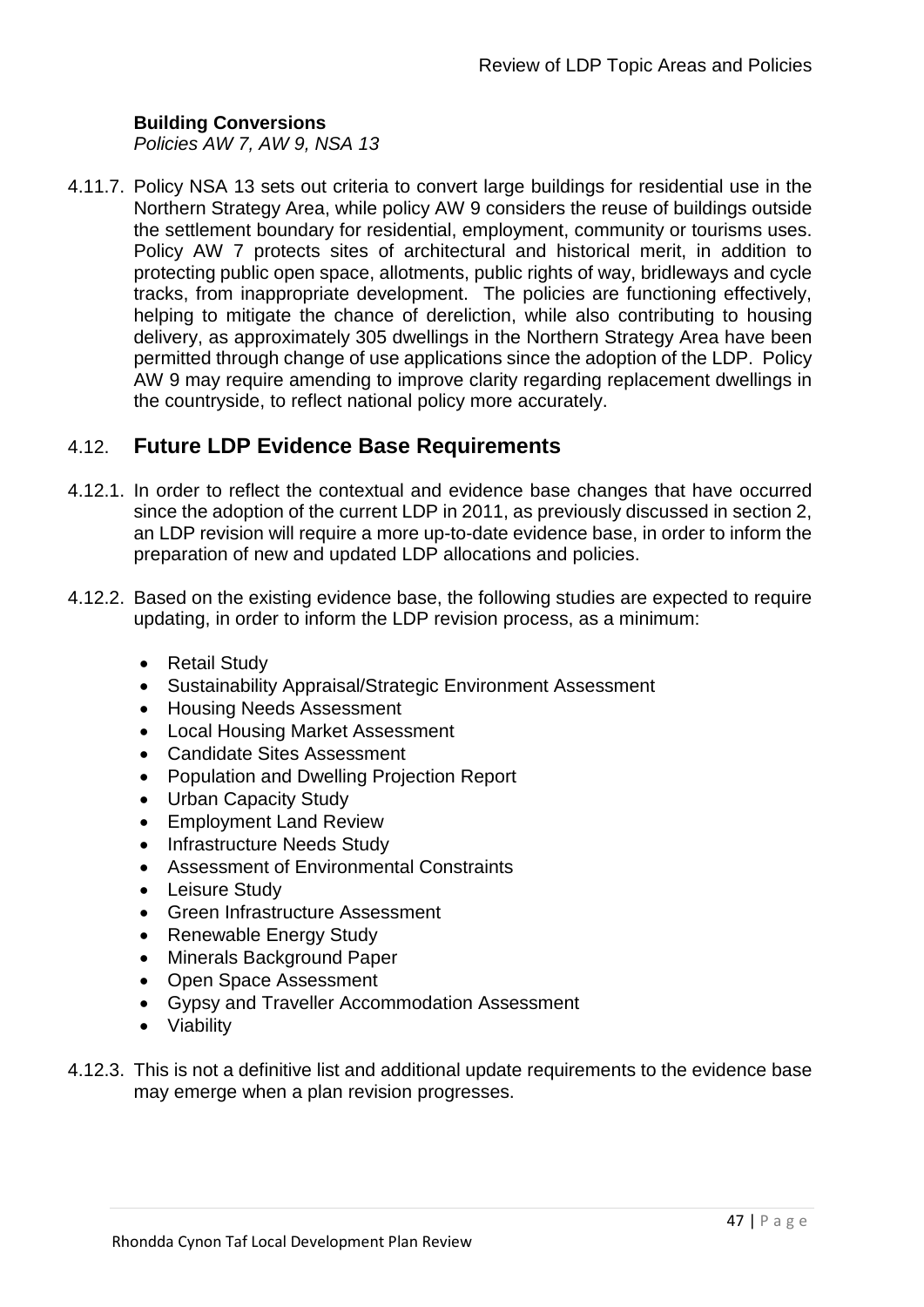## **5. SUSTAINABILITY APPRAISAL INCORPORATING THE STRATEGIC ENVIRONMENTAL ASSESSMENT AND HABITATS REGULATION ASSESSMENT (HRA) (APPROPRIATE ASSESSMENT (AA)).**

### **The Sustainability Appraisal (SA) incorporating Strategic Environment Assessment (SEA)**

- 5.1. The SA/SEA is a statutory requirement of the LDP preparation process. An SA seeks to evaluate any predicted social, environmental and economic objectives and effects of the LDP, whilst an SEA considers the impact of the plan on the environment. The process also identifies the scope for mitigating any potential adverse effects.
- 5.2. The SA/SEA is fundamental to ensuring that policies in the LDP promote the sustainable development principles reflected in national planning policy. The SA/SEA was an iterative process throughout the preparation of the adopted LDP where the plan's proposals and policies were developed, assessed, refined and chosen.
- 5.3. When the plan was written, a scoping exercise was undertaken which sought to identify the key sustainability issues that are relevant for the LDP to consider in RCT. Baseline information and relevant plans and programmes were reviewed to ensure that there was a wider understanding of the baseline situation. This information was updated in 2008, two years after it was compiled. From this baseline information, key sustainability issues and opportunities for the LDP and the SA were identified.
- 5.4. Since the adoption of the plan the environmental impact of it has been monitored through the SA/SEA indicators and reported each year in the Annual Monitoring Report. The monitoring process has identified a number of opportunities for SA monitoring indicators to be updated and/or improved, as certain statutory indicators no longer apply.

| <b>SA MONITORING</b> |                             |               |  |  |
|----------------------|-----------------------------|---------------|--|--|
| <b>Targets</b>       |                             | <b>Result</b> |  |  |
| <b>SA1</b>           | Housing                     |               |  |  |
| SA <sub>2</sub>      | <b>Culture and Heritage</b> |               |  |  |
| SA <sub>3</sub>      | Communities                 |               |  |  |
| SA <sub>4</sub>      | Health                      |               |  |  |
| SA <sub>5</sub>      | Economy                     |               |  |  |
| SA <sub>6</sub>      | Employment                  |               |  |  |
| SA <sub>7</sub>      | Transport                   |               |  |  |
| SA <sub>8</sub>      | <b>Built Environment</b>    |               |  |  |
| SA <sub>9</sub>      | Landscape                   |               |  |  |
| SA 10                | <b>Biodiversity</b>         |               |  |  |
| <b>SA 11</b>         | Water                       |               |  |  |
| <b>SA 12</b>         | <b>Climate Change</b>       |               |  |  |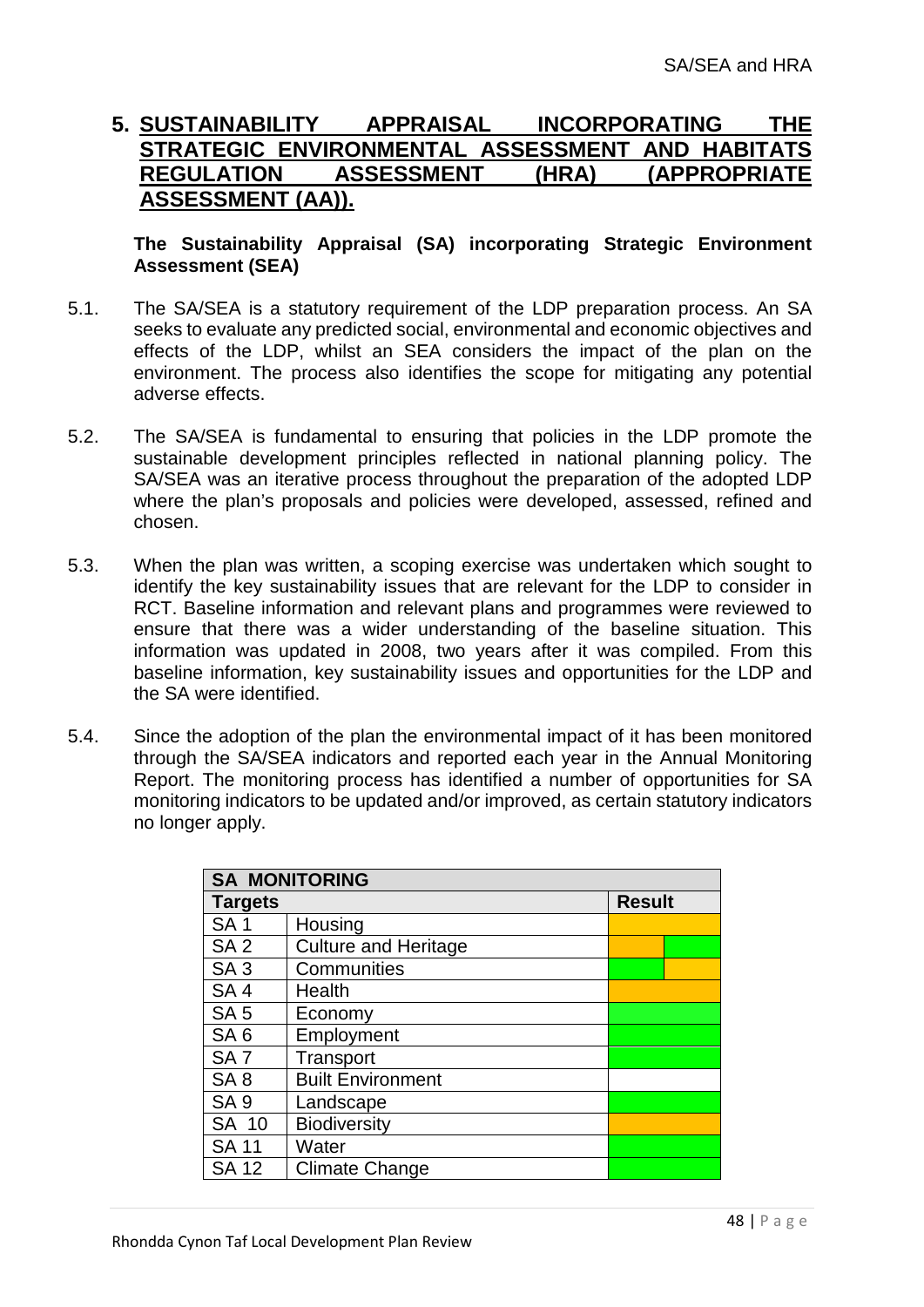| <b>SA MONITORING</b> |                       |  |  |  |
|----------------------|-----------------------|--|--|--|
| <b>SA 13</b>         | Energy                |  |  |  |
| <b>SA 14</b>         | <b>Land and Soils</b> |  |  |  |
| <b>SA 15</b>         | Waste                 |  |  |  |
| <b>SA 16</b>         | <b>Minerals</b>       |  |  |  |
| <b>SA 17</b>         | <b>Air Quality</b>    |  |  |  |

- 5.5. The results of the monitoring process indicate that the targets in respect of the vast majority of the sustainability indicators *are ongoing, being met or exceeded* (annotated in green), a minority of SA targets are *not currently being achieved but the situation can be ameliorated without immediate intervention or sufficiently progressed not to require direct intervention* (annotated in amber). The results also show that an indicator for minerals needs to be redefined (annotated in white) as it does not give the appropriate information required to assess the target. Further SA 8 and part of SA 13 are also annotated in white, as the Code for Sustainable Homes no longer applies.
- 5.6. In light of the many, significant contextual changes that have occurred since the adoption of the LDP (as set out in section 2 above), the baseline environmental, social and economic information of the SA/SEA requires review.

### **Habitats Regulation Assessment (HRA) (Appropriate Assessment (AA))**

- 5.7. Required under the European Directive, The HRA/AA is required to identify any impacts of a land-use plan together with other plans and projects on European protected sites. During the development of the adopted LDP, the Plan was required to undergo a Habitats Regulations Assessment (HRA) in January 2010. If an HRA/AA identifies any potential negative impacts, options should be explored regarding alternatives or appropriate mitigation. If these negative impacts cannot be avoided or mitigated then a judgement against Imperative Reasons of Overriding Public Interest (IROPI) will be made.
- 5.8. The HRA/AA for the RCT LDP concluded that it would be unlikely that the LDP, with appropriate avoidance or mitigation measures, would cause a significant effect on the integrity of the Blaencynon SAC, alone or in combination with the other plans and programs. The HRA will need to be reconsidered as part of the revision of the LDP. Again, a full review of the HRA needs to be undertaken as part of the LDP revision process.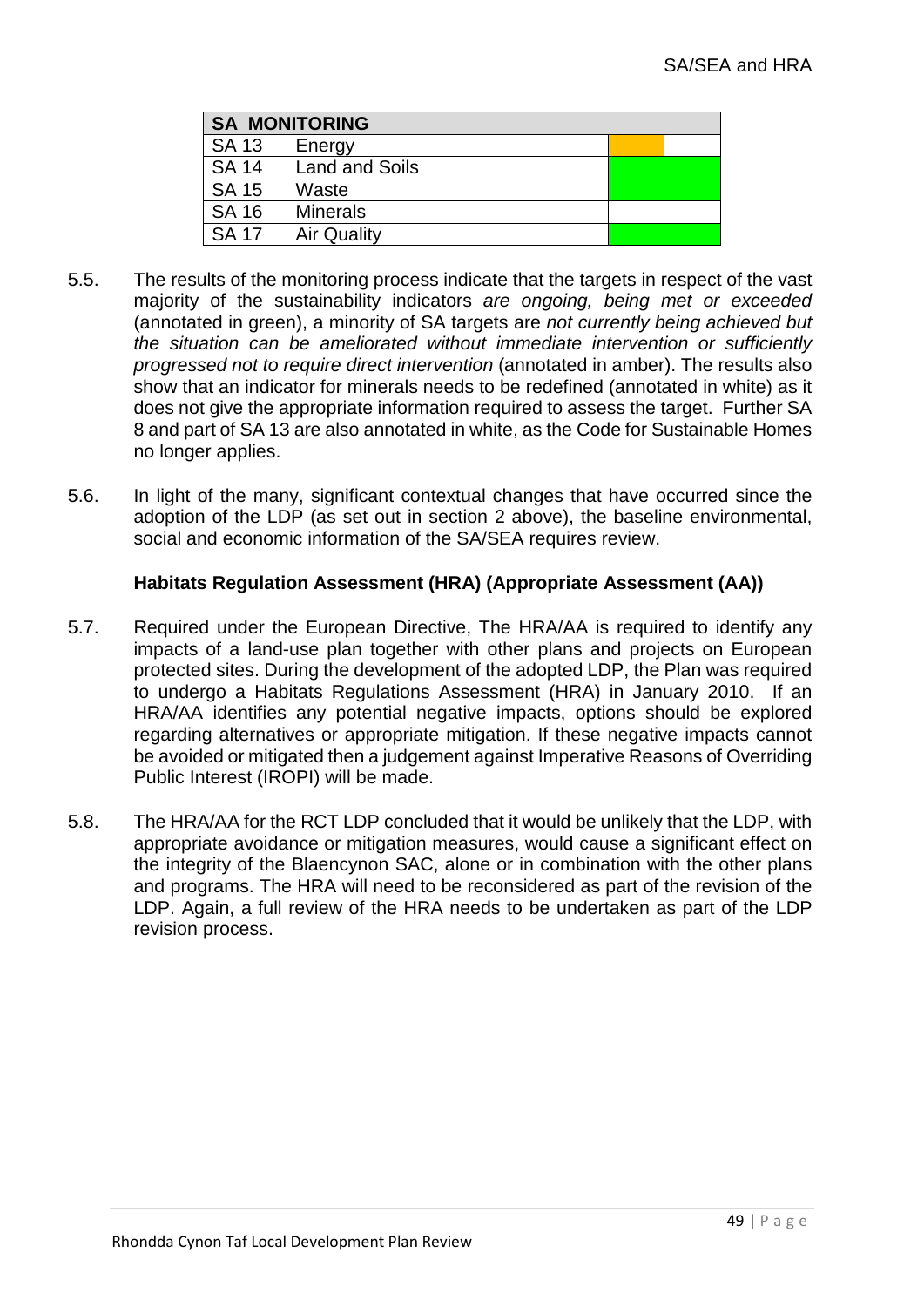## **6. OPPORTUNITIES FOR JOINT PLAN MAKING AND COLLABORATIVE WORKING**

6.1. During this review process, the Council has considered possible opportunities to prepare Joint LDPs with its neighbouring authorities;

### **Bridgend**

6.2. Bridgend County Borough Council have recently published their Preferred Strategy for their revised LDP. As such, it is considered that Bridgend have progressed too far for Rhondda Cynon Taf to explore the possibility of a joint plan. Despite the timings being incompatible, there may be an opportunity to prepare joint evidence on certain topics.

### **Caerphilly**:

- 6.3. The Caerphilly County Borough Council LDP has an end date of 2021. A review was triggered back in 2013, with a revised Deposit LDP prepared and put out to public consultation; although this did not progress to a further stage. Accordingly, we have been in discussion with our colleagues in the Caerphilly CBC Planning Policy team to discuss the potential for joint plan preparation or other joint working opportunities.
- 6.4. Although we share a large physical boundary, links between our communities are less strong. Primarily, public interaction between the two authorities are through the transport corridors leading to the A470 at Abercynon and Nantgarw, mostly to continue to Cardiff; although it is acknowledged that there would be some daily cross boundary employment movements. Otherwise, the main communities are well aligned to principal towns in their respective authorities. Development pressures and opportunities are also physically detached, particularly residential, although again, major employment areas around Treforest, Nantgarw and Caerphilly town are in relative close proximity. Both Local Authorities have individual issues and pressures in their relationship with Cardiff.
- 6.5. Caerphilly are unlikely to be in a position to start the formal preparation of a revised LDP until mid-2021, which is somewhat later than RCT intends. Furthermore, in terms of the strategic objectives of either plan, there is little certainty to show that we would align as authorities at this point in time. Our recent progress on Strategic Opportunity Areas show that RCT Council is very much focussed on major housing and employment development opportunities and the benefits associated with them. Nevertheless, we are not currently in a position to determine how a revised LDP Strategy would look, or what other new factors may inform it, further to the current LDP Strategy e.g. tourism, location, balance and size of sites, let alone what is most appropriate for Caerphilly.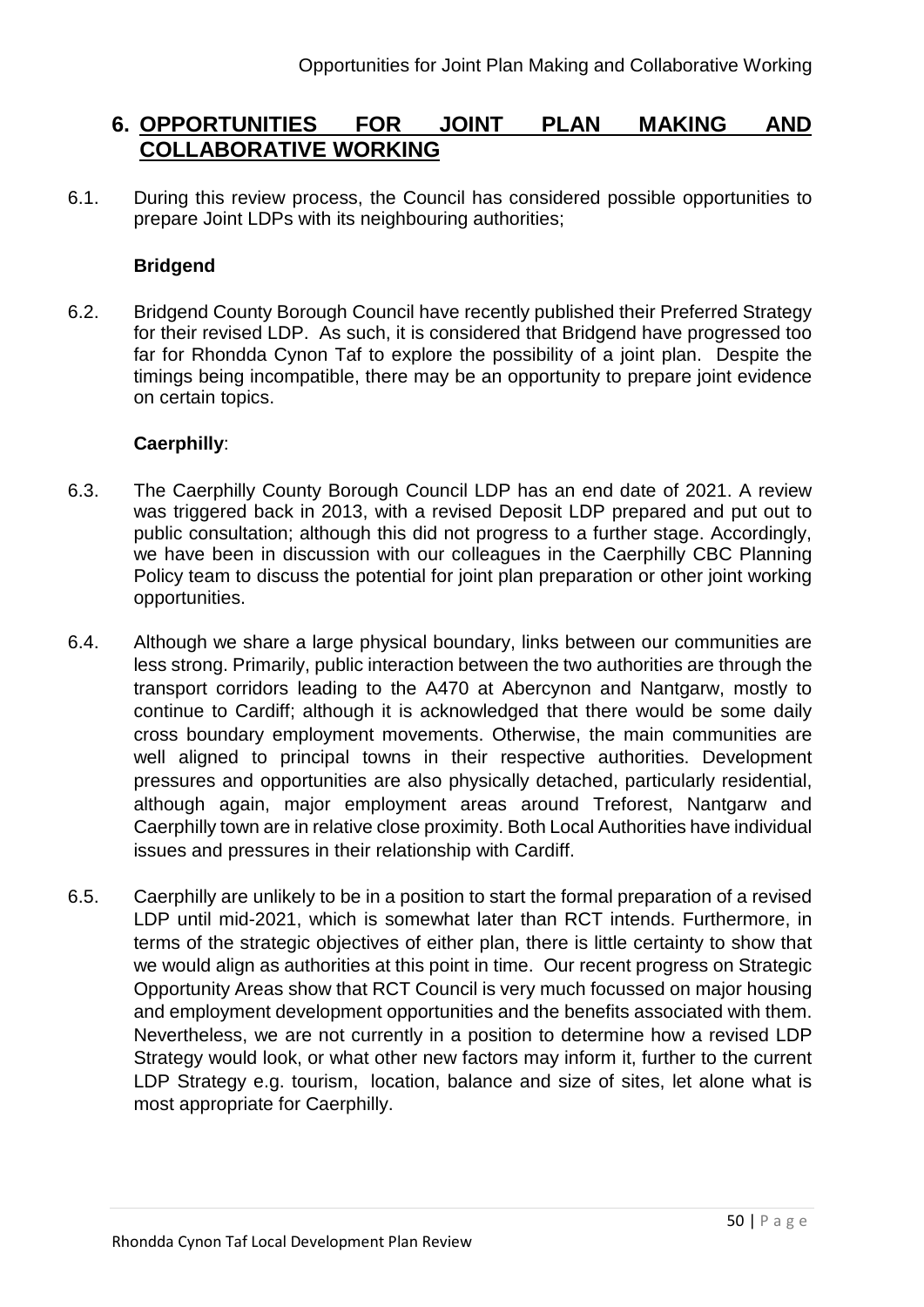6.6. Accordingly, it was determined that a Joint LDP is not appropriate, although we will continue to explore joint evidence base and joint working options and endeavour to save resources through such collaboration.

### **Cardiff**

6.7. On the 28th January 2016, Cardiff adopted their Local Development Plan 2006- 2026. Cardiff are not currently in the process of review and as such, the timings of plan-preparation are incompatible with the aspirations of Rhondda Cynon Taf County Borough Council.

## **Merthyr Tydfil**

6.8. Merthyr Tydfil County Borough Council held their examination in public throughout June and July 2019, with the final session concluding on the 22<sup>nd</sup> August. Merthyr Tydfil, being very close to the adoption of their revised LDP, do not align with Rhondda Cynon Taf's prospective timetable for plan preparation. Consequently, it will not be possible to pursue a joint venture with this authority.

### **Vale of Glamorgan**

6.9. The Vale of Glamorgan Council's current LDP has an end date of the 31<sup>st</sup> December 2026. The Council are not currently considering a review of their plan and as such, there is no opportunity to pursue joint working in this regard.

### **Brecon Beacons National Park Authority**

6.10. The Brecon Beacons National Park Authority commenced review of their Local Development Plan in December 2017. The authority are currently at the Preferred Strategy stage and have progressed too far to pursue a joint plan with Rhondda Cynon Taf. Additionally, it is acknowledged that the national park are facing vastly different issues and pressures in comparison with RCT, which would likely make pursuing a joint plan incompatible.

### **Neath Port Talbot**

- 6.11. Neath Port Talbot Council's LDP has an end date of 2026, with the Council not currently pursuing a review of their plan. Furthermore, in terms of regional planning, Neath Port Talbot fall within the South West region whereas RCT fall within the South East. As such, it is not possible to engage in joint working with Neath Port Talbot for these reasons.
- 6.12. Although the potential to prepare joint plans does not exist at present, there is nevertheless an opportunity to work collaboratively with neighbouring authorities to update key areas of the evidence base. The LDP Pathfinder Group, known as the South East Wales Strategic Planning Group (SEWSPG), has already begun facilitating joint regional work to form key LDP evidence base studies. To date, these studies cover topics including housing and population, employment, gypsy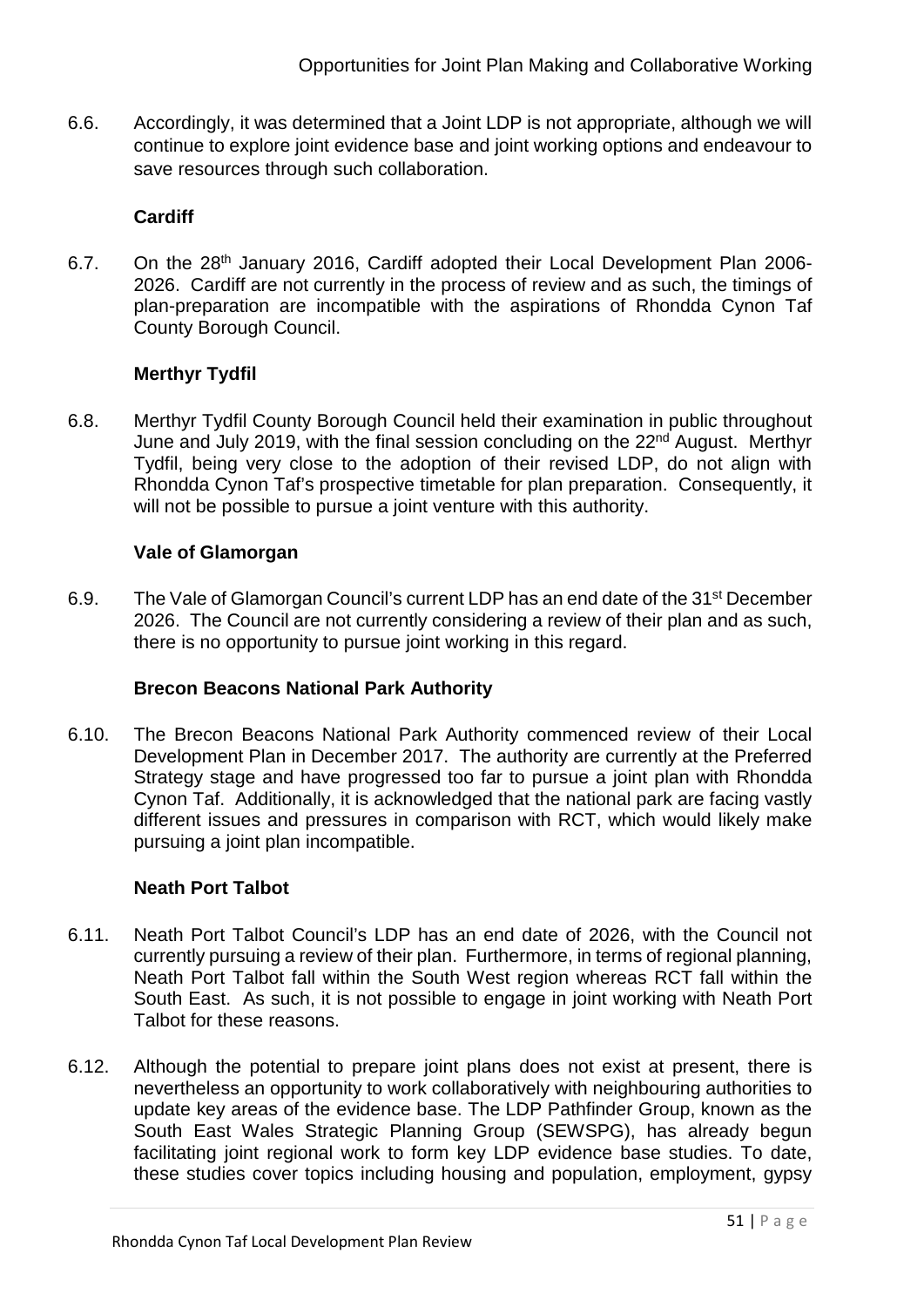and traveller accommodation, and candidate site assessments. Rhondda Cynon Taf will continue working as a member of SEWSPG, and will use such regional joint work to inform the preparation of the LDP revision. Furthermore, regional approaches to certain topic evidence base were agreed in preparing the previous LDP, which some may still be relevant e.g. Special Landscape Area and SINC identification.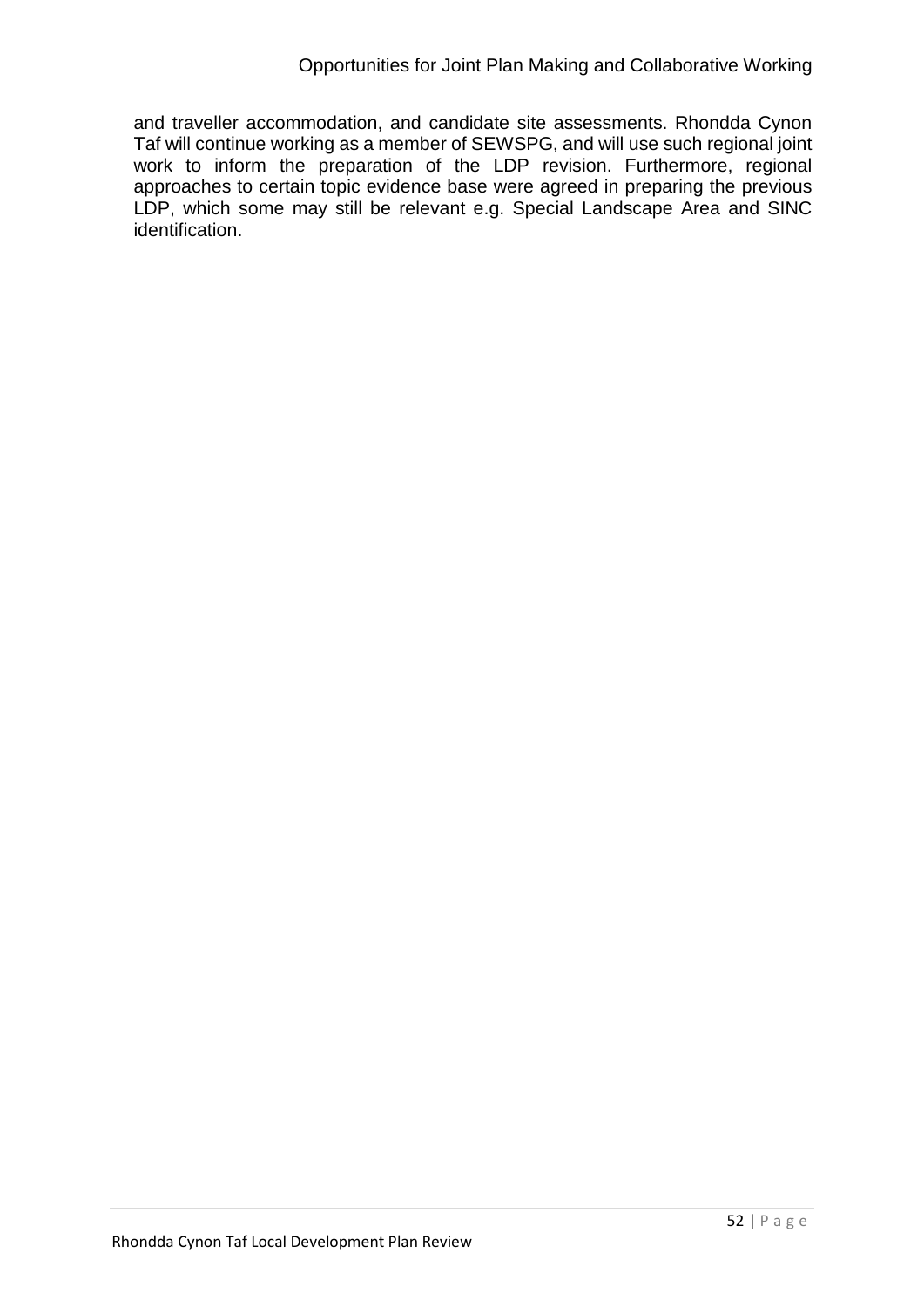# **7. CONCLUSIONS**

- 7.1. It is considered that this report has set out a very comprehensive review of the current RCT LDP. This conclusion will now determine, firstly, whether there is indeed a need for a revision, and if so, whether a short-form or full revision is appropriate and secondly, the most appropriate plan period for the revised LDP.
- 7.2. Section 2 of this report sets out what key factors inform the LDP review. Firstly, this raised the fundamental point that the current plan has an end date of 2021. Regulations dictate that the current LDP and its Supplementary Planning Guidance will no longer have any decision-making status or powers after this date. This would result in the County Borough having a planning policy vacuum from this point on.
- 7.3. The multiple contextual changes outlined in section 2, further emphasises the major changes that have taken place in national legislation and planning policy since the preparation of the current LDP. This has a significant effect on the baseline evidence that informs the plan, its content and principles. Significant new requirements in the Well-being of Future Generation (Wales) Act and subsequently Planning Policy Wales (Ed. 10), along with the emergence of the National Development Framework, indicates the need to revisit the content and principles of our Strategy and policies.
- 7.4. The emergence of greater national priorities such as climate change and the low carbon economy, green infrastructure and other Well-being of Future Generations considerations are not appropriately addressed in the current LDP, and should now be so; if we as a Council are to ensure we are undertaking our responsibilities, as we should.
- 7.5. The key outcomes of the monitoring of the delivery of the LDP, along with the detailed monitoring of it through sections 3 & 4 of the report, indicate some very noteworthy and positive results.
- 7.6. During the plan period, a very significant 6,299 dwellings have been built, of which 1,214 were affordable. A total of more than 13,000 dwelling have also received permission over this period, indicating a very buoyant housing market, albeit seeing a major dip following the global recession in 2008. At the time of writing the LDP, it was not anticipated that the legacy of this recession would last as long as it did, nor the particular outcomes it has had in Rhondda Cynon Taf. It should however be noted that just 1,079 dwellings have been completed on allocated housing sites to date.
- 7.7. The issue of viability of housing sites was not as prevalent during the preparation of the LDP as it has become in recent years. Further assessment and evidence gathering in this respect has indicated that many of our remaining undeveloped housing allocations are unviable.
- 7.8. The considerable Welsh Government funding that was available for land reclamation during plan preparation, was the key to unlocking many of our Strategic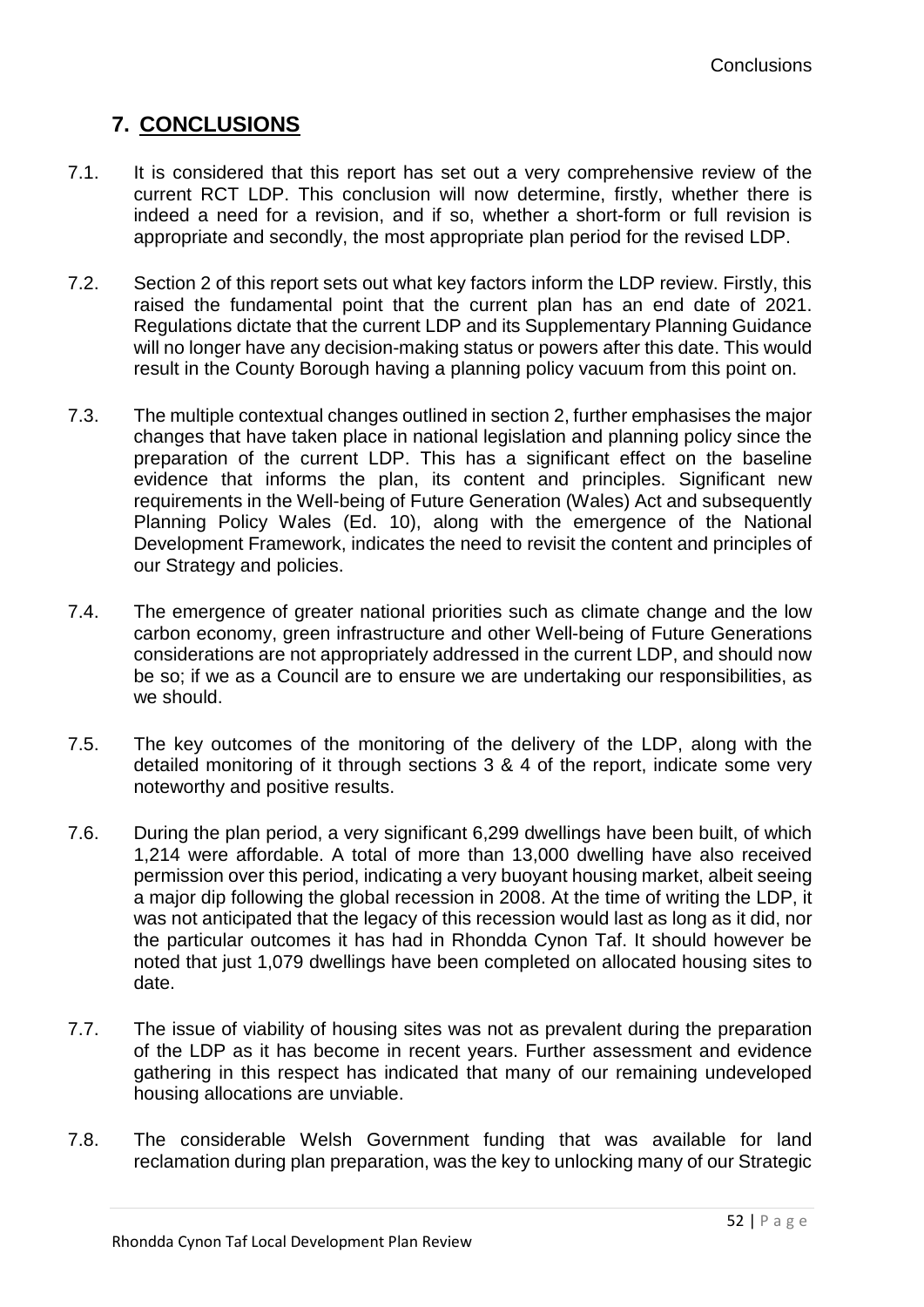Sites. The closure of such funding streams has meant that those sites have not come forward.

- 7.9. Our current short-term housing land supply is just 1.3 years, which is something that the current suite of allocations cannot address, whilst its requirement is causing the authority concerning consequences. We are witnessing ever increasing numbers of planning applications outside settlement boundaries, which are more difficult to determine consistently, whilst this then gives decision makers and the public less certainty in the planning system.
- 7.10. It is, however, acknowledged that the evidence on which our housing requirement figures were based have also since been proven to be incorrect. Accordingly, there is clear need to revisit these population and household projections in order to identify a more suitable requirement for new housing going forward. Housing needs have also evolved over the plan period, with the re-evaluation of housing policies required.
- 7.11. Our employment allocation have seen very little take up, with just below 5 hectares of the 98 hectares allocated currently developed. Despite this, around 27 hectares of employment land has come forward, albeit on existing employment sites, which themselves are thriving with very low vacancy rates.
- 7.12. There has been mixed success with regards to retail allocations. Some sites have come forward for development, although other permitted sites have not, predominantly due to market changes during plan period. Our main town centres remain vibrant with comparably low vacancy rates. This is particularly so in relation to those that have benefited from major regeneration schemes; whilst those that are doing less well, are currently subject to new, targeted regeneration schemes.
- 7.13. Similarly, the strategic and major roads schemes are seeing some success, although overall delivery will not happen within the remaining plan period.
- 7.14. With this in mind, it is evident that there are considerable numbers of allocations that are clearly not going to come forward during the remaining plan period. There is sufficient evidence to show that many of our allocations, in many topic areas, are not viable or deliverable.
- 7.15. Most of our evidence base is now over 10 years old, and the key topics of housing, retail and employment in particular need revisiting, amongst all those identified in section 4 above.
- 7.16. Considering the results of the delivery of the LDP allocations, along with the appropriateness of policy content in light of national policy advancement, it is difficult to determine whether the LDP Strategy, as a whole, is now still appropriate. Further analysis of the County Borough in terms of its social, economic and environmental characteristics needs to be considered further, in light of changes since the preparation of the plan from 2005. The proposals, policies and allocations to meet the requirements of the strategy, along with the LDP's Aims, Visions and Objectives beyond it, also need to be reconsidered.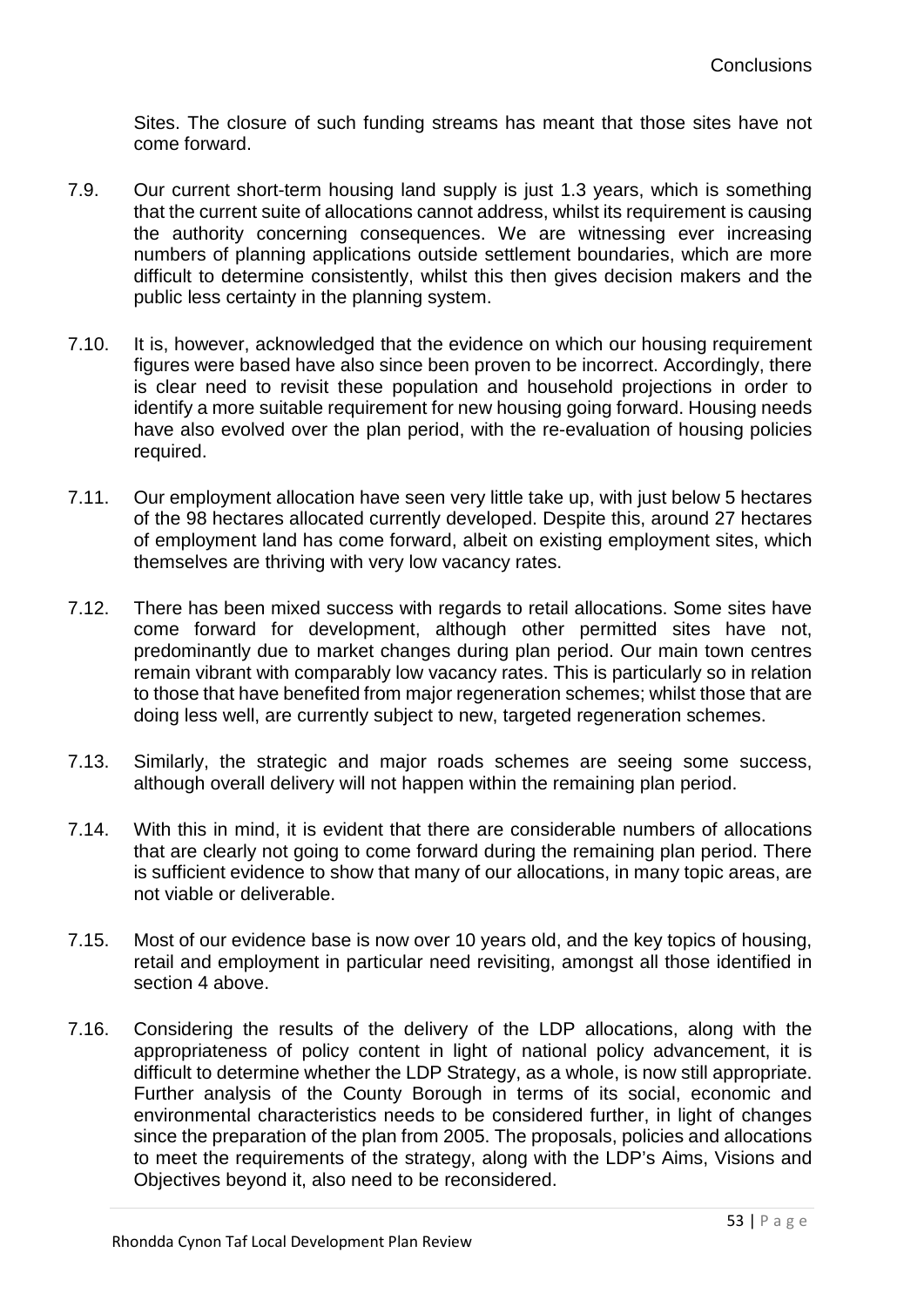- 7.17. There is also the consideration of the future plan period and its association with the Strategic Development Plan (SDP). Rhondda Cynon Taf have agreed to be part of and contribute to the SDP, although there are several more Local Authorities yet to do so. It is the current (indicative) intention that the SDP would have a plan period of between 2020 and 2040. The recent SDP reports to Council indicated an earliest start date of 2025.
- 7.18. It is considered that the LDP would come into force in advance of the SDP, but sit underneath it in terms of hierarchy of plans. The emergence of the National Development Framework, and regional considerations within that, would enable for measured decisions to be made to seek to align the LDP with the emerging SDP.
- 7.19. Accordingly, it is considered that the preparation of an LDP is necessary for the County Borough in the interim period, with a shortened plan period of 10 years i.e. 2020 to 2030. This is the shortest period allowed by Welsh Government. Once the SDP is adopted, then a more streamlined LDP Lite will sit below the SDP.
- 7.20. Accordingly, it seems the clear solution is to undertaken a full revision of our LDP. Briefly noting that the scale of the changes that need to be discussed are of far greater a scale than could be accommodated through the short-form revision option. It would be the most appropriate solution to begin this full revision as soon as is practicably possible, as is set out in the Draft Delivery Agreement for the revised LDP.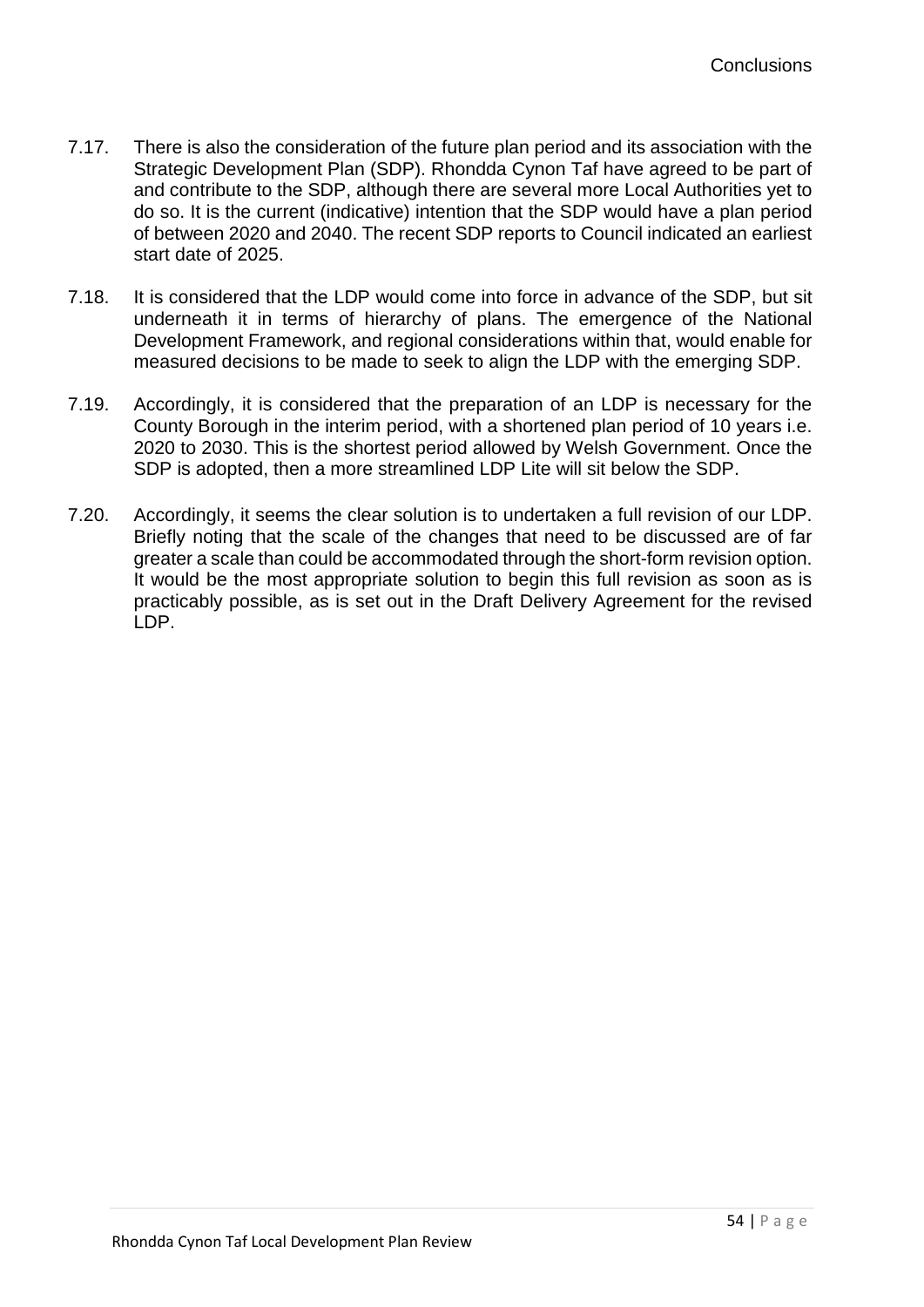| <b>Status of LDP Allocations</b> |                                                                     |                        |                                                     |                                                                                                                                                                                                                                                 |  |
|----------------------------------|---------------------------------------------------------------------|------------------------|-----------------------------------------------------|-------------------------------------------------------------------------------------------------------------------------------------------------------------------------------------------------------------------------------------------------|--|
| <b>Northern Strategy Area</b>    |                                                                     |                        |                                                     |                                                                                                                                                                                                                                                 |  |
| <b>Policy</b>                    | Location                                                            | <b>Allocation Type</b> | <b>Delivery</b><br><b>Period</b><br><b>Expected</b> | 2016-2017 Status Update                                                                                                                                                                                                                         |  |
| <b>Strategic Sites</b>           |                                                                     |                        |                                                     |                                                                                                                                                                                                                                                 |  |
| NSA <sub>4</sub>                 | Former<br>Maerdy<br>1<br>Colliery<br>Site,<br>Rhondda<br>Fach       | <b>Strategic Site</b>  | 2018-2021                                           | Planning permission granted for new access as part of wind<br>farm proposal with significant investment in leisure elements<br>secured through S.106.                                                                                           |  |
| NSA <sub>5</sub>                 | $\overline{2}$<br>Fernhill<br>Former<br>Colliery Site, Blaenrhondda | <b>Strategic Site</b>  | 2014-2017                                           | Pre-application discussions have been ongoing for minor<br>development on various parts of the site.                                                                                                                                            |  |
| NSA6                             | Former Phurnacite Plant,<br>Abercwmboi                              | <b>Strategic Site</b>  | 2014-2017                                           | Ongoing pre-application discussions since 2016-2017. An<br>initial master plan and brief for the site have been produced.                                                                                                                       |  |
| NSA <sub>7</sub>                 | 3<br>Land<br>at<br>Robertstown<br>Abernant,<br>Aberdare             | <b>Strategic Site</b>  | 2010-2013                                           | Robertstown: outline planning permission was granted on<br>31/03/15 for a supermarket.                                                                                                                                                          |  |
|                                  |                                                                     |                        |                                                     | Permission granted for a college campus and the development<br>is now complete on the employment/ leisure element of the<br>site.                                                                                                               |  |
|                                  |                                                                     |                        |                                                     | Discussions with the landowner are ongoing.                                                                                                                                                                                                     |  |
|                                  |                                                                     |                        |                                                     | The Council announced in February 2018 that £2.58m of<br>European funding has been secured towards a package of<br>£3.93m to create modern business units on the Robertstown<br>Strategic Site. It is anticipated that the project will be part |  |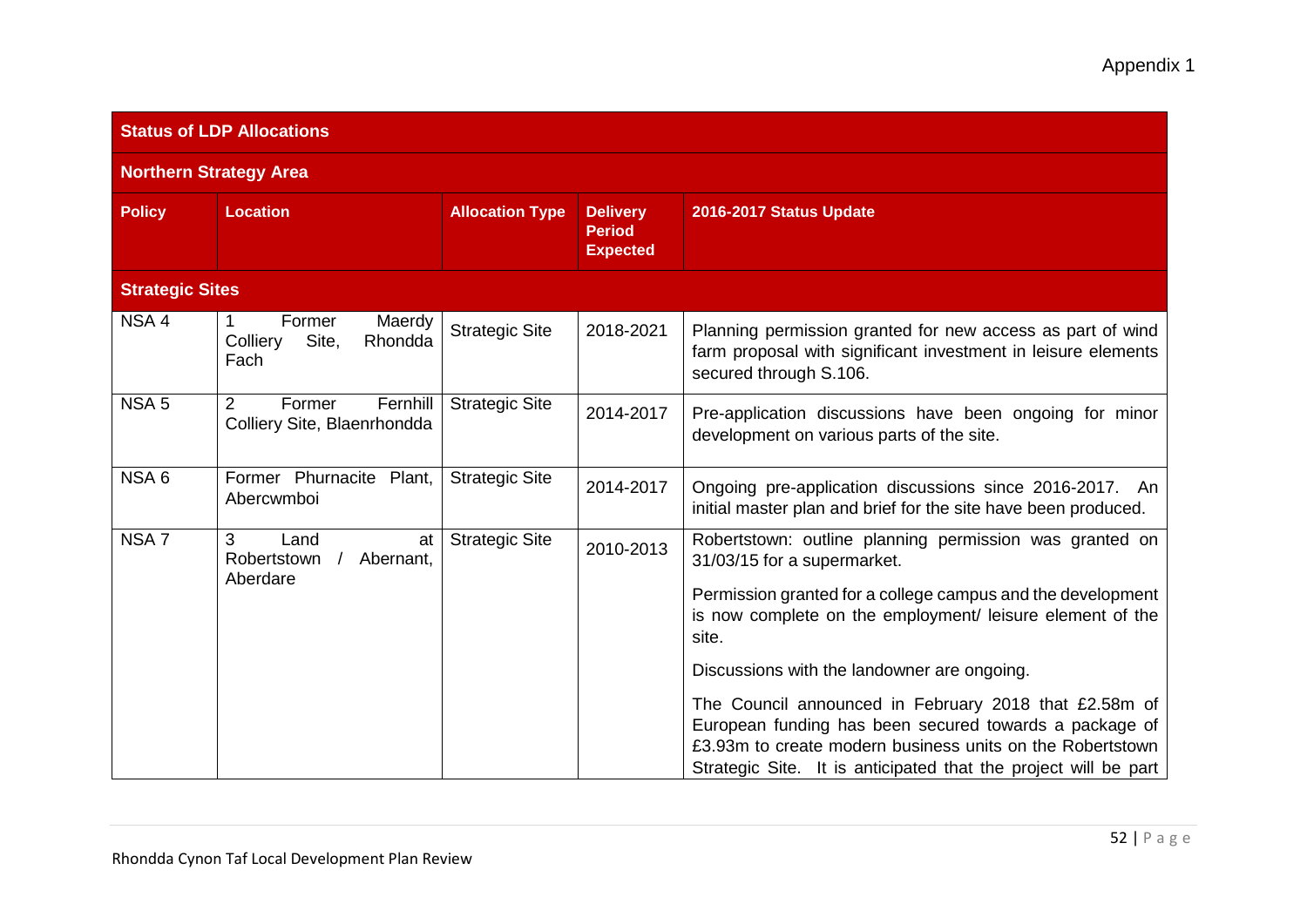|                  |                                                                                                     |                       |           | funded by the European Regional Development Fund (ERDF)<br>through the Welsh Government.                                                                                                                                                                                  |
|------------------|-----------------------------------------------------------------------------------------------------|-----------------------|-----------|---------------------------------------------------------------------------------------------------------------------------------------------------------------------------------------------------------------------------------------------------------------------------|
| NSA <sub>8</sub> | Land South of Hirwaun                                                                               | <b>Strategic Site</b> | 2018-2021 | Planning permission granted with s106 agreement for a<br>supermarket and access improvements.                                                                                                                                                                             |
|                  |                                                                                                     |                       |           | It is anticipated that the site will come forward for housing in<br>advance of the dualling of the A465. Additionally, the opencast<br>operations have ceased and a plateau is being created to<br>accommodate future employment development. Works are<br>still ongoing. |
| <b>Housing</b>   |                                                                                                     |                       |           |                                                                                                                                                                                                                                                                           |
| <b>NSA 9.1</b>   | South<br>Land<br><sub>of</sub><br>Rhigos<br>Road, Hirwaun.                                          | Housing               | 2014-2017 | No proposals further to the LDP.                                                                                                                                                                                                                                          |
| <b>NSA 9.2</b>   | East<br>Land<br>of<br>Trenant,<br>Penywaun.                                                         | Housing               | 2018-2021 | An outline application was received at the end of March 2018<br>for 93 dwellings. The application was approved in the current<br>monitoring year (June 2018).                                                                                                             |
| <b>NSA 9.3</b>   | East<br>Land<br>South<br>of<br>Llwydcoed<br>Community<br>Centre.                                    | Housing               | 2010-2013 | The Council are in ongoing discussions concerning access to<br>the site.                                                                                                                                                                                                  |
| <b>NSA 9.4</b>   | Site including the old brick<br>works, old dairy and tipped<br>land rear of Birchwood,<br>Llwydcoed | Housing               | 2010-2013 | The site is complete.                                                                                                                                                                                                                                                     |
| <b>NSA 9.5</b>   | Tegfan Farm, Potters Field,<br>Trecynon.                                                            | Housing               | 2014-2017 | No proposals further to the LDP. Interest has however been<br>expressed in the site and the Council will work with the<br>interested party to try and bring the site forward.                                                                                             |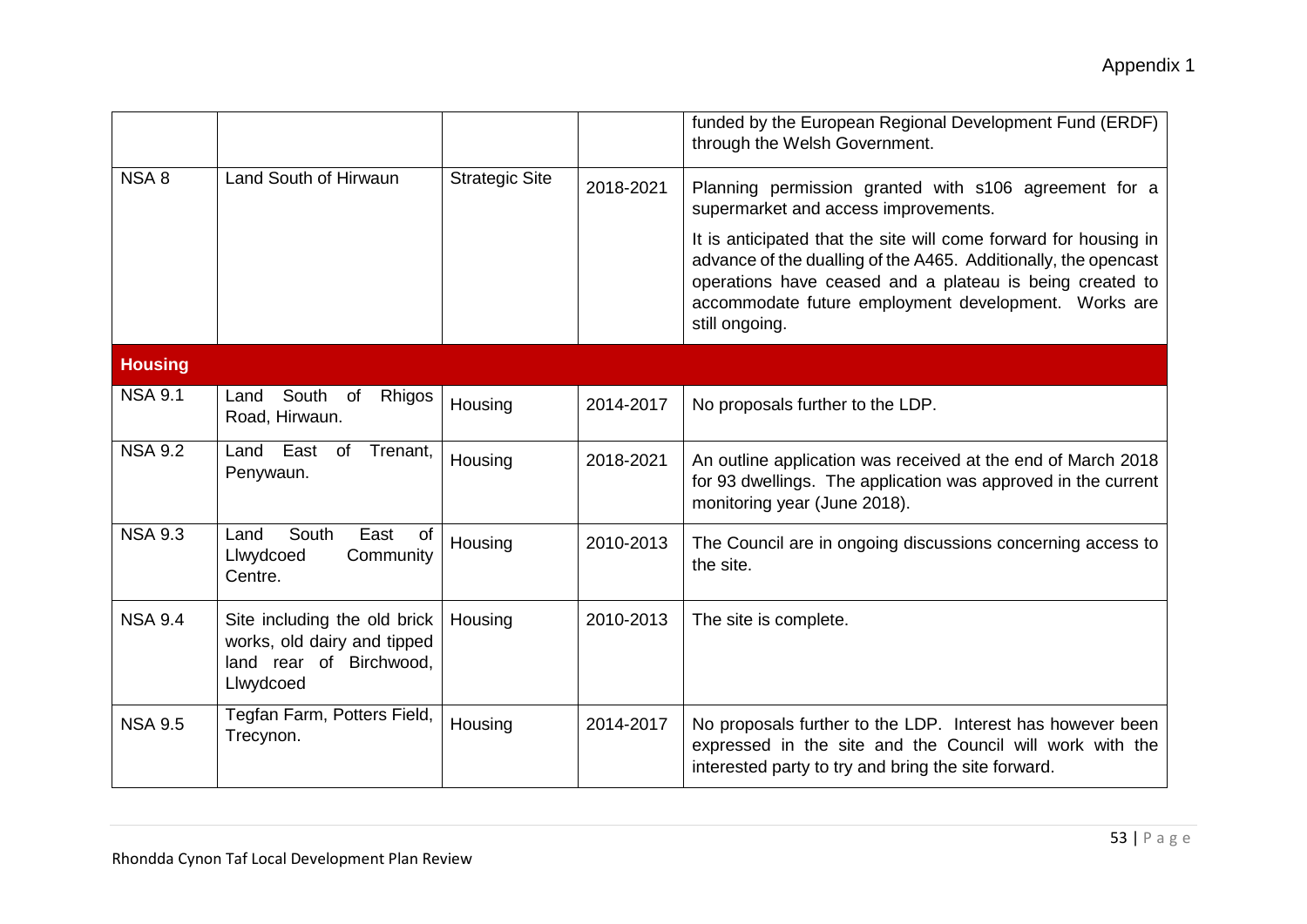| <b>NSA 9.6</b>  | Land at Nant y Wenallt,<br>Abernant Road, Abernant.                          | Housing | 2010-2013 | No proposals further to the LDP.                                                                                                                                                                                                                                                   |
|-----------------|------------------------------------------------------------------------------|---------|-----------|------------------------------------------------------------------------------------------------------------------------------------------------------------------------------------------------------------------------------------------------------------------------------------|
| <b>NSA 9.7</b>  | bordered<br>Land<br>by<br>Cefnpennar<br>Road<br>and<br>Phillip Row, Cwmbach. | Housing | 2014-2017 | No proposals further to the LDP. Early pre-application<br>discussions have however taken place.                                                                                                                                                                                    |
| <b>NSA 9.8</b>  | Dyffryn Row, Cwmbach.                                                        | Housing | 2014-2017 | A planning application has been approved for the first phase<br>of the development (5 dwellings), with two units constructed.                                                                                                                                                      |
| <b>NSA 9.9</b>  | Remainder of Ynyscynon<br>Farm, Cwmbach.                                     | Housing | 2018-2021 | Outline planning application for 77 dwellings on 3.29 hectares<br>has been approved subject to completion of a section 106<br>agreement. The outstanding appeal on this site has been<br>determined and the site should now progress subject to a<br>reserved matters application. |
| <b>NSA 9.10</b> | the<br>Land<br>end<br>of<br>to<br>Godreaman<br>Street,<br>Godreaman.         | Housing | 2010-2013 | Permission has been granted for 42 eco-homes on the site,<br>with construction expected to commence shortly.                                                                                                                                                                       |
| <b>NSA 9.11</b> | Gwernifor<br>Grounds,<br>Mountain Ash.                                       | Housing | 2010-2013 | The proposal has been implemented.                                                                                                                                                                                                                                                 |
| <b>NSA 9.12</b> | Land rear of Maerdy Road,<br>Maerdy.                                         | Housing | 2018-2021 | No proposals further to the LDP.                                                                                                                                                                                                                                                   |
| <b>NSA 9.13</b> | Land<br>Gwernllwyn<br>at<br>Terrace, Tylorstown.                             | Housing | 2018-2021 | No proposals further to the LDP.                                                                                                                                                                                                                                                   |
| <b>NSA 9.14</b> | Site off Fenwick Street,<br>Pontygwaith.                                     | Housing | 2018-2021 | No proposals further to the LDP.                                                                                                                                                                                                                                                   |
| <b>NSA 9.15</b> | Old hospital site and school<br>playground, Treherbert.                      | Housing | 2018-2021 | An application was refused on the 12.09.2017 as it was<br>considered unacceptable in planning terms.                                                                                                                                                                               |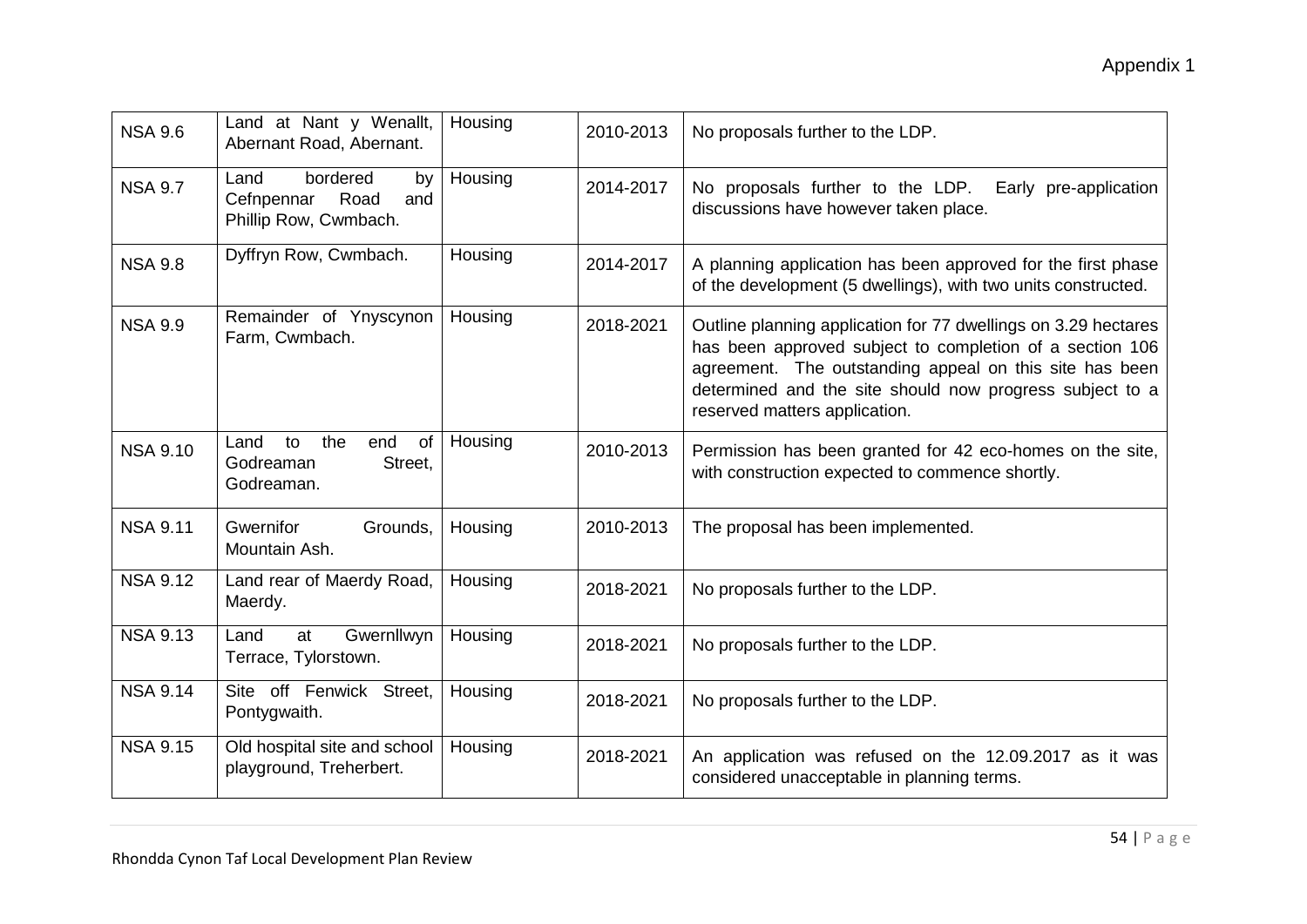| <b>NSA 9.16</b>          | Site at the end of Mace<br>Lane, Treorchy.                       | Housing    | 2018-2021 | A draft development brief has been prepared. No proposals<br>further to the LDP.                                                                                                                    |  |  |
|--------------------------|------------------------------------------------------------------|------------|-----------|-----------------------------------------------------------------------------------------------------------------------------------------------------------------------------------------------------|--|--|
| <b>NSA 9.17</b>          | Site off Cemetery Road,<br>Treorchy                              | Housing    | 2018-2021 | Interest has been shown in the site although there have been<br>no proposals further to the LDP.                                                                                                    |  |  |
| <b>NSA 9.18</b>          | Hospital Site, Llwynypia.                                        | Housing    | 2014-2017 | A new Section 73 application to renew the consent has been<br>granted, along with an updated Section 106 agreement.                                                                                 |  |  |
| <b>NSA 9.19</b>          | Park<br>Street,<br>at<br>Land<br>Clydach Vale.                   | Housing    | 2018-2021 | No proposals further to the LDP.                                                                                                                                                                    |  |  |
| <b>NSA 9.20</b>          | Land at Dinas Road / Graig<br>Ddu Road, Dinas                    | Housing    | 2018-2021 | No proposals further to the LDP.                                                                                                                                                                    |  |  |
| <b>NSA 9.21</b>          | Catherine<br>Land<br>at<br>Crescent, Cymmer.                     | Housing    | 2018-2021 | No proposals further to the LDP. The site passed to new<br>owners in the last few years.                                                                                                            |  |  |
| <b>Employment/Retail</b> |                                                                  |            |           |                                                                                                                                                                                                     |  |  |
| <b>NSA 14.1</b>          | Ferndale<br>&<br>Highfield<br>Industrial Estate, Maerdy.         | Employment | 2018-2021 | Outline planning permission granted for a mixed-use scheme,<br>including employment, in May 2016.                                                                                                   |  |  |
| <b>NSA 14.2</b>          | North of Fifth Avenue,<br>Hirwaun Industrial Estate,<br>Hirwaun. | Employment | 2018-2021 | Full planning permission for a 'sustainable waste resource<br>recovery and energy production park' granted 21/12/10.<br>Development commenced in the 2015-2016 monitoring period<br>and is ongoing. |  |  |
|                          |                                                                  |            |           | An application for the amended second phase of Enviroparks<br>was received in February 2018.                                                                                                        |  |  |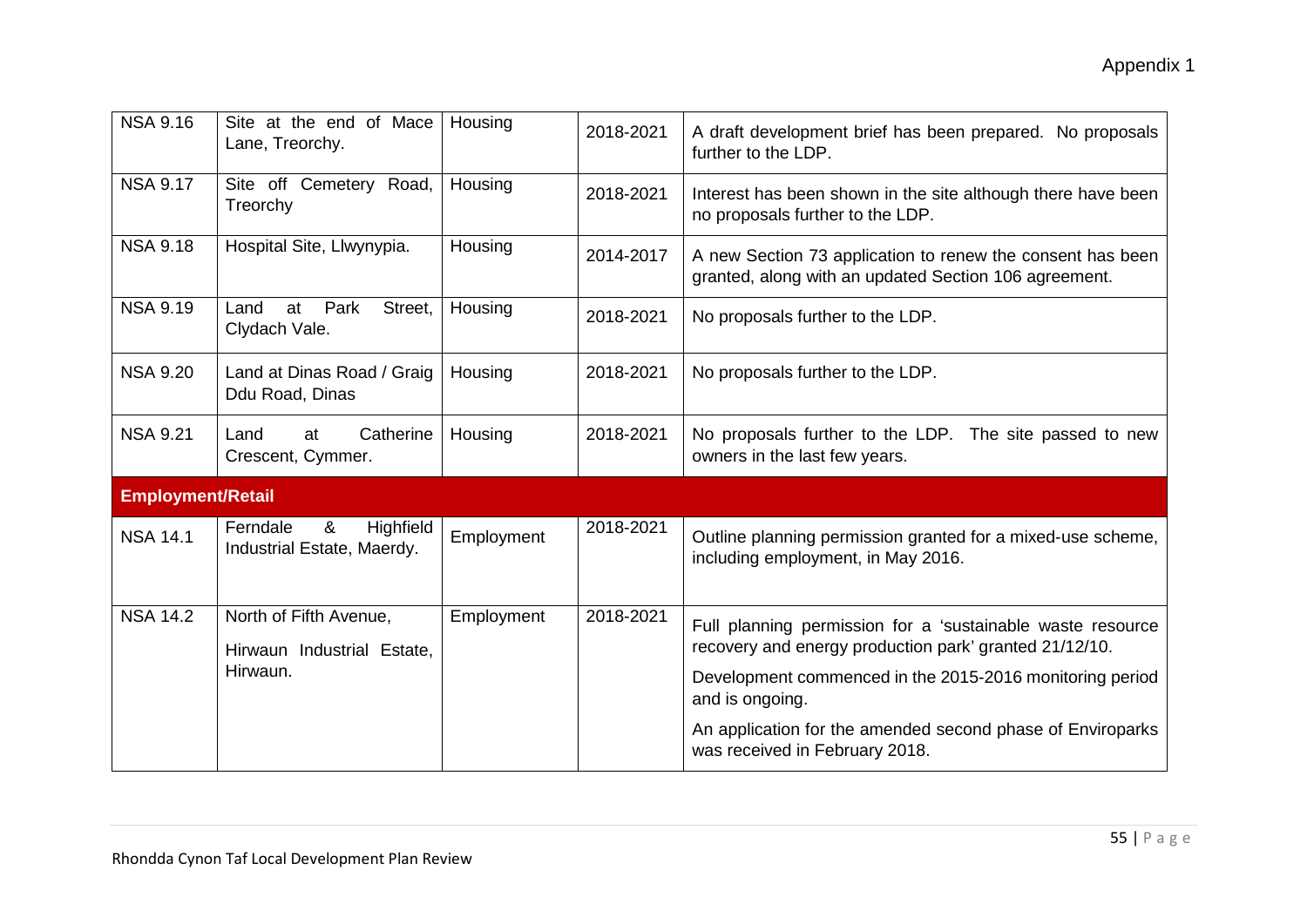| <b>NSA 14.3</b>              | Land at Former Mayhew<br>Chicken Factory, Trecynon.        | Employment | 2018-2021 | No proposals further to the LDP, although pre-application<br>enquiries for mixed-use development have been made.                                                                                                                                               |
|------------------------------|------------------------------------------------------------|------------|-----------|----------------------------------------------------------------------------------------------------------------------------------------------------------------------------------------------------------------------------------------------------------------|
| <b>NSA 14.4</b>              | Cae Mawr Industrial Estate,<br>Treorchy.                   | Employment | 2018-2021 | Hybrid planning application for full permission for a<br>outline<br>B1/B2/B8<br>supermarket<br>and<br>permission<br>for<br>development was withdrawn 09/10/14.<br>Pre-application<br>discussions are ongoing.                                                  |
| <b>NSA 17.1</b>              | Land at Oxford<br>Street,<br>Mountain Ash.                 | Retail     | 2018-2021 | The site received permission in the 2018-2019 monitoring year<br>for additional car parking spaces within the Guto square area<br>of Mountain Ash.                                                                                                             |
| <b>NSA 17.1</b>              | Strategic Site 5: Land South<br>of Hirwaun                 | Retail     | 2018-2021 | Planning permission granted with s106 agreement for a<br>supermarket and access improvements.                                                                                                                                                                  |
| <b>All Other Allocations</b> |                                                            |            |           |                                                                                                                                                                                                                                                                |
| CS8a1                        | The Gelli /Treorchy Relief<br>Road                         | Transport  |           |                                                                                                                                                                                                                                                                |
| CS8a3                        | A4059<br><b>The</b><br>Aberdare<br><b>Bypass Extension</b> | Transport  |           |                                                                                                                                                                                                                                                                |
| CS8a4                        | A465 Abergavenny/Hirwaun<br>Dualling                       | Transport  |           |                                                                                                                                                                                                                                                                |
| <b>NSA 20.1</b>              | Mountain<br>Ash<br>Southern<br><b>Cross Valley Link</b>    | Transport  |           | This scheme is included in the SE Wales Valleys LTP.<br>Planning permission was secured for an east-west highway<br>link via an upgraded junction on the A4059. Construction<br>commenced in 2017 with the main road bridge starting in the<br>Summer of 2018. |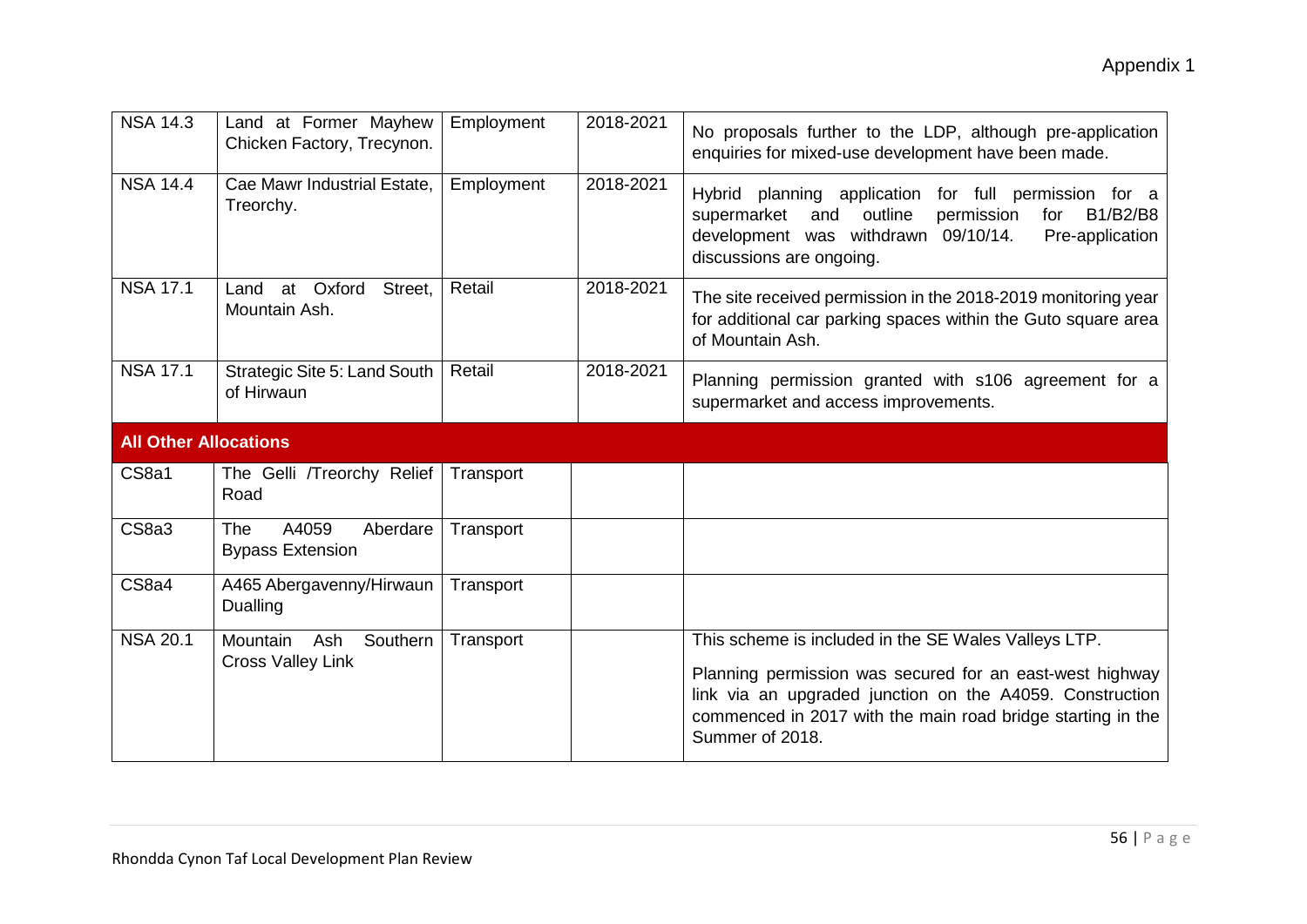| <b>NSA 20.2</b> | Upper Rhondda Fach Relief<br>Road                                                 | Transport | No proposals further to the LDP.<br>This scheme is included in the SE Wales Valleys LTP.                                                                                                                                                                                                                                                                                                                       |
|-----------------|-----------------------------------------------------------------------------------|-----------|----------------------------------------------------------------------------------------------------------------------------------------------------------------------------------------------------------------------------------------------------------------------------------------------------------------------------------------------------------------------------------------------------------------|
| <b>NSA 20.3</b> | Ash<br>Northern<br>Mountain<br><b>Cross Valley Link</b>                           | Transport | No proposals further to the LDP.<br>This scheme is included in the SE Wales Valleys LTP.<br>Reviewed as part of the development of the southern link.<br>However, following completion of the WelTAG process, the<br>southern link was prioritised for delivery.                                                                                                                                               |
| <b>NSA 21.1</b> | Strategic Site 5: Land South<br>of Hirwaun; (P&R)                                 | Transport | Park and Ride provision included within Cynon Gateway<br>scheme; also included in the SE Wales Valleys LTP.                                                                                                                                                                                                                                                                                                    |
| <b>NSA 21.2</b> | Land south of Ty Trevithick,<br>adjacent<br>A470,<br>to<br>Abercynon; (P&R)       | Transport | No proposals further to the LDP.                                                                                                                                                                                                                                                                                                                                                                               |
| <b>NSA 21.3</b> | Expansion of existing park<br>and<br>facilities,<br>ride<br>Robertstown.<br>(P&R) | Transport | Development proposal as included in LDP complete - potential<br>for further expansion as patronage is expected to increase with<br>Metro proposals for service enhancements. The existing<br>facilities are likely to reach capacity within the next few years.                                                                                                                                                |
| <b>NSA 22</b>   | Rail Network and Station<br>Improvements Hirwaun.                                 | Transport | No proposals further to the LDP. This scheme is included in<br>Network Rail's Welsh Route Study and has been subject to the<br>GRIP process (Governance in Rail Investment Projects).<br>The extension of the passenger rail line from Aberdare to<br>Hirwaun, and construction of a new station, forms part of the<br>proposed future development of the Cardiff Capital Region<br>'City Deal' metro project. |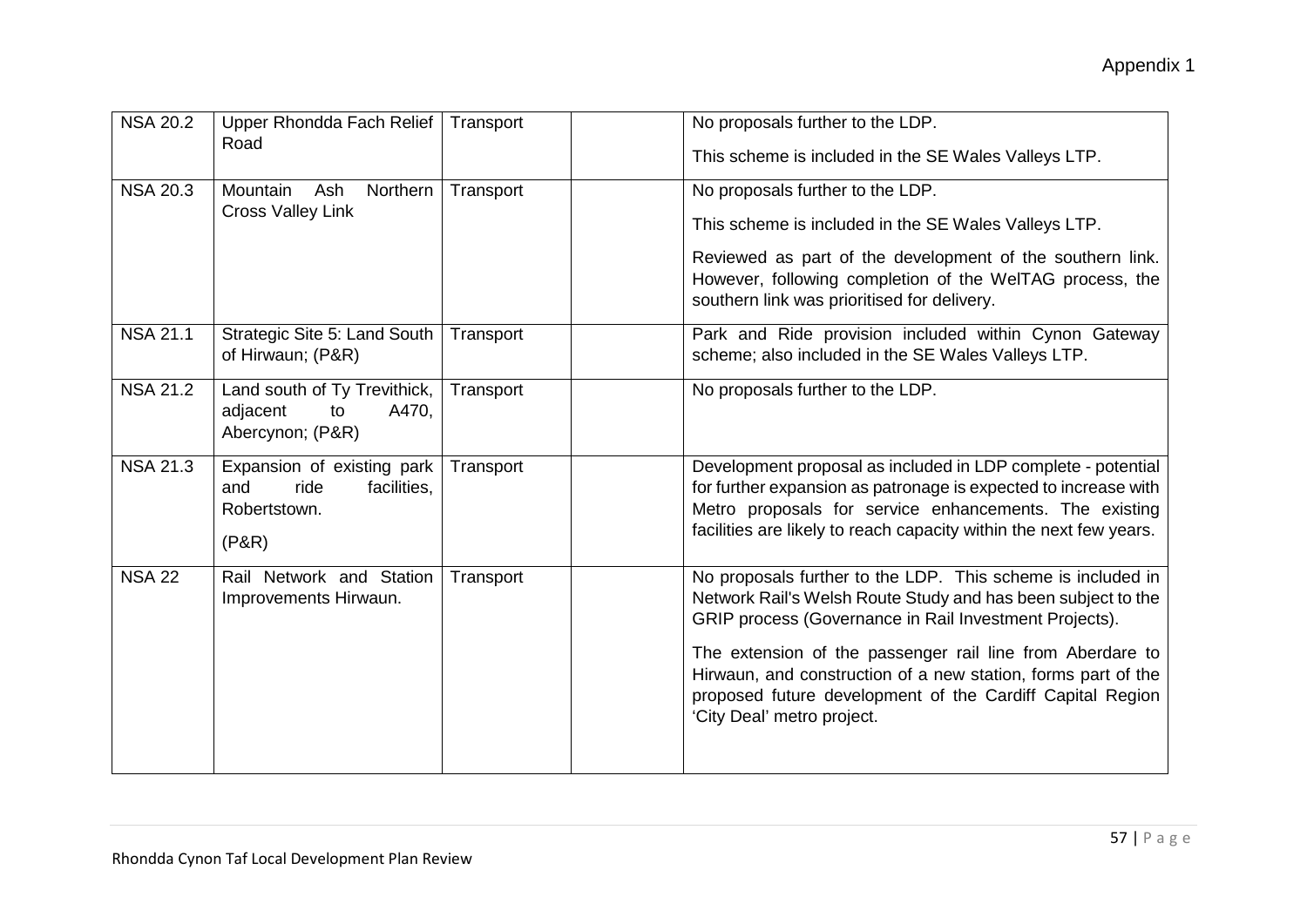| <b>NSA 23.1</b> | The Rhondda Community<br><b>Route Network</b> | <b>Cycle Routes</b> | A cycle route along the Rhondda Fawr is included in the SE<br>Wales Valleys LTP and the Council's Active Travel Integrated<br>Network Map, which was approved by Welsh Government in<br>February 2018.                                                                                                                                                                                                |
|-----------------|-----------------------------------------------|---------------------|-------------------------------------------------------------------------------------------------------------------------------------------------------------------------------------------------------------------------------------------------------------------------------------------------------------------------------------------------------------------------------------------------------|
|                 |                                               |                     | The development of a cycle route along the Rhondda Fawr is<br>closely linked to the proposed re-opening of the disused rail<br>tunnel linking Blaencwm (RCT) with Blaengwynfi (Neath Port<br>Talbot).                                                                                                                                                                                                 |
|                 |                                               |                     | In conjunction with The Rhondda Tunnel Society, the first<br>stage of the WeITAG process has commenced. This process<br>will assist in the preparation of an eventual business case for<br>re-opening the tunnel.                                                                                                                                                                                     |
|                 |                                               |                     | In tandem, a feasibility study is being undertaken into the<br>possible alignment of the new cycle route between the<br>entrance to the tunnel and Porth.                                                                                                                                                                                                                                             |
|                 |                                               |                     | A section of the planned route along the Rhondda Fawr,<br>between Gelli Industrial Estate and the Rhondda Sports Centre<br>in Ystrad was constructed in 2017 – 2018. It was funded by the<br>Safe Routes in Communities initiative.                                                                                                                                                                   |
| <b>NSA 23.2</b> | The Cynon Valley Cycle<br>Route               | <b>Cycle Routes</b> | Phase 3 of this scheme is included in the SE Wales Valleys<br>LTP - 'filling the missing gaps' along route.                                                                                                                                                                                                                                                                                           |
|                 |                                               |                     | The Council's Active Travel Integrated Network Map, approved<br>by the Welsh Government in February 2018, includes<br>proposals to improve sections of the existing route to meet<br>current active travel standards - identified following an audit. It<br>also includes proposals for new sections of route, including a<br>link to the proposed re-opening of the disused Abernant Rail<br>Tunnel. |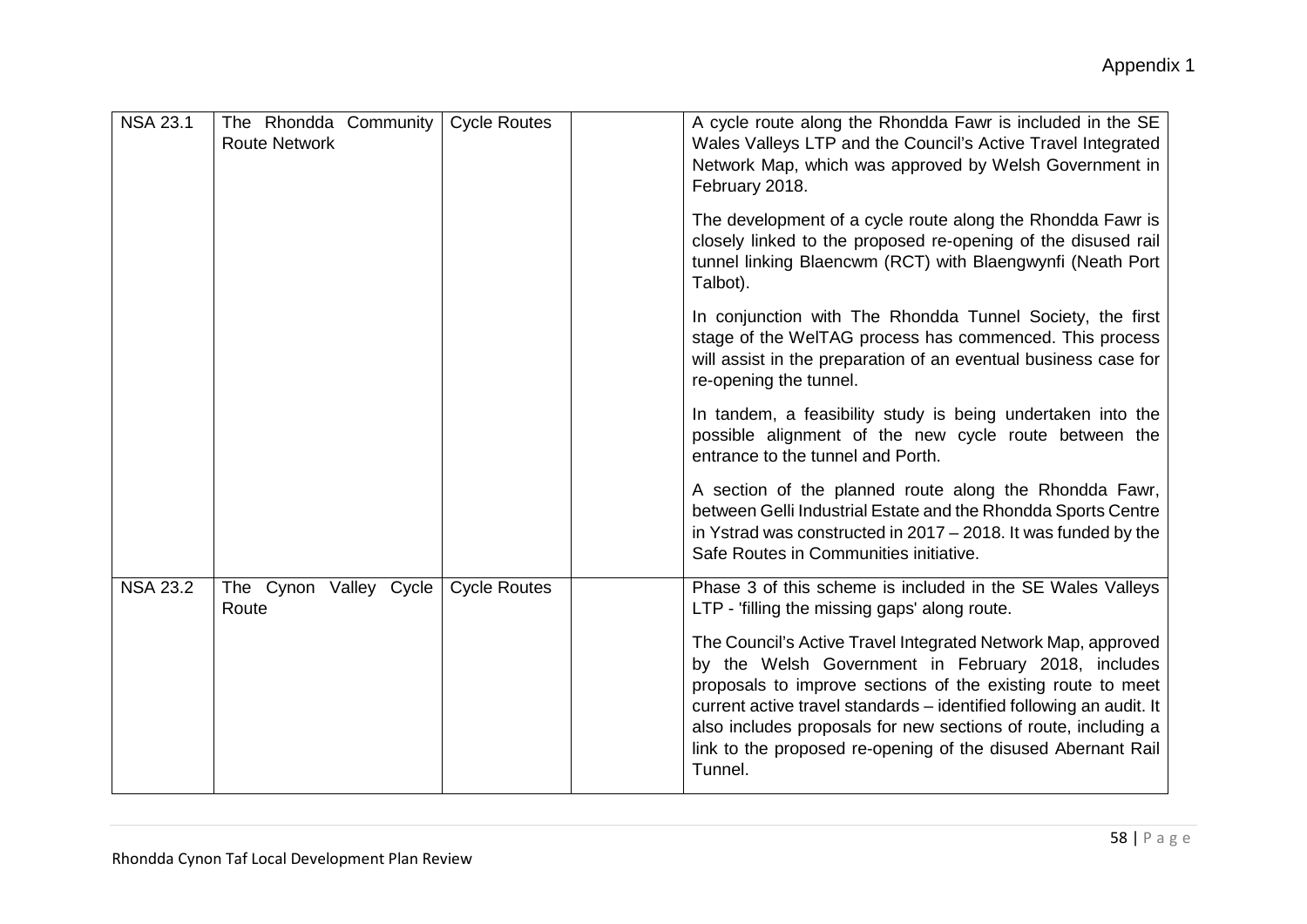|                 |                                                                                    |                     | Design work has commenced as part of this scheme.                                                                                                                                                                                                                                     |
|-----------------|------------------------------------------------------------------------------------|---------------------|---------------------------------------------------------------------------------------------------------------------------------------------------------------------------------------------------------------------------------------------------------------------------------------|
| <b>NSA 23.3</b> | The Heads of the Valley<br>Cycleway & links to Hirwaun<br><b>Industrial Estate</b> | <b>Cycle Routes</b> | Implementation of a route is complete. However, there is<br>potential for further enhancements linked to the proposed<br>A465 dualling between Hirwaun and Dowlais.                                                                                                                   |
|                 |                                                                                    |                     | The Council's Active Travel Integrated Network Map, approved<br>by the Welsh Government in February 2018, includes<br>proposals to improve sections of the existing route to meet<br>current active travel standards.                                                                 |
| <b>NSA 23.4</b> | Pontygwaith to Maerdy                                                              | <b>Cycle Routes</b> | This scheme is included in the SE Wales Valleys LTP.                                                                                                                                                                                                                                  |
|                 |                                                                                    |                     | A proposal to extend the Rhondda Fach Community Route<br>from Pontygwaith to Maerdy is included in the Council's Active<br>Travel Integrated Network Map, which was approved by Welsh<br>Government in February 2018.                                                                 |
|                 |                                                                                    |                     | A feasibility study is being undertaken into the construction of<br>the cycle route along the alignment of the former railway. The<br>proposal has been the subject of a public consultation<br>exercise. The feedback is being analysed before this scheme<br>is further progressed. |
| <b>NSA 23.5</b> | Cwmaman to Aberaman                                                                | <b>Cycle Routes</b> | This scheme is included in the SE Wales Valleys LTP.                                                                                                                                                                                                                                  |
|                 |                                                                                    |                     | The proposal to construct a new route between Cwmaman and<br>Aberaman is included in the Council's Active Travel Integrated<br>Network Map, which was approved by Welsh Government in<br>February 2018.                                                                               |
| <b>NSA 23.6</b> | Lady Windsor to Llanwonno                                                          | <b>Cycle Routes</b> | No further development proposals beyond LDP proposals.                                                                                                                                                                                                                                |
|                 |                                                                                    |                     | Proposal to improve sections of the route to meet current active<br>travel standards is included in the Council's Active Travel                                                                                                                                                       |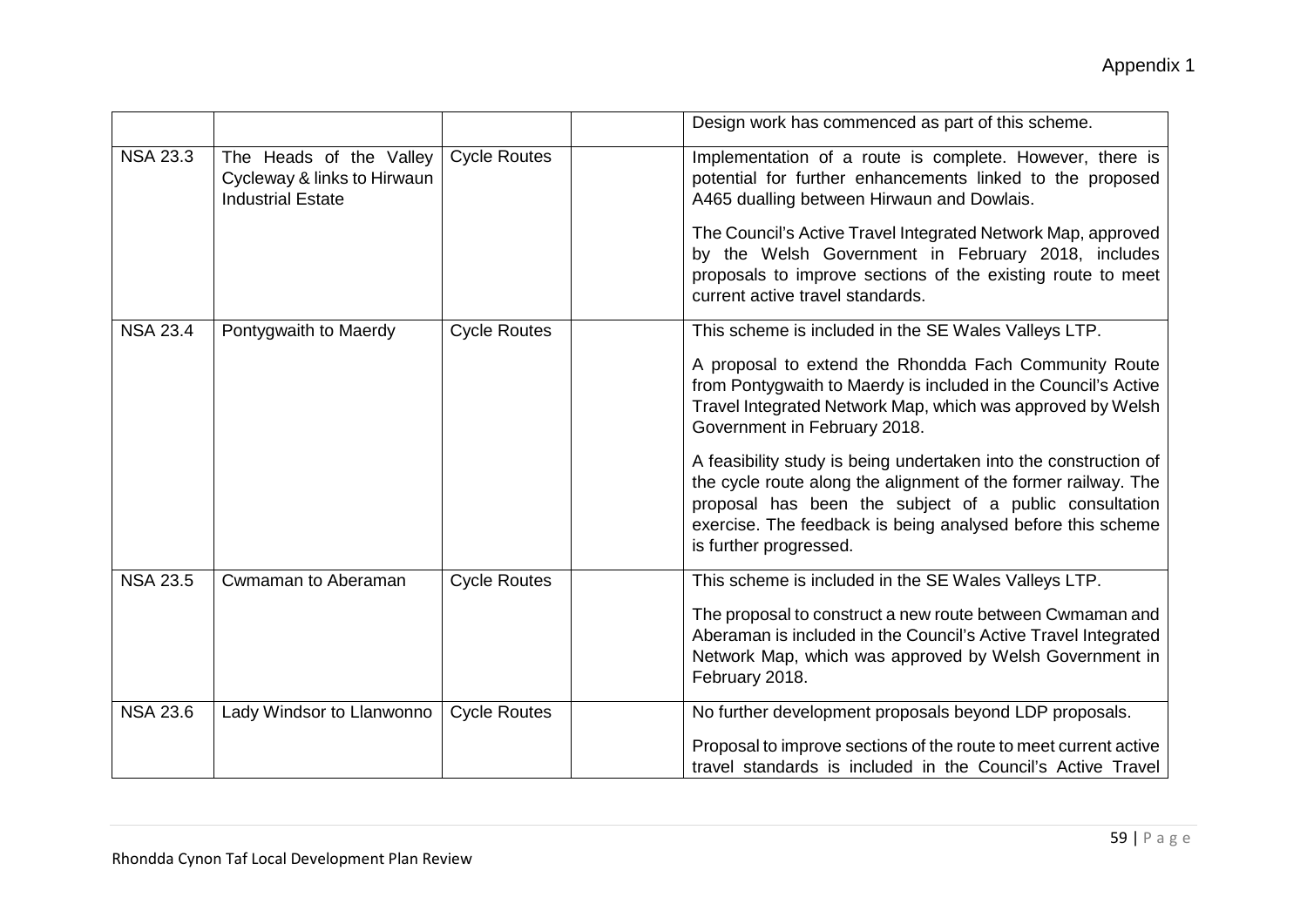|                               |                                                                     |                        |                                              | Integrated Network Map, which was approved by Welsh<br>Government in February 2018.                                                                                                                                                                                                                                                                                                                                                                     |
|-------------------------------|---------------------------------------------------------------------|------------------------|----------------------------------------------|---------------------------------------------------------------------------------------------------------------------------------------------------------------------------------------------------------------------------------------------------------------------------------------------------------------------------------------------------------------------------------------------------------------------------------------------------------|
| <b>NSA 27</b>                 | <b>Land Reclamation Schemes</b>                                     | Land<br>Reclamation    |                                              | The following schemes are complete:<br>Aberaman colliery land reclamation scheme (NSA 27.1).                                                                                                                                                                                                                                                                                                                                                            |
| <b>NSA 28</b>                 | Morgannwg,<br>Coleg<br>Trecynon                                     | Education              |                                              | The development of the new College at Robertstown has led<br>to the closure of this campus at Trecynon, meaning that the<br>allocation is no longer required. The site has instead been<br>granted permission for 87 dwellings, which will be reported on<br>in the 2019-2020 monitoring year.                                                                                                                                                          |
| <b>Southern Strategy Area</b> |                                                                     |                        |                                              |                                                                                                                                                                                                                                                                                                                                                                                                                                                         |
| Policy                        | Location                                                            | <b>Allocation Type</b> | <b>Delivery</b><br>Period<br><b>Expected</b> | <b>Status</b>                                                                                                                                                                                                                                                                                                                                                                                                                                           |
| <b>Strategic Sites</b>        |                                                                     |                        |                                              |                                                                                                                                                                                                                                                                                                                                                                                                                                                         |
| SSA <sub>7</sub>              | Former Cwm Colliery and<br>Coking Works, Tyn-y-Nant,<br>Pontypridd. | <b>Strategic Site</b>  | 2014-2017                                    | Outline planning permission for demolition of structures,<br>retention of listed towers, site remediation, land restoration<br>and development to provide a mix of uses including 851<br>residential<br>units,<br>primary<br>school,<br>revised<br>access<br>arrangements, car and cycle parking, servicing, structural<br>landscaping, formation of public spaces and associated<br>infrastructure, and public realm works was granted on<br>30/12/14. |
| SSA <sub>8</sub>              | Talbot<br>Mwyndy<br>4<br>Green Area                                 | <b>Strategic Site</b>  | 2014-2021                                    | Talbot Green: outline planning permission was granted on<br>24/12/14 for a new town centre comprising: a 10,801sq m<br>gross food store; petrol filling station; 35,522 sq m gross retail<br>floor space; 600 sq m gross cafe space; 1,000 sq m<br>financial/professional service space; 2,390 sq m gross food                                                                                                                                          |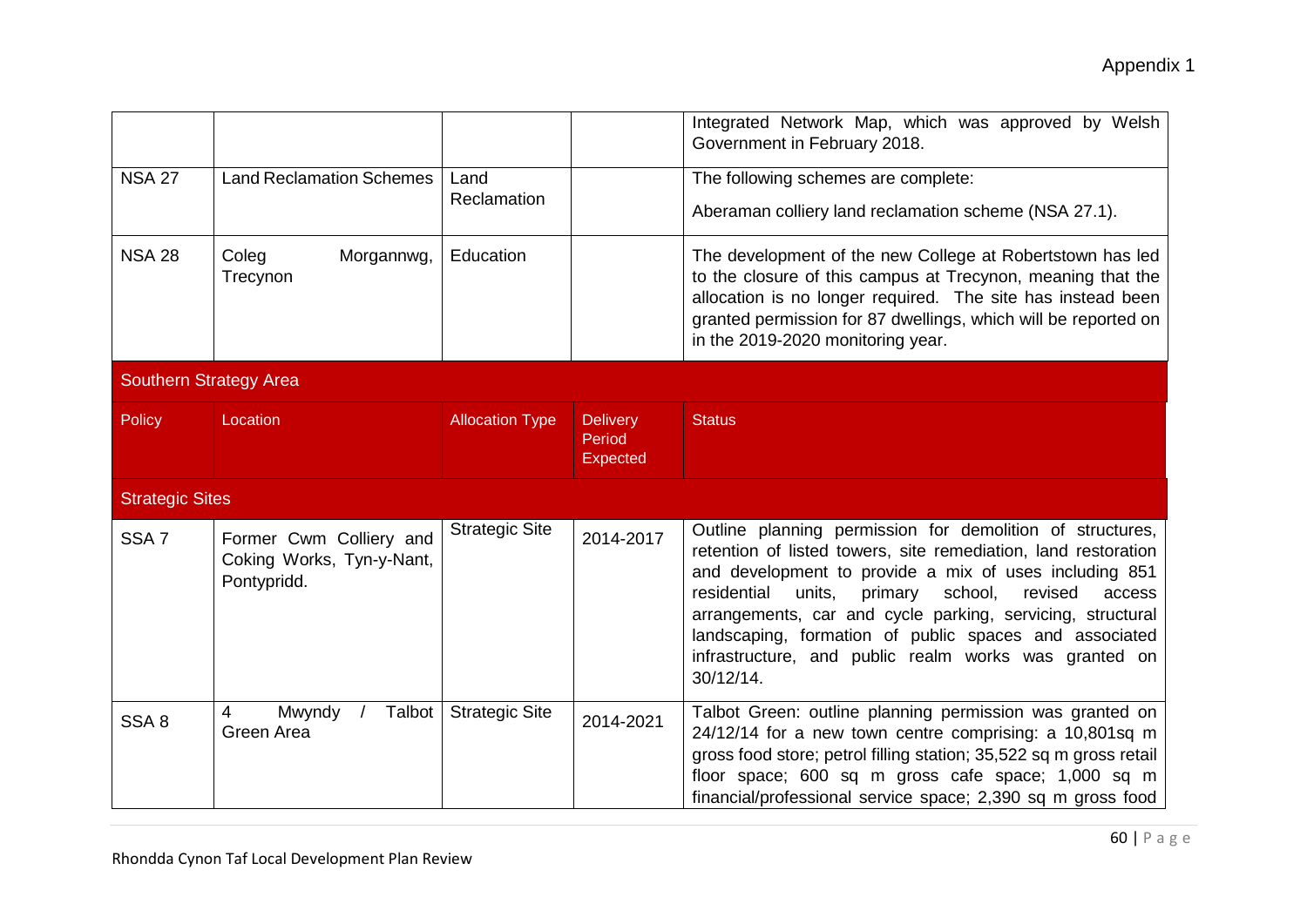|                  |                                     |                       |           | and drink space; 1,400 sq m gross office space (Class B1);<br>750 sq m gross Class D1 space; cinema; hotel; 64 dwellings;<br>car parking; access, re-profiling of land, landscaping and flood<br>alleviation works.                                                                                                                                                                                                                                                                                                                                                                                                                                                                                                                                                            |
|------------------|-------------------------------------|-----------------------|-----------|--------------------------------------------------------------------------------------------------------------------------------------------------------------------------------------------------------------------------------------------------------------------------------------------------------------------------------------------------------------------------------------------------------------------------------------------------------------------------------------------------------------------------------------------------------------------------------------------------------------------------------------------------------------------------------------------------------------------------------------------------------------------------------|
|                  |                                     |                       |           | A section 73 application to vary the condition to allow for<br>additional time for the submission of reserved matters for the<br>town centre was submitted at the end of 2017. The application<br>is currently pending a decision.                                                                                                                                                                                                                                                                                                                                                                                                                                                                                                                                             |
|                  |                                     |                       |           | Full planning permission was granted on 27/11/13 for phase 1<br>of the above, comprising a supermarket, service yard, car<br>park, petrol filling station, customer access road and access<br>from A473. Implementation is underway.                                                                                                                                                                                                                                                                                                                                                                                                                                                                                                                                           |
|                  |                                     |                       |           | An outline application for 460 dwellings, a primary school, a<br>local centre and open space has been granted permission<br>during 2017-2018                                                                                                                                                                                                                                                                                                                                                                                                                                                                                                                                                                                                                                   |
|                  |                                     |                       |           | Mwyndy: No proposals further to the LDP have taken place on<br>the employment element.                                                                                                                                                                                                                                                                                                                                                                                                                                                                                                                                                                                                                                                                                         |
| SSA <sub>9</sub> | Former OCC Site, Llanilid<br>(part) | <b>Strategic Site</b> | 2010-2013 | Planning permission approved including a section 106<br>16/07/15 of a hybrid planning application for outline permission<br>for comprehensive development comprising: up to 1,850<br>dwellings; neighbourhood centre to include community /leisure<br>facilities, medical centre primary school, retail /services/food<br>and drink floor-space; B1 office/commercial floor-space;<br>drainage, services, transport and highways infrastructure,<br>strategic landscape areas and public open space and full<br>permission for spine road and access onto A473, drainage and<br>development plateaus to serve the first phase of development.<br>In March 2019, the reserved matters application for the first<br>phase of Parc Llanilid cleared Committee. The final decision |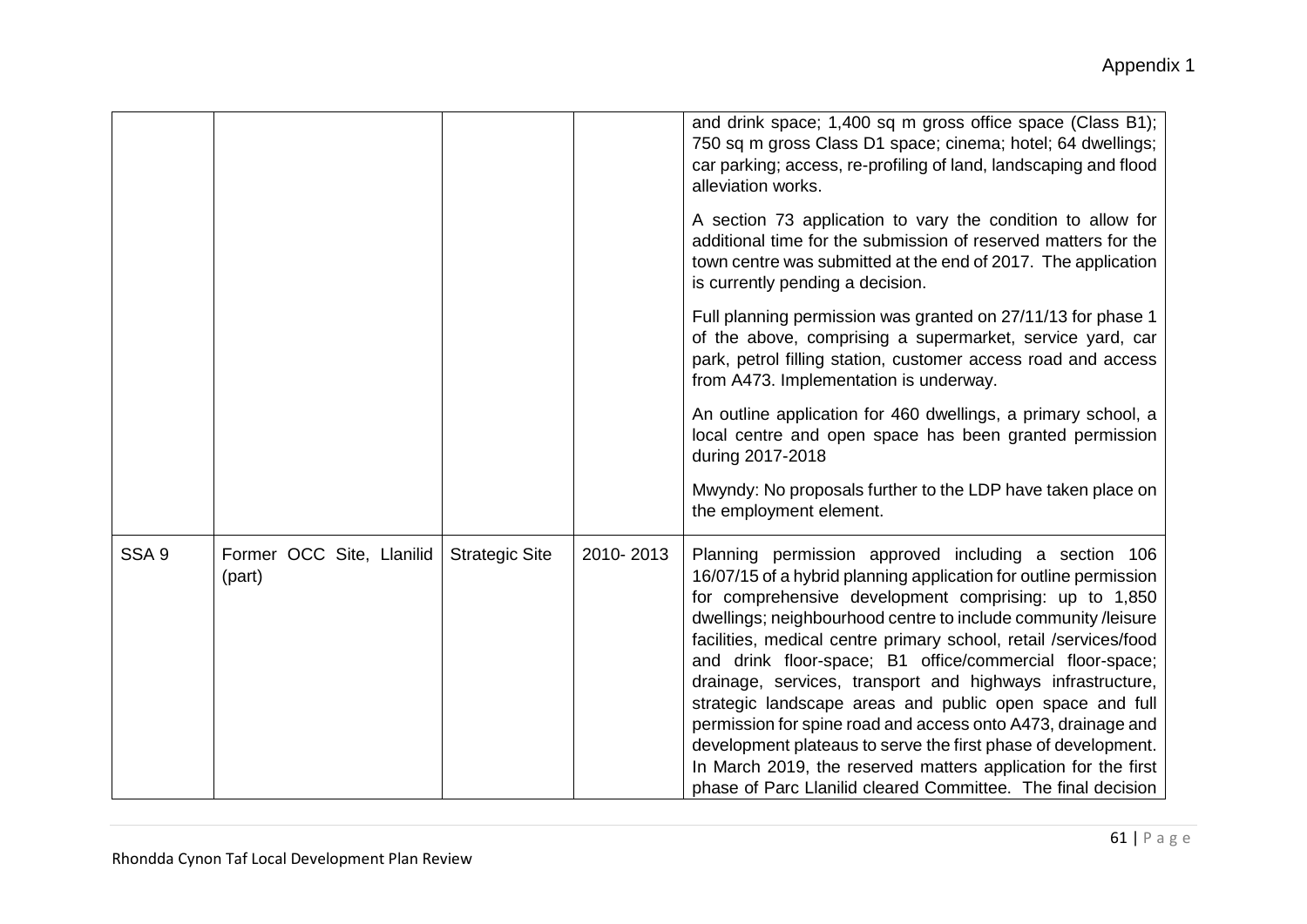|                 |                                                              |         |           | was dispatched in April 2019, which was for 216 dwellings and<br>will be reported upon further in 2019-2020.                                                                                                                                                                                                                        |
|-----------------|--------------------------------------------------------------|---------|-----------|-------------------------------------------------------------------------------------------------------------------------------------------------------------------------------------------------------------------------------------------------------------------------------------------------------------------------------------|
| <b>Housing</b>  |                                                              |         |           |                                                                                                                                                                                                                                                                                                                                     |
| <b>SSA 10.1</b> | Cefn Lane, Glyncoch.                                         | Housing | 2014-2017 | No proposals further to the LDP.                                                                                                                                                                                                                                                                                                    |
| <b>SSA 10.2</b> | Trane Farm, Tonyrefail.                                      | Housing | 2010-2013 | Resolution to grant outline planning permission.                                                                                                                                                                                                                                                                                    |
| <b>SSA 10.3</b> | Collenna Farm, Tonyrefail.                                   | Housing | 2014-2017 | Historic planning permission remains extant.                                                                                                                                                                                                                                                                                        |
| <b>SSA 10.4</b> | Bryngolau, Tonyrefail.                                       | Housing | 2014-2017 | No proposals further to the LDP.                                                                                                                                                                                                                                                                                                    |
| <b>SSA 10.5</b> | Site of the former Hillside<br>Club, Capel Hill, Tonyrefail. | Housing | 2014-2017 | Outline planning permission was renewed in May 2014. Pre-<br>application discussions were held in early 2018 with an<br>application expected to follow.                                                                                                                                                                             |
| <b>SSA 10.6</b> | Land east of Mill Street,<br>Tonyrefail.                     | Housing | 2014-2017 | An application was submitted in March 2018 for the retail<br>element of this site (A1/A3). Proposed works include the road,<br>which it is anticipated will facilitate the housing element of the<br>The application was approved in the 2019-2020<br>site.<br>monitoring year and will be reported upon further.                   |
| <b>SSA 10.7</b> | Land at Gwern<br>Heulog,<br>Coed Ely.                        | Housing | 2010-2013 | Outline permission for residential development of the whole<br>site (132 dwellings) and full permission for 54 dwellings were<br>both granted 22/03/13. A Reserved Matters application for 74<br>dwellings was also approved on the 27.01.2016. To date, 91<br>dwellings are complete, with the remaining 33 under<br>construction. |
| <b>SSA 10.8</b> | Land rear of Tylcha Wen<br>Terrace, Tonyrefail.              | Housing | 2018-2021 | No proposals further to the LDP.                                                                                                                                                                                                                                                                                                    |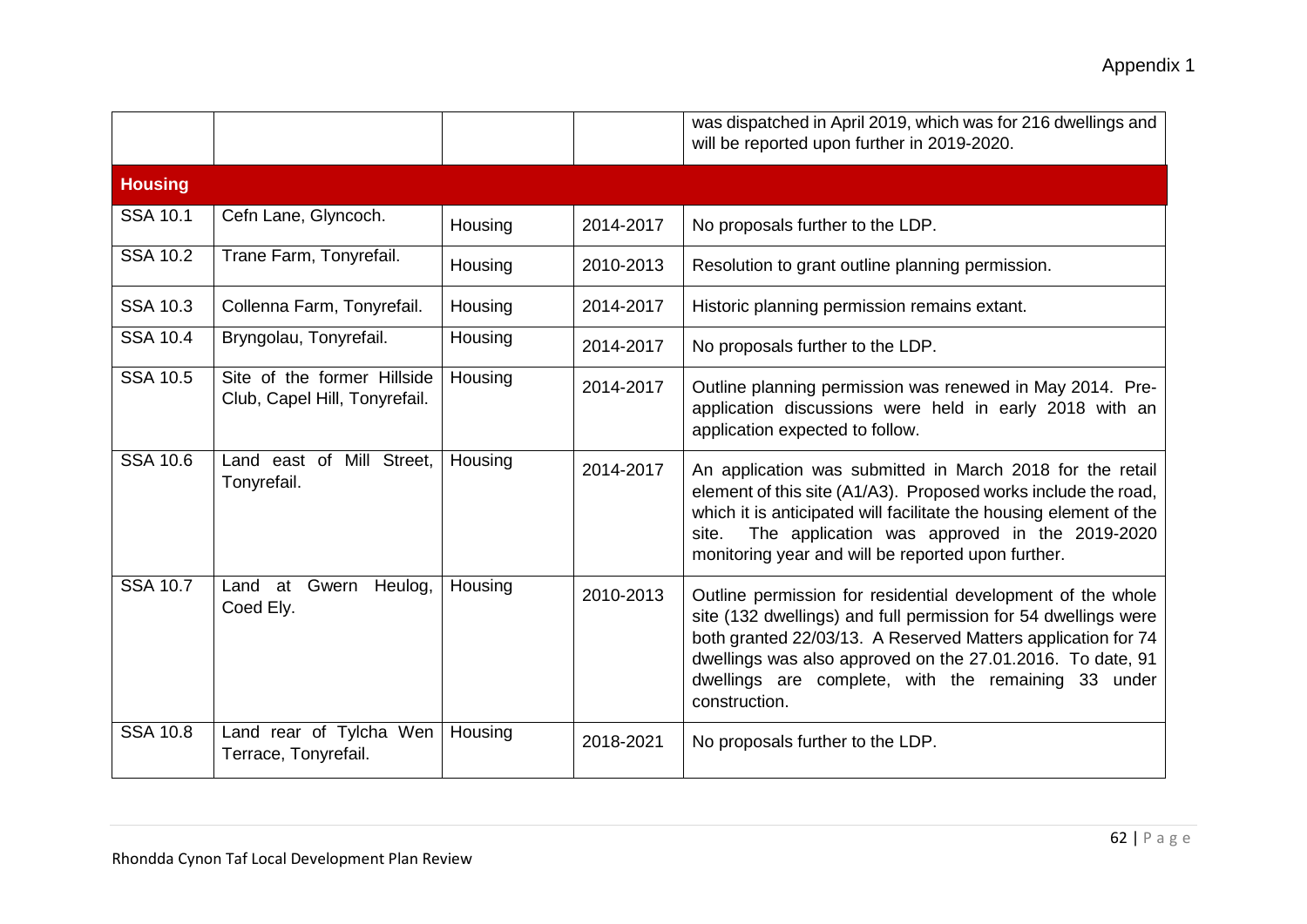| <b>SSA 10.9</b>          | Land part of Tylcha Ganol<br>Farm, south of Mill Street,<br>Tonyrefail.           | Housing | 2018-2021 | No proposals further to the LDP.                                                                                  |
|--------------------------|-----------------------------------------------------------------------------------|---------|-----------|-------------------------------------------------------------------------------------------------------------------|
| <b>SSA 10.10</b>         | Land east of Hafod Wen and<br>North of Concorde Drive,<br>Tonyrefail.             | Housing | 2014-2017 | No proposals further to the LDP. Discussions with the<br>landowner have however taken place recently.             |
| SSA 10.11                | Land south of Brynna Road,<br>Brynna.                                             | Housing | 2010-2013 | Pre-application discussions have been held but the site is<br>constrained by lack of sewer capacity.              |
| <b>SSA 10.12</b>         | Land east of Dolau County<br>Primary School, Bridgend<br>Road, Bryncae            | Housing | 2010-2013 | Development complete in 2014-2015.                                                                                |
| <b>SSA 10.13</b>         | West of Llechau, Llanharry.                                                       | Housing | 2014-2017 | Development complete in 2014-2015.                                                                                |
| <b>SSA 10.14</b>         | Penygawsi, Llantrisant.                                                           | Housing | 2010-2013 | No proposals further to the LDP.                                                                                  |
| <b>SSA 10.15</b>         | Land south of<br><b>Brynteg</b><br>Court, Beddau.                                 | Housing | 2010-2013 | Development is complete.                                                                                          |
| <b>SSA 10.16</b>         | The Link Site,<br>Pen-yr-<br>Eglwys, Church Village                               | Housing | 2010-2013 | No proposals further to the LDP. There has however been<br>recent interest in the site.                           |
| <b>SSA 10.17</b>         | Glyntaff Farm, Rhydyfelin.                                                        | Housing | 2014-2017 | Part of site (15 dwellings) is implemented. Remainder of site<br>(65 dwellings): no proposals further to the LDP. |
| <b>SSA 10.18</b>         | Land south of The Ridings,<br>Tonteg and east of Station<br>Road, Church Village. | Housing | 2010-2013 | Phase II of the scheme witnessed the completion of 168<br>dwellings.                                              |
| <b>Employment/Retail</b> |                                                                                   |         |           |                                                                                                                   |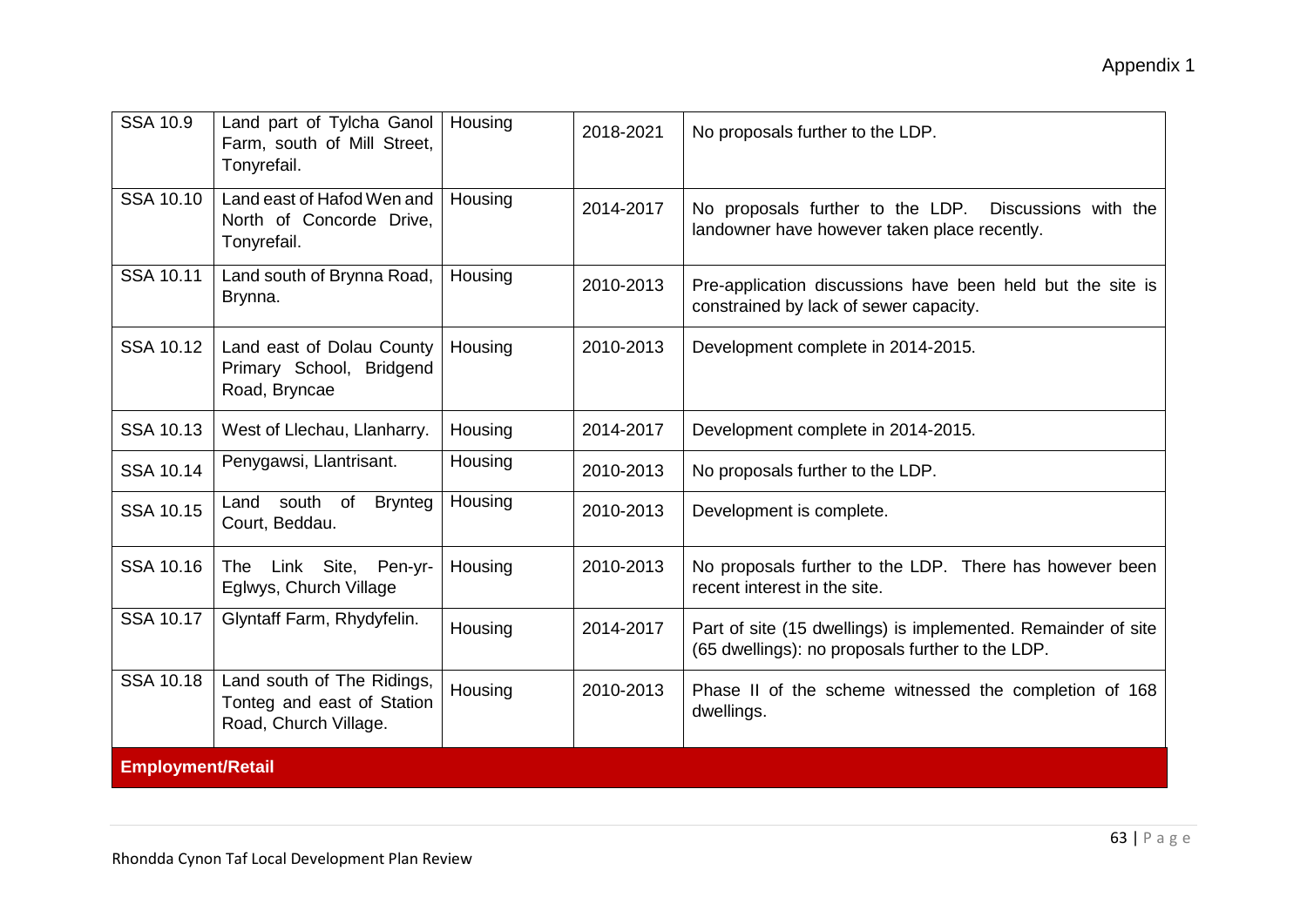| <b>SSA 14.1</b>              | Coed Ely, Tonyrefail.                                                                                                                | Employment | 2018-2021 | A Reserved Matters application has been approved for the<br>layout of highway works, which will serve the site/individual<br>plateaus alongside the erection of a B1/B2/B8 unit.                                                                                                                                                                                                                                                                                                                                                                                                                                                              |
|------------------------------|--------------------------------------------------------------------------------------------------------------------------------------|------------|-----------|-----------------------------------------------------------------------------------------------------------------------------------------------------------------------------------------------------------------------------------------------------------------------------------------------------------------------------------------------------------------------------------------------------------------------------------------------------------------------------------------------------------------------------------------------------------------------------------------------------------------------------------------------|
| <b>SSA 14.2</b>              | Land south of Gellihirion<br>Industrial<br>Estate,<br>Pontypridd.                                                                    | Employment | 2018-2021 | No proposals further to the LDP.                                                                                                                                                                                                                                                                                                                                                                                                                                                                                                                                                                                                              |
| <b>SSA 15.1</b>              | Land adjacent to Pontypridd<br>Retail<br>Park.<br>Either<br>for<br>comparison goods sales or<br>convenience<br>for<br>goods<br>sales | Retail     | 2018-2021 | Proposal is complete.                                                                                                                                                                                                                                                                                                                                                                                                                                                                                                                                                                                                                         |
| <b>SSA 15.2</b>              | Strategic Site 8:<br>Former OCC Site, Llanilid,<br>Llanharan.                                                                        | Retail     | 2018-2021 | Planning permission approved including a section 106<br>16/07/15 of a hybrid planning application for outline permission<br>for comprehensive development comprising: up to 1,850<br>dwellings; neighbourhood centre to include community /leisure<br>facilities, medical centre primary school, retail /services/food<br>and drink floor-space; B1 office/commercial floor-space;<br>drainage, services, transport and highways infrastructure,<br>strategic landscape areas and public open space and full<br>permission for spine road and access onto A473, drainage and<br>development plateaus to serve the first phase of development. |
| <b>SSA 15.3</b>              | Land east of Mill Street,<br>Tonyrefail.                                                                                             | Retail     | 2018-2021 | An application was submitted in March 2018 for the retail<br>element of this site (A1/A3). Proposed works include the road,<br>which it is anticipated will facilitate the housing element of the<br>site. The application was approved during the 2019-2020<br>monitoring year and will be reported upon further in next year's<br>AMR.                                                                                                                                                                                                                                                                                                      |
| <b>All Other Allocations</b> |                                                                                                                                      |            |           |                                                                                                                                                                                                                                                                                                                                                                                                                                                                                                                                                                                                                                               |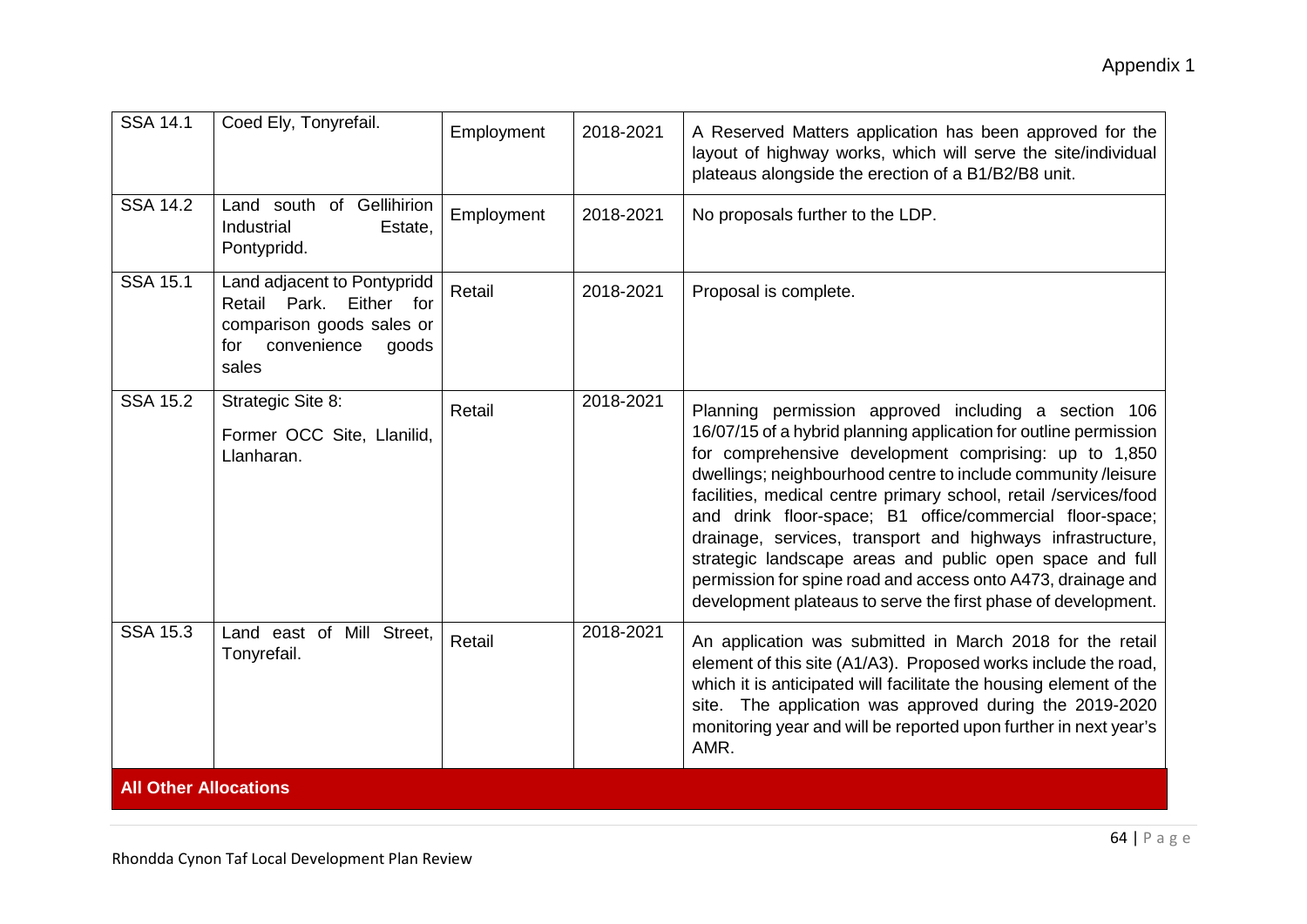| CS8a2           | The Ynysmaerdy to Talbot<br><b>Green Relief Road</b> | Transport |                                                                                                                                                                                                                                                                          |
|-----------------|------------------------------------------------------|-----------|--------------------------------------------------------------------------------------------------------------------------------------------------------------------------------------------------------------------------------------------------------------------------|
| <b>SSA18.1</b>  | A473 Llanharan Bypass                                | Transport | This scheme is included in the SE Wales Valleys LTP.                                                                                                                                                                                                                     |
|                 |                                                      |           | WelTAG Stages 1 and 2 Reports have been completed and<br>an initial public consultation exercise undertaken over the<br>proposed route and junctions.                                                                                                                    |
| <b>SSA 18.2</b> | A473 Talbot Green Bypass<br><b>Dualling</b>          | Transport | Enhancements to key junctions are ongoing.                                                                                                                                                                                                                               |
| <b>SSA 19</b>   | Rail Network and Station<br>Improvements             | Transport | Various schemes included in the second National Transport<br>Plan for Wales.                                                                                                                                                                                             |
|                 |                                                      |           | A new station to serve the projected growth of employees<br>working in Trefforest Industrial Estate has been proposed,<br>located to the south of the existing station which would close.<br>New rail operator (Transport for Wales) is taking forward this<br>proposal. |
|                 |                                                      |           | Under new rail franchise, TfW is also embarking on a major<br>programme of station improvements across its network,<br>including within RCT. Improvements cover the upgrade of<br>facilities and provision of step free access.                                          |
| <b>SSA 20</b>   | Park and Ride/Park and<br><b>Share Provision</b>     | Transport | Expansion of the park and ride facility at Taffs Well has been<br>completed. Further expansion is envisaged with the<br>Metro/Capital Region City Deal proposals and construction of<br>the associated new rolling stock depot.                                          |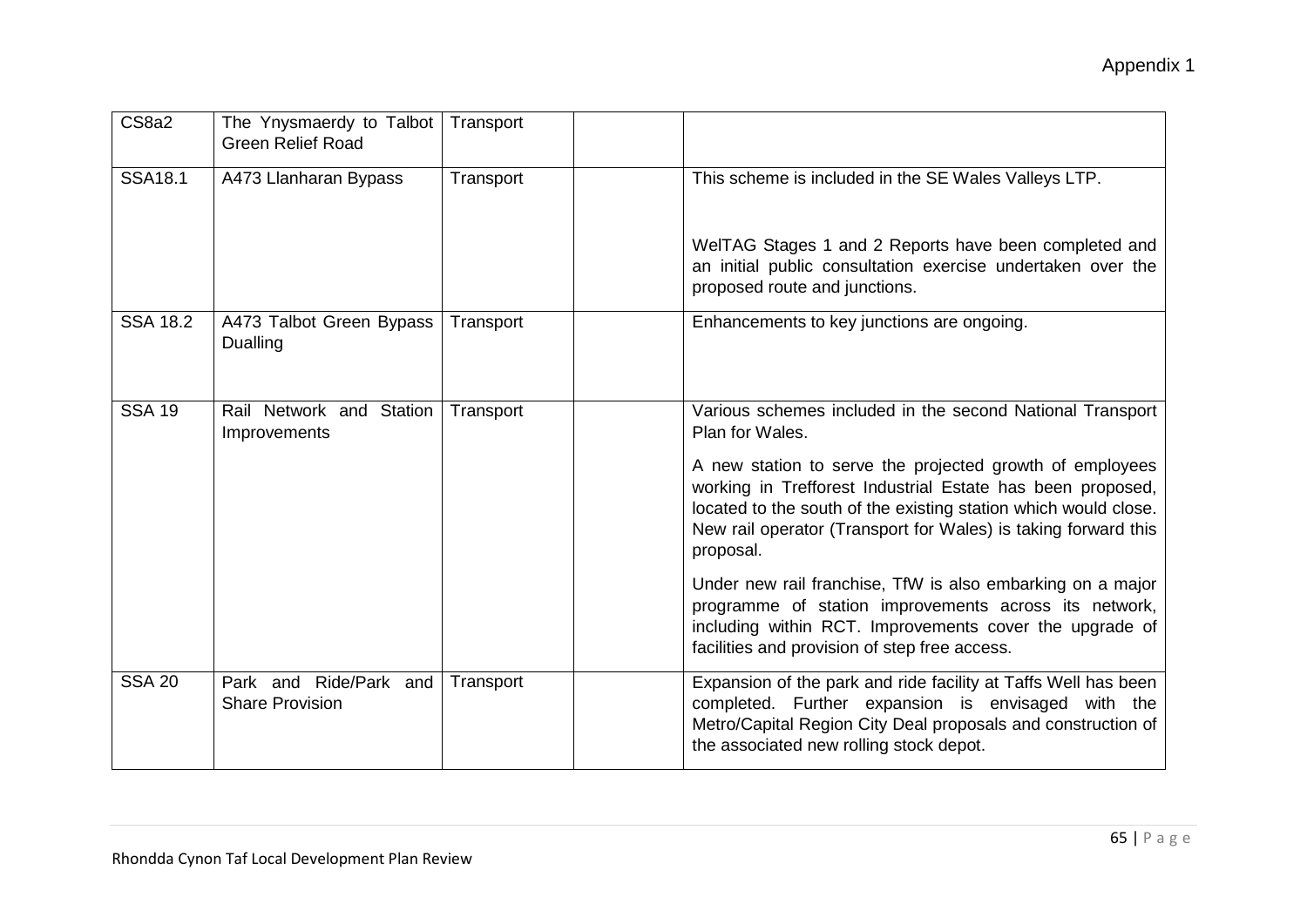|                 |                             |                     | The SE Wales Valleys LTP contains proposed schemes to<br>increase capacity at Pontyclun and Trefforest stations, which<br>are likely to reach capacity within the next few years. Site<br>investigations have been undertaken at Pontyclun to<br>determine location and cost of accommodating underground<br>rail service apparatus. |
|-----------------|-----------------------------|---------------------|--------------------------------------------------------------------------------------------------------------------------------------------------------------------------------------------------------------------------------------------------------------------------------------------------------------------------------------|
|                 |                             |                     | There is also pressure at Llanharan station - feasibility work is<br>ongoing to identify potential for expansion of park and ride<br>facilities.                                                                                                                                                                                     |
|                 |                             |                     | Current proposals for a new transport interchange at Porth, as<br>part of the town centre regeneration strategy, will see an<br>eventual increase in the park and ride capacity.                                                                                                                                                     |
| <b>SSA 21.1</b> | <b>Treforest Connect 2</b>  | <b>Cycle Routes</b> | Complete.                                                                                                                                                                                                                                                                                                                            |
|                 |                             |                     | Requirements of the Active Travel (Wales) Act 2013 may<br>identify new route proposals.                                                                                                                                                                                                                                              |
| <b>SSA 21.2</b> | Extension of Connect 2      | <b>Cycle Routes</b> | Complete.                                                                                                                                                                                                                                                                                                                            |
|                 | scheme to Pontypridd        |                     | Proposal to improve sections of the route to meet current<br>active travel standards is included in the Council's Active<br>Travel Integrated Network Map, which was approved by Welsh<br>Government in February 2018.                                                                                                               |
| <b>SSA 21.3</b> | Maesycoed to Porth          | <b>Cycle Routes</b> | Complete.                                                                                                                                                                                                                                                                                                                            |
|                 |                             |                     | Proposal to improve sections of the route to meet current<br>active travel standards is included in the Council's Active<br>Travel Integrated Network Map, which was approved by Welsh<br>Government in February 2018.                                                                                                               |
| <b>SSA 21.4</b> | <b>Glyntaff to Nantgarw</b> | <b>Cycle Routes</b> | Complete.                                                                                                                                                                                                                                                                                                                            |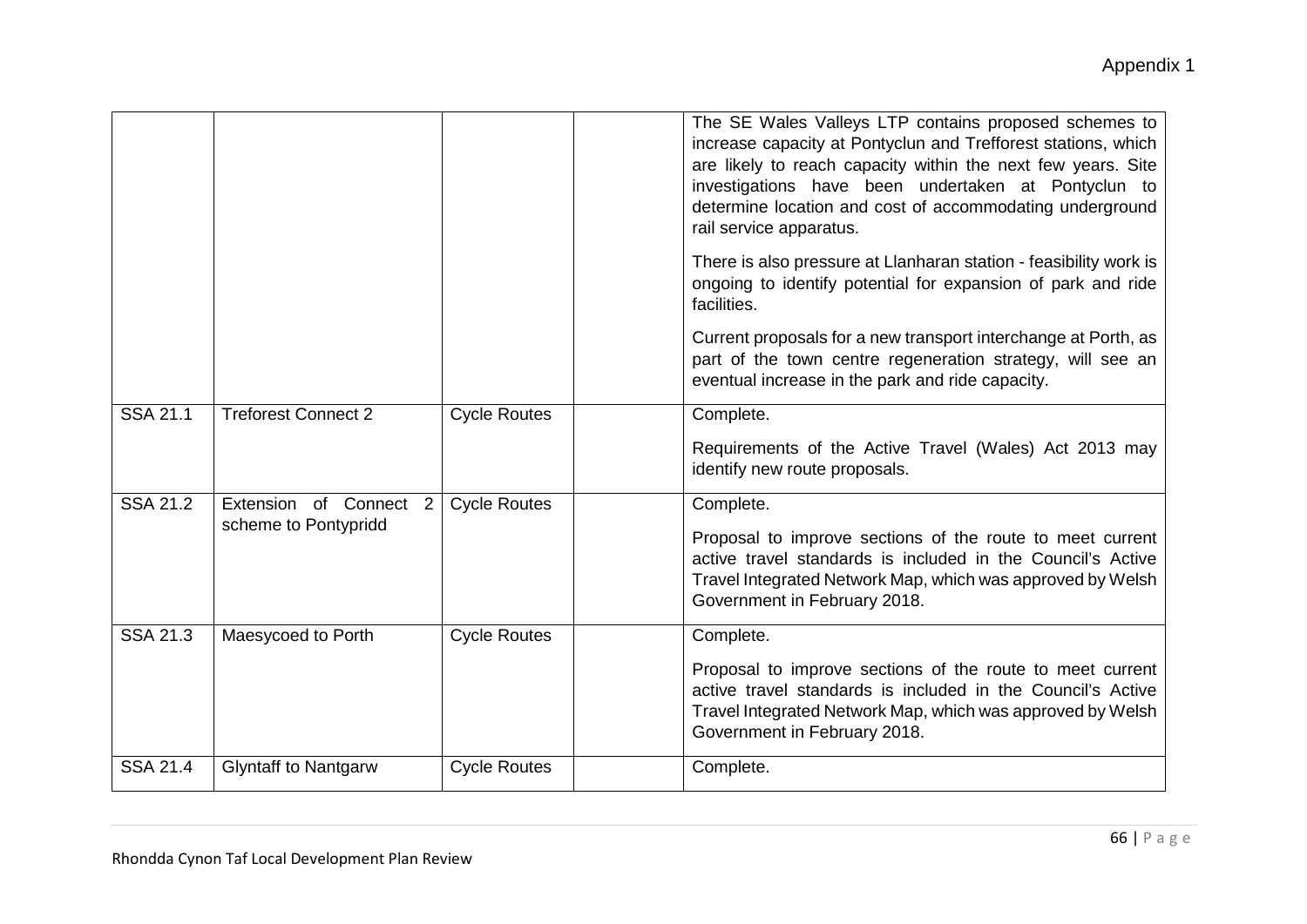|                 |                                             |                     | Proposal to improve sections of the route to meet current<br>active travel standards is included in the Council's Active<br>Travel Integrated Network Map, which was approved by Welsh<br>Government in February 2018. |
|-----------------|---------------------------------------------|---------------------|------------------------------------------------------------------------------------------------------------------------------------------------------------------------------------------------------------------------|
|                 |                                             |                     | A study is being undertaken to examine the construction of a<br>new active travel route and links beyond Nantgarw and into<br><b>Trefforest Industrial Estate.</b>                                                     |
| <b>SSA 21.5</b> | <b>Trallwn to Cilfynydd</b>                 | <b>Cycle Routes</b> | This scheme is included in the SE Wales Valleys LTP.                                                                                                                                                                   |
|                 |                                             |                     | Proposal to improve sections of the route to meet current<br>active travel standards is included in the Council's Active<br>Travel Integrated Network Map, which was approved by Welsh<br>Government in February 2018. |
|                 |                                             |                     | A number of alternative route options have been drawn-up and<br>are being considered which minimise use of the highway<br>within Trallwn.                                                                              |
| <b>SSA 21.6</b> | Pontypridd to Tonyrefail via<br>Llantrisant | <b>Cycle Routes</b> | Construction has started on the remaining section, near Cross<br>Inn, which will provide a continuous active travel route<br>between Pontypridd and Llantrisant.                                                       |
| <b>SSA 21.7</b> | Gyfeillion to Llanwonno                     | <b>Cycle Routes</b> | No further development proposals beyond LDP proposals.                                                                                                                                                                 |
|                 |                                             |                     | Proposal to improve sections of the route is included in the<br>Council's Active Travel Integrated Network Map, which was<br>approved by Welsh Government in February 2018.                                            |
| <b>SSA 24</b>   | <b>Land Reclamation Schemes</b>             | Land                | The following schemes have been completed:                                                                                                                                                                             |
|                 |                                             | Reclamation         | Coed Ely reclamation aftercare scheme, Tonyrefail                                                                                                                                                                      |
|                 |                                             |                     | Albion lower tips land reclamation scheme, Cilfynydd                                                                                                                                                                   |